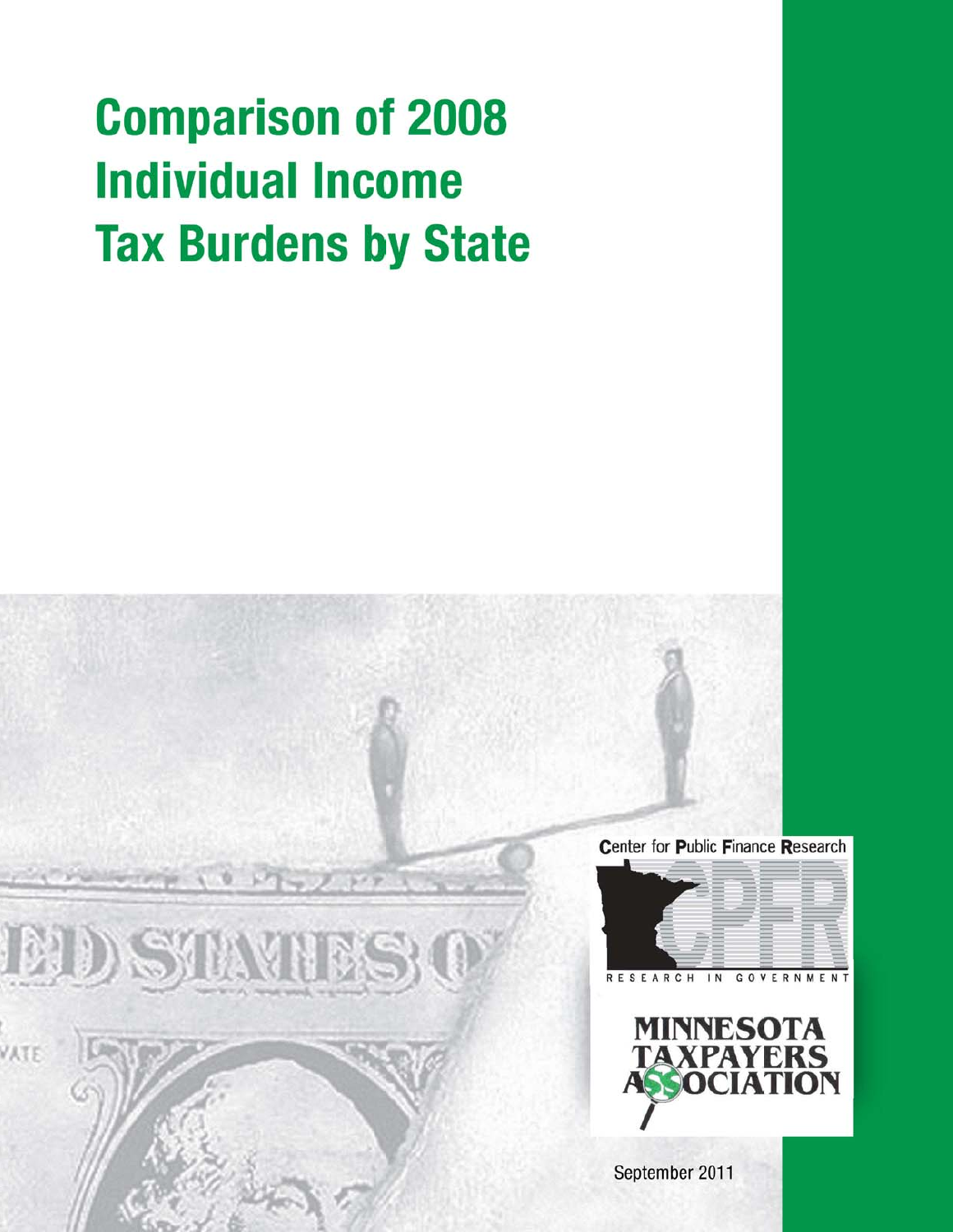**Comparison of 2008 Individual Income Tax Burdens by State**, Copyright September 2011 Minnesota Center for Public Finance Research

This report may not be reproduced in whole or in part without written permission from the Minnesota Center for Public Finance Research.

For information contact: Minnesota Center for Public Finance Research 85 East 7<sup>th</sup> Place, Suite 250 Saint Paul, Minnesota 55101 651-224-7477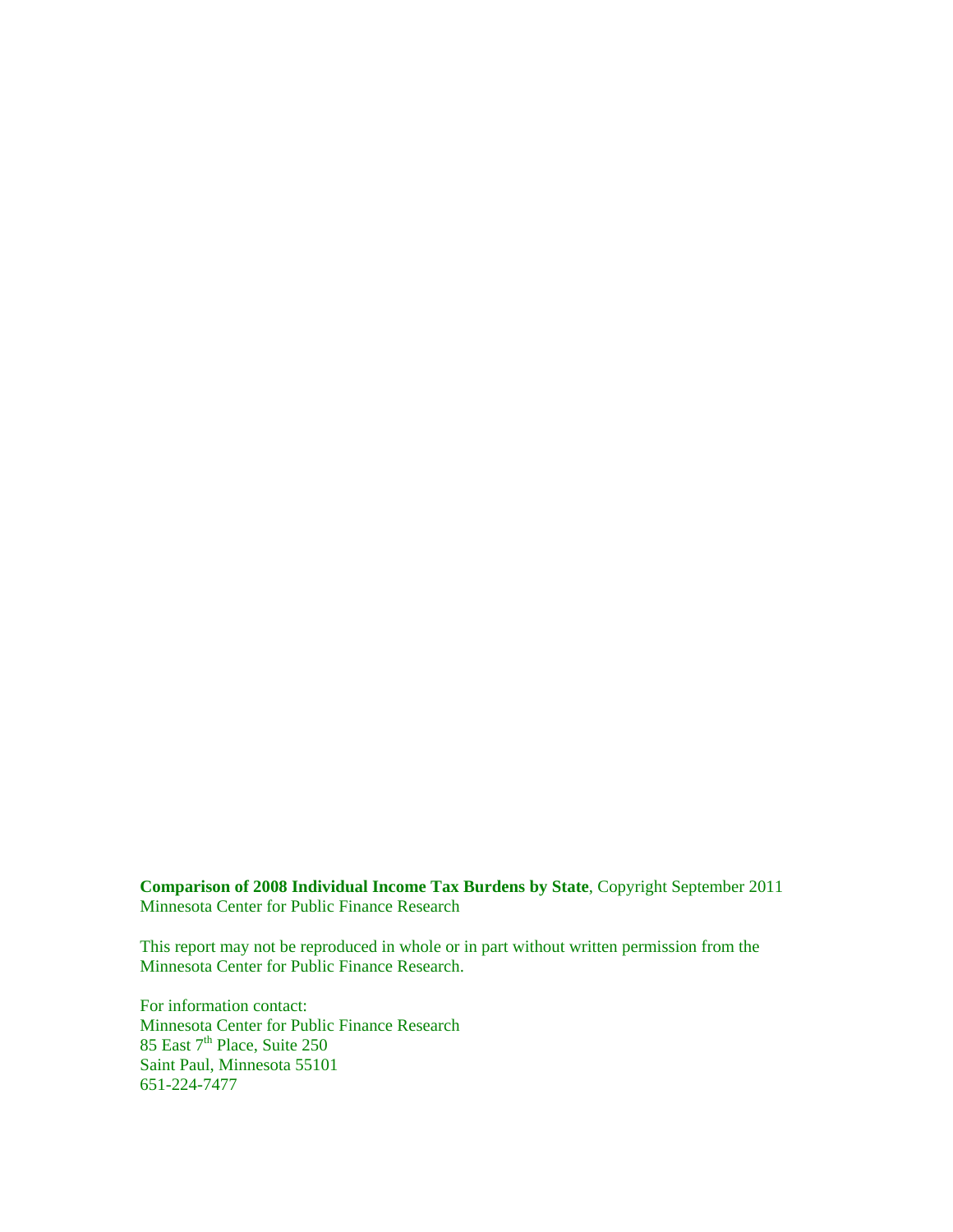## **Acknowledgements**

This report would not have been possible without the cooperation and assistance of many individuals. We owe special thanks to the staff of the **Minnesota Department of Revenue's Research Division**, who developed the assumptions used in the study's examples.

We are especially grateful to the **National Bureau of Economic Research** for their assistance and for the use of the TAXSIM model for calculating the tax liabilities in this report. MTA used version 9.0 in creating this report. NBER's TAXSIM webpage is http://www.nber.org/~taxsim/.

Persons interested in understanding more about the TAXSIM model are encouraged to read "An Introduction to the TAXSIM Model" by Daniel Feenberg and Elisabeth Coutts, which was published in the *Journal of Policy Analysis and Management* Vol. 12 no. 1 (Winter, 1993); and which is available at http://www.nber.org/~taxsim/feenberg-coutts.pdf.

Support for this report came from financial contributions to the Minnesota Center for Public Finance Research. We wish to thank Minnesota Taxpayers Association member **Amcon Block and Precast** for their special contribution. We are deeply grateful for our contributors' commitment to public education and good government in Minnesota.

## **About the Minnesota Center for Public Finance Research**

The Minnesota Center for Public Finance Research is the 501c3 supporting research and education organization for the Minnesota Taxpayers Association. The Center's mission is to provide objective research and analysis on state and local tax and spending issues in support of effective, efficient, and accountable government. The Center seeks to equip citizens to be influential voices for good government and sound fiscal policies by increasing public understanding of what government does. The Center provided substantial funding for this project. For access to this publication on line, visit our website at www.mntax.org/cpfr.

## **About the Minnesota Taxpayers Association**

The **Minnesota Taxpayers Association** was founded in 1926 for the purpose of disseminating factual information that will educate and inform all Minnesotans about Minnesota tax and spending policies. For eighty-five years, the Association has advocated for the adoption of sound fiscal policies through its research efforts, publications, and meetings.

The Association is a non-profit, non-partisan group supported by membership dues. For information about membership, call (651) 224-7477, or visit our web site at www.mntax.org.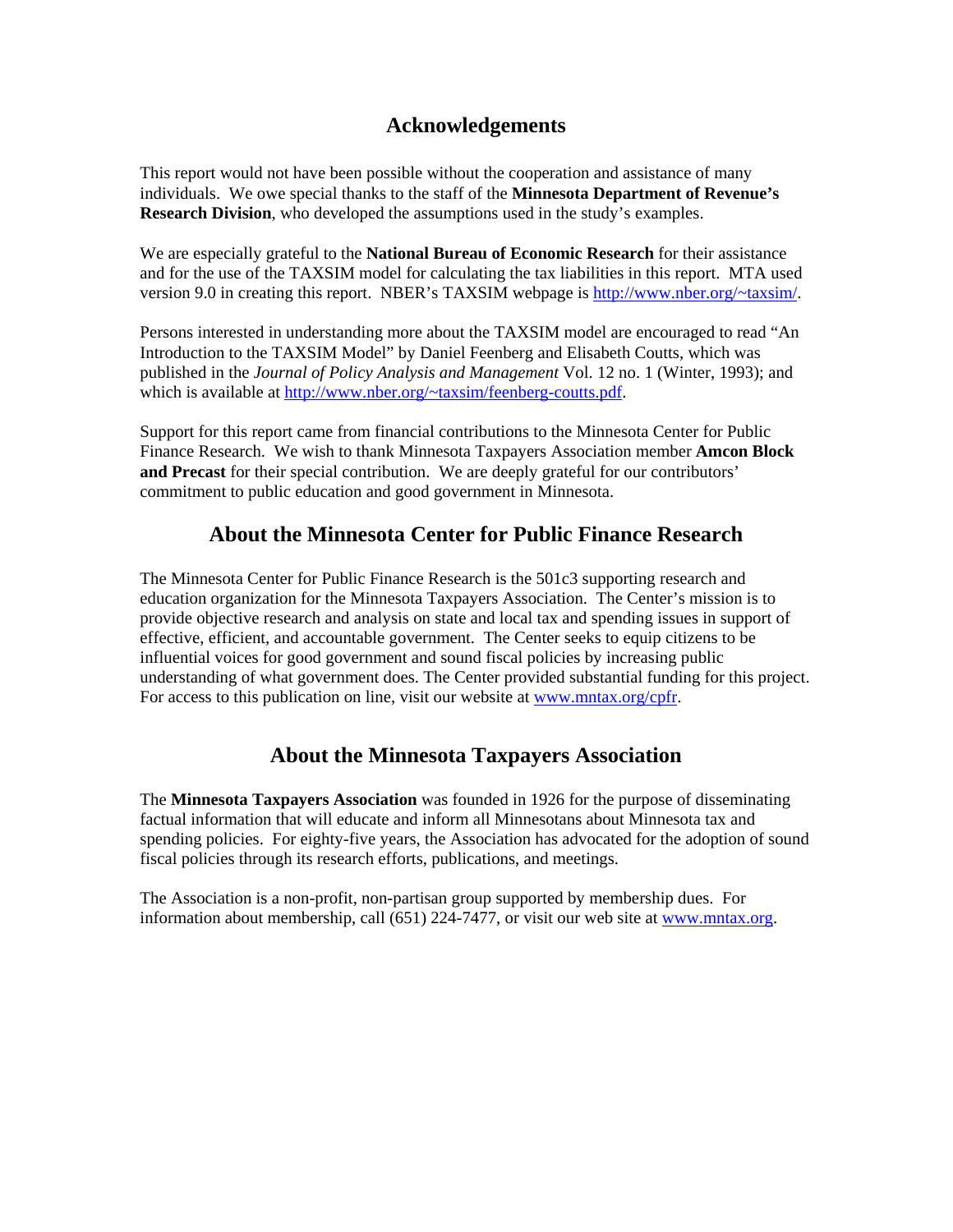# **Table of Contents**

| I.                     |                                                                                                                                             |    |
|------------------------|---------------------------------------------------------------------------------------------------------------------------------------------|----|
| II.                    |                                                                                                                                             |    |
|                        | The Influence of State Earned Income Tax Credits on Structural Progressivity 7<br>Comparison of Tax Year 2006 and Tax Year 2008 Results  19 |    |
| Ш.                     |                                                                                                                                             |    |
| IV.                    | APPENDIX B: OTHER METHODS OF COMPARING INDIVIDUAL                                                                                           |    |
| $\mathbf{V}_{\bullet}$ | APPENDIX C: FEDERAL INCOME TAX AND PAYROLL TAX                                                                                              |    |
| VI.                    | APPENDIX D: CHANGES IN TAX RATES AND INCOME BRACKETS                                                                                        | 52 |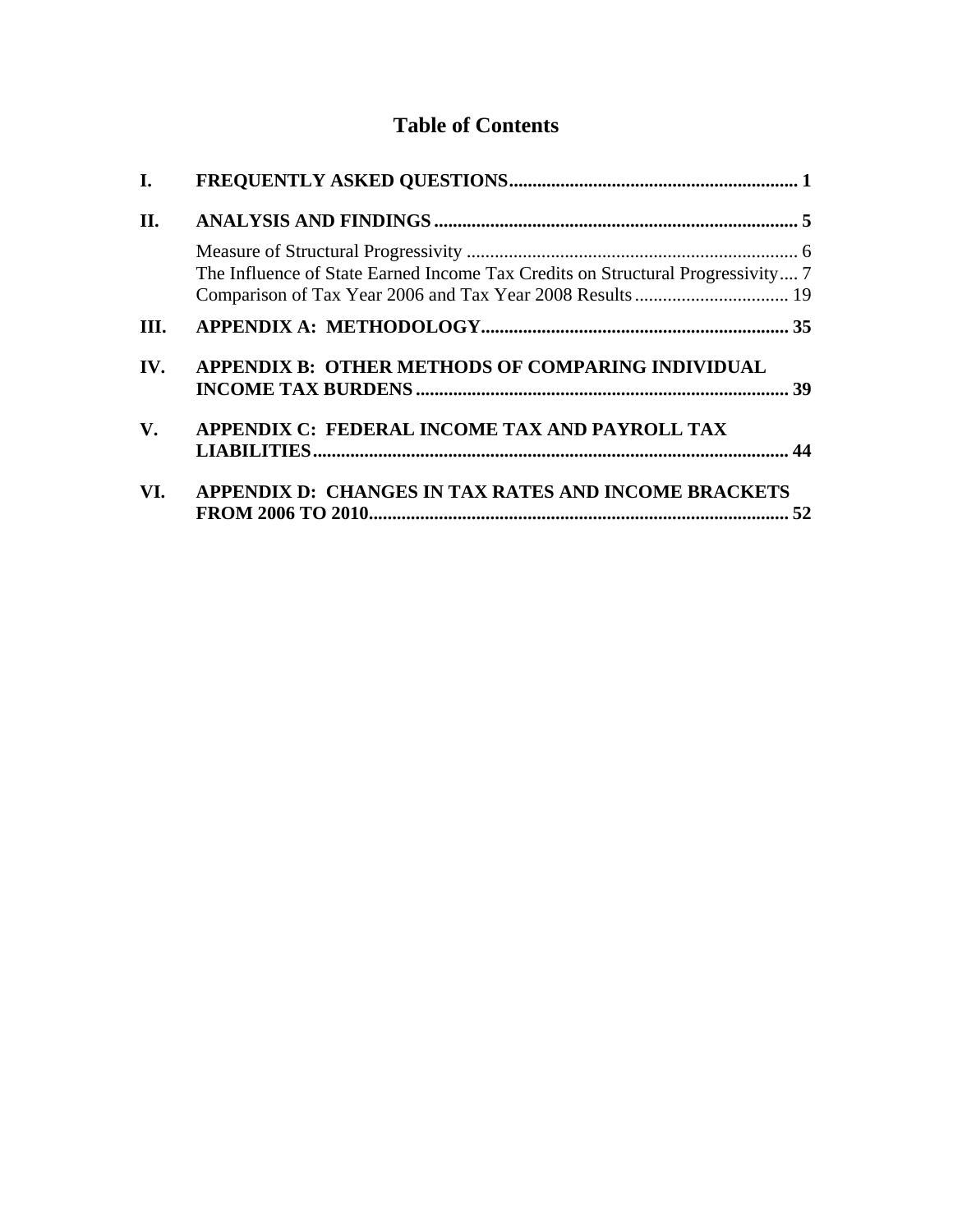# **List of Tables**

| Table 1: Ten Most Progressive State Income Tax Systems, Measured by Comparing        |
|--------------------------------------------------------------------------------------|
| Effective Tax Rates at Selected Higher Incomes and \$10,000 for Married-Joint        |
|                                                                                      |
| Table 2: Ten Most Regressive State Income Tax Systems, Measured by Comparing         |
| Effective Tax Rates at Selected Higher Incomes and \$10,000 for Married-Joint        |
|                                                                                      |
| Table 3: Ten Most Progressive State Income Tax Systems, Measured by Comparing        |
| Effective Tax Rates at Selected Higher Incomes and \$35,000 for Married-Joint        |
|                                                                                      |
| Table 4: Tax Year 2008 Income Tax Burdens for Married-Joint Filers* 9                |
| Table 5: Tax Year 2008 Income Tax Burdens for Head of Household Filers* 11           |
|                                                                                      |
| Table 7: Tax Year 2008 Income Tax Burdens for Senior Married-Joint Filers*  15       |
| Table 8: Tax Year 2008 Income Tax Burdens for Senior Single Filers*  17              |
| Table 9: Comparison of Tax Year 2006 and Tax Year 2008 Rank and Net Tax, by State,   |
|                                                                                      |
| Table 10: Fiscal Year 2008 State and Local Income Tax Collections per Capita 39      |
| Table 11: Fiscal Year 2008 State and Local Income Tax Collections per \$1,000 of     |
|                                                                                      |
| Table 12: Personal Income Tax as a Share of Family Income, 2007  41                  |
| Table 13: 2008 Effective Minnesota Individual Income Tax Rates, by Population and    |
|                                                                                      |
| Table 14: Tax Year 2008 Federal Income Tax Burdens for Married-Joint Filers* 45      |
| Table 15: Tax Year 2008 Federal Income Tax Burdens for Single Filers* 47             |
| Table 16: Tax Year 2008 Federal Income Tax Burdens for Head of Household Filers*. 48 |
| Table 17: Tax Year 2008 Federal Income Tax Burdens for Senior Married-Joint Filers*  |
|                                                                                      |
| Table 18: Tax Year 2008 Federal Income Tax Burdens for Senior Single Filers*  50     |
| Table 19: Tax Year 2008 Payroll Tax Burdens by Filing Type and Gross Income  51      |
| Table 20: Tax Year 2006, 2008, and 2010 Tax Rates and Income Brackets, Individual    |
|                                                                                      |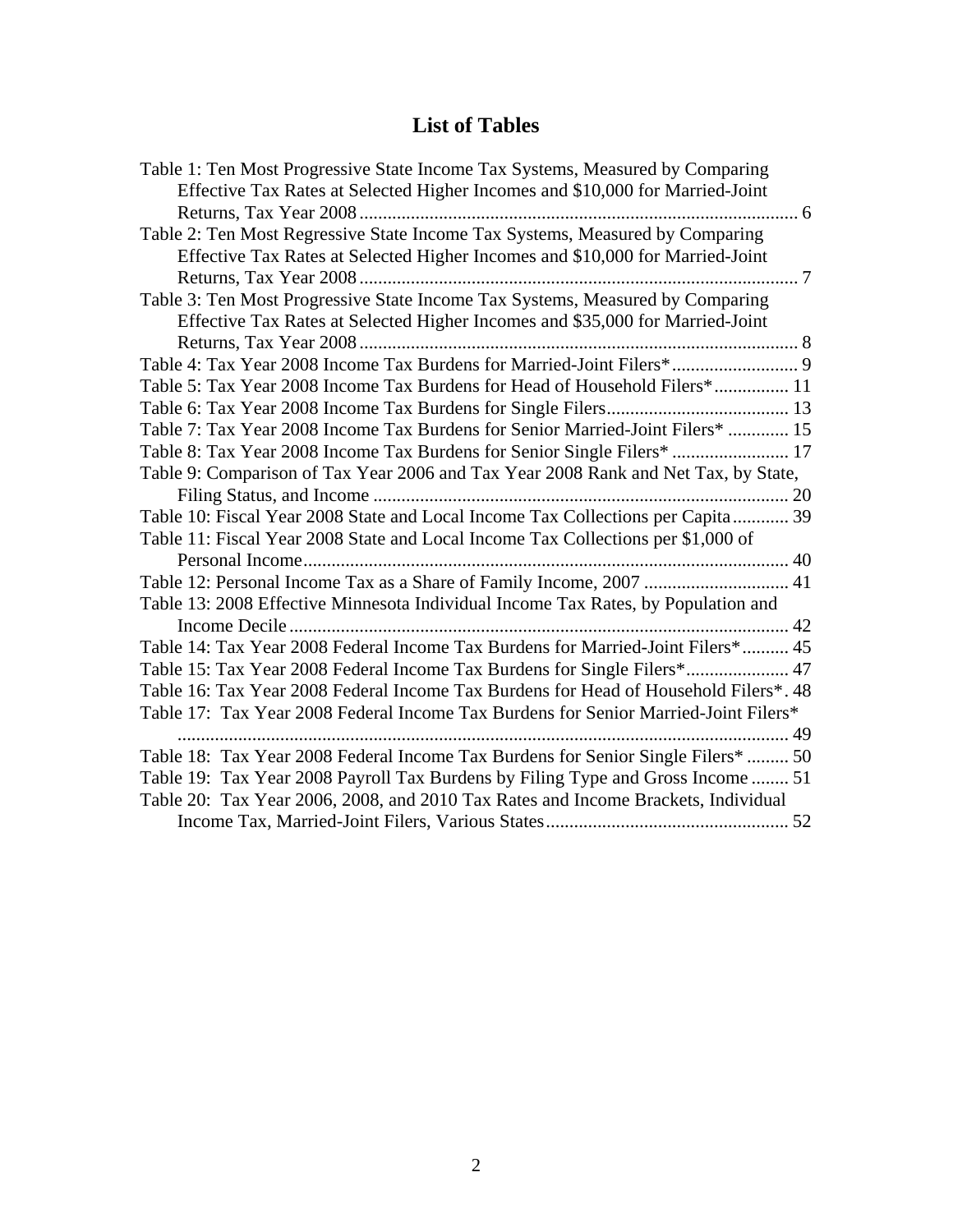**This Page Intentionally Blank**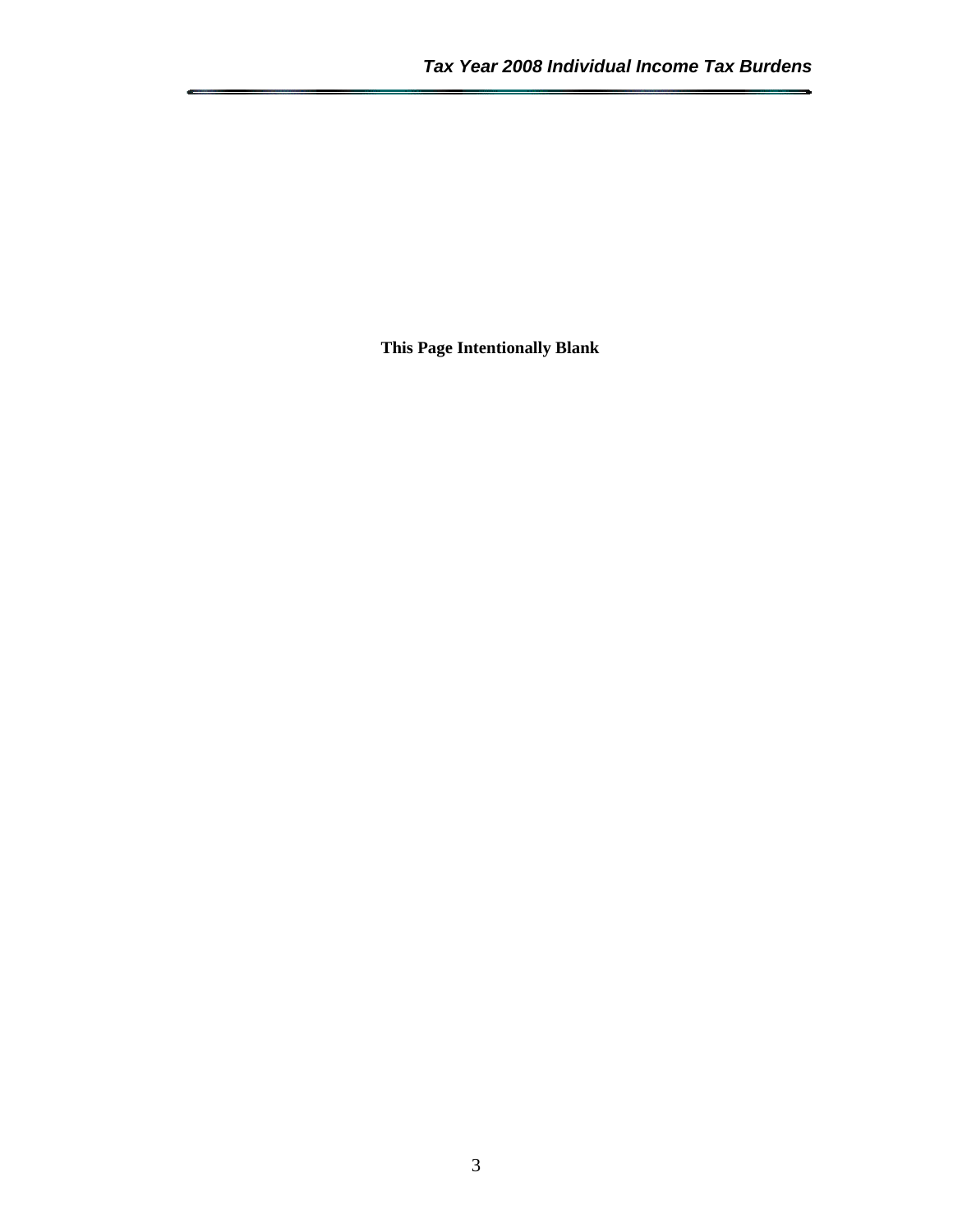## **I. Frequently Asked Questions**

## *What's in this report?*

This study compares net tax year 2008 state-local individual income tax burdens at various income levels for the following filer types<sup>1</sup>:

- Single (non-senior, no dependents)
- Married-filing joint<sup>2</sup> (non-senior, two dependents)
- Head of household (non-senior, one dependent)
- Senior married-filing-joint (no dependents) $3$
- Senior single (no dependents)

The study also provides additional analysis and commentary.

### *What income levels does the study report on?*

The study reports net income taxes paid by all five filing types listed above on a state-by-state basis at the following eight incomes:

- $\bullet$  \$10,000  $\bullet$  \$20,000  $\bullet$  \$35,000 \$75,000 \$100,000 \$150,000
- $\bullet$  \$50,000 \$250,000

We report net income taxes at \$500,000 and \$1,000,000 of income for married-joint filers only.

### *Since this is 2011, why are you reporting on tax year 2008?*

We use data from state and federal government sources to determine how the income at these various levels is derived (i.e., how much comes from wages/salaries, dividends, business income, etc.) and the amount of applicable itemized deductions. Such data must be collected and verified and inaccurate records corrected or eliminated – this process of "data cleaning" can result in a time lag of around two years before the data is available for use. Therefore, the most recent available income tax data is for tax year 2008.

## *How is this study different from other reports that examine and rank state income tax burdens?*

There are three ways to compare relative income tax burdens:

- 1. *Compare individual tax burdens across states at various gross income levels*. This method looks at the actual taxes paid by hypothetical families using reasonable assumptions about sources of income, deductions, and credits taken. This is the approach used in this study.
- 2. *Compare aggregate state income tax collections on either a per capita or a per income basis*. This method simply sums up all the state income tax collections and divides it by total state population or total state income.
- 3. *Compare distribution of the tax burden across income classes.* This method examines who actually pays the income tax by calculating shares of income taxes paid by different ranges or classes of income. One method of presenting this

 $\overline{a}$ 

<sup>&</sup>lt;sup>1</sup> The Minnesota Department of Revenue provided information on the number of dependents claimed most frequently for each filing type.

<sup>&</sup>lt;sup>2</sup> Household assumed to include two wage earners.

 $3$  "Senior" households include only those instances where all filers are age 65 or older.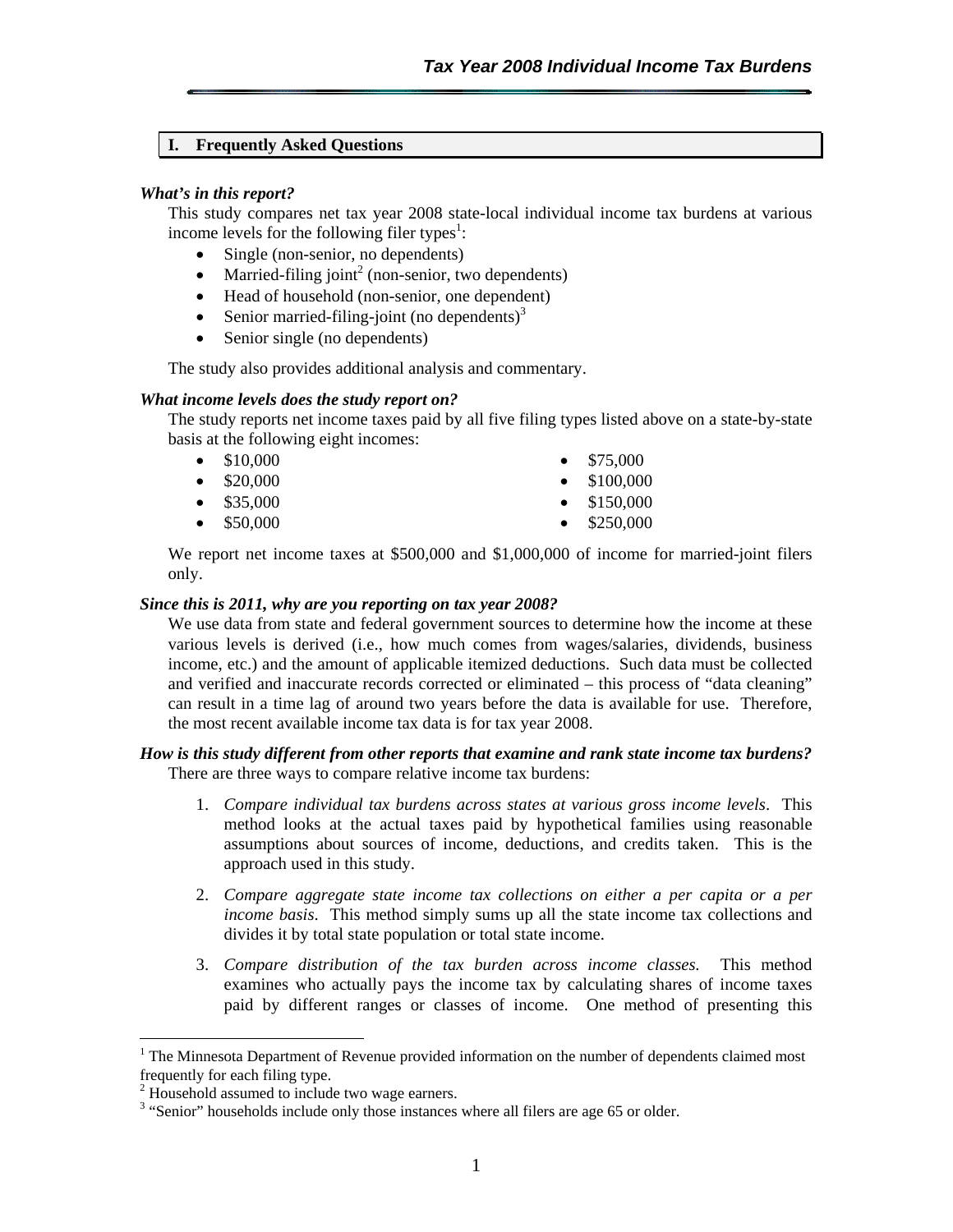information shows how much of the total tax burden is paid by the top 5% of filers, the top 10% of filers, the top 25% of filers, and so forth. Another method divides the population into groups of equal size, on an income or population basis, and then shows the effective tax rate (total tax divided by total income) for each group.

Each approach offers an important and different perspective on state income taxation. This study is unique in that it provides a "real feel" dimension to state income tax comparisons by modeling actual tax returns for different types of households.

For reference purposes, Appendix B provides the most recently available information on the other two approaches to comparing state income taxes.

#### *Does this study include income tax calculations for every state?*

No. This study only covers income tax burdens in 41 states and the District of Columbia. The nine remaining states have either no state income tax, or a tax that is so limited that it is not worth including in this analysis. Those states are Alaska, Florida, Nevada, New Hampshire, South Dakota, Tennessee, Texas, Washington, and Wyoming.

#### *Does this study include local income taxes?*

Yes, it does. This study covers local income tax burdens in states where more than half of the population live in jurisdictions that impose a local tax on income. In tax year 2008, six states met that standard: Kentucky<sup>4</sup>, Indiana, Iowa<sup>5</sup>, Maryland, Ohio, and Pennsylvania. The tax rate used was that imposed on the largest segment of the population. See the methodology section for more information on how the local income tax burden is calculated.

#### *How do you calculate the tax burdens?*

For our studies analyzing tax year 1997, 1999, and 2003; we calculated the tax liability for each permutation of state, filing status, and income either by hand or through the use of tax return software. We began using an alternative to this labor-intensive process with our tax year 2006 study: the National Bureau of Economic Research's TAXSIM – a FORTRAN program for calculating liabilities under federal and state income tax laws from individual data.<sup>6</sup> Note that TAXSIM does not calculate local income taxes; we calculated those separately. We recalibrated our filer profiles for states with local income taxes to account for the additional deduction from taxable income created by the imposition of the local tax.

## *But individual income tax returns will differ significantly from household to household even among the same filer types. How do you determine the assumptions to calculate the income tax burdens?*

The Minnesota Department of Revenue's Research Division provided data from its *Tax Incidence Study* database on taxpayer income (wages, interest earnings, capital gains, etc.) and deductions for the five filing types at all the income levels included in this study.

To ensure the tax calculations and rankings reflect actual conditions in other states, we adjusted all income tax deductions (except for the state income tax deduction, which TAXSIM calculates automatically) using state-specific income tax deduction data for tax year

 $\overline{a}$ 

<sup>&</sup>lt;sup>4</sup> The tax imposed in Kentucky is not an income tax per se, but instead is an "occupational license" tax imposed on wages and salaries.

 $<sup>5</sup>$  The tax imposed in Iowa is a surtax imposed by school districts on the state-imposed income tax.</sup>

 $6$  Version 9.0 was used to create this report. NBER's TAXSIM webpage is  $\frac{http://www.nber.org/~taxsim/}{http://www.nber.org/~taxsim/}{$ Readers interested in understanding more about the TAXSIM model are encouraged to peruse "An Introduction to the TAXSIM Model" by Daniel Feenberg and Elisabeth Coutts, which was published in the Journal of Policy Analysis and Management Vol. 12 no. 1 (Winter, 1993); and which is available at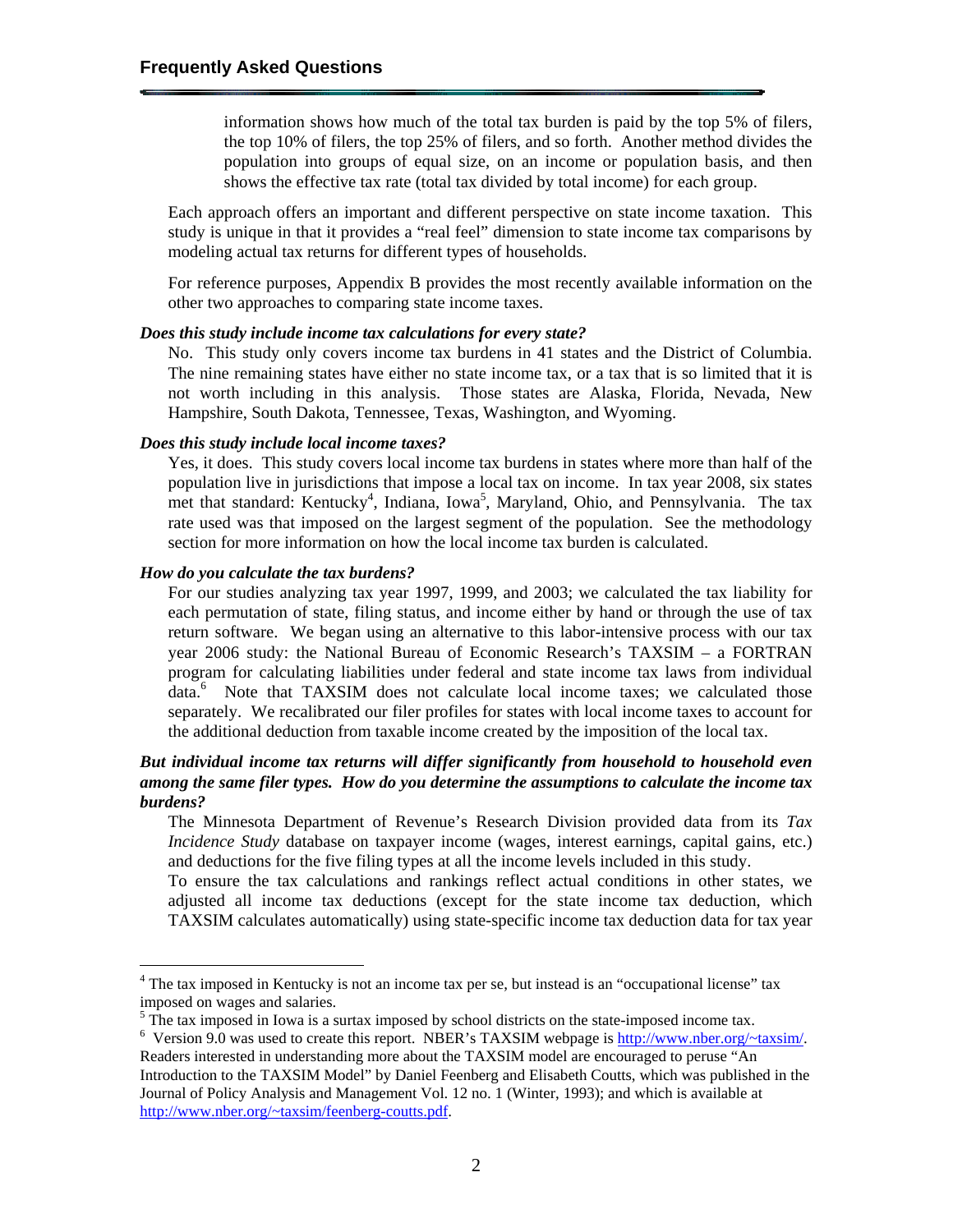2008 from the Internal Revenue Service.<sup>7</sup> See our Methodology section for more information on how these adjustments take place.

These state adjustments are crucial since deductions will vary considerably from state to state. For example, the information provided by the Department of Revenue indicates that a Minnesota married-joint filer with income of \$75,000 has a median real property tax deduction of \$1,638. However, we know that the value of this deduction will be different in other states due to differences in median home values and effective property tax rates.

### *What definition of "income" do you use?*

Previous studies used "federal adjusted gross income" – the amount of income that is subject to federal tax – as the definition of income used to derive the taxpayer profiles used in the study. However, this method was problematic with regard to senior filers. For example, according to the Minnesota Department of Revenue's Research Division a senior couple with \$50,000 of total income from all sources has only \$28,000 of FAGI – with the difference coming largely from nontaxable pensions or Social Security income. Since FAGI can differ considerable from total income for seniors, the figure has relatively little meaning and results based on those profiles can be misleading or difficult to interpret.

Beginning with this study, we are using the definition of income used in the Department of Revenue's Tax Incidence Study –income taxable on income tax returns and nontaxable income such as public assistance payments, tax-exempt interest, and nontaxable social security and pension income.<sup>8</sup> This change in the definition of income materially changes the taxpayer profile for seniors when compared to previous years. However, we believe the change to a more comprehensive definition of income more closely matches what the public would perceive as "income" – (i.e. – purchasing power).

## *So, this report compares individual income tax burdens between different states. What else does it do?*

The study also provides:

 $\overline{a}$ 

- Data on the most progressive and most regressive income tax systems
- A comparison of the study's results with the results from our tax year 2006 study (published September 2009)
- Federal income and FICA tax burdens for each filer type and income level in each state (Appendix C)
- Changes to state income tax rates and brackets between tax years 2006 and 2010 (Appendix D)

## *I notice that in many cases, tax burdens have declined from the 2006 version of this study. Does this mean that taxes have really gone down?*

Not necessarily, because over time a constant amount of income will generally yield a smaller amount of tax revenue, unless there is some change to the tax code. Some (but not all) states index their tax brackets to some form of inflation (usually the Consumer Price Index). States do this to prevent "bracket creep", where inflationary pressures move households into higher tax brackets, resulting in larger tax payments even though the household is economically no better off. Other states indirectly adjust income by incorporating the federal standard

http://taxes.state.mn.us/legal\_policy/Documents/other\_supporting\_content\_2011\_tax\_incidence\_study\_link s.pdf where Appendix A provides greater detail on how this definition of income is constructed.

<sup>7</sup> Internal Revenue Service, *Statistics of Income Bulletin*, Volume 29, Number 4 (Spring 2010);

Washington D.C. (http://www.irs.gov/pub/irs-soi/10sprbul.pdf) 8 This definition is taken nearly verbatim from page 82 of the Department's *2011 Minnesota Tax Incidence Study*, available at: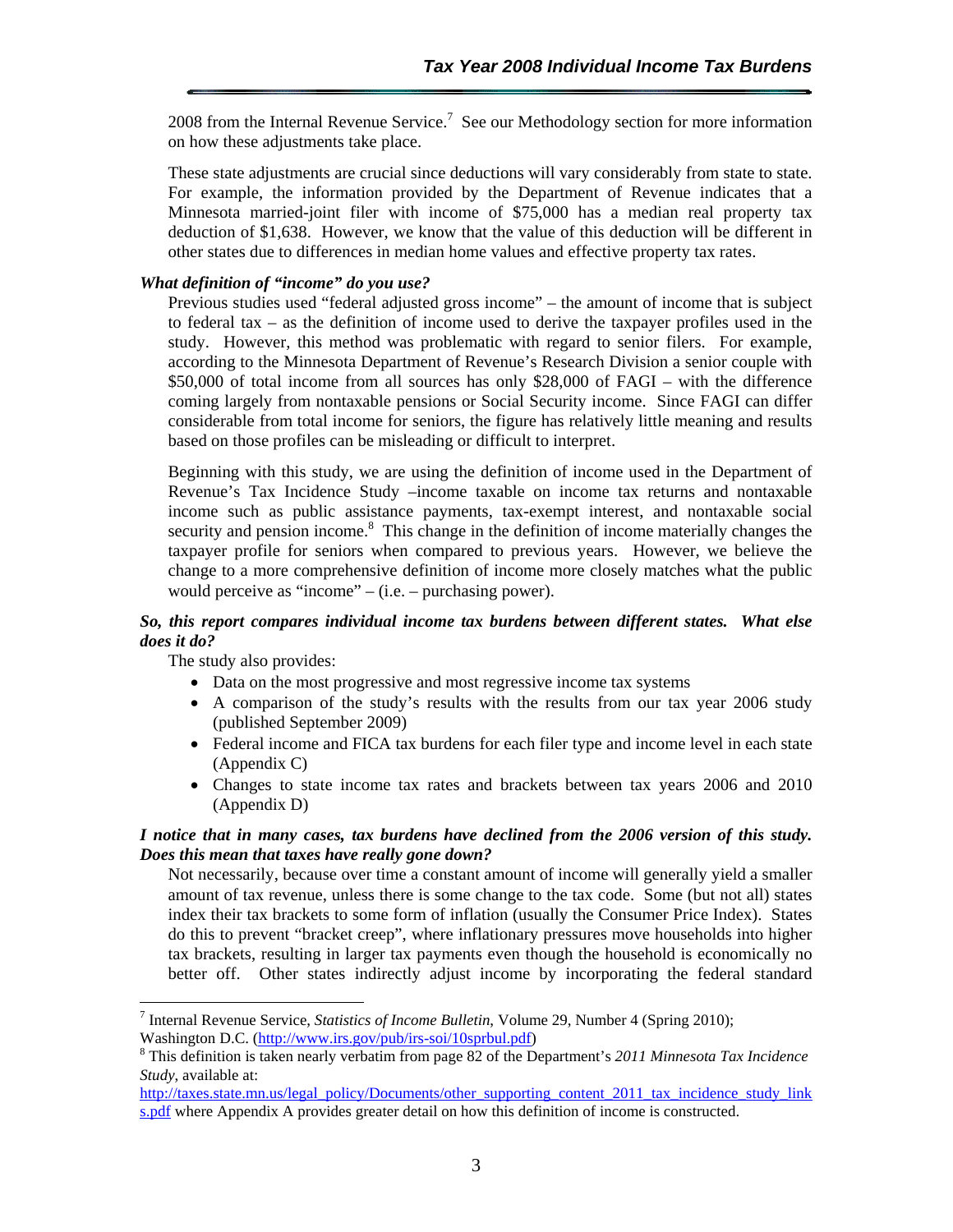deduction and personal exemption (which are indexed annually for inflation) into their calculation of taxable income.

Clearly, changes in the level of itemized deductions also play a role in changing net tax burdens from study to study. If itemized deductions increase between one study and the next for a particular income level, it will tend to depress the net tax burden. Conversely, falling itemized deduction levels can increase net tax burdens. Other changes in net tax are related to changes to personal income tax rates, exemptions, or other items.

The message is this: to completely interpret any changes in net tax for your state, check to see whether your legislature and governor modified the individual income tax regime between 2006 and 2008.

#### *All right, so you have to be careful when comparing net tax burdens from one year to another. Are there any other cautions in interpreting this study?*

It's also important to recognize that income taxes are just one piece of the combined state and local tax system. Some states have lower income taxes because their local governments are more "own-source" revenue dependent. Certain states place more responsibility for public service delivery with local government, which often translates into relatively lower income tax burdens. As a result, the study is most useful when used in connection with other information about state and local tax structures.

## *Are there any items that are not included in this study?*

We exclude property tax refunds or credits that are included on an income tax return from the analysis in this study to create consistent treatment of all states. Some states have property tax rebate or credit provisions as part of the income tax return but most offer property tax rebates that must be filed for separately from the income tax return. We were not able to model these separate property tax rebate programs and include them in the analysis. Including some property tax rebate programs but excluding others would create an "applesto-oranges" comparison between states.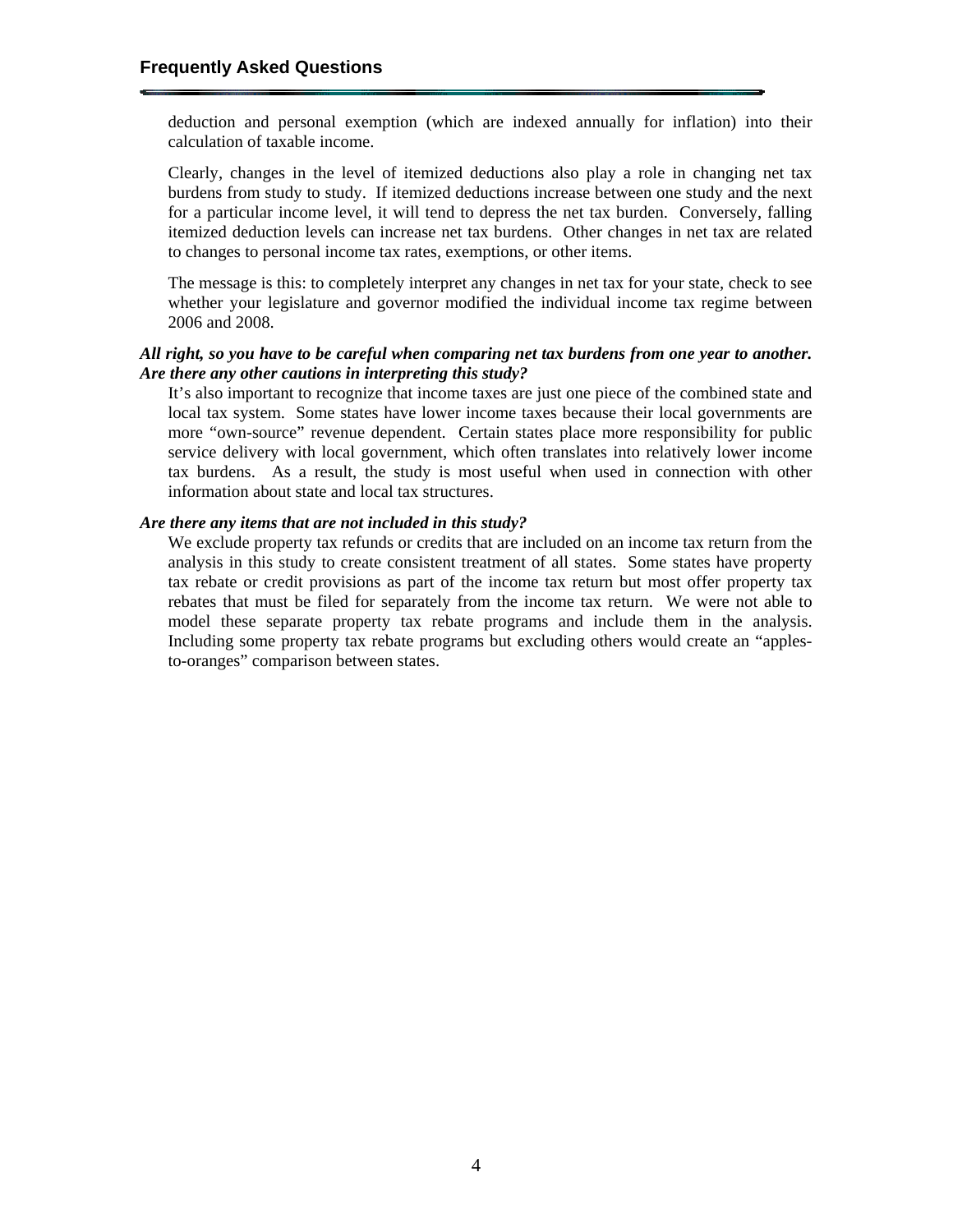## **II. Analysis and Findings**

This study provides a comparison of individual income tax burdens in 41 states and the District of Columbia. It is a complete revision of our burden studies for tax years 1997, 1999, 2003, and 2006. The assumptions used in this study were developed by the Minnesota Department of Revenue's Research Division using the database created for its *2001 Minnesota Tax Incidence Study*. 9 The assumptions for each filer types were adjusted on a state-by-state basis to more accurately determine the actual tax paid in each state. See our Frequently Asked Questions and Methodology sections for more information on these adjustments.

This report uses the National Bureau of Economic Research's TAXSIM Version 9.0 income tax simulator (available at http://www.nber.org/~taxsim/taxsim-calc8/) to calculate the tax liability for four different filer types at four to ten different income levels in each of the participating jurisdictions. Persons interested in understanding more about the TAXSIM model are encouraged to read "An Introduction to the TAXSIM Model" by Daniel Feenberg and Elisabeth Coutts, which was published in the *Journal of Policy Analysis and Management* Vol. 12 no. 1 (Winter, 1993); and which is available at http://www.nber.org/~taxsim/feenberg-coutts.pdf.

## **Why Do Rankings Matter?**

 $\overline{a}$ 

In today's world of increased mobility and competition for economic development, states are increasingly watching each other. They must balance the need to provide the high-quality public services and infrastructure improvements needed to encourage economic growth with the need to be fiscally competitive. States that fail to provide adequate services and public investments are likely to lose ground to those that do. On the other hand, if they don't control costs and let their tax burdens rise too far above those of other states, they could lose their competitive edge and fail to attract the kind of jobs and workers needed for long-term prosperity. The tax rankings provided in this report combined with other tax and spending measures can help policy makers assess the state's competitive position.

The rankings provided in this report also give us information about how state income tax systems treat taxpayers at different income levels, that is, the progressivity or "vertical equity" of state income taxes.

<sup>9</sup> The Department's *2011 Minnesota Tax Incidence Study* is available at:

http://taxes.state.mn.us/legal\_policy/Documents/other\_supporting\_content\_2011\_tax\_incidence\_study\_link s.pdf.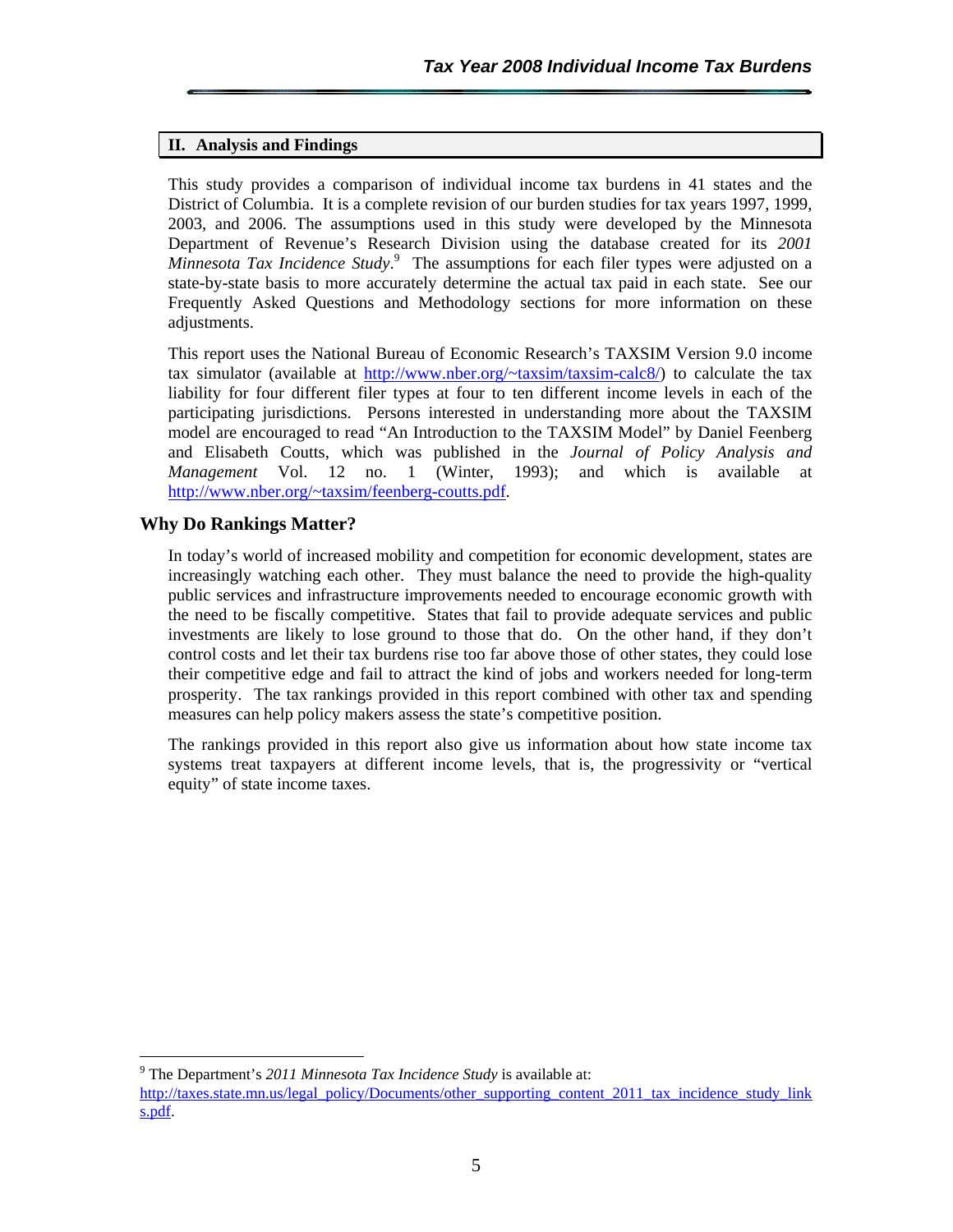We report the findings of this study in three main areas:

- First, we provide a measure of structural progressivity by showing the ten most progressive and least regressive income tax systems (Tables 1-2).
- Second, we report the individual income tax burdens and rankings for all filer types and income levels for tax year 2008 (Tables 3-8).
- Finally, we report state-specific changes from tax year 2006 to tax year 2008 (Table 9).

We provide data on federal income and payroll tax liabilities in Appendix C.

## **Measure of Structural Progressivity**

One principle commonly used when evaluating tax systems or tax proposals is "progressivity" or "fairness" (i.e. taxation based on an ability to pay). Income taxes are generally among the most "progressive" taxes; and therefore the tax burden increases with increased income. Policymakers achieve progressivity mainly by using differential income rates at various income levels with tax rates rising as income levels rise. The following table shows the relationship between the effective tax rate at \$150,000 of gross income and higher versus that at \$10,000 of gross income for married-joint filers. A higher rate gap indicates greater progressivity.

| Table 1: Ten Most Progressive State Income Tax Systems, Measured by Comparing          |
|----------------------------------------------------------------------------------------|
| Effective Tax Rates at Selected Higher Incomes and \$10,000 for Married-Joint Returns, |

|                         | Tax Year 2008 |                                                                                                                                 |            |                                     |            |                          |            |  |  |  |  |  |
|-------------------------|---------------|---------------------------------------------------------------------------------------------------------------------------------|------------|-------------------------------------|------------|--------------------------|------------|--|--|--|--|--|
|                         |               |                                                                                                                                 |            | <b>Married Filing Joint Returns</b> |            |                          |            |  |  |  |  |  |
| \$150,000 vs. \$10,000  |               | $$250,000 \text{ vs. } $10,000$                                                                                                 |            | \$500,000 vs. \$10,000              |            | \$1,000,000 vs. \$10,000 |            |  |  |  |  |  |
| <b>Most Progressive</b> | <b>Tax</b>    | <b>Most Progressive</b>                                                                                                         | <b>Tax</b> | <b>Most Progressive</b>             | <b>Tax</b> | <b>Most Progressive</b>  | <b>Tax</b> |  |  |  |  |  |
| <b>Income Tax</b>       | Rate          | <b>Income Tax</b>                                                                                                               | Rate       | <b>Income Tax</b>                   | Rate       | <b>Income Tax</b>        | Rate       |  |  |  |  |  |
| <b>States</b>           | Gap*          | <b>States</b>                                                                                                                   | $Gap*$     | <b>States</b>                       | $Gap*$     | <b>States</b>            | Gap*       |  |  |  |  |  |
| 1. D.C.                 | 18.8%         | 1. D.C.                                                                                                                         | 19.4%      | 1. D.C.                             | 20.2%      | 1. D.C.                  | 20.6%      |  |  |  |  |  |
| 2. New York             | 17.2%         | 2. New York                                                                                                                     | $17.6\%$   | 2. Vermont                          | 18.4%      | 2. Vermont               | 19.0%      |  |  |  |  |  |
| 3. Vermont              | 15.8%         | 3. Vermont                                                                                                                      | 16.9%      | 3. New York                         | 17.8%      | 3. New York              | 18.1%      |  |  |  |  |  |
| 4. Maryland             | 13.6%         | 4. Maryland                                                                                                                     | 14.6%      | 4. Maryland                         | 15.2%      | 4. Maryland              | 15.5%      |  |  |  |  |  |
| 5. Kansas               | 13.0%         | 5. Minnesota                                                                                                                    | 13.8%      | 5. Minnesota                        | 14.7%      | 5. Minnesota             | 15.1%      |  |  |  |  |  |
| 6. Minnesota            | 12.8%         | 6. Kansas                                                                                                                       | $13.6\%$   | 6. Kansas                           | 14.2%      | 6. Kansas                | 14.3%      |  |  |  |  |  |
| 7. New Jersey           | 10.3%         | 7. New Jersey                                                                                                                   | 11.5%      | 7. New Jersey                       | 12.6%      | 7. New Jersey            | 13.9%      |  |  |  |  |  |
| 8. Wisconsin            | $9.6\%$       | 8. Wisconsin                                                                                                                    | $10.1\%$   | 8. Wisconsin                        | 10.6%      | 8. Wisconsin             | $10.6\%$   |  |  |  |  |  |
| 9. Massachusetts        | $9.1\%$       | 9. Massachusetts                                                                                                                | $9.5\%$    | 9. Nebraska                         | $9.8\%$    | 9. Massachusetts         | $9.8\%$    |  |  |  |  |  |
|                         |               |                                                                                                                                 |            | 10.                                 |            |                          |            |  |  |  |  |  |
| 10. Michigan            | 8.5%          | 10. Oregon                                                                                                                      | $8.9\%$    | <b>Massachusetts</b>                | $9.8\%$    | 10. Oregon               | $9.8\%$    |  |  |  |  |  |
|                         |               | * "Tax Rate Gap" refers to the difference between the state's effective tax rate (ETR) at \$10,000 versus the ETR at the higher |            |                                     |            |                          |            |  |  |  |  |  |
|                         |               | income examples shown. For example, New York's ETR for married-filing-joint returns at \$10,000 is -12.1%, and at \$150,000,    |            |                                     |            |                          |            |  |  |  |  |  |
|                         |               | it is 5.1%. The gap of 17.2% is calculated as \$150,000 ETR $(5.1\%)$ minus \$10,000 ETR $(-12.1\%)$ .                          |            |                                     |            |                          |            |  |  |  |  |  |

Table 2 shows the same relationship, but displays instead the ten most regressive (or least progressive) states.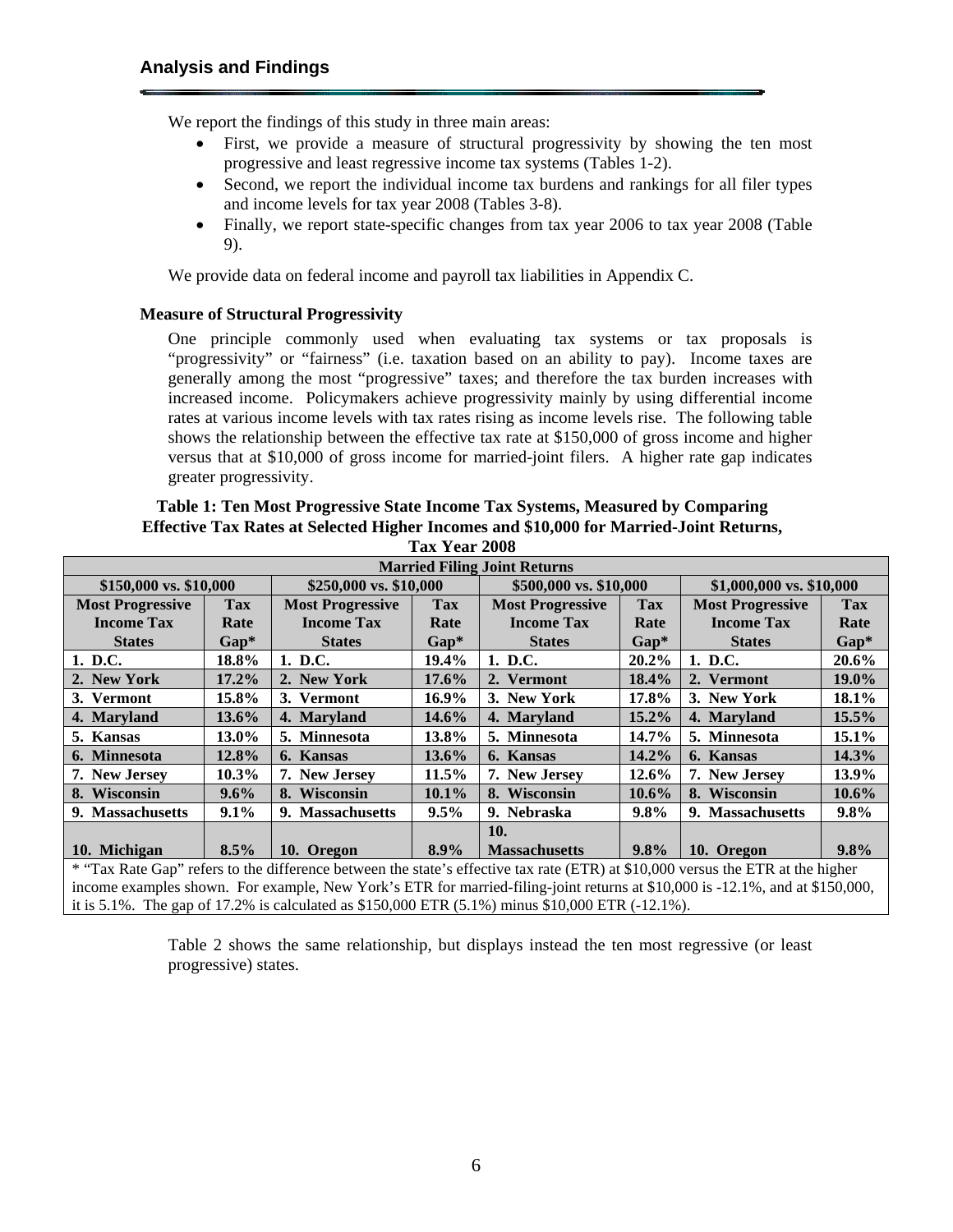|                        |            |                                                                                                                                   |                                      | <b>Married Filing Joint Returns</b> |            |                            |            |  |
|------------------------|------------|-----------------------------------------------------------------------------------------------------------------------------------|--------------------------------------|-------------------------------------|------------|----------------------------|------------|--|
| \$150,000 vs. \$10,000 |            | $$250,000 \text{ vs. } $10,000$                                                                                                   |                                      | \$500,000 vs. \$10,000              |            | $$1,000,000$ vs. $$10,000$ |            |  |
| <b>Most Regressive</b> | <b>Tax</b> | <b>Most Regressive</b>                                                                                                            | <b>Most Regressive</b><br><b>Tax</b> |                                     | <b>Tax</b> | <b>Most Regressive</b>     | <b>Tax</b> |  |
| <b>Income Tax</b>      | Rate       | <b>Income Tax</b>                                                                                                                 | Rate                                 | <b>Income Tax</b>                   | Rate       | <b>Income Tax</b>          | Rate       |  |
| <b>States</b>          | $Gap*$     | <b>States</b>                                                                                                                     | $Gap*$                               | <b>States</b>                       | $Gap*$     | <b>States</b>              | $Gap*$     |  |
| 42. North Dakota       | $1.9\%$    | 42. North Dakota                                                                                                                  | $2.6\%$                              | 42. Alabama                         | $2.9\%$    | 42. Pennsylvania           | 2.8%       |  |
| 41. Pennsylvania       | 2.8%       | 41. Pennsylvania                                                                                                                  | 2.8%                                 | 41. Pennsylvania                    | $2.9\%$    | 41. Alabama                | $3.0\%$    |  |
| 40. Alabama            | $2.9\%$    | 40. Alabama                                                                                                                       | $3.0\%$                              | 40. North Dakota                    | $3.6\%$    | 40. Colorado               | $4.1\%$    |  |
| 39. Arizona            | $3.1\%$    | 39. Colorado                                                                                                                      | $3.6\%$                              | 39. Colorado                        | $3.9\%$    | 39. Illinois               | $4.1\%$    |  |
| 38. Colorado           | $3.2\%$    | 38. Arizona                                                                                                                       | $3.7\%$                              | 38. Mississippi                     | 4.1%       | 38. North Dakota           | $4.2\%$    |  |
| 37. California         | $3.2\%$    | 37. Mississippi                                                                                                                   | 3.7%                                 | 37. Illinois                        | 4.1%       | 37. Mississippi            | 4.3%       |  |
| 36. Mississippi        | $3.3\%$    | 36. Illinois                                                                                                                      | $4.0\%$                              | 36. Arizona                         | $4.2\%$    | 36. Connecticut            | 4.5%       |  |
| 35. Missouri           | $3.4\%$    | 35. Missouri                                                                                                                      | $4.2\%$                              | 35. Connecticut                     | $4.7\%$    | 35. Arizona                | $4.6\%$    |  |
| <b>34. Ohio</b>        | $3.5\%$    | <b>34. Ohio</b>                                                                                                                   | $4.2\%$                              | <b>34.</b> Utah                     | $4.8\%$    | <b>34.</b> Utah            | $4.6\%$    |  |
| 33. Delaware           | $3.6\%$    | 33. Delaware                                                                                                                      | 4.3%                                 | 33. Missouri                        | $4.8\%$    | 33. Louisiana              | $4.7\%$    |  |
|                        |            | * "The Date Can" urban to the difference hatercare the state) officialize top uses (ETD) at 010.000 common the ETD at the highest |                                      |                                     |            |                            |            |  |

#### **Table 2: Ten Most Regressive State Income Tax Systems, Measured by Comparing Effective Tax Rates at Selected Higher Incomes and \$10,000 for Married-Joint Returns, Tax Year 2008**

Tax Rate Gap" refers to the difference between the state's effective tax rate (ETR) at \$10,000 versus the ETR at the higher income examples shown. For example, California's ETR for married-filing-joint returns at \$10,000 is 0.0%, and at \$150,000, it is 3.2%. The gap of 3.2% is calculated as \$150,000 ETR (3.1%) minus \$10,000 ETR (0.0%).

## **The Influence of State Earned Income Tax Credits on Structural Progressivity**

In tax year 2008, 23 of the 42 states in this study<sup>10</sup> offered a state earned income tax credit, which is a tax reduction and a wage supplement for low-income working families. (Note that one state without an income tax, Washington, also adopted an earned income tax credit in 2008 – however, an analysis of that credit is outside the scope of this study.) In most cases these state credits are refundable, meaning filers receive the value of the tax credit whether or not the filer owes any income tax – often creating negative income tax rates for low-income filers.

The negative tax rates that result from the use of the state income tax as an income assistance program significantly influence the structural progressivity of state income taxes as measured by tax rate gaps. In fact, each of the 12 states listed in Table 1 (i.e. those states with the highest differential between the effective tax rate at \$10,000 of income versus the rate at \$150,000 of income and above) offer low-income filers an earned income tax credit. Consider California, which has one of the most progressive income tax structures in the nation based on statutory tax rates. As Table 8 in this report shows, married couples in California earning \$35,000 to \$100,000 per year rank at or near the bottom in income tax burden, but married couples in that state earning \$250,000 or more are in the top ten nationally. However, since California does not offer a state earned income tax credit, the tax rate gap between highest and lowest earning households is not as great as in other states that do provide this credit.

Our progressivity rankings would look very different (see Table 3) if the base were \$35,000 of income – the point at which the effect of earned income tax credits is largely mitigated. While many states from Table 1 are also included in Table 3, California now emerges as

 $\overline{a}$ 

<sup>&</sup>lt;sup>10</sup> Delaware, District of Columbia, Indiana, Illinois, Iowa, Kansas, Louisiana, Maine, Maryland, Massachusetts, Michigan, Minnesota, Nebraska, New Jersey, New Mexico, New York, North Carolina, Oklahoma, Oregon, Rhode Island, Vermont, Virginia, and Wisconsin.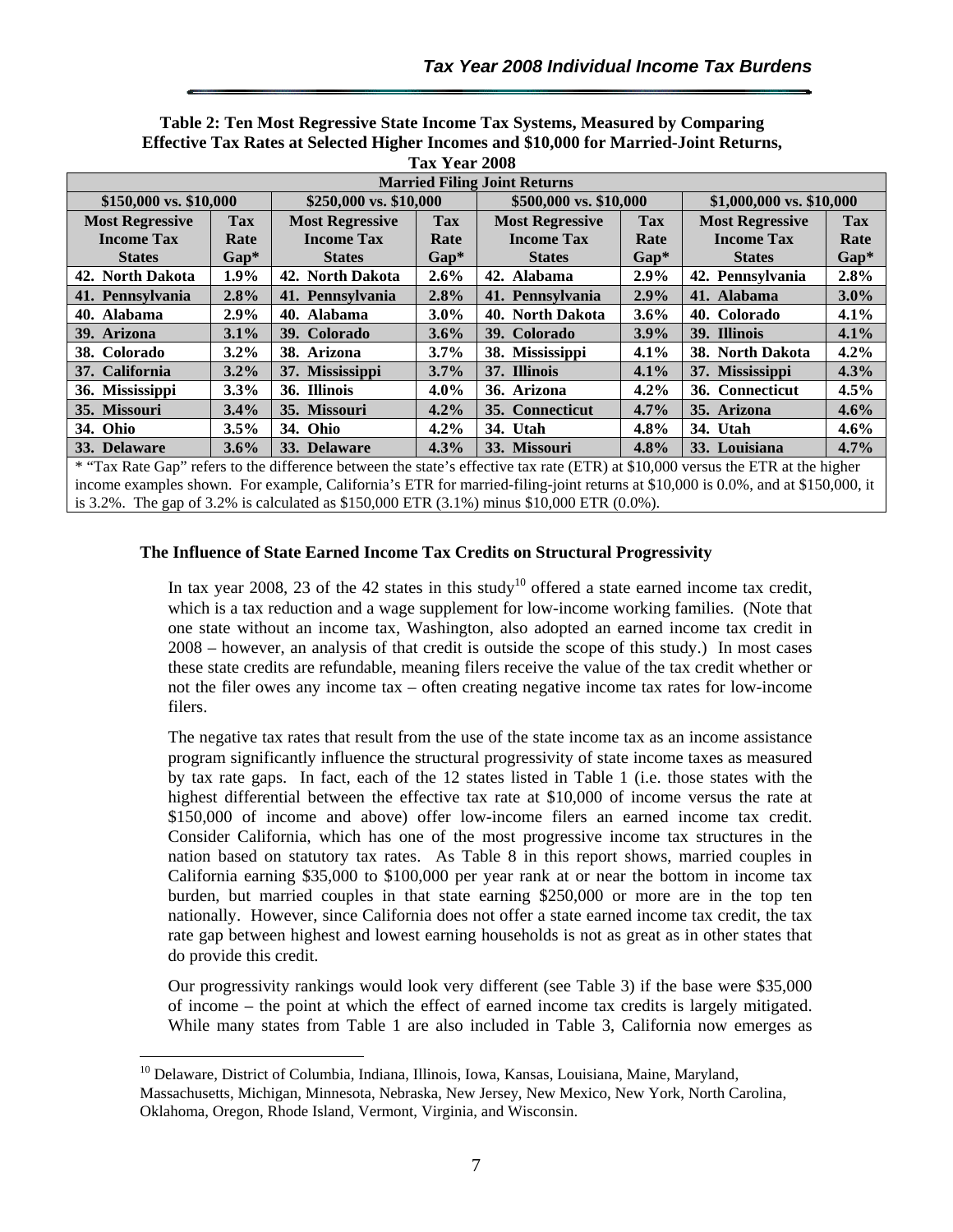highly progressive, along with Idaho and South Carolina to a lesser extent; three states that do not offer an earned income tax credit.

## **Table 3: Ten Most Progressive State Income Tax Systems, Measured by Comparing Effective Tax Rates at Selected Higher Incomes and \$35,000 for Married-Joint Returns, Tax Year 2008**

|                         |            |                                 |            | <b>Married Filing Joint Returns</b>   |         |                          |            |  |
|-------------------------|------------|---------------------------------|------------|---------------------------------------|---------|--------------------------|------------|--|
| \$150,000 vs. \$35,000  |            | $$250,000 \text{ vs. } $35,000$ |            | \$500,000 vs. \$35,000                |         | \$1,000,000 vs. \$35,000 |            |  |
| <b>Most Progressive</b> | <b>Tax</b> | <b>Most Progressive</b>         | <b>Tax</b> | <b>Most Progressive</b><br><b>Tax</b> |         | <b>Most Progressive</b>  | <b>Tax</b> |  |
| <b>Income Tax</b>       | Rate       | <b>Income Tax</b>               | Rate       | <b>Income Tax</b>                     | Rate    | <b>Income Tax</b>        | Rate       |  |
| <b>States</b>           | $Gap*$     | <b>States</b>                   | $Gap*$     | <b>States</b>                         | $Gap*$  | <b>States</b>            | $Gap*$     |  |
| 1. New York             | $9.5\%$    | 1. New York                     | $6.8\%$    | 1. California                         | $7.1\%$ | 1. California            | 7.9%       |  |
| 2. Minnesota            | $7.1\%$    | 2. Maryland                     | $6.2\%$    | 2. Minnesota                          | $7.1\%$ | 2. Minnesota             | 7.5%       |  |
| 3. Vermont              | $5.2\%$    | 3. Minnesota                    | $6.1\%$    | 3. New York                           | $7.0\%$ | 3. New York              | $7.2\%$    |  |
| 4. Maryland             | $5.2\%$    | 4. Maine                        | $5.5\%$    | 4. Maryland                           | $6.8\%$ | 4. Vermont               | $7.2\%$    |  |
| 5. New Mexico           | $4.4\%$    | 5. California                   | $5.3\%$    | 5. Vermont                            | $6.6\%$ | 5. Maryland              | $7.2\%$    |  |
| 6. Rhode Island         | 3.3%       | 6. Idaho                        | $5.2\%$    | 6. Maine                              | 6.3%    | 6. Maine                 | $6.5\%$    |  |
| 7. California           | $3.2\%$    | 7. Vermont                      | $5.1\%$    | 7. Rhode Island                       | $6.1\%$ | 7. Rhode Island          | $6.4\%$    |  |
| 8. Idaho                | 2.8%       | 8. Nebraska                     | $4.7\%$    | 8. Nebraska                           | $6.0\%$ | 8. New Jersey            | $6.2\%$    |  |
| 9. Nebraska             | 2.5%       | 9. Rhode Island                 | $4.5\%$    | 9. Idaho                              | 5.9%    | 9. Idaho                 | $6.1\%$    |  |
| 10. Maine               | 2.4%       | 10. South Carolina              | 4.5%       | 10. South Carolina                    | $5.1\%$ | 10. Nebraska             | $5.6\%$    |  |

\* "Tax Rate Gap" refers to the difference between the state's effective tax rate (ETR) at \$35,000 versus the ETR at the higher income examples shown. For example, Maryland's ETR for married-filing-joint returns at \$35,000 is 0.0%, and at \$150,000, it is 5.2%. The gap of 5.2% is calculated as \$150,000 ETR (5.2%) minus \$35,000 ETR (0.0%).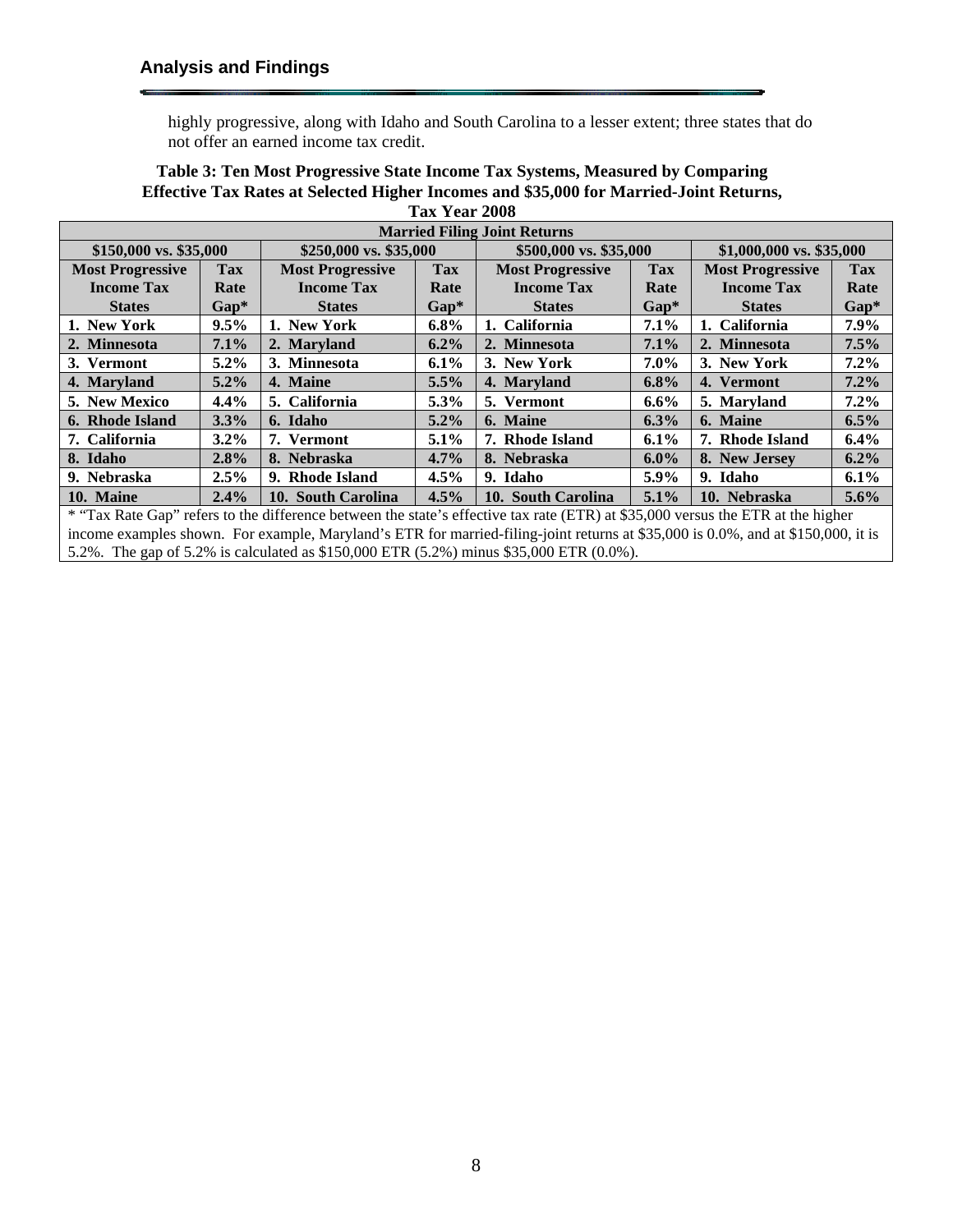|                               | \$10,000                     |                          |                          | Table 4: Tax Year 2008 Income Tax Burdens for Married-Joint Filers*<br>\$20,000 |                          |                | \$50,000 |                |                        |                |  |
|-------------------------------|------------------------------|--------------------------|--------------------------|---------------------------------------------------------------------------------|--------------------------|----------------|----------|----------------|------------------------|----------------|--|
| <b>STATE</b>                  | <b>Tax</b>                   | Rank                     | Tax                      | <b>Rank</b>                                                                     | \$35,000<br><b>Tax</b>   | Rank           | Tax      | Rank           | \$75,000<br><b>Tax</b> | Rank           |  |
|                               |                              |                          |                          |                                                                                 |                          |                |          |                |                        |                |  |
| Alabama                       | $\frac{1}{2}$                | $\overline{4}$           | \$266                    | $\overline{2}$                                                                  | \$1,227                  | $\overline{4}$ | \$1,296  | 14             | \$2,265                | 28             |  |
| Arizona                       | (\$100)                      | 20                       | (100)                    | 26                                                                              | 368                      | 27             | 550      | 39             | 1,243                  | 39             |  |
| <b>Arkansas</b>               | $\overline{\phantom{a}}$     | $\overline{4}$           | $\frac{1}{2}$            | 13                                                                              | 824                      | 12             | 1,107    | 21             | 2,594                  | 21             |  |
| California                    | $\qquad \qquad \blacksquare$ | 4                        | $\overline{\phantom{a}}$ | 13                                                                              |                          | 37             |          | 42             | 593                    | 42             |  |
| Colorado                      |                              | $\overline{4}$           | $\overline{a}$           | 13                                                                              | 428                      | 24             | 916      | 30             | 2,059                  | 33             |  |
| Connecticut                   |                              | $\overline{4}$           |                          | 13                                                                              | 198                      | 31             | 778      | 36             | 2,901                  | 11             |  |
| Delaware                      |                              | $\overline{4}$           |                          | 13                                                                              | 142                      | 34             | 807      | 35             | 2,096                  | 32             |  |
| District of Columbia          | (1, 342)                     | 42                       | (1,523)                  | 40                                                                              | 575                      | 18             | 1,423    | 12             | 3,268                  | 5              |  |
| Georgia                       | (56)                         | 19                       | 91                       | $\,8\,$                                                                         | 925                      | 10             | 1,060    | 23             | 2,456                  | 24             |  |
| Hawaii                        | (290)                        | 29                       | 88                       | 9                                                                               | 1,039                    | $\overline{7}$ | 1,163    | 19             | 2,873                  | 13             |  |
| Idaho                         | (190)                        | 26                       | (190)                    | 29                                                                              | 208                      | 30             | 959      | 29             | 2,806                  | 15             |  |
| Illinois                      | (133)                        | 25                       | 109                      | 6                                                                               | 705                      | 13             | 1,235    | 16             | 1,934                  | 34             |  |
| Indiana                       | (106)                        | 21                       | 266                      | $\overline{3}$                                                                  | 1,100                    | 6              | 1,855    | $\mathfrak{S}$ | 2,838                  | 14             |  |
| Iowa                          | (235)                        | 28                       | (32)                     | 25                                                                              | 984                      | $\,8\,$        | 1,456    | 11             | 2,892                  | 12             |  |
| Kansas                        | (882)                        | 39                       | (797)                    | 36                                                                              | 402                      | 25             | 991      | 27             | 2,439                  | 25             |  |
| Kentucky                      | 84                           | 3                        | 194                      | $\overline{4}$                                                                  | 1,629                    | $\mathbf{1}$   | 2,150    | $\mathbf{1}$   | 3,821                  | $\overline{2}$ |  |
| Louisiana                     | (117)                        | 22                       | 5                        | 12                                                                              | 591                      | 16             | 1,060    | 24             | 2,217                  | 30             |  |
| Maine                         | $\overline{\phantom{a}}$     | $\overline{4}$           | $\overline{\phantom{a}}$ | 13                                                                              | 291                      | 28             | 1,098    | 22             | 2,929                  | 10             |  |
| Maryland                      | (839)                        | 37                       | (1,103)                  | 38                                                                              | $\overline{\phantom{a}}$ | 37             | 1,467    | 10             | 3,302                  | $\overline{4}$ |  |
| Massachusetts                 | (503)                        | 35                       | (702)                    | 35                                                                              | 481                      | 23             | 1,490    | 8              | 2,684                  | 18             |  |
| Michigan                      | (497)                        | 34                       | (329)                    | 30                                                                              | 666                      | 14             | 1,477    | $\overline{9}$ | 2,491                  | 22             |  |
| Minnesota                     | (839)                        | 37                       | (1,403)                  | 39                                                                              | (269)                    | 41             | 1,192    | 18             | 2,648                  | 19             |  |
| Mississippi                   | $\overline{\phantom{a}}$     | $\overline{\mathcal{L}}$ | $\frac{1}{2}$            | 13                                                                              | 484                      | 22             | 698      | 38             | 1,929                  | 35             |  |
| Missouri                      | $\overline{\phantom{0}}$     | 4                        | 31                       | 11                                                                              | 590                      | 17             | 1,125    | 20             | 2,222                  | 29             |  |
| Montana                       |                              | $\overline{4}$           | 94                       | $\overline{7}$                                                                  | 549                      | 20             | 984      | 28             | 2,436                  | 26             |  |
| Nebraska                      | (335)                        | 31                       | (468)                    | 32                                                                              | 171                      | 33             | 873      | 31             | 2,215                  | 31             |  |
| New Jersey                    | (755)                        | 36                       | (1,053)                  | 37                                                                              | 85                       | 35             | 703      | 37             | 1,135                  | 40             |  |
| New Mexico                    | (480)                        | 33                       | (518)                    | 33                                                                              | (143)                    | 39             | 441      | 41             | 1,724                  | 36             |  |
| New York                      | (1,206)                      | 40                       | (1, 848)                 | 42                                                                              | (442)                    | 42             | 823      | 32             | 2,345                  | 27             |  |
| North Carolina                | (117)                        | 22                       | (158)                    | 27                                                                              | 833                      | 11             | 1,377    | 13             | 3,105                  | $\overline{7}$ |  |
| North Dakota                  | $\overline{\phantom{a}}$     | $\overline{4}$           | $\overline{\phantom{a}}$ | 13                                                                              | 194                      | 32             | 450      | 40             | 951                    | 41             |  |
| Ohio                          | 183                          | 1                        | 466                      | 1                                                                               | 1,187                    | 5              | 1,977    | $\overline{4}$ | 3,409                  | 3              |  |
| Oklahoma                      | (328)                        | 30                       | (334)                    | 31                                                                              | 541                      | 21             | 1,022    | 26             | 2,463                  | 23             |  |
| Oregon                        | (201)                        | 27                       | 49                       | 10                                                                              | 1,560                    | $\sqrt{2}$     | 2,085    | $\sqrt{2}$     | 4,114                  | 1              |  |
| Pennsylvania                  | 92                           | $\overline{2}$           | 194                      | $\overline{4}$                                                                  | 1,241                    | $\overline{3}$ | 2,000    | $\overline{3}$ | 2,949                  | 9              |  |
| Rhode Island                  | (126)                        | 24                       | (176)                    | 28                                                                              | 19                       | 36             | 822      | 33             | 1,659                  | 37             |  |
| South Carolina                | $\blacksquare$               | $\overline{4}$           | $\overline{\phantom{a}}$ | 13                                                                              | 254                      | 29             | 1,044    | 25             | 2,718                  | 17             |  |
| Utah                          |                              | $\overline{4}$           |                          | 13                                                                              | 555                      | 19             | 1,199    | 17             | 2,739                  | 16             |  |
| Vermont                       | (1,229)                      | 41                       | (1,654)                  | 41                                                                              | (173)                    | 40             | 821      | 34             | 1,619                  | 38             |  |
| Virginia                      | L,                           | $\overline{4}$           | L,                       | 13                                                                              | 645                      | 15             | 1,256    | 15             | 2,609                  | 20             |  |
| West Virginia                 | $\overline{\phantom{0}}$     | $\overline{4}$           | $\qquad \qquad -$        | 13                                                                              | 952                      | 9              | 1,644    | 6              | 3,065                  | $8\,$          |  |
| Wisconsin                     | (470)                        | 32                       | (655)                    | 34                                                                              | 370                      | 26             | 1,622    | 7              | 3,233                  | 6              |  |
| 42 State Average**            | $(\$262)$                    |                          | $(\$266)$                |                                                                                 | \$523                    |                | \$1,155  |                | \$2,476                |                |  |
| *2 wage earners, 2 dependents |                              |                          |                          |                                                                                 |                          |                |          |                |                        |                |  |

## State Income Tax Comparison Tables, Tax Year 2008 Liabilities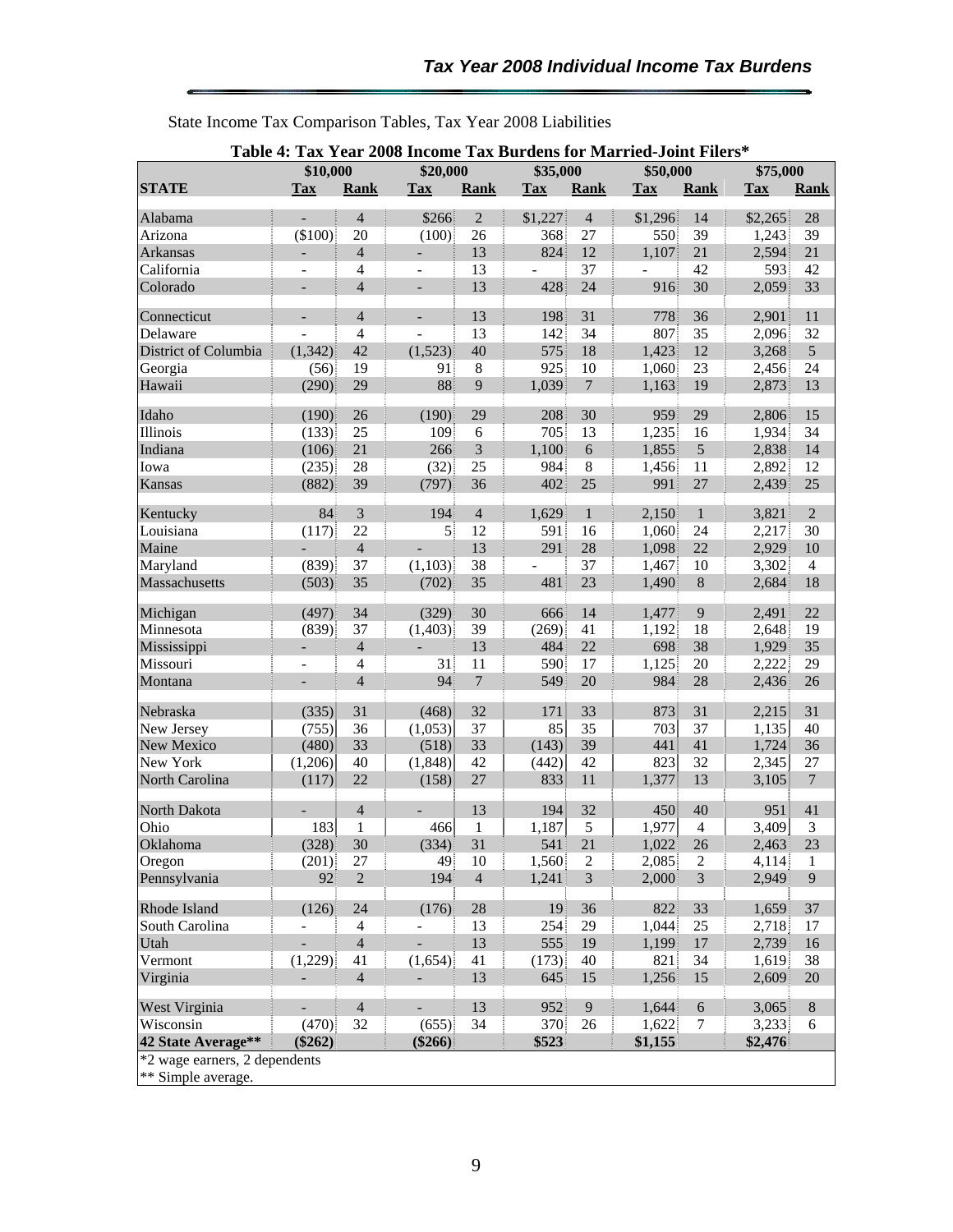| Table + (conta). Tax Teal 2000 meonic Tax Durachs for married goint Filers | \$100,000  |                  | \$150,000  |                | \$250,000 |                  | \$500,000 |                  | \$1,000,000 |                |
|----------------------------------------------------------------------------|------------|------------------|------------|----------------|-----------|------------------|-----------|------------------|-------------|----------------|
| <b>STATE</b>                                                               | <b>Tax</b> | Rank             | <b>Tax</b> | <b>Rank</b>    | Tax       | Rank             | Tax       | <b>Rank</b>      | Tax         | Rank           |
|                                                                            |            |                  |            |                |           |                  |           |                  |             |                |
| Alabama                                                                    | \$3,074    | 32               | \$4,321    | 38             | \$7,404   | 39               | \$14,698  | 41               | \$29,583    | 41             |
| Arizona                                                                    | 1,875      | 40               | 3,095      | 41             | 6,672     | 41               | 16,099    | 40               | 35,642      | 39             |
| Arkansas                                                                   | 4,013      | 14               | 6,671      | 15             | 12,986    | 17               | 29,413    | 15               | 61,543      | 14             |
| California                                                                 | 1,734      | 41               | 4,836      | 35             | 13,205    | 14               | 35,388    | $\mathfrak{Z}$   | 79,002      | $\mathbf{1}$   |
| Colorado                                                                   | 3,013      | 33               | 4,763      | 36             | 8,957     | 37               | 19,735    | 36               | 40,543      | 35             |
|                                                                            |            |                  |            |                |           |                  |           |                  |             |                |
| Connecticut                                                                | 3,937      | 17               | 6,503      | $17\,$         | 11,163    | 25               | 23,351    | 30               | 45,489      | 30             |
| Delaware                                                                   | 3,255      | 30               | 5,455      | 28             | 10,778    | 28               | 24,434    | 24               | 51,154      | 24             |
| District of Columbia                                                       | 4,905      | $\overline{4}$   | 8,100      | $\overline{c}$ | 15,000    | $\sqrt{5}$       | 33,689    | $\sqrt{6}$       | 71,698      | $\overline{4}$ |
| Georgia                                                                    | 3,606      | 26               | 5,749      | 24             | 10,853    | 27               | 23,768    | $28\,$           | 49,178      | 27             |
| Hawaii                                                                     | 4,333      | 11               | 7,129      | 12             | 14,332    | $\,8\,$          | 31,852    | 10               | 66,118      | 11             |
|                                                                            |            |                  |            |                |           |                  |           |                  |             |                |
| Idaho                                                                      | 4,393      | $10\,$           | 7,361      | 10             | 14,390    | $7\phantom{.0}$  | 32,517    | $\,8\,$          | 67,283      | $\overline{9}$ |
| Illinois                                                                   | 2,625      | 38               | 3,902      | 40             | 6,698     | 40               | 14,011    | 42               | 27,294      | 42             |
| Indiana                                                                    | 3,827      | $20\,$           | 5,674      | 25             | 9,757     | 32               | 20,483    | 33               | 39,965      | 36             |
| Iowa                                                                       | 4,314      | 12               | 6,653      | 16             | 12,729    | 18               | 26,969    | 21               | 55,898      | 22             |
| Kansas                                                                     | 3,796      | 22               | 6,292      | 20             | 12,057    | 19               | 26,736    | 22               | 54,957      | 23             |
| Kentucky                                                                   | 5,233      | $\overline{2}$   | 7,905      | 5              | 14,270    | $\boldsymbol{9}$ | 30,353    | 14               | 56,839      | 21             |
| Louisiana                                                                  | 3,329      | 29               | 5,027      | 33             | 9,069     | 36               | 18,186    | 38               | 35,476      | 40             |
| Maine                                                                      | 4,672      | $\,8\,$          | 7,938      | $\overline{4}$ | 15,817    | $\sqrt{2}$       | 35,551    | $\sqrt{2}$       | 73,615      | $\mathfrak{Z}$ |
| Maryland                                                                   | 4,874      | 5                | 7,750      | $\epsilon$     | 15,590    | $\mathfrak{Z}$   | 33,824    | $\overline{5}$   | 71,546      | $\sqrt{6}$     |
| Massachusetts                                                              | 3,895      | 18               | 6,151      | 21             | 11,090    | 26               | 24,016    | 26               | 47,588      | 28             |
|                                                                            |            |                  |            |                |           |                  |           |                  |             |                |
| Michigan                                                                   | 3,493      | 28               | 5,344      | 29             | 9,398     | 34               | 20,002    | 34               | 39,263      | 37             |
| Minnesota                                                                  | 4,006      | 15               | 6,675      | 14             | 13,445    | 11               | 31,528    | 11               | 66,839      | 10             |
| Mississippi                                                                | 2,989      | 34               | 4,905      | 34             | 9,261     | 35               | 20,583    | 32               | 42,836      | 32             |
| Missouri                                                                   | 3,232      | 31               | 5,162      | 32             | 10,391    | 29               | 24,002    | 27               | 50,351      | 25             |
| Montana                                                                    | 3,713      | 24               | 6,028      | 22             | 12,055    | $20\,$           | 27,807    | 20               | 58,817      | 19             |
| Nebraska                                                                   | 3,657      | 25               | 6,296      | 19             | 12,986    | 16               | 32,431    | $\boldsymbol{9}$ | 60,557      | $17\,$         |
| New Jersey                                                                 | 1,919      | 39               | 4,151      | 39             | 9,795     | 31               | 25,261    | 23               | 63,937      | 13             |
| New Mexico                                                                 | 2,717      | 36               | 4,502      | 37             | 8,828     | 38               | 19,837    | 35               | 40,819      | 34             |
| New York                                                                   | 3,812      | 21               | 7,636      | $\tau$         | 13,762    | 10               | 28,489    | 19               | 60,858      | 15             |
| North Carolina                                                             | 4,727      | $\boldsymbol{7}$ | 7,621      | $\,8\,$        | 14,623    | $6\,$            | 32,604    | $\boldsymbol{7}$ | 67,392      | $8\,$          |
|                                                                            |            |                  |            |                |           |                  |           |                  |             |                |
| North Dakota                                                               | 1,560      | 42               | 2,810      | 42             | 6,607     | 42               | 18,071    | 39               | 41,607      | 33             |
| Ohio                                                                       | 4,981      | $\mathfrak{Z}$   | 8,073      | 3              | 15,136    | $\overline{4}$   | 35,105    | $\overline{4}$   | 71,590      | 5              |
| Oklahoma                                                                   | 3,551      | 27               | 5,654      | 26             | 10,079    | 30               | 21,877    | 31               | 45,343      | 31             |
| Oregon                                                                     | 5,709      | $\mathbf{1}$     | 9,018      | $\mathbf{1}$   | 17,308    | $\mathbf{1}$     | 38,173    | $\mathbf{1}$     | 77,554      | $\sqrt{2}$     |
| Pennsylvania                                                               | 3,887      | 19               | 5,619      | 27             | 9,410     | 33               | 19,324    | 37               | 37,406      | 38             |
| Rhode Island                                                               | 2,717      | 35               | 5,209      | 31             | 11,448    | 23               | 30,891    | 12               | 64,245      | 12             |
| South Carolina                                                             | 4,104      | 13               | 6,774      | 13             | 13,066    | 15               | 29,361    | 16               | 60,576      | 16             |
| Utah                                                                       | 3,992      | 16               | 6,361      | $18\,$         | 11,563    | 21               | 23,751    | 29               | 45,889      | $29\,$         |
| Vermont                                                                    | 2,704      | 37               | 5,271      | 30             | 11,513    | $22\,$           | 30,441    | 13               | 67,494      | 7              |
| Virginia                                                                   | 3,763      | 23               | 5,915      | 23             | 11,220    | 24               | 24,218    | 25               | 49,490      | $26\,$         |
|                                                                            |            |                  |            |                |           |                  |           |                  |             |                |
| West Virginia                                                              | 4,562      | 9                | 7,328      | $11\,$         | 13,386    | 13               | 29,231    | 18               | 58,011      | $20\,$         |
| Wisconsin                                                                  | 4,732      | 6                | 7,372      | 9              | 13,408    | 12               | 29,303    | 17               | 59,280      | 18             |
| 42 State Average**                                                         | \$3,696    |                  | \$6,071    |                | \$11,703  |                  | \$26,366  |                  | \$54,537    |                |
| *2 wage earners, 2 dependents                                              |            |                  |            |                |           |                  |           |                  |             |                |
| ** Simple average                                                          |            |                  |            |                |           |                  |           |                  |             |                |

## **Table 4 (contd): Tax Year 2008 Income Tax Burdens for Married-Joint Filers\***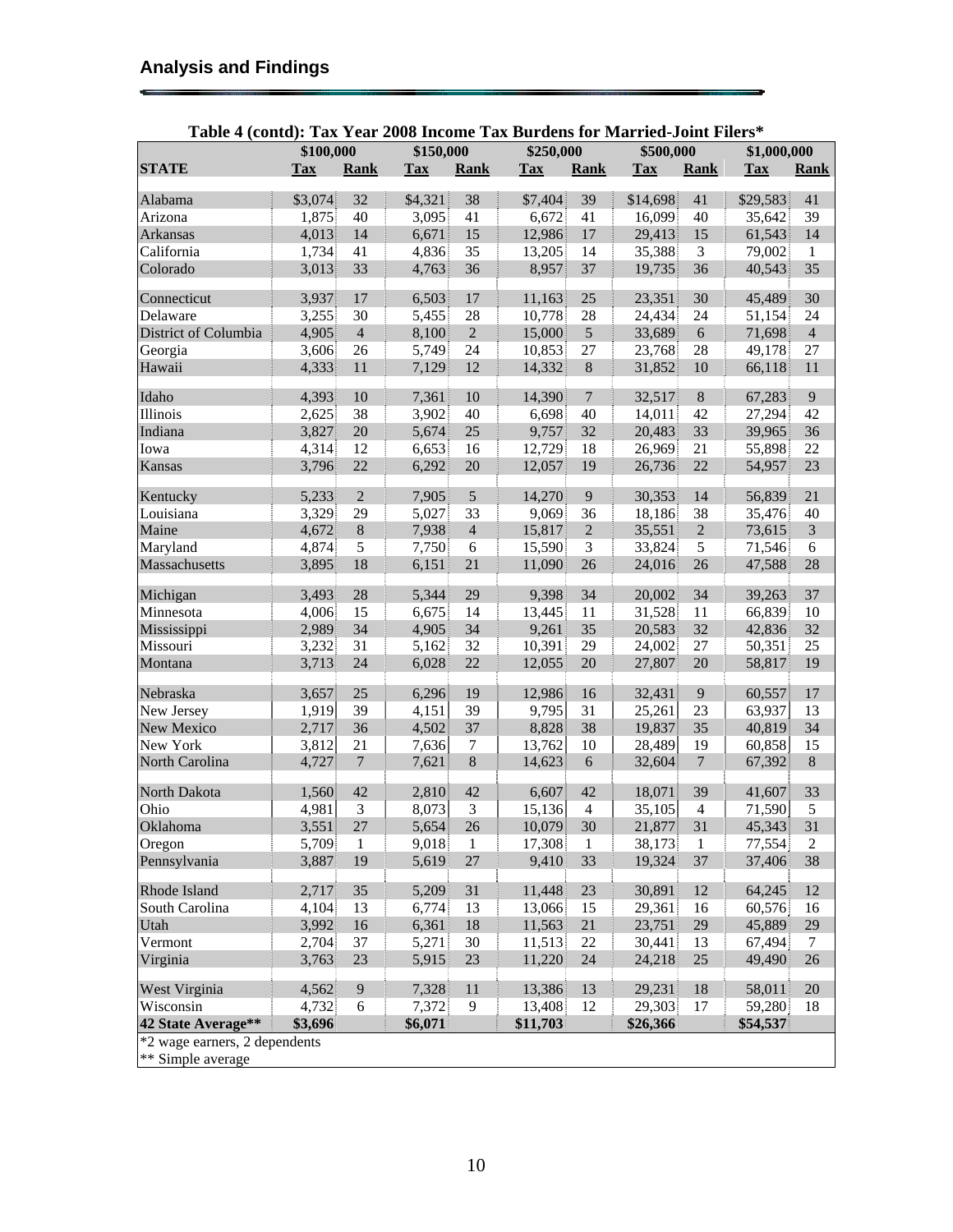| <b>STATE</b>               | \$10,000<br><b>Tax</b><br>\$25 | <b>Rank</b>    | \$20,000<br>Tax | Rank           | \$35,000<br><b>Tax</b> | Rank                           | \$50,000<br><b>Tax</b> | Rank           |
|----------------------------|--------------------------------|----------------|-----------------|----------------|------------------------|--------------------------------|------------------------|----------------|
|                            |                                |                |                 |                |                        |                                |                        |                |
|                            |                                |                |                 |                |                        |                                |                        |                |
| Alabama                    |                                | 5              | \$492           | $\overline{7}$ | \$1,292                | 15                             | \$1,450                | 32             |
| Arizona                    | (50)                           | 22             | (32)            | 32             | 478                    | 38                             | 841                    | 39             |
| <b>Arkansas</b>            |                                | 8              | 454             | $8\,$          | 1,321                  | 12                             | 1,927                  | 13             |
| California                 |                                | 8              |                 | 28             |                        | 42                             | 247                    | 42             |
| Colorado                   |                                | 8              | 201             | 19             | 879                    | 31                             | 1,493                  | 30             |
| Connecticut                |                                | 8              | 3               | 27             | 292                    | 41                             | 1,531                  | 28             |
| Delaware                   |                                | 8              |                 | 28             | 1,099                  | 19                             | 1,607                  | 27             |
| District of Columbia       | (1, 145)                       | 42             | (518)           | 38             | 1,297                  | 14                             | 1,848                  | $20\,$         |
| Georgia                    | (6)                            | 21             | 410             | 11             | 1,299                  | 13                             | 1,673                  | 24             |
| Hawaii                     | (70)                           | 23             | 446             | 9              | 1,454                  | 5                              | 1,881                  | 17             |
| Idaho                      | (90)                           | 24             | 54              | 25             | 915                    | 28                             | 1,924                  | 14             |
| Illinois                   | 21                             | 6              | 343             | 12             | 900                    | 30                             | 1,341                  | 35             |
| Indiana                    | 92                             | $\overline{4}$ | 556             | 5              | 1,341                  | 11                             | 1,976                  | 11             |
| Iowa                       | (204)                          | 30             | 265             | 16             | 1,358                  | 10                             | 2,040                  | $\overline{7}$ |
| Kansas                     | (730)                          | 39             | (232)           | 36             | 1,008                  | 23                             | 1,749                  | 23             |
| Kentucky                   | 94                             | 3              | 967             | $\mathbf{1}$   | 1,962                  | $\overline{2}$                 | 2,641                  | $\overline{2}$ |
| Louisiana                  | (102)                          | 25             | 237             | 17             | 988                    | 24                             | 1,621                  | 26             |
| Maine                      | L,                             | 8              |                 | 28             | 874                    | 32                             | 2,034                  | $\,8\,$        |
| Maryland                   | (726)                          | 37             | (166)           | 35             | 1,822                  | 3                              | 2,452                  | $\overline{4}$ |
| Massachusetts              | (438)                          | 35             | (8)             | 31             | 1,091                  | 20                             | 1,872                  | 18             |
|                            |                                |                |                 |                |                        |                                |                        |                |
| Michigan                   | (272)                          | 32             | 276             | 14             | 1,148                  | 16                             | 1,788                  | 22             |
| Minnesota                  | (729)                          | 38             | (606)           | 40             | 1,016                  | 22                             | 1,910                  | 15             |
| Mississippi                | ÷,                             | 8              | 208             | 18             | 904                    | 29                             | 1,355                  | 34             |
| Missouri                   |                                | 8              | 194             | 20             | 976                    | 26                             | 1,526                  | 29             |
| Montana                    | 17                             | $\overline{7}$ | 324             | 13             | 1,084                  | 21                             | 1,837                  | 21             |
| Nebraska                   | (292)                          | 33             | (101)           | 34             | 656                    | 36                             | 1,391                  | 33             |
| New Jersey                 | (656)                          | 36             | (527)           | 39             | 481                    | 37                             | 739                    | 40             |
| New Mexico                 | (387)                          | 34             | (264)           | 37             | 352                    | 40                             | 1,065                  | 38             |
| New York                   | (1,001)                        | 40             | (719)           | 41             | 719                    | 33                             | 1,656                  | 25             |
| North Carolina             | (102)                          | 25             | 414             | 10             | 1,451                  | 6                              | 2,197                  | 6              |
| North Dakota               | $\overline{a}$                 | 8              | 91              | 24             | 399                    | 39                             | 685                    | 41             |
| Ohio                       | 192                            | $\mathbf{1}$   | 604             | 3              | 1,418                  | 7                              | 2,294                  | 5              |
| Oklahoma                   | (226)                          | 31             | 31              | 26             | 940                    | 27                             | 1,490                  | 31             |
| Oregon                     | (173)                          | 29             | 585             | $\overline{4}$ | 2,010                  | $\mathbf 1$                    | 2,659                  | $\mathbf{1}$   |
| Pennsylvania               | 96                             | $\overline{2}$ | 787             | $\overline{2}$ | 1,380                  | 9                              | 1,983                  | 9              |
| Rhode Island               | (109)                          | 27             | (63)            | 33             | 712                    | 34                             | 1,212                  | 36             |
| South Carolina             | $\overline{a}$                 | $\,8\,$        | 119             | 23             | 981                    | 25                             | 1,976                  | 10             |
| Utah                       | -                              | $8\,$          | 189             | 21             | 1,112                  | 18                             | 1,933                  | 12             |
| Vermont                    | (1,089)                        | 41             | (749)           | 42             | 683                    | 35                             | 1,184                  | 37             |
| Virginia                   |                                | $8\,$          | 125             | 22             | 1,417                  | 8                              | 1,890                  | 16             |
|                            |                                | $8\,$          |                 | 6              |                        |                                |                        |                |
| West Virginia<br>Wisconsin | 4                              | 28             | 514<br>266      | 15             | 1,124<br>1,466         | 17<br>$\overline{\mathcal{L}}$ | 1,858<br>2,463         | 19             |
| 42 State Average**         | (117)<br>(\$195)               |                | \$123           |                | \$1,050                |                                | \$1,696                | 3              |
| * 1 dependent              |                                |                |                 |                |                        |                                |                        |                |
| ** Simple average          |                                |                |                 |                |                        |                                |                        |                |

| Table 5: Tax Year 2008 Income Tax Burdens for Head of Household Filers* |  |  |  |  |  |  |  |  |  |  |  |  |
|-------------------------------------------------------------------------|--|--|--|--|--|--|--|--|--|--|--|--|
|-------------------------------------------------------------------------|--|--|--|--|--|--|--|--|--|--|--|--|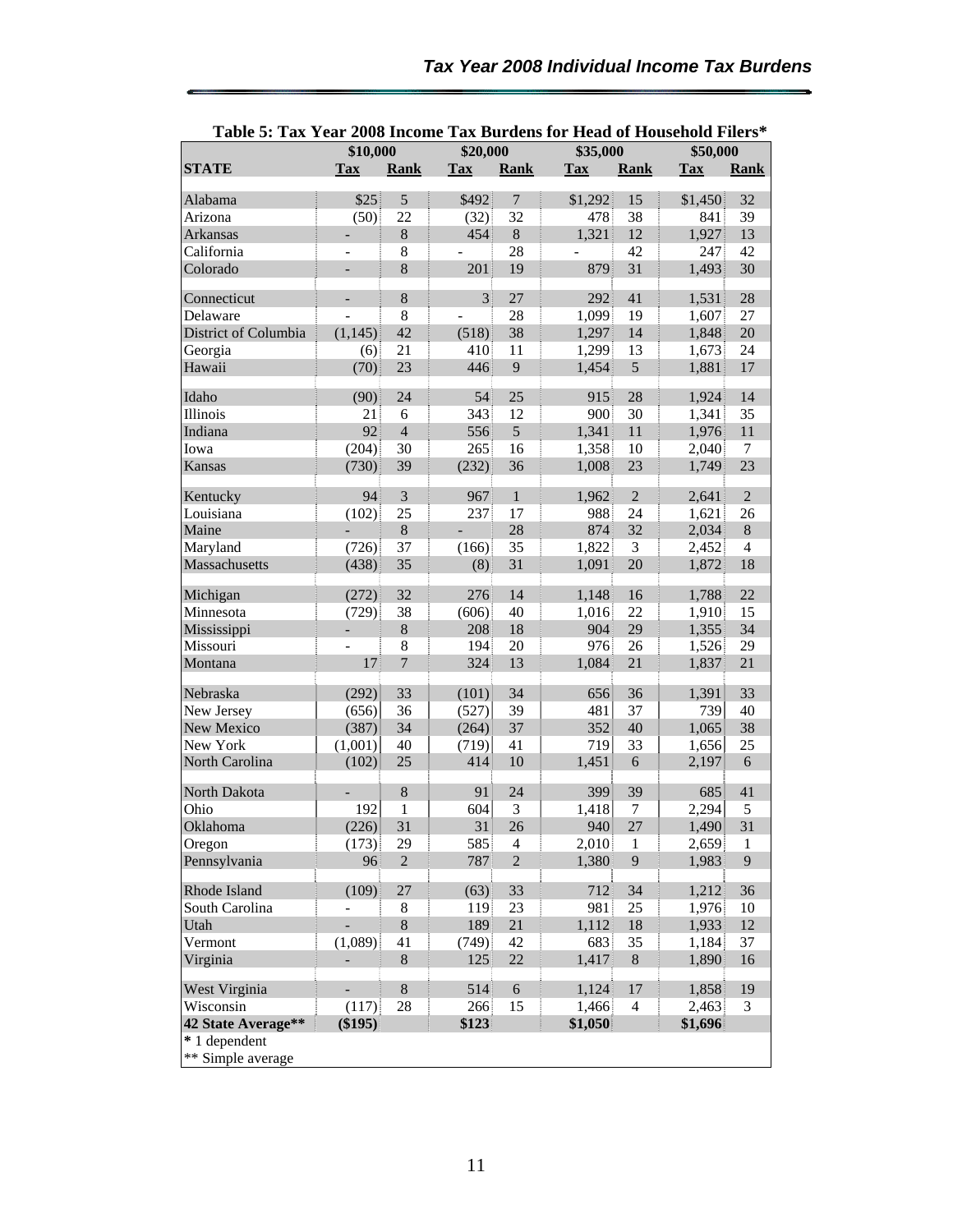e.<br>Geboortes

| Table 5 (contd): Tax Year 2008 Income Tax Burdens for Head of Household Filers* | \$75,000 |                          | \$100,000  |                | \$150,000  |                  | \$250,000  |                |  |
|---------------------------------------------------------------------------------|----------|--------------------------|------------|----------------|------------|------------------|------------|----------------|--|
| <b>STATE</b>                                                                    | Tax      | <b>Rank</b>              | <b>Tax</b> | Rank           | <b>Tax</b> | <b>Rank</b>      | <b>Tax</b> | <b>Rank</b>    |  |
| Alabama                                                                         | \$2,245  | 34                       | \$2,869    | 38             | \$4,580    | 39               | \$7,501    | 40             |  |
| Arizona                                                                         | 1,426    | 39                       | 2,054      | 41             | 3,654      | 42               | 7,085      | 42             |  |
| <b>Arkansas</b>                                                                 | 3,470    | 12                       | 4,882      | 10             | 8,117      | 14               | 14,429     | 16             |  |
| California                                                                      | 1,367    | 40                       | 2,977      | 37             | 7,209      | 20               | 15,194     | 11             |  |
| Colorado                                                                        | 2,467    | 32                       | 3,380      | 35             | 5,503      | 36               | 9,662      | 36             |  |
| Connecticut                                                                     | 2,990    | 23                       | 4,425      | 20             | 6,844      | 23               | 11,997     | 27             |  |
| Delaware                                                                        | 2,786    | 28                       | 3,991      | 24             | 6,733      | 26               | 12,103     | 25             |  |
| District of Columbia                                                            | 3,552    | $8\,$                    | 5,124      | $8\,$          | 9,028      | $\overline{4}$   | 15,502     | $\overline{7}$ |  |
| Georgia                                                                         | 2,874    | 26                       | 3,976      | 25             | 6,583      | $28\,$           | 11,620     | 29             |  |
| Hawaii                                                                          | 3,384    | 14                       | 4,832      | 12             | 8,335      | 11               | 15,446     | 9              |  |
| Idaho                                                                           | 3,525    | $\mathbf{9}$             | 5,064      | 9              | 8,655      | $\boldsymbol{7}$ | 15,675     | $6\,$          |  |
| Illinois                                                                        | 2,066    | 38                       | 2,727      | 39             | 4,179      | 40               | 7,270      | 41             |  |
| Indiana                                                                         | 3,002    | 22                       | 3,950      | 26             | 6,090      | 31               | 10,575     | 31             |  |
| Iowa                                                                            | 3,491    | 11                       | 4,814      | 13             | 8,207      | 12               | 14,106     | 18             |  |
| Kansas                                                                          | 3,129    | 19                       | 4,443      | 19             | 7,454      | 19               | 13,253     | 22             |  |
| Kentucky                                                                        | 4,133    | $\overline{2}$           | 5,503      | $\overline{4}$ | 8,623      | $8\,$            | 15,235     | 10             |  |
| Louisiana                                                                       | 2,718    | 29                       | 3,605      | 31             | 5,670      | 35               | 9,645      | 37             |  |
| Maine                                                                           | 3,851    | 5                        | 5,519      | $\mathfrak{Z}$ | 9,498      | $\overline{2}$   | 17,478     | $\overline{2}$ |  |
| Maryland                                                                        | 4,019    | 3                        | 5,525      | $\sqrt{2}$     | 9,071      | 3                | 16,549     | $\overline{4}$ |  |
| Massachusetts                                                                   | 3,151    | 18                       | 4,320      | 21             | 6,884      | 22               | 12,346     | 23             |  |
| Michigan                                                                        | 2,838    | 27                       | 3,798      | 28             | 5,902      | 32               | 10,385     | 33             |  |
| Minnesota                                                                       | 3,398    | 13                       | 4,796      | 14             | 8,178      | 13               | 15,065     | 12             |  |
| Mississippi                                                                     | 2,443    | 33                       | 3,456      | 34             | 5,756      | 34               | 10,024     | 34             |  |
| Missouri                                                                        | 2,579    | 31                       | 3,761      | 30             | 6,552      | 29               | 11,902     | $28\,$         |  |
| Montana                                                                         | 3,127    | 20                       | 4,548      | 17             | 7,751      | 17               | 13,705     | 19             |  |
| Nebraska                                                                        | 2,879    | 25                       | 4,261      | 22             | 7,465      | 18               | 15,460     | $8\,$          |  |
| New Jersey                                                                      | 1,190    | 42                       | 1,999      | 42             | 4,726      | 38               | 10,910     | 30             |  |
| New Mexico                                                                      | 2,133    | 37                       | 3,082      | 36             | 5,233      | 37               | 9,597      | 38             |  |
| New York                                                                        | 3,179    | 17                       | 4,791      | 15             | 8,504      | 9                | 14,612     | 15             |  |
| North Carolina                                                                  | 3,708    | $\boldsymbol{7}$         | 5,141      | $\overline{7}$ | 8,801      | 6                | 15,800     | 5              |  |
| North Dakota                                                                    | 1,316    | 41                       | 2,055      | 40             | 3,827      | 41               | 7,962      | 39             |  |
| Ohio                                                                            | 3,821    | 6                        | 5,290      | 6              | 8,971      | $\mathfrak s$    | 17,152     | 3              |  |
| Oklahoma                                                                        | 2,698    | 30                       | 3,787      | $29\,$         | 6,198      | 30               | 10,511     | 32             |  |
| Oregon                                                                          | 4,232    | $\mathbf{1}$             | 6,004      | 1              | 10,171     | 1                | 18,582     | 1              |  |
| Pennsylvania                                                                    | 2,965    | 24                       | 3,859      | 27             | 5,832      | 33               | 10,020     | 35             |  |
| Rhode Island                                                                    | 2,220    | 35                       | 3,529      | 33             | 6,606      | $27\,$           | 13,287     | 21             |  |
| South Carolina                                                                  | 3,494    | 10                       | 4,857      | 11             | 8,075      | 15               | 14,376     | 17             |  |
| Utah                                                                            | 3,249    | 16                       | 4,452      | 18             | 7,164      | 21               | 12,317     | 24             |  |
| Vermont                                                                         | 2,212    | 36                       | 3,552      | 32             | 6,749      | 25               | 13,327     | $20\,$         |  |
| Virginia                                                                        | 3,072    | 21                       | 4,177      | 23             | 6,823      | 24               | 12,054     | 26             |  |
| West Virginia                                                                   | 3,350    | 15                       | 4,784      | 16             | 7,929      | 16               | 14,627     | 14             |  |
| Wisconsin                                                                       | 4,013    | $\overline{\mathcal{L}}$ | 5,410      | 5              | 8,458      | 10               | 14,919     | 13             |  |
| 42 State Average**<br>* 1 dependent                                             | \$2,947  |                          | \$4,175    |                | \$7,062    |                  | \$12,840   |                |  |
| ** Simple average.                                                              |          |                          |            |                |            |                  |            |                |  |

ż,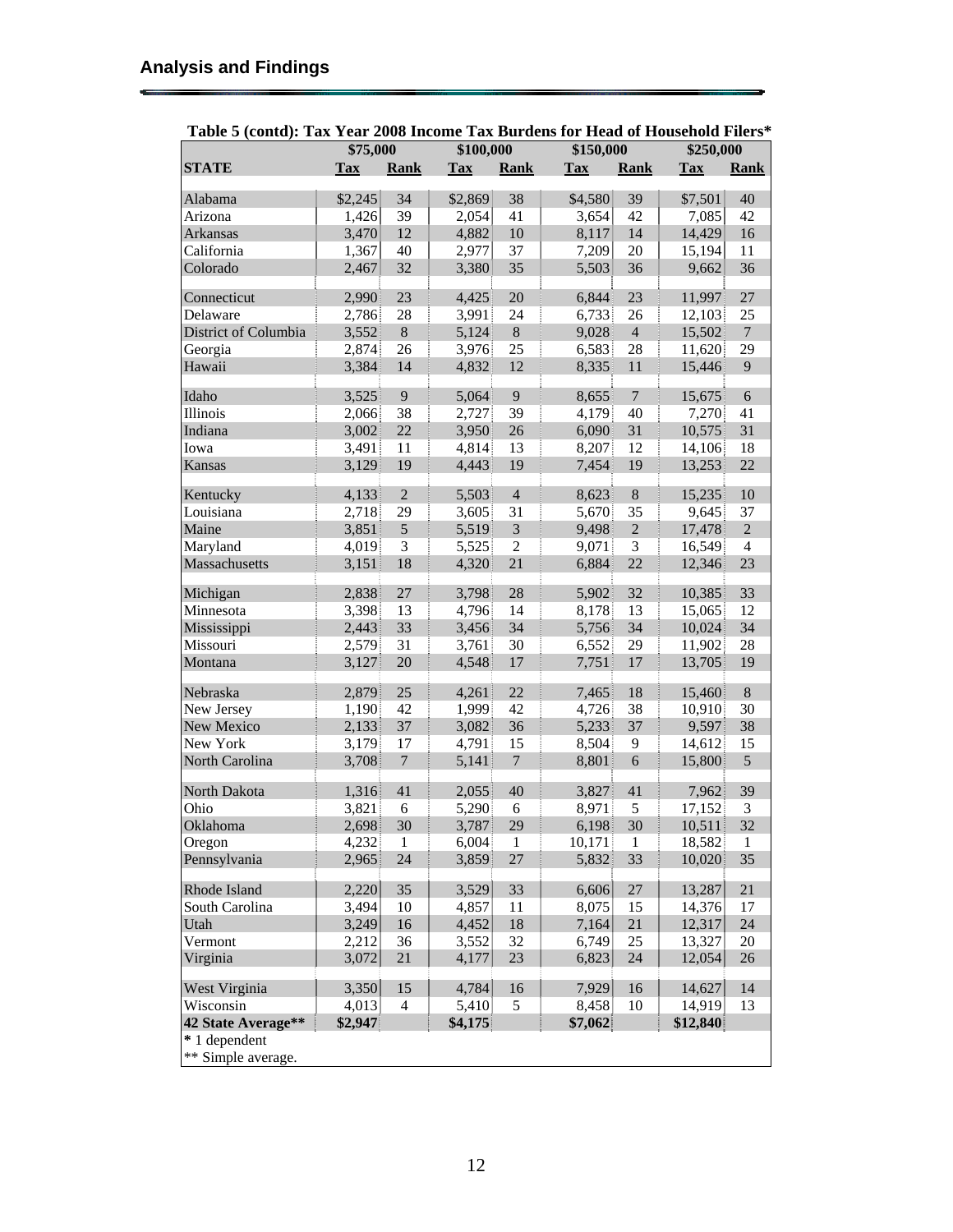|                      | \$10,000                 |                | \$20,000   |                | \$35,000     |                  | \$50,000       |                |  |
|----------------------|--------------------------|----------------|------------|----------------|--------------|------------------|----------------|----------------|--|
| <b>STATE</b>         | <b>Tax</b>               | <b>Rank</b>    | Tax        | Rank           | <b>Tax</b>   | <b>Rank</b>      | Tax            | Rank           |  |
|                      |                          |                |            |                |              |                  |                |                |  |
| Alabama              | \$228                    | $\overline{4}$ | \$682      | 12             | \$1,291      | 26               | \$1,577        | 37             |  |
| Arizona              | 7                        | 25             | 346        | 36             | 773          | 40               | 1,172          | 40             |  |
| Arkansas             | $\overline{a}$           | 26             | 524        | 22             | 1,373        | 24               | 2,193          | $17\,$         |  |
| California           | $\overline{a}$           | 26             | 148        | 41             | 776          | 39               | 1,556          | 38             |  |
| Colorado             | 21                       | 22             | 495        | 25             | 1,163        | 30               | 1,829          | 30             |  |
| Connecticut          |                          | 26             | 120        | 42             | 1,132        | 32               | 2,007          | 25             |  |
| Delaware             |                          | 26             | 458        | 27             | 1,214        | 28               | 1,911          | 29             |  |
| District of Columbia | 44                       | 18             | 638        | 15             | 1,504        | 11               | 2,312          | 14             |  |
| Georgia              | 95                       | 13             | 683        | 11             | 1,554        | $\boldsymbol{7}$ | 2,117          | 20             |  |
| Hawaii               | 121                      | 10             | 775        | $\overline{7}$ | 1,852        | 5                | 2,483          | $\,8\,$        |  |
|                      |                          |                |            |                |              |                  |                |                |  |
| Idaho<br>Illinois    | (33)<br>209              | 38<br>6        | 550<br>529 | 20<br>21       | 1,618<br>962 | 6<br>35          | 2,740<br>1,398 | 6<br>39        |  |
|                      | 354                      | $\overline{2}$ |            | 5              | 1,455        | 16               | 2,094          | 21             |  |
| Indiana              |                          | 9              | 820        |                |              | 13               |                |                |  |
| Iowa                 | 128<br>101               | 12             | 651<br>504 | 14<br>24       | 1,483        | 22               | 2,146          | 19<br>15       |  |
| Kansas               |                          |                |            |                | 1,389        |                  | 2,239          |                |  |
| Kentucky             | 94                       | 14             | 1,005      | 3              | 1,987        | 3                | 2,825          | $\overline{4}$ |  |
| Louisiana            | 88                       | 16             | 398        | 34             | 1,012        | 34               | 1,653          | 35             |  |
| Maine                | $\boldsymbol{0}$         | 26             | 430        | 29             | 1,535        | $\,8\,$          | 2,874          | $\overline{3}$ |  |
| Maryland             | 62                       | 17             | 1,095      | $\overline{2}$ | 2,243        | $\overline{2}$   | 3,013          | $\overline{2}$ |  |
| Massachusetts        | 102                      | 11             | 730        | $\,8$          | 1,467        | 15               | 2,237          | 16             |  |
| Michigan             | 208                      | $\overline{7}$ | 702        | 9              | 1,330        | 25               | 1,962          | 28             |  |
| Minnesota            | (42)                     | 39             | 572        | 19             | 1,401        | 21               | 2,425          | $10\,$         |  |
| Mississippi          | 33                       | 20             | 417        | 31             | 1,139        | 31               | 1,708          | 32             |  |
| Missouri             | 32                       | 21             | 428        | 30             | 1,164        | 29               | 1,770          | 31             |  |
| Montana              | 90                       | 15             | 457        | 28             | 1,429        | 17               | 2,029          | 23             |  |
|                      |                          |                |            |                |              |                  |                |                |  |
| Nebraska             | (22)                     | 37             | 369        | 35             | 1,085        | 33               | 2,079          | 22             |  |
| New Jersey           | (60)                     | 40             | 261        | 37             | 509          | 42               | 1,138          | 41             |  |
| New Mexico           | (91)                     | 41             | 158        | 40             | 931          | 37               | 1,582          | 36             |  |
| New York             | (3)                      | 35             | 470        | 26             | 1,423        | 18               | 2,418          | 11             |  |
| North Carolina       | 226                      | 5              | 862        | $\overline{4}$ | 1,873        | $\overline{4}$   | 2,753          | 5              |  |
| North Dakota         | 10                       | 24             | 224        | 39             | 528          | 41               | 951            | 42             |  |
| Ohio                 | 188                      | $\,8\,$        | 686        | 10             | 1,499        | 12               | 2,372          | 13             |  |
| Oklahoma             | 35                       | 19             | 572        | 18             | 1,406        | 20               | 2,010          | 24             |  |
| Oregon               | 291                      | $\mathfrak{Z}$ | 1,170      | $\mathbf 1$    | 2,274        | $\mathbf{1}$     | 3,093          | $\mathbf{1}$   |  |
| Pennsylvania         | 384                      | $\mathbf{1}$   | 799        | 6              | 1,387        | 23               | 1,978          | 26             |  |
|                      |                          |                |            |                |              |                  |                |                |  |
| Rhode Island         | (7)                      | 36             | 401        | 33             | 942          | 36               | 1,666          | 33             |  |
| South Carolina       | 12                       | 23             | 413        | 32             | 1,411        | 19               | 2,428          | 9              |  |
| Utah                 | $\overline{\phantom{0}}$ | 26             | 597        | 17             | 1,506        | $10\,$           | 2,401          | 12             |  |
| Vermont<br>Virginia  | (224)                    | 42<br>26       | 229<br>656 | 38<br>13       | 904<br>1,476 | 38<br>14         | 1,655<br>2,167 | 34<br>18       |  |
|                      |                          |                |            |                |              |                  |                |                |  |
| West Virginia        |                          | 26             | 606        | 16             | 1,218        | 27               | 1,971          | 27             |  |
| Wisconsin            |                          | 26             | 505        | 23             | 1,527        | 9                | 2,585          | 7              |  |
| 42 State Average*    | \$64                     |                | \$551      |                | \$1,337      |                  | \$2,084        |                |  |
| *Simple average.     |                          |                |            |                |              |                  |                |                |  |

| Table 6: Tax Year 2008 Income Tax Burdens for Single Filers |  |  |  |  |  |  |
|-------------------------------------------------------------|--|--|--|--|--|--|
|-------------------------------------------------------------|--|--|--|--|--|--|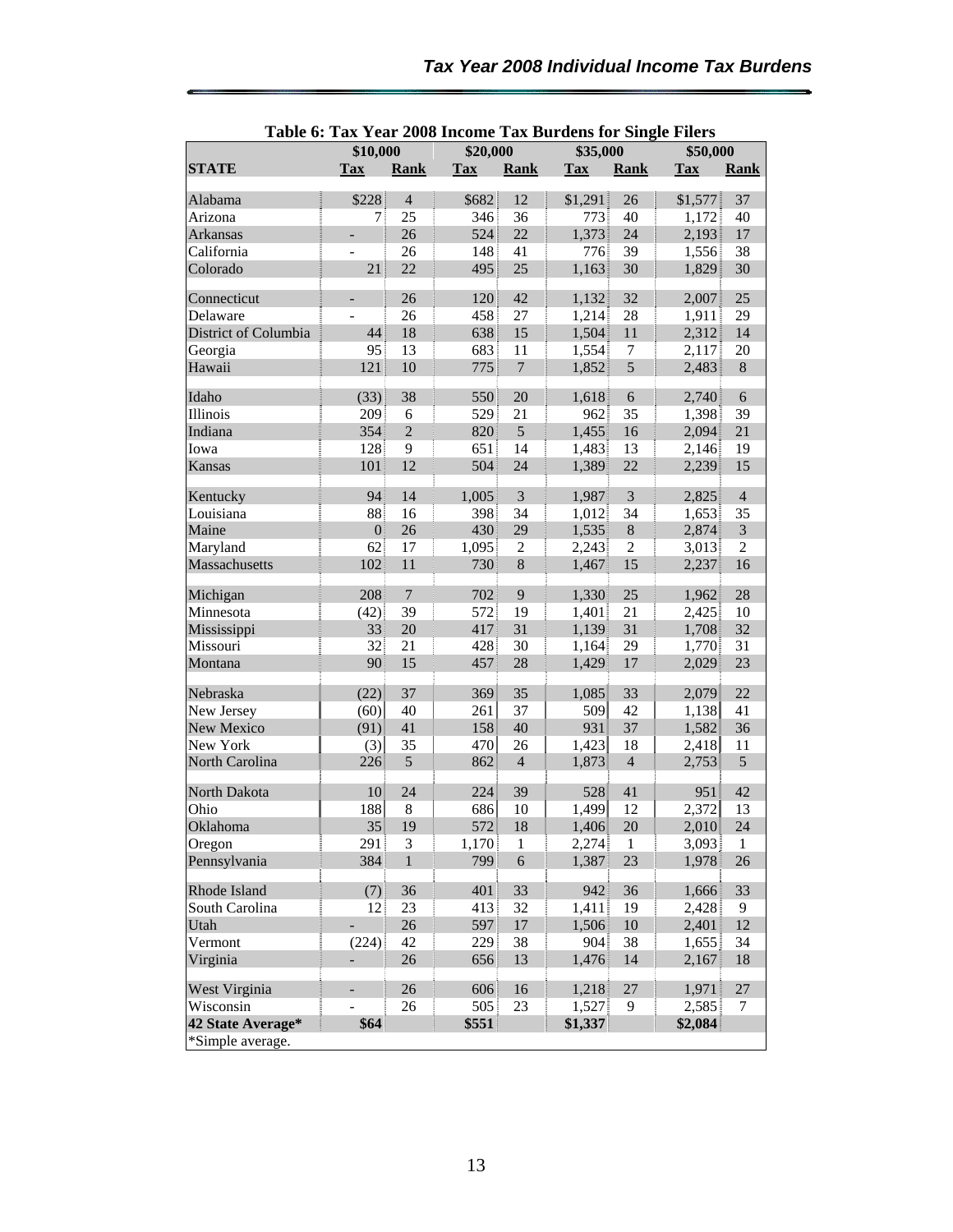i.

|                      | \$75,000   |                | \$100,000      |                | \$150,000  |                         | \$250,000        |                |  |
|----------------------|------------|----------------|----------------|----------------|------------|-------------------------|------------------|----------------|--|
| <b>STATE</b>         | <b>Tax</b> | <b>Rank</b>    | <b>Tax</b>     | <b>Rank</b>    | <b>Tax</b> | <b>Rank</b>             | Tax              | Rank           |  |
|                      |            |                |                |                |            |                         |                  |                |  |
| Alabama              | \$2,148    | 38             | \$2,889        | 39             | \$4,124    | 39                      | \$6,864          | 41             |  |
| Arizona              | 1,705      | 41             | 2,584          | 41             | 3,940      | 41                      | 7,076            | 40             |  |
| <b>Arkansas</b>      | 3,417      | 15             | 4,937          | 14             | 7,457      | 16                      | 12,728           | 14             |  |
| California           | 2,766      | 30             | 4,758          | 17             | 7,731      | 13                      | 15,284           | 3              |  |
| Colorado             | 2,566      | 34             | 3,575          | 35             | 5,164      | 36                      | 8,731            | 35             |  |
| Connecticut          | 3,356      | 18             | 4,439          | 23             | 6,633      | 25                      | 10,310           | 30             |  |
| Delaware             | 2,815      | 29             | 4,128          | 28             | 6,221      | $27\,$                  | 10,760           | 25             |  |
| District of Columbia | 3,715      | 9              | 5,482          | $\overline{7}$ | 8,391      | $\sqrt{6}$              | 14,272           | $\sqrt{6}$     |  |
| Georgia              | 3,030      | 25             | 4,251          | 25             | 6,218      | 28                      | 10,521           | 28             |  |
| Hawaii               | 3,652      | 10             | 5,321          | 9              | 7,899      | 12                      | 14,016           | 9              |  |
|                      |            |                |                |                |            |                         |                  |                |  |
| Idaho                | 4,030      | 5              | 5,721          | $\overline{4}$ | 8,446      | 5                       | 14,401           | 5              |  |
| Illinois             | 2,074      | 40             | 2,723          | 40             | 4,040      | 40                      | 6,246            | 42             |  |
| Indiana              | 3,033      | 24             | 3,986          | 30             | 5,906      | 31                      | 9,098            | 32             |  |
| Iowa                 | 3,211      | 21             | 4,698          | 20             | 7,308      | 18                      | 12,543           | 16             |  |
| Kansas               | 3,321      | 19             | 4,748          | 18             | 7,116      | 20                      | 11,903           | $22\,$         |  |
| Kentucky             | 4,035      | $\overline{4}$ | 5,487          | 6              | 8,074      | 9                       | 12,246           | 20             |  |
| Louisiana            | 2,511      | 36             | 3,487          | 36             | 5,161      | 37                      | 8,392            | 38             |  |
| Maine                | 4,289      | $\overline{2}$ | 6,127          | $\overline{2}$ | 9,239      | $\overline{c}$          | 15,768           | $\overline{2}$ |  |
| Maryland             | 4,155      | $\mathfrak{Z}$ | 5,851          | $\mathfrak{Z}$ | 8,588      | $\overline{\mathbf{3}}$ | 14,860           | $\overline{4}$ |  |
|                      | 3,430      | 14             | 4,578          | 22             | 6,904      | 22                      |                  | 23             |  |
| Massachusetts        |            |                |                |                |            |                         | 10,801           |                |  |
| Michigan             | 2,942      | 26             | 3,883          | 32             | 5,793      | 33                      | 8,991            | 34             |  |
| Minnesota            | 3,626      | 13             | 5,220          | 11             | 8,033      | 10                      | 13,848           | 10             |  |
| Mississippi          | 2,550      | 35             | 3,649          | 34             | 5,409      | 35                      | 9,079            | 33             |  |
| Missouri             | 2,663      | 33             | 3,935          | 31             | 6,112      | 30                      | 10,590           | 27             |  |
| Montana              | 3,174      | 22             | 4,716          | 19             | 7,207      | 19                      | 12,243           | 21             |  |
| Nebraska             | 3,293      | 20             | 4,805          | 15             | 7,324      | 17                      | 12,519           | 17             |  |
| New Jersey           | 2,106      | 39             | 3,444          | 37             | 6,179      | 29                      | 10,792           | 24             |  |
| New Mexico           | 2,353      | 37             | 3,388          | 38             | 5,031      | 38                      | 8,683            | 36             |  |
| New York             | 3,629      | 12             |                |                | 8,110      | $\,$ 8 $\,$             |                  |                |  |
| North Carolina       | 3,960      | 6              | 5,110<br>5,606 | 13<br>5        | 8,346      | $\overline{7}$          | 13,071<br>14,243 | 11<br>$\,8\,$  |  |
|                      |            |                |                |                |            |                         |                  |                |  |
| North Dakota         | 1,563      | 42             | 2,383          | 42             | 3,859      | 42                      | 7,270            | 39             |  |
| Ohio                 | 3,797      | $\,$ 8 $\,$    | 5,236          | $10\,$         | 8,558      | $\overline{4}$          | 14,253           | 7              |  |
| Oklahoma             | 2,900      | 27             | 4,030          | 29             | 5,896      | 32                      | 9,612            | 31             |  |
| Oregon               | 4,465      | $\mathbf{1}$   | 6,434          | $\mathbf{1}$   | 9,604      | $\mathbf{1}$            | 16,621           | $\mathbf{1}$   |  |
| Pennsylvania         | 2,895      | 28             | 3,776          | 33             | 5,559      | 34                      | 8,532            | 37             |  |
| Rhode Island         | 2,681      | 32             | 4,139          | 27             | 6,712      | 24                      | 12,274           | 19             |  |
| South Carolina       | 3,641      | 11             | 5,131          | 12             | 7,585      | 15                      | 12,917           | 13             |  |
| Utah                 | 3,400      | 16             | 4,639          | 21             | 6,833      | 23                      | 10,510           | 29             |  |
| Vermont              |            | 31             |                | 26             |            | 21                      | 12,607           |                |  |
|                      | 2,710      | 23             | 4,202          | 24             | 7,039      | 26                      |                  | 15             |  |
| Virginia             | 3,044      |                | 4,287          |                | 6,252      |                         | 10,728           | 26             |  |
| West Virginia        | 3,368      | 17             | 4,775          | 16             | 7,628      | 14                      | 12,408           | 18             |  |
| Wisconsin            | 3,959      | 7              | 5,396          | 8              | 7,933      | 11                      | 12,962           | 12             |  |
| 42 State Average*    | \$3,142    |                | \$4,475        |                | \$7,793    |                         | \$11,466         |                |  |
| *Simple average.     |            |                |                |                |            |                         |                  |                |  |

**Table 6 (contd): Tax Year 2008 Income Tax Burdens for Single Filers** 

ż,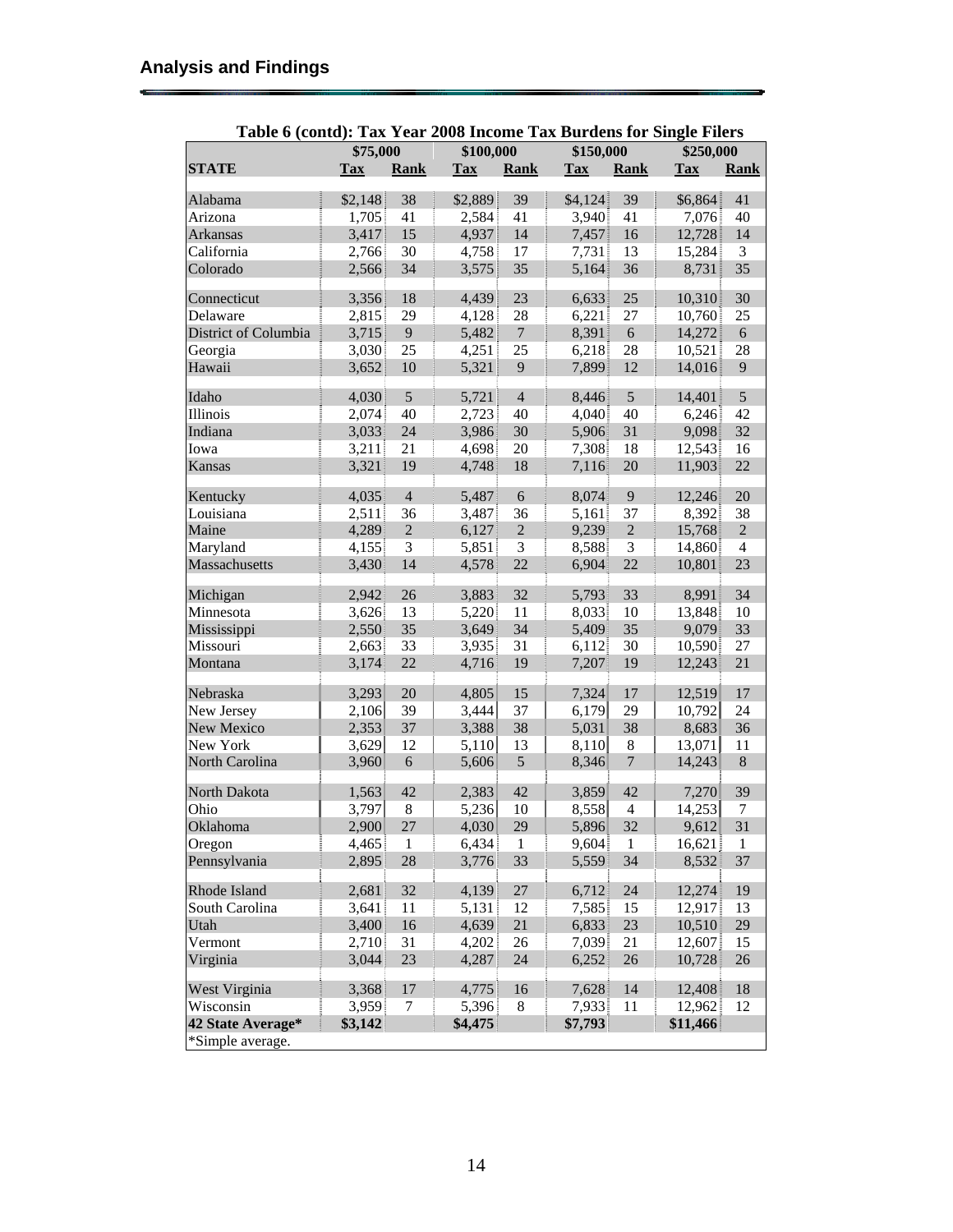|                                           | \$10,000<br>\$20,000<br>\$35,000 |              |                          | \$50,000       |                          |                 |                |                |
|-------------------------------------------|----------------------------------|--------------|--------------------------|----------------|--------------------------|-----------------|----------------|----------------|
| <b>STATE</b>                              | <b>Tax</b>                       | <b>Rank</b>  | <b>Tax</b>               | <b>Rank</b>    | <b>Tax</b>               | <b>Rank</b>     | <b>Tax</b>     | Rank           |
| Alabama                                   | $\overline{a}$                   | $\mathbf{1}$ | L.                       | 3              | \$52                     | $\overline{4}$  | \$729          | 5              |
| Arizona                                   | $(\$50)$                         | 33           | $(\$50)$                 | 33             | (50)                     | 38              | 214            | 24             |
|                                           |                                  | $\mathbf{1}$ |                          | $\overline{3}$ |                          | $\overline{7}$  | 364            | 18             |
| Arkansas                                  | $\overline{a}$                   |              | $\overline{\phantom{0}}$ |                | ÷,                       |                 |                |                |
| California                                | $\overline{a}$                   | $\mathbf{1}$ | $\overline{\phantom{a}}$ | 3              | $\overline{a}$           | 7               |                | 35             |
| Colorado                                  | $\overline{a}$                   | $\mathbf{1}$ | $\overline{a}$           | $\overline{3}$ | $\overline{a}$           | $\overline{7}$  | 51             | 33             |
| Connecticut                               | $\overline{a}$                   | $\mathbf{1}$ | $\overline{\phantom{a}}$ | 3              | $\overline{a}$           | $\overline{7}$  | 13             | 34             |
| Delaware                                  | $\overline{a}$                   | $\mathbf{1}$ | $\qquad \qquad -$        | 3              | $\overline{a}$           | 7               |                | 35             |
| District of Columbia                      | $\overline{a}$                   | $\mathbf{1}$ | $\overline{a}$           | $\overline{3}$ |                          | $\overline{7}$  | 700            | $\overline{7}$ |
| Georgia                                   | (104)                            | 35           | (104)                    | 38             | (32)                     | 37              | 344            | 19             |
| Hawaii                                    | (172)                            | 41           | (172)                    | 42             | (74)                     | 39              | 566            | 10             |
| Idaho                                     | (130)                            | 36           | (130)                    | 39             | (130)                    | 41              | 67             | 32             |
| Illinois                                  | $\overline{a}$                   | $\mathbf{1}$ | $\overline{a}$           | 3              | 42                       | 5               | 453            | 12             |
| Indiana                                   | (140)                            | 37           | (80)                     | 35             | 321                      | $\mathbf{1}$    | 911            | $\overline{2}$ |
| Iowa                                      |                                  | $\mathbf{1}$ |                          | 3              |                          | 7               | 319            | 20             |
| Kansas                                    | (156)                            | 38           | (156)                    | 40             | (142)                    | 42              | 405            | 15             |
|                                           |                                  |              |                          |                |                          |                 |                |                |
| Kentucky                                  | $\overline{a}$                   | $\mathbf{1}$ | $\overline{a}$           | 3              | $\overline{\phantom{a}}$ | $\overline{7}$  |                | 35             |
| Louisiana                                 | $\overline{a}$                   | 1            | $\overline{\phantom{a}}$ | 3              | $\overline{\phantom{0}}$ | 7               | 185            | 27             |
| Maine                                     | $\overline{a}$                   | $\mathbf{1}$ | $\frac{1}{2}$            | $\overline{3}$ | ÷,                       | $\overline{7}$  | 176            | 30             |
| Maryland                                  |                                  | $\mathbf{1}$ |                          | 3              |                          | 7               | 623            | 8              |
| Massachusetts                             | $\overline{a}$                   | $\mathbf{1}$ | ÷.                       | 3              | ÷,                       | $\overline{7}$  | 822            | $\overline{4}$ |
| Michigan                                  | (163)                            | 40           | (57)                     | 34             | $\frac{1}{2}$            | $\overline{7}$  | 421            | 13             |
| Minnesota                                 | $\overline{a}$                   | 1            | $\overline{a}$           | 3              | $\overline{a}$           | 7               | 457            | 11             |
| Mississippi                               | $\overline{a}$                   | $\mathbf{1}$ | $\frac{1}{2}$            | 3              | $\overline{\phantom{m}}$ | $\overline{7}$  | 183            | 28             |
| Missouri                                  | $\overline{a}$                   | 1            |                          | 3              | $\overline{a}$           | 7               | 92             | 31             |
| Montana                                   | $\overline{a}$                   | $\mathbf{1}$ | $\overline{a}$           | $\overline{3}$ | $\overline{\phantom{a}}$ | $\overline{7}$  | 198            | 26             |
| Nebraska                                  | $\overline{a}$                   | $\mathbf{1}$ | $\overline{a}$           | 3              | $\overline{\phantom{m}}$ | $\overline{7}$  | 280            | 22             |
| New Jersey                                |                                  | 1            |                          | 3              | $\overline{a}$           | 7               |                | 35             |
| New Mexico                                | (205)                            | 42           | (80)                     | 35             | $\overline{a}$           | $\overline{7}$  |                | 35             |
| New York                                  |                                  | 1            |                          | 3              | $\overline{a}$           | 7               | 244            | 23             |
| North Carolina                            | $\overline{a}$                   | $\mathbf{1}$ | $\frac{1}{2}$            | $\overline{3}$ | $\overline{\phantom{a}}$ | $\overline{7}$  | 570            | 9              |
|                                           |                                  |              |                          |                |                          |                 |                |                |
| North Dakota                              | $\overline{a}$                   | $\mathbf{1}$ | $\overline{a}$           | 3              | $\overline{\phantom{a}}$ | $\overline{7}$  | 179            | 29             |
| Ohio                                      |                                  | $\mathbf{1}$ | 72                       | $\mathbf{1}$   | 146                      | $\overline{2}$  | 723            | 6              |
| Oklahoma                                  | (80)                             | 34           | (80)                     | 35             | (80)                     | 40              | 205            | 25             |
| Oregon                                    | $\qquad \qquad \blacksquare$     | $\mathbf{1}$ | $\overline{\phantom{a}}$ | 3              | $\overline{2}$           | 6               | 1,053          | 1              |
| Pennsylvania                              | $\overline{\phantom{0}}$         | $\mathbf{1}$ | 36                       | $\overline{2}$ | 73                       | $\overline{3}$  | 859            | 3              |
| Rhode Island                              | $\overline{a}$                   | $\mathbf{1}$ |                          | 3              | $\overline{\phantom{a}}$ | $7\overline{ }$ | 388            | 17             |
| South Carolina                            | $\overline{\phantom{0}}$         | 1            |                          | 3              |                          | 7               |                | 35             |
| Utah                                      | ÷,                               | $\mathbf{1}$ | ÷.                       | $\overline{3}$ | $\overline{a}$           | $\overline{7}$  | 391            | 16             |
| Vermont                                   | (156)                            | 38           | (156)                    | 40             | $\overline{\phantom{0}}$ | $\tau$          | 307            | 21             |
| Virginia                                  |                                  | $\mathbf{1}$ |                          | $\overline{3}$ | ÷,                       | $\overline{7}$  | $\overline{a}$ | 35             |
| West Virginia                             | $\overline{\phantom{0}}$         | $\mathbf{1}$ | ÷.                       | $\overline{3}$ | $\overline{\phantom{a}}$ | $7\overline{ }$ |                | 35             |
| Wisconsin                                 |                                  | 1            |                          | 3              |                          | $\tau$          | 417            | 14             |
| 42 State Average**                        | $(\$32)$                         |              | $(\$23)$                 |                | \$3                      |                 | \$331          |                |
| * No dependents, filers aged 65 or older. |                                  |              |                          |                |                          |                 |                |                |
| ** Simple average.                        |                                  |              |                          |                |                          |                 |                |                |

15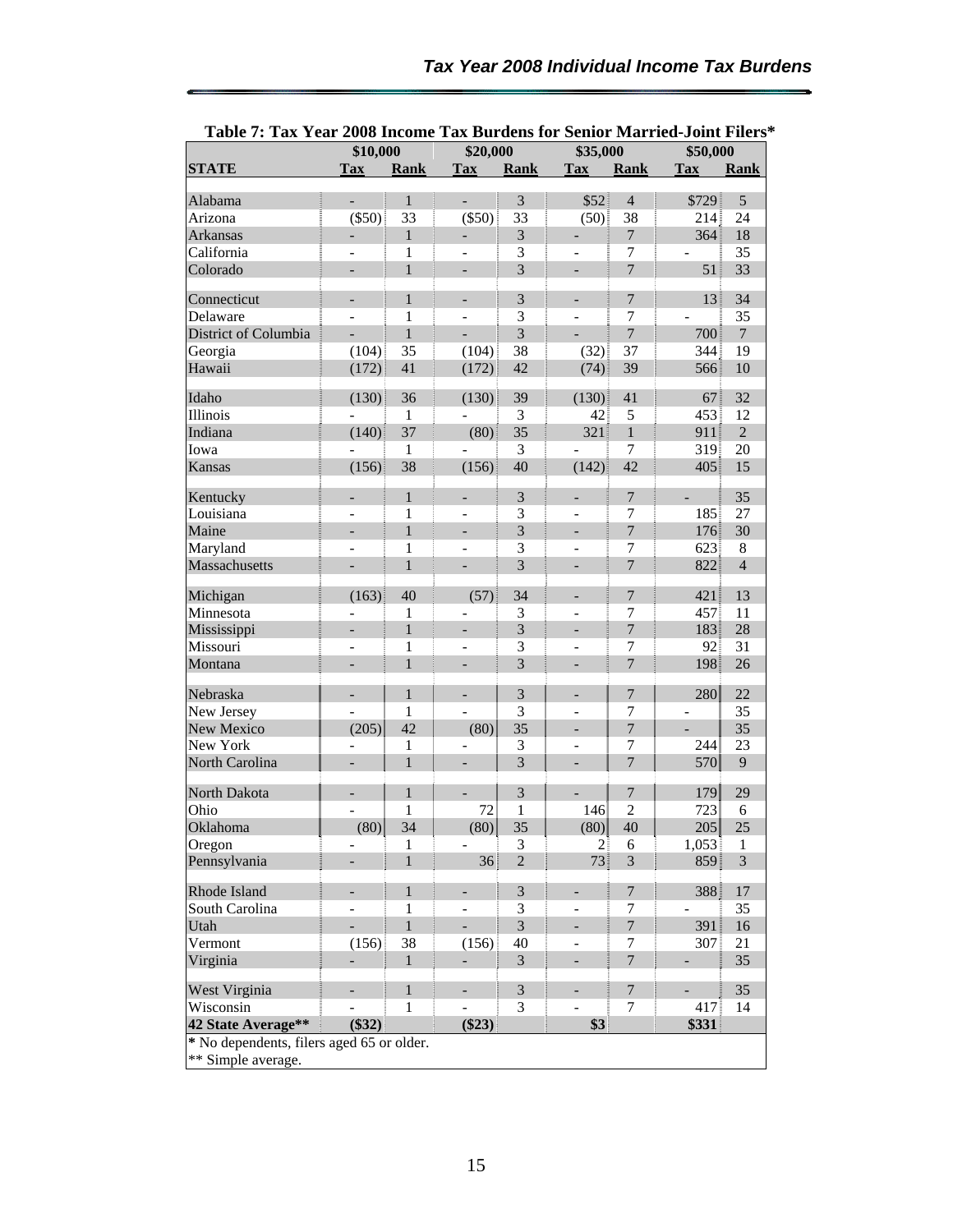| Table / (contd); Tax Year 2008 Income Tax Burgens for Senior Married-Joint Filers | \$75,000   |                | \$100,000  |                          | \$150,000  |                  | \$250,000  |                |
|-----------------------------------------------------------------------------------|------------|----------------|------------|--------------------------|------------|------------------|------------|----------------|
| <b>STATE</b>                                                                      | <b>Tax</b> | <b>Rank</b>    | <b>Tax</b> | <b>Rank</b>              | <b>Tax</b> | Rank             | <b>Tax</b> | Rank           |
|                                                                                   |            |                |            |                          |            |                  |            |                |
| Alabama                                                                           | \$1,797    | 18             | \$2,209    | 23                       | \$3,810    | 37               | \$5,577    | 40             |
| Arizona                                                                           | 918        | 31             | 1,272      | 36                       | 2,675      | 42               | 4,407      | 42             |
| Arkansas                                                                          | 1,003      | 29             | 1,740      | 29                       | 5,272      | 23               | 7,986      | 23             |
| California                                                                        | 539        | 38             | 898        | 40                       | 3,883      | 36               | 8,325      | 22             |
| Colorado                                                                          | 521        | 39             | 1,291      | 35                       | 4,202      | 33               | 5,846      | 37             |
|                                                                                   |            |                |            |                          |            |                  |            |                |
| Connecticut                                                                       | 1,528      | 23             | 3,188      | 13                       | 5,738      | 19               | 8,677      | 20             |
| Delaware                                                                          | 72         | 41             | 841        | 41                       | 4,233      | 32               | 6,102      | 36             |
| District of Columbia                                                              | 2,253      | $\overline{7}$ | 3,074      | $17\,$                   | 6,751      | 6                | 10,072     | $11\,$         |
| Georgia                                                                           | 955        | 30             | 1,364      | 33                       | 4,479      | 30               | 6,780      | 31             |
| Hawaii                                                                            | 2,357      | 5              | 2,803      | 21                       | 5,975      | 15               | 9,923      | 12             |
| Idaho                                                                             | 1,787      | 19             | 3,268      | 12                       | 6,665      | $\,8\,$          | 10,484     | 5              |
| Illinois                                                                          | 758        | 34             | 1,331      | 34                       | 3,227      | 40               | 4,577      | 41             |
| Indiana                                                                           | 2,082      | 12             | 2,978      | 19                       | 4,865      | 27               | 7,419      | 29             |
| Iowa                                                                              | 1,534      | 22             | 2,277      | 22                       | 5,174      | 24               | 7,911      | 25             |
| Kansas                                                                            | 1,639      | 21             | 3,995      | 3                        | 6,754      | 5                | 10,096     | 10             |
|                                                                                   |            |                |            |                          |            |                  |            |                |
| Kentucky                                                                          | 1,081      | 27             | 1,761      | 28                       | 5,598      | 20               | 7,712      | 26             |
| Louisiana                                                                         | 582        | 37             | 1,243      | 37                       | 3,675      | 38               | 5,619      | 38             |
| Maine                                                                             | 1,679      | $20\,$         | 3,323      | 9                        | 6,939      | $\overline{3}$   | 11,474     | $\overline{2}$ |
| Maryland                                                                          | 1,351      | 24             | 1,827      | 26                       | 6,609      | 9                | 9,840      | 14             |
| Massachusetts                                                                     | 2,179      | 11             | 3,318      | 10                       | 5,564      | 22               | 8,740      | 18             |
|                                                                                   |            |                |            |                          |            |                  |            |                |
| Michigan                                                                          | 864        | 32             | 1,694      | 30                       | 4,401      | 31               | 6,278      | 35             |
| Minnesota                                                                         | 3,023      | $\sqrt{2}$     | 4,544      | $\mathbf{1}$             | 7,586      | $\mathbf{1}$     | 11,367     | 3              |
| Mississippi                                                                       | 1,286      | 25             | 1,899      | 25                       | 4,094      | 35               | 6,371      | 34             |
| Missouri                                                                          | 1,941      | 15             | 3,023      | 18                       | 5,582      | 21               | 8,711      | 19             |
| Montana                                                                           | 2,731      | $\overline{4}$ | 3,342      | $\,8\,$                  | 6,243      | 14               | 9,583      | 15             |
| Nebraska                                                                          | 2,192      | $10\,$         | 3,739      | 5                        | 6,690      | $\boldsymbol{7}$ | 10,161     | 8              |
| New Jersey                                                                        | 408        | 40             | 709        | 42                       | 2,995      | 41               | 6,384      | 33             |
| New Mexico                                                                        | 2,069      | 13             | 2,977      | 20                       | 5,004      | 26               | 7,489      | 28             |
| New York                                                                          | 651        | 35             | 1,668      | 31                       | 5,958      | 16               | 8,518      | 21             |
| North Carolina                                                                    | 2,246      | $8\,$          | 3,279      | 11                       | 6,436      | 13               | 10,177     | $\overline{7}$ |
|                                                                                   |            |                |            |                          |            |                  |            |                |
| North Dakota                                                                      | 1,062      | 28             | 1,778      | 27                       | 3,378      | 39               | 5,609      | 39             |
| Ohio                                                                              | 1,808      | 17             | 3,114      | 14                       | 6,487      | 11               | 10,772     | $\overline{4}$ |
| Oklahoma                                                                          | 834        | 33             | 1,570      | 32                       | 4,719      | 28               | 7,159      | 30             |
| Oregon                                                                            | 2,856      | 3              | 3,674      | 6                        | 7,224      | $\boldsymbol{2}$ | 11,564     | $\mathbf{1}$   |
| Pennsylvania                                                                      | 1,272      | 26             | 2,045      | 24                       | 4,612      | 29               | 6,413      | 32             |
| Rhode Island                                                                      | 1,964      | 14             | 3,102      | 16                       | 5,842      | 18               | 9,432      | 16             |
| South Carolina                                                                    | 33         | 42             | 1,170      | 39                       | 4,192      | 34               | 7,648      | 27             |
|                                                                                   | 3,039      | $\,1$          | 4,221      | $\overline{c}$           | 6,844      | $\overline{4}$   | 9,848      | 13             |
| Utah                                                                              |            |                |            |                          |            |                  |            |                |
| Vermont                                                                           | 1,820      | 16             | 3,102      | 15                       | 5,889      | 17               | 9,297      | 17             |
| Virginia                                                                          | 633        | 36             | 1,200      | 38                       | 5,014      | 25               | 7,967      | 24             |
| West Virginia                                                                     | 2,209      | 9              | 3,632      | $\boldsymbol{7}$         | 6,473      | 12               | 10,377     | 6              |
| Wisconsin                                                                         | 2,288      | 6              | 3,744      | $\overline{\mathcal{L}}$ | 6,503      | 10               | 10,149     | 9              |
| 42 State Average**                                                                | \$1,520    |                | \$2,458    |                          | \$5,339    |                  | \$8,306    |                |
| * No dependents, filers aged 65 or older.                                         |            |                |            |                          |            |                  |            |                |
| ** Simple average.                                                                |            |                |            |                          |            |                  |            |                |

**Table 7 (contd): Tax Year 2008 Income Tax Burdens for Senior Married-Joint Filers\***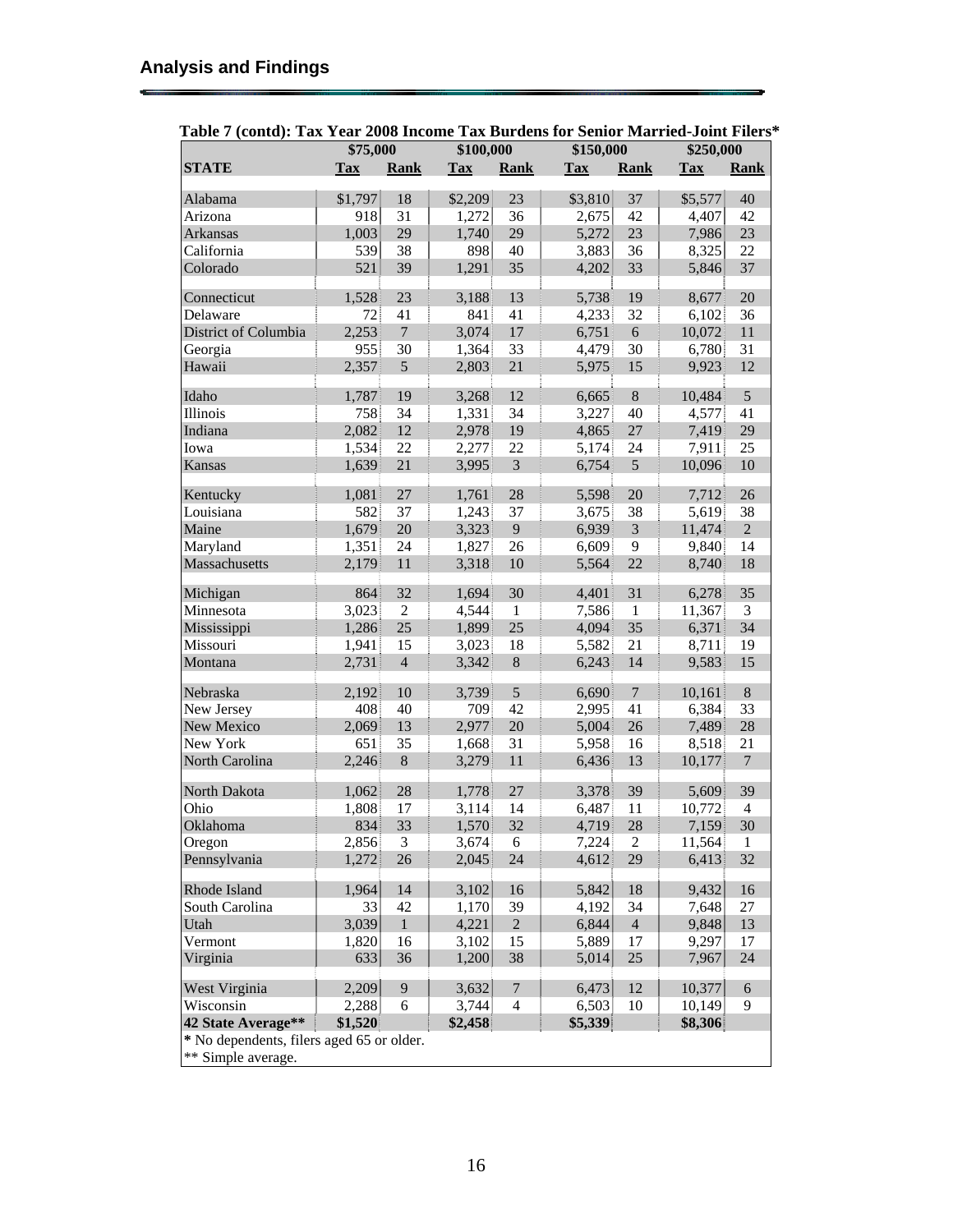| 1 UUIV VI 1 UA                           | \$10,000                 | r car sovo micome<br>\$20,000 |                          |                | \$35,000       |                | <b>Tus Duration</b> for being bingle I here<br>\$50,000 |                |  |
|------------------------------------------|--------------------------|-------------------------------|--------------------------|----------------|----------------|----------------|---------------------------------------------------------|----------------|--|
| <b>STATE</b>                             | <b>Tax</b>               | Rank                          | <b>Tax</b>               | Rank           | <b>Tax</b>     | Rank           | <b>Tax</b>                                              | Rank           |  |
|                                          |                          |                               |                          |                |                |                |                                                         |                |  |
| Alabama                                  |                          | 3                             | \$172                    | $\overline{3}$ | \$654          | $\overline{4}$ | \$1,017                                                 | 21             |  |
| Arizona                                  | (\$25)                   | 33                            | (25)                     | 39             | 262            | 24             | 621                                                     | 32             |  |
| <b>Arkansas</b>                          |                          | $\mathfrak{Z}$                | ÷.                       | 15             | 200            | 25             | 707                                                     | 28             |  |
| California                               | $\overline{a}$           | 3                             | $\overline{\phantom{a}}$ | 15             | 33             | 36             | 499                                                     | 39             |  |
| Colorado                                 |                          | $\overline{3}$                | $\overline{\phantom{a}}$ | 15             | 81             | 34             | 511                                                     | 38             |  |
|                                          |                          |                               |                          |                |                |                |                                                         |                |  |
| Connecticut                              | $\overline{a}$           | 3                             |                          | 15             | 96             | 33             | 1,136                                                   | 20             |  |
| Delaware                                 |                          | 3                             |                          | 15             |                | 37             | 286                                                     | 40             |  |
| District of Columbia                     | $\overline{\phantom{a}}$ | $\overline{3}$                | $\overline{a}$           | 15             | 489            | 9              | 1,244                                                   | 17             |  |
| Georgia                                  | (52)                     | 35                            | 3                        | 14             | 158            | 30             | 523                                                     | 37             |  |
| Hawaii                                   | (86)                     | 39                            | 14                       | 13             | 649            | 5              | 1,328                                                   | 15             |  |
| Idaho                                    | (60)                     | 36                            | (60)                     | 41             | 373            | 14             | 1,465                                                   | 9              |  |
| Illinois                                 |                          | 3                             | 157                      | 5              | 272            | 23             | 565                                                     | 34             |  |
| Indiana                                  | (100)                    | 40                            | 213                      | $\overline{2}$ | 719            | $\overline{3}$ | 1,379                                                   | 12             |  |
| Iowa                                     |                          | 3                             | $\overline{a}$           | 15             | 291            | 21             | 887                                                     | 24             |  |
| Kansas                                   | (78)                     | 38                            | (3)                      | 37             | 407            | 13             | 1,160                                                   | 19             |  |
|                                          |                          |                               |                          |                |                |                |                                                         |                |  |
| Kentucky                                 |                          | $\mathfrak{Z}$                |                          | 15             |                | 37             | 633                                                     | 31             |  |
| Louisiana                                | $\overline{a}$           | 3                             | 55                       | 10             | 128            | 31             | 557                                                     | 35             |  |
| Maine                                    |                          | 3                             | $\overline{\phantom{a}}$ | 15             | 292            | 20             | 1,432                                                   | 10             |  |
| Maryland                                 | $\overline{a}$           | 3                             | 153                      | 6              | 428            | 12             | 789                                                     | 26             |  |
| Massachusetts                            | $\overline{a}$           | $\overline{3}$                | 25                       | 11             | 728            | $\overline{2}$ | 1,538                                                   | 6              |  |
|                                          |                          |                               |                          |                |                |                |                                                         |                |  |
| Michigan                                 | (74)                     | 37                            | 111                      | 9              | 276            | 22             | 702                                                     | 29             |  |
| Minnesota                                | $\overline{a}$           | 3                             | $\overline{\phantom{a}}$ | 15             | 484            | 10             | 2,074                                                   | $\overline{2}$ |  |
| Mississippi                              |                          | $\overline{3}$                | L.                       | 15             | 311            | 18             | 845                                                     | 25             |  |
| Missouri                                 |                          | 3                             |                          | 15             | 69             | 35             | 1,401                                                   | 11             |  |
| Montana                                  |                          | 3                             | 22                       | 12             | 191            | 26             | 1,569                                                   | 5              |  |
|                                          |                          |                               |                          |                |                |                |                                                         |                |  |
| Nebraska                                 | $\frac{1}{2}$            | 3                             | $\blacksquare$           | 15             | 311            | 19             | 1,738                                                   | $\overline{3}$ |  |
| New Jersey                               |                          | 3                             | $\overline{a}$           | 15             | $\overline{a}$ | 37             | 240                                                     | 42             |  |
| New Mexico                               | (135)                    | 41                            | (30)                     | 40             | $\frac{1}{2}$  | 37             | 1,356                                                   | 13             |  |
| New York                                 |                          | 3                             |                          | 15             | 182            | 28             | 639                                                     | 30             |  |
| North Carolina                           |                          | $\overline{3}$                | 120                      | 8              | 635            | 6              | 1,476                                                   | $\,8\,$        |  |
| North Dakota                             | ÷,                       | 3                             |                          | 15             | 190            | 27             | 741                                                     | 27             |  |
| Ohio                                     | 12                       | 1                             | 165                      | $\overline{4}$ | 329            | 16             | 1,005                                                   | 22             |  |
| Oklahoma                                 | (40)                     | 34                            | (10)                     | 38             | 160            | 29             | 595                                                     | 33             |  |
| Oregon                                   | $\overline{a}$           | 3                             | 134                      | 7              | 1,011          | $\mathbf{1}$   | 1,585                                                   | $\overline{4}$ |  |
| Pennsylvania                             | $\overline{6}$           | $\overline{2}$                | 259                      | $\mathbf{1}$   | 491            | 8              | 889                                                     | 23             |  |
|                                          |                          |                               |                          |                |                |                |                                                         |                |  |
| Rhode Island                             |                          | 3                             |                          | 15             | 339            | 15             | 1,286                                                   | 16             |  |
| South Carolina                           |                          | 3                             |                          | 15             |                | 37             | 284                                                     | 41             |  |
| Utah                                     |                          | $\overline{3}$                | L.                       | 15             | 497            | $\overline{7}$ | 2,117                                                   | $\mathbf{1}$   |  |
| Vermont                                  | (156)                    | 42                            | (156)                    | 42             | 326            | 17             | 1,242                                                   | 18             |  |
| Virginia                                 |                          | 3                             | ÷,                       | 15             |                | 37             | 554                                                     | 36             |  |
|                                          |                          |                               |                          |                |                |                |                                                         |                |  |
| West Virginia                            |                          | 3                             |                          | 15             | 112            | 32             | 1,349                                                   | 14             |  |
| Wisconsin                                |                          | 3                             |                          | 15             | 440            | 11             | 1,514                                                   | 7              |  |
| 42 State Average**                       | \$19)                    |                               | \$31                     |                | \$300          |                | \$1,035                                                 |                |  |
| * No dependents, filer aged 65 or older. |                          |                               |                          |                |                |                |                                                         |                |  |
| ** Simple average.                       |                          |                               |                          |                |                |                |                                                         |                |  |

| Table 8: Tax Year 2008 Income Tax Burdens for Senior Single Filers* |  |  |  |  |  |  |  |  |  |  |  |  |
|---------------------------------------------------------------------|--|--|--|--|--|--|--|--|--|--|--|--|
|---------------------------------------------------------------------|--|--|--|--|--|--|--|--|--|--|--|--|

17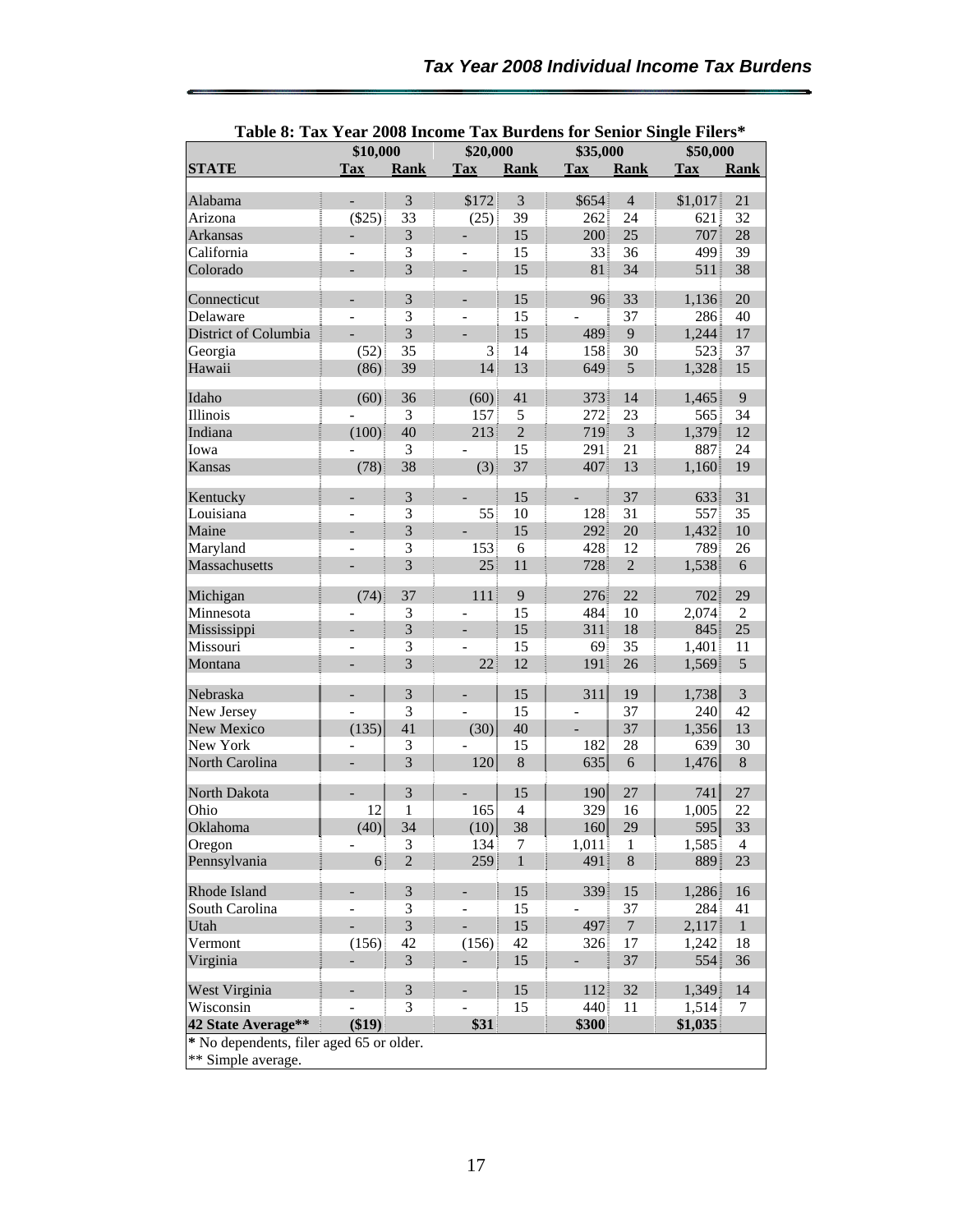$\overline{\phantom{a}}$ 

 $\sim$ 

| Table 8 (contd): Tax Year 2008 Income Tax Burdens for Senior Single Filers* |            |                |            |                |            |                  |            |                |
|-----------------------------------------------------------------------------|------------|----------------|------------|----------------|------------|------------------|------------|----------------|
|                                                                             | \$75,000   |                | \$100,000  |                | \$150,000  |                  | \$250,000  |                |
| <b>STATE</b>                                                                | <b>Tax</b> | <b>Rank</b>    | <b>Tax</b> | <b>Rank</b>    | <b>Tax</b> | <b>Rank</b>      | <b>Tax</b> | <b>Rank</b>    |
| Alabama                                                                     | \$1,811    | 28             | \$2,690    | 31             | \$3,694    | 37               | \$6,465    | 40             |
| Arizona                                                                     | 1,315      | 40             | 2,112      | 36             | 3,170      | 41               | 6,376      | 41             |
| <b>Arkansas</b>                                                             | 2,120      | 24             | 3,780      | 20             | 5,647      | 20               | 11,681     | 20             |
| California                                                                  | 2,063      | 25             | 3,809      | 19             | 6,210      | 14               | 13,953     | $\overline{4}$ |
| Colorado                                                                    | 1,605      | 34             | 2,637      | 33             | 3,830      | 34               | 8,075      | 35             |
| Connecticut                                                                 | 2,967      | 10             | 4,027      | 17             | 5,452      | 23               | 9,782      | 27             |
| Delaware                                                                    | 1,423      | 38             | 2,684      | 32             | 4,257      | 33               | 9,216      | 29             |
| District of Columbia                                                        | 2,687      | 17             | 4,513      | 12             | 6,750      | $\sqrt{6}$       | 12,972     | $8\,$          |
| Georgia                                                                     | 1,368      | 39             | 1,711      | 38             | 3,747      | 35               | 9,165      | 30             |
| Hawaii                                                                      | 2,905      | 12             | 4,514      | 11             | 6,503      | 10               | 12,838     | 10             |
| Idaho                                                                       | 3,182      | 6              | 4,928      | 6              | 6,991      | $\overline{4}$   | 13,263     | 6              |
| Illinois                                                                    | 1,126      | 41             | 1,069      | 42             | 2,622      | 42               | 5,747      | 42             |
| Indiana                                                                     | 2,465      | 20             | 3,409      | 25             | 4,675      | 29               | 8,363      | 33             |
| Iowa                                                                        | 2,166      | 23             | 3,701      | 21             | 5,601      | 21               | 11,786     | 19             |
| Kansas                                                                      | 2,548      | 18             | 4,951      | 5              | 6,659      | $8\,$            | 12,066     | 15             |
| Kentucky                                                                    | 1,503      | 37             | 1,617      | 39             | 4,483      | 30               | 10,574     | 24             |
| Louisiana                                                                   | 1,522      | 35             | 2,497      | 35             | 3,706      | 36               | 7,562      | 38             |
| Maine                                                                       | 3,274      | $\overline{4}$ | 5,251      | $\overline{2}$ | 7,550      | $\mathbf{1}$     | 14,488     | $1\,$          |
| Maryland                                                                    | 1,944      | 26             | 3,179      | 28             | 5,671      | 19               | 13,612     | 5              |
| Massachusetts                                                               | 2,883      | 13             | 4,000      | 18             | 5,521      | 22               | 10,041     | 25             |
| Michigan                                                                    | 1,515      | 36             | 1,432      | 41             | 3,685      | 38               | 7,804      | 37             |
| Minnesota                                                                   | 3,765      | $\mathbf 1$    | 5,486      | $\mathbf{1}$   | 7,548      | $\boldsymbol{2}$ | 14,068     | 3              |
| Mississippi                                                                 | 1,929      | $27\,$         | 3,075      | 29             | 4,395      | 32               | 8,307      | 34             |
| Missouri                                                                    | 2,804      | 16             | 4,227      | 16             | 5,818      | 17               | 10,742     | 22             |
| Montana                                                                     | 3,151      | $\overline{7}$ | 4,796      | $\overline{7}$ | 6,608      | 9                | 12,307     | 14             |
| Nebraska                                                                    | 3,379      | $\mathfrak{Z}$ | 5,019      | $\overline{4}$ | 6,837      | 5                | 12,970     | 9              |
| New Jersey                                                                  | 774        | 42             | 1,799      | 37             | 4,481      | 31               | 9,647      | 28             |
| New Mexico                                                                  | 2,472      | 19             | 3,553      | 23             | 4,766      | 28               | 8,817      | 32             |
| New York                                                                    | 1,666      | 31             | 3,050      | 30             | 4,991      | 26               | 12,045     | 16             |
| North Carolina                                                              | 3,028      | 9              | 4,675      | 9              | 6,735      | $7\phantom{.0}$  | 13,122     | $\overline{7}$ |
| North Dakota                                                                | 1,643      | 33             | 2,512      | 34             | 3,606      | 40               | 7,388      | 39             |
| Ohio                                                                        | 2,430      | 21             | 3,265      | 27             | 5,680      | 18               | 12,807     | 12             |
| Oklahoma                                                                    | 1,764      | 30             | 3,502      | 24             | 4,891      | $27\,$           | 8,891      | 31             |
| Oregon                                                                      | 3,247      | 5              | 5,083      | 3              | 7,283      | 3                | 14,103     | 2              |
| Pennsylvania                                                                | 1,649      | 32             | 1,552      | 40             | 3,614      | 39               | 7,824      | 36             |
| Rhode Island                                                                | 2,849      | 14             | 4,355      | 14             | 6,253      | 13               | 12,466     | 13             |
| South Carolina                                                              | 1,792      | 29             | 3,385      | 26             | 5,234      | 24               | 10,869     | 21             |
| Utah                                                                        | 3,628      | $\overline{2}$ | 4,704      | $8\,$          | 6,111      | 16               | 10,590     | 23             |
| Vermont                                                                     | 2,848      | 15             | 4,414      | 13             | 6,496      | 11               | 12,824     | 11             |
| Virginia                                                                    | 2,320      | 22             | 3,683      | 22             | 5,199      | 25               | 9,843      | 26             |
| West Virginia                                                               | 2,942      | $11\,$         | 4,340      | 15             | 6,169      | 15               | 11,993     | $17\,$         |
| Wisconsin                                                                   | 3,083      | 8              | 4,653      | 10             | 6,439      | 12               | 11,959     | 18             |
| 42 State Average**                                                          | \$2,323    |                | \$3,563    |                | \$5,371    |                  | \$10,700   |                |
| * No dependents, filer aged 65 or older.                                    |            |                |            |                |            |                  |            |                |
| ** Simple average.                                                          |            |                |            |                |            |                  |            |                |

ż,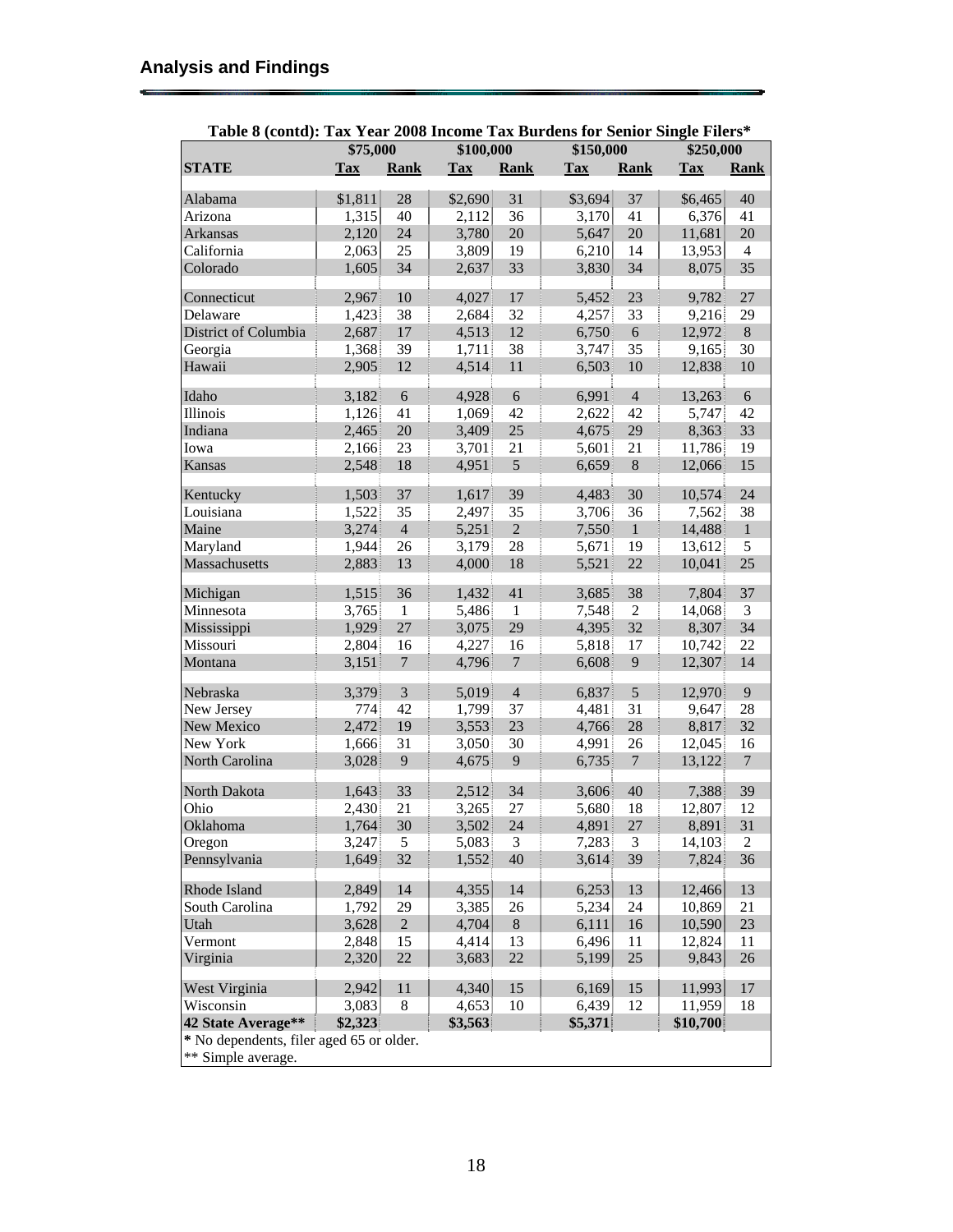## **Comparison of Tax Year 2006 and Tax Year 2008 Results**

The table beginning on the following page compares the results from our previous (tax year 2006) study with the results from our current (tax year 2008) study on a state-specific basis. Astute readers may notice that total net taxes often decline from the previous study – see our FAQ section for information regarding this phenomenon.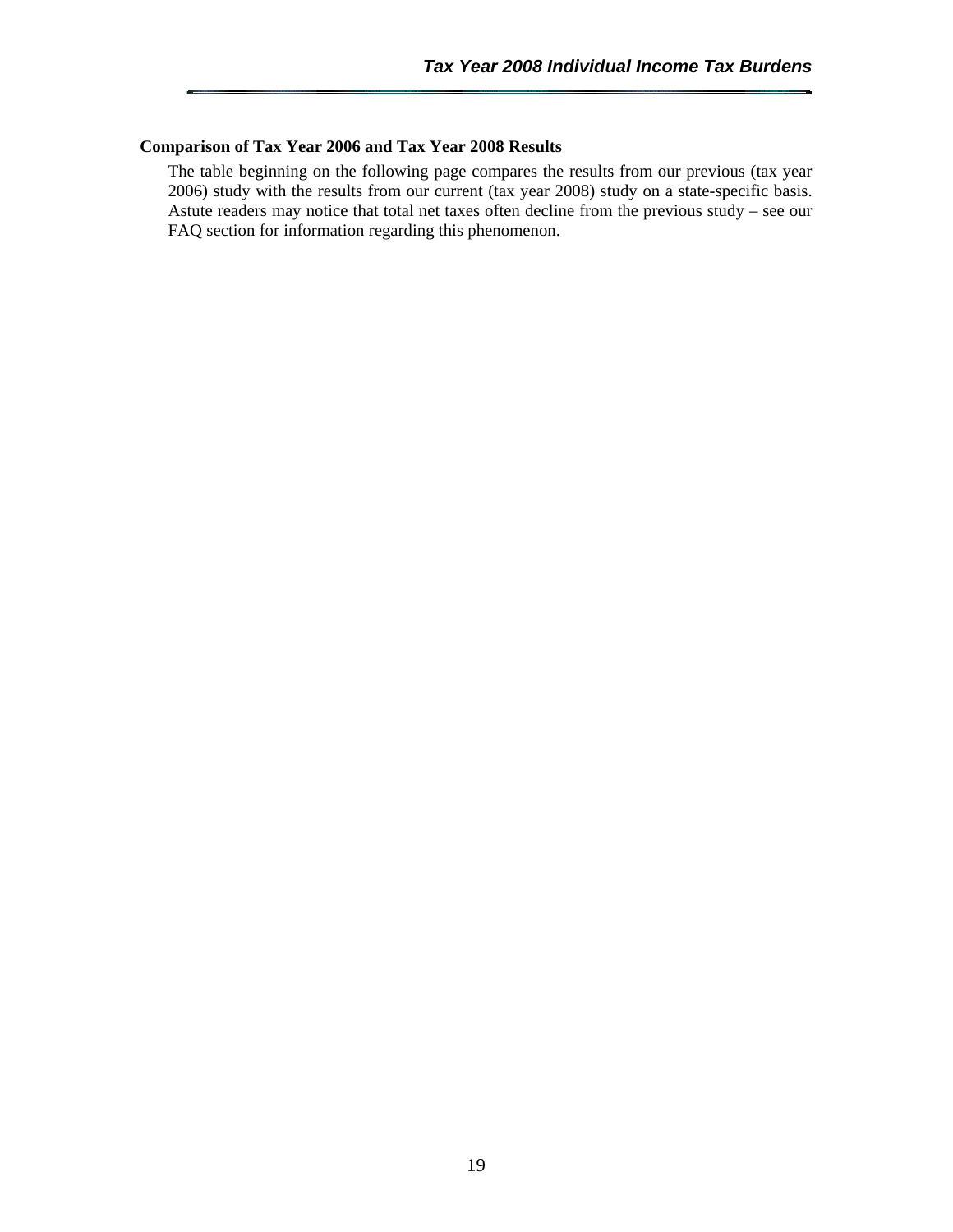|                                | <b>ALABAMA</b><br>Net Tax as % of<br><b>Rank</b><br><b>U.S. Average</b> |                          |                         |                                                     |              | <b>Rank</b>              |          | <b>ARIZONA</b><br>Net Tax as % of<br><b>U.S. Average</b> |              | <b>ARKANSAS</b><br>Net Tax as % of<br><b>Rank</b><br><b>U.S. Average</b> |                         |                          |              |
|--------------------------------|-------------------------------------------------------------------------|--------------------------|-------------------------|-----------------------------------------------------|--------------|--------------------------|----------|----------------------------------------------------------|--------------|--------------------------------------------------------------------------|-------------------------|--------------------------|--------------|
| <b>FILING</b><br><b>STATUS</b> | <b>INCOME</b>                                                           | 2006                     | 2008                    | 2006                                                | 2008         | 2006                     | 2008     | 2006                                                     | 2008         | 2006                                                                     | 2008                    | 2006                     | 2008         |
| Single                         | \$10,000                                                                | 5                        | $\overline{\mathbf{4}}$ | 260.0                                               | 357.6        | 21                       | 25       | 70.1                                                     | 11.5         | 23                                                                       | 26                      | 65.8                     | 0.0          |
| Single                         | \$20,000                                                                | 11                       | 12                      | 125.3                                               | 123.8        | 36                       | 36       | 67.1                                                     | 62.8         | 22                                                                       | 22                      | 96.8                     | 95.1         |
| Single                         | \$35,000                                                                | 24                       | 26                      | 95.7                                                | 96.6         | 40                       | 40       | 60.7                                                     | 57.9         | 21                                                                       | 24                      | 104.8                    | 102.7        |
| Single                         | \$50,000                                                                | 36                       | 37                      | 73.9                                                | 75.7         | 39                       | 40       | 58.7                                                     | 56.3         | 17                                                                       | 17                      | 105.5                    | 105.2        |
| Single                         | \$75,000                                                                | 38                       | 38                      | 68.4                                                | 68.3         | 40                       | 41       | 60.4                                                     | 54.3         | 13                                                                       | 15                      | 113.1                    | 108.8        |
| Single                         | \$100,000                                                               | 38                       | 39                      | 63.5                                                | 64.6         | 39                       | 41       | 61.9                                                     | 57.7         | 14                                                                       | 14                      | 111.7                    | 110.3        |
| Single                         | \$150,000                                                               | 40                       | 39                      | 61.0                                                | 60.7         | 39                       | 41       | 63.4                                                     | 58.0         | 14                                                                       | 16                      | 110.9                    | 109.7        |
| Single                         | \$250,000                                                               | 41                       | 41                      | 56.7                                                | 59.9         | 39                       | 40       | 66.4                                                     | 61.7         | 14                                                                       | 14                      | 111.0                    | 111.0        |
| Married                        | \$10,000                                                                | $\mathbf 2$              | $\overline{\mathbf{4}}$ | $\ast$                                              | $\ast$       | 25                       | 20       | $\ast$                                                   | $\ast$       | 5                                                                        | $\overline{\mathbf{4}}$ | $\ast$                   | $\ast$       |
| Married                        | \$20,000                                                                | $\mathbf{1}$             | $\mathbf{2}$            | $\approx$                                           | $\ast$       | 32                       | 26       | $\ast$                                                   | $\ast$       | 6                                                                        | 13                      | $\ast$                   | $\ast$       |
| Married                        | \$35,000                                                                | 6                        | $\overline{\mathbf{4}}$ | 184.3                                               | 234.5        | 29                       | 27       | 60.9                                                     | 70.3         | 15                                                                       | 12                      | 129.3                    | 157.4        |
| Married                        | \$50,000                                                                | 15                       | 14                      | 113.8                                               | 112.2        | 40                       | 39       | 50.7                                                     | 47.6         | 18                                                                       | 21                      | 105.3                    | 95.9         |
| Married                        | \$75,000                                                                | 29                       | 28                      | 91.0                                                | 91.5         | 39                       | 39       | 53.4                                                     | 50.2         | 17                                                                       | 21                      | 109.5                    | 104.8        |
| Married                        | \$100,000                                                               | 32                       | 32                      | 80.6                                                | 83.2         | 40                       | 40       | 53.7                                                     | 50.7         | 15                                                                       | 14                      | 110.1                    | 108.6        |
| Married                        | \$150,000                                                               | 39                       | 38                      | 68.6                                                | 71.2         | 41                       | 41       | 55.2                                                     | 51.0         | 14                                                                       | 15                      | 110.9                    | 109.9        |
| Married                        | \$250,000                                                               | 39                       | 39                      | 60.2                                                | 63.3         | 41                       | 41       | 60.0                                                     | 57.0         | 15                                                                       | 17                      | 109.8                    | 111.0        |
| Married                        | \$500,000                                                               | 41                       | 41                      | 54.0                                                | 55.7         | 39                       | 40       | 64.6                                                     | 61.1         | 17                                                                       | 15                      | 109.4                    | 111.6        |
| Married                        | \$1,000,000                                                             | 41                       | 41                      | 52.1                                                | 54.2         | 37                       | 39       | 68.6                                                     | 65.4         | 14                                                                       | 14                      | 110.1                    | 112.8        |
| HHouse                         | \$10,000                                                                | $\boldsymbol{2}$         | 5                       | $\ast$                                              | $\ast$       | 27                       | 22       | $\ast$                                                   | $\ast$       | 10                                                                       | $\bf 8$                 | $\ast$                   | $\ast$       |
| HHouse                         | \$20,000                                                                | 5                        | 7                       | 283.4                                               | 399.7        | 29                       | 32       | 25.1                                                     | NA           | 10                                                                       | $\bf 8$                 | 208.0                    | 368.6        |
| HHouse                         | \$35,000                                                                | 13                       | 15                      | 120.4                                               | 123.0        | 37                       | 38       | 48.2                                                     | 45.5         | 10                                                                       | 12                      | 126.9                    | 125.8        |
| <b>HHouse</b>                  | \$50,000                                                                | 32                       | 32                      | 84.8                                                | 85.5         | 39                       | 39       | 52.7                                                     | 49.6         | 13                                                                       | 13                      | 116.5                    | 113.6        |
| HHouse                         | \$75,000                                                                | 36                       | 34                      | 74.5                                                | 76.2         | 39                       | 39       | 50.7                                                     | 48.4         | 9                                                                        | 12                      | 118.0                    | 117.7        |
| <b>HHouse</b>                  | \$100,000                                                               | 37                       | 38                      | 67.9                                                | 68.7         | 41                       | 41       | 51.9                                                     | 49.2         | 9                                                                        | 10                      | 117.8                    | 116.9        |
| <b>HHouse</b>                  | \$150,000                                                               | $\overline{\phantom{a}}$ | 39                      | --                                                  | 64.9         | Ξ.                       | 42       | --                                                       | 51.7         | н.                                                                       | 14                      | --                       | 114.9        |
| <b>HHouse</b>                  | \$250,000                                                               | --                       | 40                      | $-$                                                 | 58.4         | --                       | 42       | $-$                                                      | 55.2         | --                                                                       | 16                      | $\overline{a}$           | 112.4        |
| Sr-Married                     | \$10,000                                                                | $\overline{2}$           | $\mathbf{1}$            | $\ast$                                              | $\ast$       | 39                       | 33       | $\ast$                                                   | $\ast$       | 36                                                                       | $\mathbf 1$             | $\ast$                   | $\ast$       |
| Sr-Married                     | \$20,000                                                                | $\overline{\mathbf{4}}$  | 3                       | 349.2                                               | $\ast$       | 26                       | 33       | 21.5                                                     | $\ast$       | 21                                                                       | $\mathbf{3}$            | 57.6                     | $\ast$       |
| Sr-Married                     | \$35,000                                                                | 6                        | $\overline{\mathbf{4}}$ | 220.7                                               | $\ast$       | 23                       | 38       | 80.7                                                     | $\ast$       | 22                                                                       | $\overline{7}$          | 81.7                     | $\ast$       |
| Sr-Married                     | \$50,000                                                                | 12                       | 5                       | 154.2                                               | 220.1        | 27                       | 24       | 71.0                                                     | 64.6         | 23                                                                       | 18<br>29                | 87.2                     | 109.8        |
| Sr-Married                     | \$75,000                                                                | $\overline{\phantom{a}}$ | 18                      | $\overline{\phantom{a}}$                            | 118.2        | н.                       | 31       | --                                                       | 60.4         | н.                                                                       | 29                      | $-$                      | 66.0         |
| Sr-Married<br>Sr-Married       | \$100,000<br>\$150,000                                                  | --<br>Ξ.                 | 23<br>37                | $\overline{\phantom{a}}$                            | 89.9<br>71.4 | --<br>-−                 | 36<br>42 | $-$                                                      | 51.8<br>50.1 | --<br>--                                                                 | 23                      | $-$                      | 70.8<br>98.7 |
| Sr-Married                     | \$250,000                                                               |                          | 40                      | --                                                  | 67.2         | --                       | 42       | --                                                       | 53.1         |                                                                          | 23                      | --                       | 96.2         |
|                                |                                                                         | ۰.                       |                         | $\qquad \qquad -$                                   |              |                          |          | $-$                                                      |              | ۰.                                                                       |                         | --                       |              |
| Sr-Single                      | \$10,000                                                                | ۰.                       | $\mathbf{3}$            | --                                                  | $\ast$       | ۰.                       | 33       | $\overline{\phantom{a}}$                                 | $\ast$       | ۰.                                                                       | $\mathbf{3}$            | --                       | $\ast$       |
| Sr-Single                      | \$20,000                                                                | $\overline{a}$           | 3                       | $\overline{\phantom{a}}$                            | $\ast$       | --                       | 39       | $\overline{a}$                                           | $\ast$       | --                                                                       | 15                      | $\overline{\phantom{a}}$ | $\ast$       |
| Sr-Single                      | \$35,000                                                                | $\overline{\phantom{a}}$ | $\overline{\mathbf{4}}$ | $-\, -$                                             | 217.7        | н.                       | 24       | $\overline{\phantom{m}}$                                 | 87.3         | н.                                                                       | 25                      | $\overline{\phantom{a}}$ | 66.6         |
| Sr-Single                      | \$50,000                                                                | ۰.                       | 21                      | $\hspace{0.05cm} -\hspace{0.05cm} -\hspace{0.05cm}$ | 98.2         | ۰.                       | 32       | $\overline{\phantom{a}}$                                 | 60.0         | ۰.                                                                       | 28                      | $\overline{\phantom{m}}$ | 68.3         |
| Sr-Single                      | \$75,000                                                                | --                       | 28                      | $\overline{\phantom{a}}$                            | 78.0         | $\overline{\phantom{a}}$ | 40       | $-$                                                      | 56.6         | н.                                                                       | 24                      | $- -$                    | 91.3         |
| Sr-Single                      | \$100,000                                                               | ۰.                       | 31                      | $\hspace{0.05cm} -\hspace{0.05cm} -\hspace{0.05cm}$ | 75.5         | н.                       | 36       | $-\,-$                                                   | 59.3         | ⊷                                                                        | 20                      | $-\!$ –                  | 106.1        |
| Sr-Single                      | \$150,000                                                               | н.                       | 37                      | $-\, -$                                             | 68.8         | --                       | 41       | $\overline{\phantom{a}}$                                 | 59.0         | н.                                                                       | 20                      | $\overline{\phantom{a}}$ | 105.1        |
| Sr-Single                      | \$250,000                                                               | $\overline{\phantom{a}}$ | 40                      | $\qquad \qquad -$                                   | 60.4         | --                       | 41       | --                                                       | 59.6         | н.                                                                       | 20                      | н.                       | 109.2        |

**[The nationwide average net tax equals 100.0]**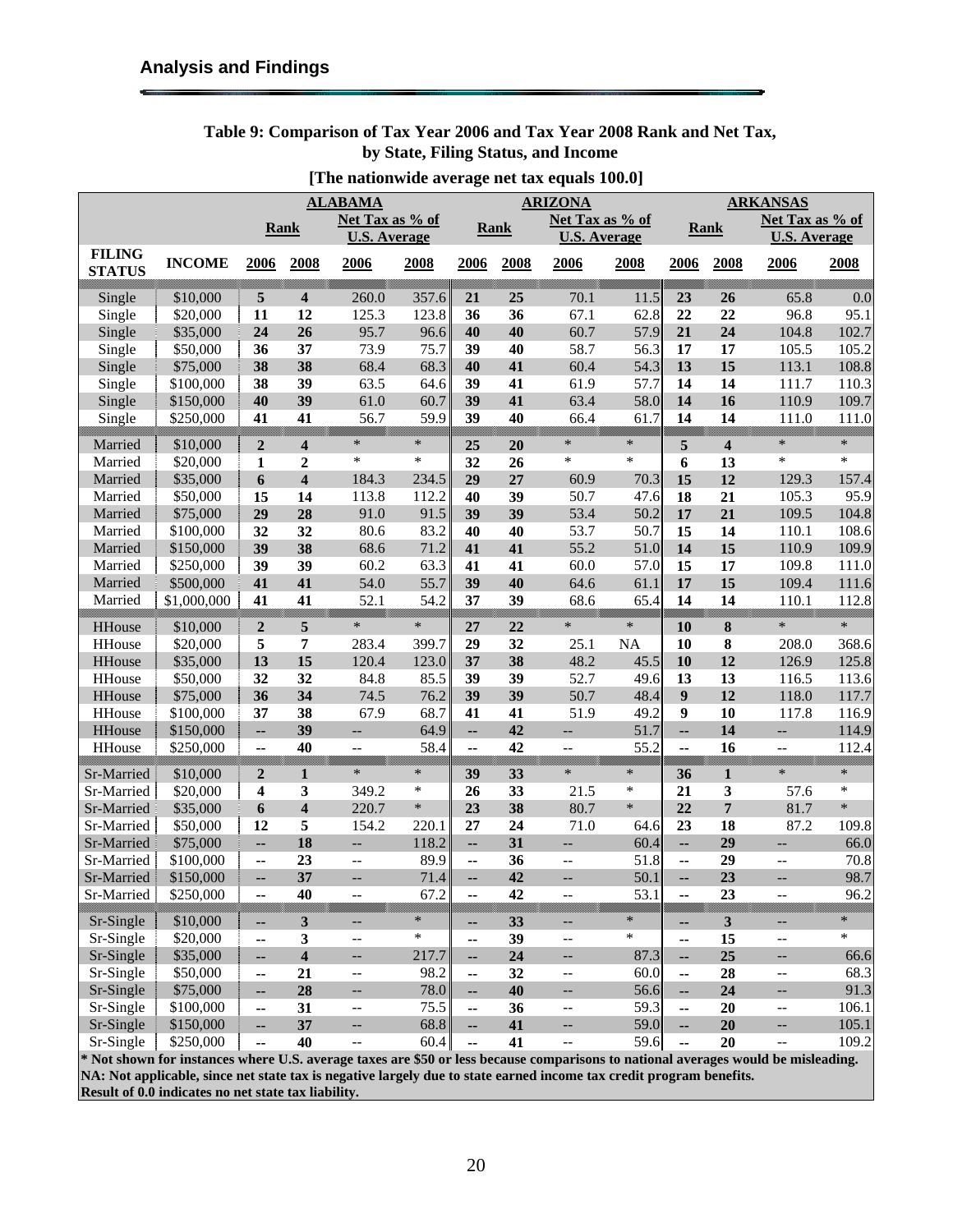|                                |                       |                  |                         | <b>CALIFORNIA</b>              |                  |             |                         | <b>COLORADO</b>                                      |              |                          |                                | <b>CONNECTICUT</b>                                   |                |
|--------------------------------|-----------------------|------------------|-------------------------|--------------------------------|------------------|-------------|-------------------------|------------------------------------------------------|--------------|--------------------------|--------------------------------|------------------------------------------------------|----------------|
|                                |                       | <b>Rank</b>      |                         | Net Tax as % of                |                  | <b>Rank</b> |                         | Net Tax as % of                                      |              | <b>Rank</b>              |                                | Net Tax as % of                                      |                |
|                                |                       |                  |                         | <b>U.S. Average</b>            |                  |             |                         | <b>U.S. Average</b>                                  |              |                          |                                | <b>U.S. Average</b>                                  |                |
| <b>FILING</b><br><b>STATUS</b> | <b>INCOME</b>         | 2006             | 2008                    | 2006                           | 2008             | 2006        | 2008                    | 2006                                                 | 2008         | 2006                     | 2008                           | 2006                                                 | 2008           |
|                                |                       |                  |                         |                                |                  |             |                         |                                                      |              |                          |                                |                                                      |                |
| Single                         | \$10,000              | 37               | 26                      | 0.0                            | 0.0              | 22          | 22                      | 67.3                                                 | 33.6         | 37                       | 26                             | 0.0                                                  | 0.0            |
| Single                         | \$20,000              | 40               | 41                      | 33.6                           | 26.9             | 24          | 25                      | 93.4                                                 | 89.9         | 41                       | 42                             | 25.1                                                 | 21.7           |
| Single                         | \$35,000              | 39               | 39                      | 65.6                           | 58.1             | 30          | 30                      | 86.9                                                 | 87.0         | 25                       | 32                             | 90.2                                                 | 84.6           |
| Single                         | \$50,000<br>\$75,000  | 37<br>26         | 38<br>30                | 72.9<br>97.3                   | 74.7<br>88.0     | 29<br>32    | 30<br>34                | 88.1                                                 | 87.8         | 23<br>22                 | 25<br>18                       | 99.6                                                 | 96.3           |
| Single<br>Single               | \$100,000             | 12               | 17                      | 113.5                          | 106.3            | 34          | 35                      | 82.2<br>80.1                                         | 81.7<br>79.9 | 26                       | 23                             | 102.8<br>98.4                                        | 106.8<br>99.2  |
| Single                         | \$150,000             | $\bf{8}$         | 13                      | 123.6                          | 113.7            | 35          | 36                      | 77.1                                                 | 76.0         | 27                       | 25                             | 93.7                                                 | 97.6           |
| Single                         | \$250,000             | $\boldsymbol{2}$ | 3                       | 140.9                          | 133.3            | 35          | 35                      | 75.6                                                 | 76.1         | 30                       | 30                             | 87.7                                                 | 89.9           |
|                                |                       |                  |                         |                                |                  |             |                         |                                                      |              |                          |                                |                                                      |                |
| Married                        | \$10,000              | $\overline{5}$   | $\overline{\mathbf{4}}$ | $\ast$                         | $\ast$<br>$\ast$ | 5           | $\overline{\mathbf{4}}$ | $\ast$                                               | $\ast$       | 5                        | $\overline{\mathbf{4}}$        | $\ast$                                               | $\ast$         |
| Married                        | \$20,000              | 19               | 13                      | $\approx$                      |                  | 19          | 13                      | $\ast$                                               | $\ast$       | 19                       | 13                             | $\ast$                                               | $\ast$         |
| Married                        | \$35,000              | 41               | 37                      | 0.0                            | 0.0              | 26          | 24                      | 76.1                                                 | 81.8         | 38                       | 31                             | 30.7                                                 | 37.8           |
| Married<br>Married             | \$50,000              | 42<br>42         | 42<br>42                | 0.0                            | 0.0              | 30<br>33    | 30                      | 81.5                                                 | 79.3         | 33<br>15                 | 36                             | 69.3                                                 | 67.4           |
| Married                        | \$75,000<br>\$100,000 | 39               | 41                      | 32.3<br>59.4                   | 23.9<br>46.9     | 31          | 33<br>33                | 83.5<br>81.5                                         | 83.1<br>81.5 | 13                       | 11<br>17                       | 111.8<br>111.4                                       | 117.2<br>106.5 |
| Married                        | \$150,000             | 26               | 35                      | 90.7                           | 79.7             | 33          | 36                      | 77.9                                                 | 78.4         | 19                       | 17                             | 102.8                                                | 107.1          |
| Married                        | \$250,000             | 9                | 14                      | 119.8                          | 112.8            | 35          | 37                      | 75.5                                                 | 76.5         | 27                       | 25                             | 93.2                                                 | 95.4           |
| Married                        | \$500,000             | $\overline{2}$   | 3                       | 139.9                          | 134.2            | 34          | 36                      | 74.6                                                 | 74.8         | 30                       | 30                             | 86.0                                                 | 88.6           |
| Married                        | \$1,000,000           | 1                | 1                       | 146.4                          | 144.9            | 34          | 35                      | 73.9                                                 | 74.3         | 31                       | 30                             | 82.5                                                 | 83.4           |
|                                |                       |                  |                         |                                |                  |             |                         |                                                      |              |                          |                                |                                                      |                |
| HHouse                         | \$10,000              | 10               | 8                       | $\ast$                         | $\ast$           | 10          | $\bf{8}$                | $\ast$                                               | $\ast$       | 10                       | $\bf{8}$                       | $\ast$                                               | $\ast$         |
| HHouse                         | \$20,000              | 33               | 28                      | 0.0                            | 0.0              | 19          | 19                      | 110.4                                                | 163.2        | 32                       | 27                             | 3.1                                                  | 2.1            |
| HHouse<br>HHouse               | \$35,000<br>\$50,000  | 42<br>42         | 42<br>42                | 4.9                            | 0.0              | 30<br>31    | 31<br>30                | 85.1<br>89.2                                         | 83.7<br>88.0 | 41<br>28                 | 41<br>28                       | 31.7<br>92.9                                         | 27.8           |
| HHouse                         | \$75,000              | 38               | 40                      | 21.0<br>51.1                   | 14.5<br>46.4     | 31          | 32                      | 84.0                                                 | 83.7         | 21                       | 23                             | 103.9                                                | 90.3<br>101.5  |
| HHouse                         | \$100,000             | 34               | 37                      | 80.1                           | 71.3             | 32          | 35                      | 80.8                                                 | 81.0         | 20                       | 20                             | 105.6                                                | 106.0          |
| <b>HHouse</b>                  | \$150,000             | --               | 20                      | --                             | 102.1            | н.          | 36                      | $--$                                                 | 77.9         | н.                       | 23                             | $\overline{\phantom{a}}$                             | 96.9           |
| HHouse                         | \$250,000             | --               | 11                      | $\overline{\phantom{a}}$       | 118.3            | --          | 36                      |                                                      | 75.3         | --                       | 27                             | $-$                                                  | 93.4           |
|                                |                       |                  |                         |                                | $\ast$           |             |                         |                                                      | $\ast$       |                          |                                |                                                      | $\ast$         |
| Sr-Married                     | \$10,000              | 6<br>30          | $\mathbf{1}$            | $\ast$                         | $\ast$           | 6           | $\mathbf{1}$            | $\ast$                                               | $\ast$       | 6                        | $\mathbf{1}$                   | $\ast$                                               | $\ast$         |
| Sr-Married<br>Sr-Married       | \$20,000<br>\$35,000  | 35               | 3<br>$\overline{7}$     | 0.0<br>0.0                     | $\ast$           | 30<br>35    | 3<br>$\overline{7}$     | 0.0<br>0.0                                           | $\star$      | 30<br>33                 | $\mathbf{3}$<br>$\overline{7}$ | 0.0<br>12.5                                          | $\ast$         |
| Sr-Married                     | \$50,000              | 35               | 35                      | 19.1                           | 0.0              | 37          | 33                      | 13.7                                                 | 15.4         | 32                       | 34                             | 34.1                                                 | 3.9            |
| Sr-Married                     | \$75,000              | --               | 38                      | $\overline{\phantom{a}}$       | 35.4             | щ,          | 39                      | $-$                                                  | 34.3         | н.                       | 23                             | $\qquad \qquad -$                                    | 100.5          |
| Sr-Married                     | \$100,000             | --               | 40                      | $-$                            | 36.5             | --          | 35                      | $-$                                                  | 52.5         | --                       | 13                             | $-$                                                  | 129.7          |
| Sr-Married                     | \$150,000             | --               | 36                      | --                             | 72.7             | --          | 33                      |                                                      | 78.7         |                          | 19                             | --                                                   | 107.5          |
| Sr-Married                     | \$250,000             | ⊷                | 22                      | --                             | 100.2            | --          | 37                      | $\overline{\phantom{m}}$                             | 70.4         | --                       | 20                             | $\overline{\phantom{m}}$                             | 104.5          |
|                                |                       |                  |                         |                                | $\ast$           |             |                         |                                                      | $\ast$       |                          |                                |                                                      | $\ast$         |
| Sr-Single<br>Sr-Single         | \$10,000<br>\$20,000  | --<br>--         | $\mathbf{3}$<br>15      | --<br>$\overline{\phantom{a}}$ | $\ast$           | --<br>--    | $\mathbf{3}$<br>15      | $\overline{\phantom{a}}$<br>$\overline{\phantom{a}}$ | $\ast$       | ۰.<br>--                 | $\mathbf{3}$<br>15             | $\overline{\phantom{a}}$<br>$\overline{\phantom{a}}$ | $\ast$         |
| Sr-Single                      | \$35,000              | --               | 36                      | $-$                            | 11.0             | --          | 34                      | $\overline{\phantom{a}}$                             | 27.0         | н.                       | 33                             | $\overline{\phantom{m}}$                             | 32.0           |
| Sr-Single                      | \$50,000              | ۰.               | 39                      | $\overline{\phantom{a}}$       | 48.2             | ۰.          | 38                      | $\overline{\phantom{a}}$                             | 49.4         | --                       | 20                             | $\overline{\phantom{m}}$                             | 109.7          |
| Sr-Single                      | \$75,000              | н.               | 25                      | $-$                            | 88.8             | н.          | 34                      | $\qquad \qquad -$                                    | 69.1         | $\overline{\phantom{a}}$ | 10                             | $\overline{\phantom{a}}$                             | 127.7          |
| Sr-Single                      | \$100,000             | -−               | 19                      | $- -$                          | 106.9            | --          | 33                      | $\overline{\phantom{a}}$                             | 74.0         | н.                       | 17                             | $\hspace{0.05cm} -\hspace{0.05cm} -\hspace{0.05cm}$  | 113.0          |
| Sr-Single                      | \$150,000             | --               | 14                      | --                             | 115.6            | --          | 34                      | --                                                   | 71.3         | н.                       | 23                             | $\overline{\phantom{a}}$                             | 101.5          |
| Sr-Single                      | \$250,000             | --               | 4                       | $\overline{\phantom{a}}$       | 130.4            | ۰.          | 35                      | $\mathbb{L}^{\perp}$                                 | 75.5         | ۰.                       | 27                             | $\mathbb{H}^{\mathbb{Z}}$                            | 91.4           |

**[The nationwide average net tax equals 100.0]**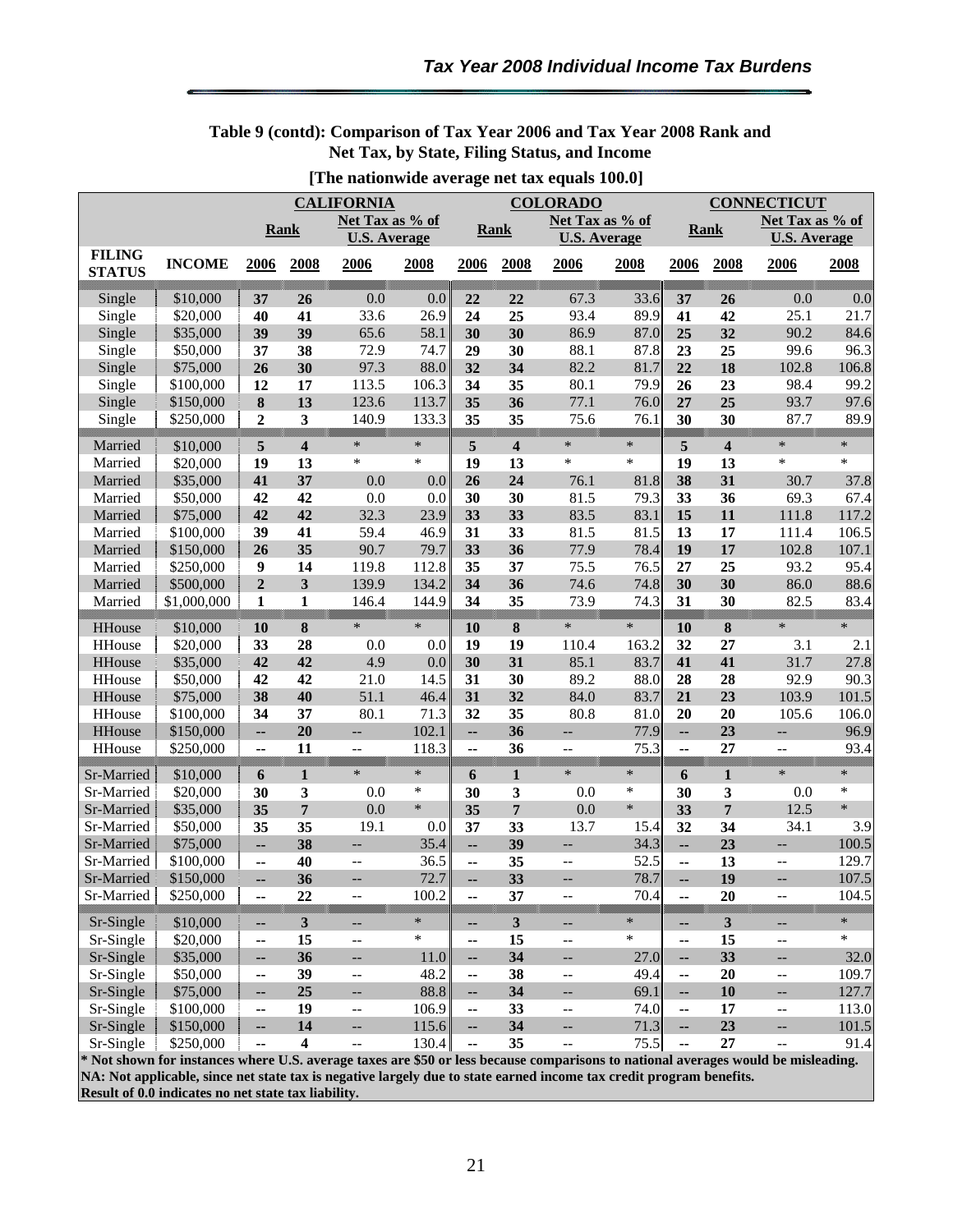|               |               |             |                         | <b>DELAWARE</b>          |         |                          |                         | <b>DIST. OF COLUMBIA</b> |           |                          |                | <b>GEORGIA</b>                                |        |
|---------------|---------------|-------------|-------------------------|--------------------------|---------|--------------------------|-------------------------|--------------------------|-----------|--------------------------|----------------|-----------------------------------------------|--------|
|               |               |             |                         | Net Tax as % of          |         |                          |                         | Net Tax as % of          |           |                          |                | Net Tax as % of                               |        |
|               |               | <b>Rank</b> |                         | <b>U.S. Average</b>      |         | <b>Rank</b>              |                         | <b>U.S. Average</b>      |           |                          | <b>Rank</b>    | <b>U.S. Average</b>                           |        |
| <b>FILING</b> | <b>INCOME</b> | 2006        | 2008                    | 2006                     | 2008    | 2006                     | 2008                    | 2006                     | 2008      | 2006                     | 2008           | 2006                                          | 2008   |
| <b>STATUS</b> |               |             |                         |                          |         |                          |                         |                          |           |                          |                |                                               |        |
| Single        | \$10,000      | 37          | 26                      | 0.0                      | 0.0     | 10                       | 18                      | 199.8                    | 68.5      | 17                       | 13             | 116.7                                         | 148.9  |
| Single        | \$20,000      | 29          | 27                      | 83.0                     | 83.1    | 5                        | 15                      | 152.0                    | 115.8     | 13                       | 11             | 124.0                                         | 124.1  |
| Single        | \$35,000      | 26          | 28                      | 89.4                     | 90.8    | 5                        | 11                      | 135.7                    | 112.5     | 13                       | $\overline{7}$ | 113.8                                         | 116.3  |
| Single        | \$50,000      | 27          | 29                      | 91.7                     | 91.7    | 8                        | 14                      | 121.9                    | 111.0     | 22                       | 20             | 100.0                                         | 101.6  |
| Single        | \$75,000      | 29          | 29                      | 91.7                     | 89.6    | 5                        | 9                       | 130.0                    | 118.2     | 24                       | 25             | 98.0                                          | 96.4   |
| Single        | \$100,000     | 28          | 28                      | 93.5                     | 92.3    | 4                        | 7                       | 131.1                    | 122.5     | 27                       | 25             | 95.0                                          | 95.0   |
| Single        | \$150,000     | 28          | 27                      | 93.5                     | 91.5    | $\overline{\mathbf{3}}$  | 6                       | 131.9                    | 123.4     | 29                       | 28             | 92.2                                          | 91.5   |
| Single        | \$250,000     | 26          | 25                      | 93.3                     | 93.8    | 5                        | 6                       | 130.1                    | 124.5     | 29                       | 28             | 90.8                                          | 91.8   |
| Married       | \$10,000      | 5           | $\overline{\mathbf{4}}$ | $\ast$                   | $\ast$  | 40                       | 42                      | $\ast$                   | $\ast$    | 22                       | 19             | $\ast$                                        | $\ast$ |
| Married       | \$20,000      | 19          | 13                      | *                        | $\ast$  | 39                       | 40                      | $\ast$                   | $\ast$    | 12                       | 8              | $\ast$                                        | $\ast$ |
| Married       | \$35,000      | 34          | 34                      | 52.0                     | 27.1    | $\overline{\mathbf{3}}$  | 18                      | 193.7                    | 109.8     | 12                       | 10             | 139.5                                         | 176.7  |
| Married       | \$50,000      | 32          | 35                      | 71.4                     | 69.9    | 8                        | 12                      | 134.4                    | 123.2     | 27                       | 23             | 93.4                                          | 91.8   |
| Married       | \$75,000      | 31          | 32                      | 85.2                     | 84.7    | $\overline{2}$           | 5                       | 142.1                    | 132.0     | 23                       | 24             | 99.3                                          | 99.2   |
| Married       | \$100,000     | 27          | 30                      | 88.3                     | 88.1    | 3                        | 4                       | 140.0                    | 132.7     | 25                       | 26             | 96.5                                          | 97.6   |
| Married       | \$150,000     | 28          | 28                      | 89.9                     | 89.8    | $\overline{\mathbf{4}}$  | $\overline{2}$          | 137.5                    | 133.4     | 25                       | 24             | 93.4                                          | 94.7   |
| Married       | \$250,000     | 29          | 28                      | 90.1                     | 92.1    | 5                        | 5                       | 130.7                    | 128.2     | 28                       | 27             | 90.3                                          | 92.7   |
| Married       | \$500,000     | 25          | 24                      | 91.6                     | 92.7    | 5                        | 6                       | 130.7                    | 127.8     | 28                       | 28             | 88.9                                          | 90.1   |
| Married       | \$1,000,000   | 24          | 24                      | 93.2                     | 93.8    | 5                        | 4                       | 132.7                    | 131.5     | 28                       | 27             | 89.2                                          | 90.2   |
| HHouse        | \$10,000      | <b>10</b>   | 8                       | $\ast$                   | $\ast$  | 40                       | 42                      | $\ast$                   | $\ast$    | 9                        | 21             | $\ast$                                        | $\ast$ |
| HHouse        | \$20,000      | 33          | 28                      | 0.0                      | 0.0     | 36                       | 38                      | <b>NA</b>                | <b>NA</b> | 12                       | 11             | 187.6                                         | 333.4  |
| <b>HHouse</b> | \$35,000      | 21          | 19                      | 101.9                    | 104.7   | $\overline{\mathbf{4}}$  | 14                      | 150.8                    | 123.6     | 14                       | 13             | 119.9                                         | 123.7  |
| HHouse        | \$50,000      | 27          | 27                      | 95.6                     | 94.7    | 8                        | 20                      | 123.9                    | 108.9     | 24                       | 24             | 99.0                                          | 98.6   |
| HHouse        | \$75,000      | 28          | 28                      | 94.7                     | 94.6    | 6                        | 8                       | 128.9                    | 120.5     | 27                       | 26             | 96.8                                          | 97.5   |
| HHouse        | \$100,000     | 25          | 24                      | 96.1                     | 95.6    | 5                        | 8                       | 129.8                    | 122.7     | 26                       | 25             | 94.8                                          | 95.2   |
| HHouse        | \$150,000     | Ξ.          | 26                      | $-$                      | 95.3    | ш.                       | $\overline{\mathbf{4}}$ | $\overline{\phantom{m}}$ | 127.8     | Ξ.                       | 28             | --                                            | 93.2   |
| HHouse        | \$250,000     | --          | 25                      | $\overline{\phantom{a}}$ | 94.3    | $\overline{\phantom{a}}$ | 7                       | $- \, -$                 | 120.7     | $\overline{\phantom{a}}$ | 29             |                                               | 90.5   |
| Sr-Married    | \$10,000      | 6           | $\mathbf{1}$            | $\ast$                   | $\ast$  | 6                        | $\mathbf{1}$            | $\ast$                   | $\ast$    | 38                       | 35             | $\ast$                                        | $\ast$ |
| Sr-Married    | \$20,000      | 30          | 3                       | 0.0                      | $\ast$  | 7                        | 3                       | 250.5                    | $\ast$    | 30                       | 38             | 0.0                                           | $\ast$ |
| Sr-Married    | \$35,000      | 35          | $\overline{7}$          | 0.0                      | $\star$ | 5                        | $\overline{7}$          | 242.6                    | $\ast$    | 35                       | 37             | 0.0                                           | $\ast$ |
| Sr-Married    | \$50,000      | 40          | 35                      | 0.0                      | 0.0     | 3                        | 7                       | 199.0                    | 211.5     | 39                       | 19             | 5.9                                           | 103.9  |
| Sr-Married    | \$75,000      | Ξ.          | 41                      | --                       | 4.8     | цü                       | $\overline{7}$          | --                       | 148.2     | Ξ.                       | 30             | --                                            | 62.8   |
| Sr-Married    | \$100,000     | --          | 41                      | $\overline{\phantom{a}}$ | 34.2    | $\overline{\phantom{a}}$ | 17                      | $- \, -$                 | 125.1     | μ.                       | 33             | $\overline{\phantom{m}}$                      | 55.5   |
| Sr-Married    | \$150,000     | --          | 32                      | $- -$                    | 79.3    | $\overline{\phantom{a}}$ | 6                       | $\overline{\phantom{m}}$ | 126.4     | $\overline{\phantom{a}}$ | 30             | --                                            | 83.9   |
| Sr-Married    | \$250,000     | --          | 36                      | $-$                      | 73.5    | $\overline{\phantom{a}}$ | 11                      | $\overline{\phantom{m}}$ | 121.3     | $\overline{\phantom{a}}$ | 31             | $\qquad \qquad -$                             | 81.6   |
| Sr-Single     | \$10,000      | н.          | $\overline{\mathbf{3}}$ | --                       | $\ast$  | $\overline{\phantom{a}}$ | $\overline{\mathbf{3}}$ | $\overline{\phantom{m}}$ | $\ast$    | н.                       | 35             | $\overline{\phantom{a}}$                      | $\ast$ |
| Sr-Single     | \$20,000      | ۰.          | 15                      | $\overline{\phantom{a}}$ | $\ast$  | ۰.                       | 15                      | $\overline{a}$           | $\ast$    | ۰.                       | 14             | $\mathcal{L} =$                               | $\ast$ |
| Sr-Single     | \$35,000      | щ,          | 37                      | ÷-                       | 0.0     | Щ,                       | $\boldsymbol{9}$        | $\overline{\phantom{a}}$ | 162.8     | н.                       | 30             | Щ,                                            | 52.5   |
| Sr-Single     | \$50,000      | --          | 40                      | $-$                      | 27.6    | н.                       | 17                      | $\overline{\phantom{m}}$ | 120.1     | н.                       | 37             | $\mathord{\hspace{1pt}\text{--}\hspace{1pt}}$ | 50.5   |
| Sr-Single     | \$75,000      | ۰.          | 38                      | --                       | 61.3    | --                       | 17                      | $-\,-$                   | 115.7     | -−                       | 39             | --                                            | 58.9   |
| Sr-Single     | \$100,000     | --          | 32                      | $\overline{\phantom{a}}$ | 75.3    | --                       | 12                      | $\overline{\phantom{m}}$ | 126.7     | --                       | 38             | $\mathord{\hspace{1pt}\text{--}\hspace{1pt}}$ | 48.0   |
| Sr-Single     | \$150,000     | ш,          | 33                      | $\overline{\phantom{a}}$ | 79.3    | ш.                       | 6                       | $\overline{\phantom{m}}$ | 125.7     | н.                       | 35             | $\overline{\phantom{a}}$                      | 69.8   |
| Sr-Single     | \$250,000     | ۰.          | 29                      | $\overline{\phantom{a}}$ | 86.1    | ۰.                       | ${\bf 8}$               | $\overline{\phantom{a}}$ | 121.2     | $\overline{\phantom{a}}$ | 30             | $\overline{\phantom{m}}$                      | 85.7   |

**[The nationwide average net tax equals 100.0]**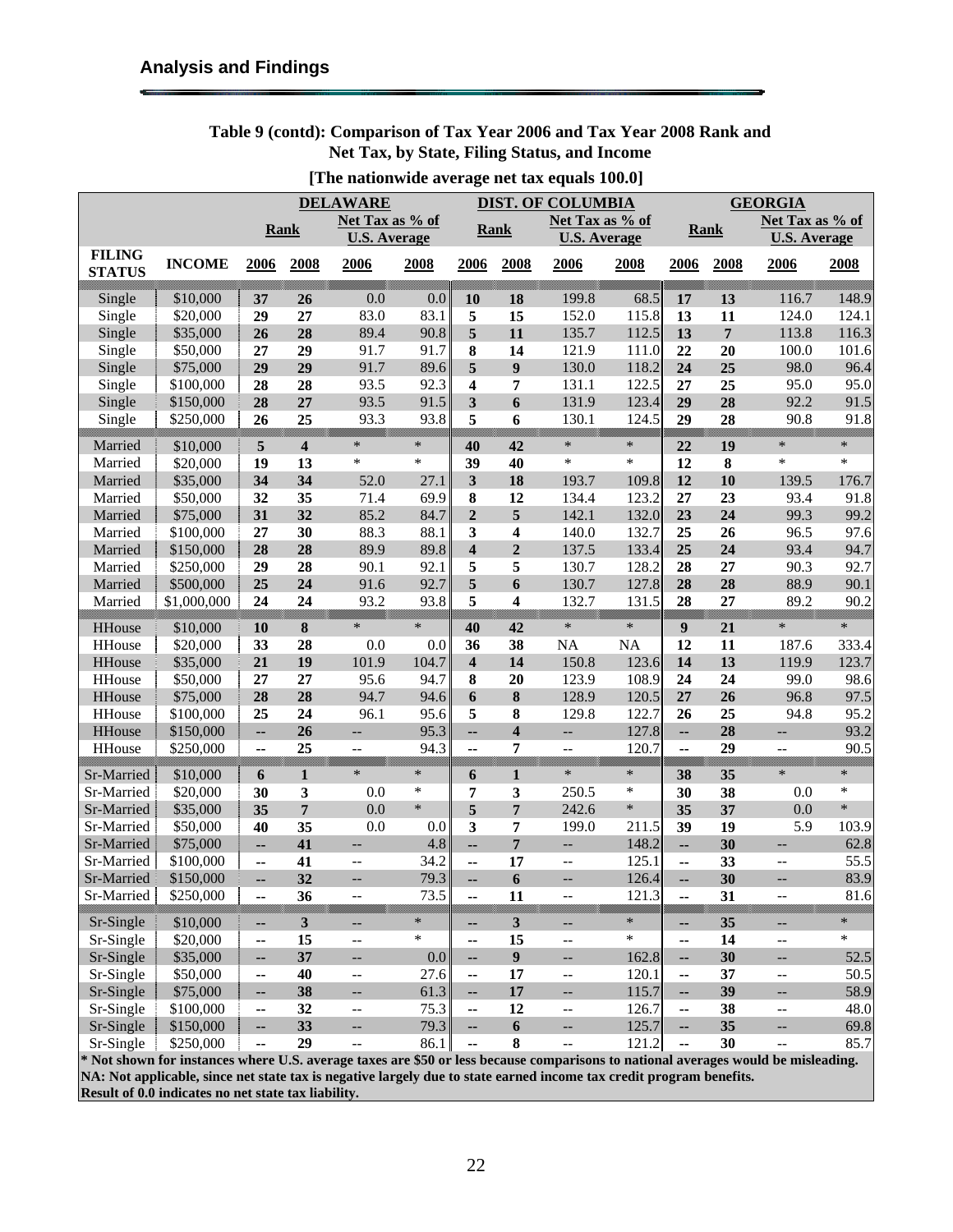|               |               |                          |                  | <b>HAWAII</b>            |        |                          |                         | <b>IDAHO</b>             |           |                         |                         | <b>ILLINOIS</b>                                     |         |
|---------------|---------------|--------------------------|------------------|--------------------------|--------|--------------------------|-------------------------|--------------------------|-----------|-------------------------|-------------------------|-----------------------------------------------------|---------|
|               |               |                          |                  | Net Tax as % of          |        |                          |                         | Net Tax as % of          |           |                         |                         | Net Tax as % of                                     |         |
|               |               | Rank                     |                  | <b>U.S. Average</b>      |        | <b>Rank</b>              |                         | <b>U.S. Average</b>      |           | <b>Rank</b>             |                         | <b>U.S. Average</b>                                 |         |
| <b>FILING</b> | <b>INCOME</b> | 2006                     | 2008             | 2006                     | 2008   | 2006                     | 2008                    | 2006                     | 2008      | 2006                    | 2008                    | 2006                                                | 2008    |
| <b>STATUS</b> |               |                          |                  |                          |        |                          |                         |                          |           |                         |                         |                                                     |         |
| Single        | \$10,000      | 7                        | <b>10</b>        | 240.3                    | 189.4  | 35                       | 38                      | 22.1                     | <b>NA</b> | 9                       | 6                       | 217.4                                               | 327.6   |
| Single        | \$20,000      | 3                        | 7                | 164.9                    | 140.7  | 18                       | 20                      | 111.6                    | 99.9      | 23                      | 21                      | 94.3                                                | 96.1    |
| Single        | \$35,000      | 3                        | 5                | 143.8                    | 138.5  | 6                        | 6                       | 124.6                    | 121.0     | 37                      | 35                      | 70.0                                                | 72.0    |
| Single        | \$50,000      | 9                        | 8                | 120.6                    | 119.1  | 4                        | 6                       | 134.4                    | 131.5     | 38                      | 39                      | 69.3                                                | 67.1    |
| Single        | \$75,000      | 9                        | 10               | 119.5                    | 116.2  | $\overline{\mathbf{4}}$  | 5                       | 133.0                    | 128.3     | 39                      | 40                      | 63.4                                                | 66.0    |
| Single        | \$100,000     | 8                        | $\boldsymbol{9}$ | 120.9                    | 118.9  | 5                        | $\overline{\mathbf{4}}$ | 129.7                    | 127.9     | 40                      | 40                      | 60.2                                                | 60.8    |
| Single        | \$150,000     | 10                       | 12               | 120.5                    | 116.2  | 6                        | 5                       | 126.6                    | 124.2     | 42                      | 40                      | 57.0                                                | 59.4    |
| Single        | \$250,000     | 10                       | 9                | 120.7                    | 122.2  | 7                        | 5                       | 126.2                    | 125.6     | 42                      | 42                      | 53.1                                                | 54.5    |
| Married       | \$10,000      | 23                       | 29               | $\ast$                   | $\ast$ | 24                       | 26                      | $\ast$                   | $\ast$    | 27                      | 25                      | $\ast$                                              | $\ast$  |
| Married       | \$20,000      | $\mathbf{3}$             | 9                | $\approx$                | $\ast$ | 31                       | 29                      | $\star$                  | $\ast$    | 11                      | 6                       | $\star$                                             | $\ast$  |
| Married       | \$35,000      | $\overline{2}$           | $\overline{7}$   | 209.8                    | 198.5  | 32                       | 30                      | 56.7                     | 39.6      | 18                      | 13                      | 110.6                                               | 134.8   |
| Married       | \$50,000      | 17                       | 19               | 105.4                    | 100.7  | 22                       | 29                      | 102.6                    | 83.1      | 21                      | 16                      | 102.7                                               | 106.9   |
| Married       | \$75,000      | 12                       | 13               | 118.1                    | 116.1  | $\boldsymbol{9}$         | 15                      | 121.6                    | 113.3     | 36                      | 34                      | 74.5                                                | 78.1    |
| Married       | \$100,000     | 10                       | 11               | 119.3                    | 117.2  | 8                        | 10                      | 123.4                    | 118.9     | 37                      | 38                      | 68.2                                                | 71.0    |
| Married       | \$150,000     | $\bf{8}$                 | 12               | 119.5                    | 117.4  | $\overline{7}$           | 10                      | 123.5                    | 121.2     | 40                      | 40                      | 61.7                                                | 64.3    |
| Married       | \$250,000     | $\bf 8$                  | 8                | 120.0                    | 122.5  | 7                        | 7                       | 123.7                    | 123.0     | 42                      | 40                      | 55.9                                                | 57.2    |
| Married       | \$500,000     | 11                       | 10               | 119.0                    | 120.8  | $\overline{7}$           | 8                       | 123.9                    | 123.3     | 42                      | 42                      | 51.6                                                | 53.1    |
| Married       | \$1,000,000   | 11                       | 11               | 119.6                    | 121.2  | 8                        | 9                       | 122.9                    | 123.4     | 42                      | 42                      | 49.5                                                | 50.0    |
| HHouse        | \$10,000      | 5                        | 23               | $\ast$                   | $\ast$ | 26                       | 24                      | $\ast$                   | $\ast$    | 7                       | 6                       | $\ast$                                              | $\ast$  |
| HHouse        | \$20,000      | $\mathbf{2}$             | $\boldsymbol{9}$ | 301.4                    | 362.6  | 26                       | 25                      | 56.6                     | 44.0      | 14                      | 12                      | 156.6                                               | 278.7   |
| HHouse        | \$35,000      | $\overline{\mathbf{3}}$  | 5                | 156.6                    | 138.4  | 23                       | 28                      | 97.8                     | 87.2      | 32                      | 30                      | 82.0                                                | 85.7    |
| HHouse        | \$50,000      | 12                       | 17               | 116.7                    | 110.9  | 9                        | 14                      | 121.3                    | 113.4     | 34                      | 35                      | 75.8                                                | 79.1    |
| HHouse        | \$75,000      | 13                       | 14               | 116.3                    | 114.9  | 8                        | $\boldsymbol{9}$        | 123.8                    | 119.6     | 37                      | 38                      | 70.1                                                | 70.1    |
| HHouse        | \$100,000     | 10                       | 12               | 117.6                    | 115.7  | 8                        | 9                       | 124.3                    | 121.3     | 38                      | 39                      | 65.0                                                | 65.3    |
| HHouse        | \$150,000     | --                       | 11               | $\overline{\phantom{a}}$ | 118.0  | --                       | $\overline{7}$          | $-$                      | 122.6     | н.                      | 40                      |                                                     | 59.2    |
| HHouse        | \$250,000     | -−                       | 9                | $\overline{\phantom{a}}$ | 120.3  | --                       | 6                       | $-$                      | 122.1     | --                      | 41                      | $-$                                                 | 56.6    |
| Sr-Married    | \$10,000      | 37                       | 41               | $\ast$                   | $\ast$ | 40                       | 36                      | $\ast$                   | $\ast$    | $\overline{\mathbf{4}}$ | $\mathbf{1}$            | $\ast$                                              | $\ast$  |
| Sr-Married    | \$20,000      | $\boldsymbol{9}$         | 42               | 205.9                    | $\ast$ | 42                       | 39                      | <b>NA</b>                | $\ast$    | 8                       | $\mathbf{3}$            | 207.2                                               | $\ast$  |
| Sr-Married    | \$35,000      | 19                       | 39               | 94.1                     | $\ast$ | 20                       | 41                      | 88.4                     | $\ast$    | 21                      | $\overline{5}$          | 85.1                                                | $\star$ |
| Sr-Married    | \$50,000      | 28                       | 10               | 68.4                     | 170.9  | 18                       | 32                      | 119.3                    | 20.2      | 30                      | 12                      | 53.8                                                | 136.8   |
| Sr-Married    | \$75,000      | -−                       | 5                | $-$                      | 155.0  | Ξ.                       | 19                      | $-$                      | 117.5     | ш,                      | 34                      | $-$                                                 | 49.8    |
| Sr-Married    | \$100,000     | $\overline{\phantom{a}}$ | 21               | $\qquad \qquad -$        | 114.1  | --                       | 12                      | $\overline{\phantom{a}}$ | 132.9     | --                      | 34                      | $\overline{\phantom{m}}$                            | 54.1    |
| Sr-Married    | \$150,000     |                          | 15               | $-$                      | 111.9  | --                       | 8                       | $-$                      | 124.8     | --                      | 40                      | $-$                                                 | 60.4    |
| Sr-Married    | \$250,000     | --                       | 12               | $- -$                    | 119.5  | $\overline{\phantom{a}}$ | 5                       | $\overline{\phantom{a}}$ | 126.2     | --                      | 41                      | $\overline{a}$                                      | 55.1    |
| Sr-Single     | \$10,000      |                          | 39               | $- -$                    | $\ast$ | --                       | 36                      | $\qquad \qquad -$        | $\ast$    | ۰.                      | $\overline{\mathbf{3}}$ | $-$                                                 | $\ast$  |
| Sr-Single     | \$20,000      | --                       | 13               | $\overline{\phantom{a}}$ | $\ast$ | --                       | 41                      | $\overline{a}$           | $\ast$    | --                      | $\sqrt{5}$              | $\overline{a}$                                      | $\ast$  |
| Sr-Single     | \$35,000      | -−                       | 5                | $\overline{\phantom{a}}$ | 216.3  | Ш,                       | 14                      | Щ,                       | 124.1     | Ш,                      | 23                      | $\mathbb{L}^{\mathbb{L}}$                           | 90.4    |
| Sr-Single     | \$50,000      | --                       | 15               | $-\, -$                  | 128.3  | ۰.                       | 9                       | $\overline{\phantom{m}}$ | 141.5     | -−                      | 34                      | $\hspace{0.05cm} -\hspace{0.05cm} -\hspace{0.05cm}$ | 54.6    |
| Sr-Single     | \$75,000      | --                       | 12               | --                       | 125.1  | н.                       | 6                       | $- -$                    | 137.0     | --                      | 41                      | $\overline{\phantom{a}}$                            | 48.5    |
| Sr-Single     | \$100,000     | $\overline{\phantom{a}}$ | 11               | $\overline{\phantom{m}}$ | 126.7  | --                       | 6                       | $\overline{\phantom{a}}$ | 138.3     | --                      | 42                      | $\overline{\phantom{m}}$                            | 30.0    |
| Sr-Single     | \$150,000     | --                       | 10               | $-$                      | 121.1  | Ξ.                       | $\overline{\mathbf{4}}$ | $--$                     | 130.2     | н.                      | 42                      | $\overline{\phantom{a}}$                            | 48.8    |
| Sr-Single     | \$250,000     | ۰.                       | 10               | $\overline{\phantom{a}}$ | 120.0  | ۰.                       | 6                       | $\overline{\phantom{a}}$ | 124.0     | ۰.                      | 42                      | $\overline{\phantom{a}}$                            | 53.7    |

**[The nationwide average net tax equals 100.0]**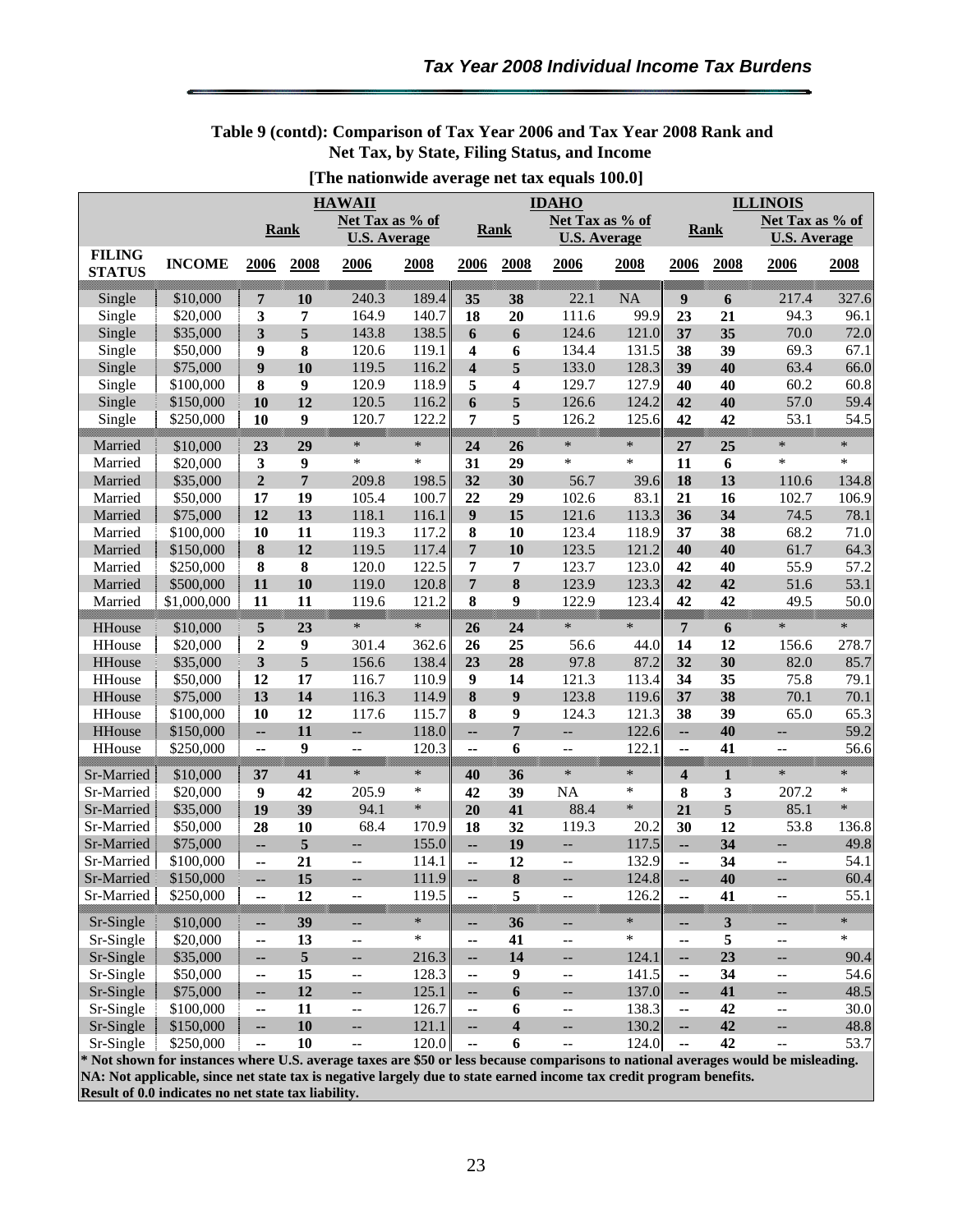|                          |                        |                         |                  | <b>INDIANA</b>           |              |                          |                         | <b>IOWA</b>                                   |                |                          |             | <b>KANSAS</b>                                       |                |
|--------------------------|------------------------|-------------------------|------------------|--------------------------|--------------|--------------------------|-------------------------|-----------------------------------------------|----------------|--------------------------|-------------|-----------------------------------------------------|----------------|
|                          |                        | <b>Rank</b>             |                  | Net Tax as % of          |              | <b>Rank</b>              |                         | Net Tax as % of                               |                |                          | <b>Rank</b> | Net Tax as % of                                     |                |
|                          |                        |                         |                  | <b>U.S. Average</b>      |              |                          |                         | <b>U.S. Average</b>                           |                |                          |             | <b>U.S. Average</b>                                 |                |
| <b>FILING</b>            | <b>INCOME</b>          | 2006                    | 2008             | 2006                     | 2008         | 2006                     | 2008                    | 2006                                          | 2008           | 2006                     | 2008        | 2006                                                | 2008           |
| <b>STATUS</b>            |                        |                         |                  |                          |              |                          |                         |                                               |                |                          |             |                                                     |                |
| Single                   | \$10,000               | 1                       | $\boldsymbol{2}$ | 362.2                    | 554.9        | 13                       | $\boldsymbol{9}$        | 157.9                                         | 201.0          | 15                       | 12          | 133.0                                               | 157.8          |
| Single                   | \$20,000               | 7                       | 5                | 146.0                    | 148.9        | 16                       | 14                      | 114.5                                         | 118.1          | 26                       | 24          | 90.2                                                | 91.4           |
| Single                   | \$35,000               | 18                      | 16               | 105.7                    | 108.9        | 20                       | 13                      | 104.9                                         | 110.9          | 23                       | 22          | 102.2                                               | 103.9          |
| Single                   | \$50,000               | 19                      | 21               | 102.1                    | 100.5        | 26                       | 19                      | 97.3                                          | 103.0          | 18                       | 15          | 105.2                                               | 107.4          |
| Single                   | \$75,000               | 27                      | 24               | 92.7                     | 96.5         | 23                       | 21                      | 99.5                                          | 102.2          | 16                       | 19          | 107.3                                               | 105.7          |
| Single                   | \$100,000              | 29                      | 30               | 87.9                     | 89.1<br>86.9 | 22<br>20                 | 20                      | 101.5                                         | 105.0          | 18                       | 18          | 106.1                                               | 106.1<br>104.7 |
| Single                   | \$150,000<br>\$250,000 | 32<br>33                | 31<br>32         | 82.9<br>77.4             | 79.3         | 21                       | 18<br>16                | 102.7<br>100.9                                | 107.5<br>109.4 | 19<br>20                 | 20<br>22    | 104.4<br>102.3                                      |                |
| Single                   |                        |                         |                  |                          |              |                          |                         |                                               |                |                          |             |                                                     | 103.8          |
| Married                  | \$10,000               | 26                      | 21               | $\ast$                   | $\ast$       | 5                        | 28                      | $\ast$                                        | $\ast$         | 38                       | 39          | $\ast$                                              | $\ast$         |
| Married                  | \$20,000               | $\overline{5}$          | 3                | $\ast$                   | $\ast$       | 15                       | 25                      | $\ast$                                        | $\ast$         | 37                       | 36          | $\ast$                                              | $\ast$         |
| Married                  | \$35,000               | $\bf{8}$                | 6                | 169.9                    | 210.1        | $\boldsymbol{9}$         | $\bf{8}$                | 154.3                                         | 187.9          | 25                       | 25          | 84.7                                                | 76.7           |
| Married                  | \$50,000               | 3                       | 5                | 149.3                    | 160.6        | 13                       | 11                      | 120.8                                         | 126.1          | 29                       | 27          | 82.5                                                | 85.8           |
| Married                  | \$75,000               | 18                      | 14               | 108.7                    | 114.6        | 16                       | 12                      | 111.6                                         | 116.8          | 25                       | 25          | 98.9                                                | 98.5           |
| Married                  | \$100,000              | 23                      | 20               | 98.9                     | 103.5        | 17                       | 12                      | 108.7                                         | 116.7          | 22                       | 22          | 101.7                                               | 102.7          |
| Married                  | \$150,000              | 29<br>32                | 25<br>32         | 89.5<br>81.5             | 93.4<br>83.4 | 21                       | 16<br>18                | 102.3<br>99.4                                 | 109.6<br>108.8 | 20<br>20                 | 20          | 102.3<br>100.3                                      | 103.6<br>103.0 |
| Married<br>Married       | \$250,000<br>\$500,000 | 33                      | 33               | 75.5                     | 77.7         | 21<br>22                 | 21                      | 95.8                                          | 102.3          | 20                       | 19<br>22    | 99.1                                                | 101.4          |
| Married                  | \$1,000,000            | 36                      | 36               | 72.5                     | 73.3         | 22                       | 22                      | 95.0                                          | 102.5          | 21                       | 23          | 99.2                                                | 100.8          |
|                          |                        |                         |                  |                          |              |                          |                         |                                               |                |                          |             |                                                     |                |
| HHouse                   | \$10,000               | $\overline{\mathbf{4}}$ | 4                | $\ast$                   | $\ast$       | 10                       | 30                      | $\ast$                                        | $\ast$         | 38                       | 39          | $\ast$                                              | $\ast$         |
| HHouse                   | \$20,000               | $\overline{7}$          | 5                | 249.1                    | 452.1        | 17                       | 16                      | 138.2                                         | 215.0          | 39                       | 36          | <b>NA</b>                                           | NA             |
| HHouse                   | \$35,000               | 11                      | 11               | 122.2                    | 127.8        | 12                       | 10                      | 121.6                                         | 129.3          | 26                       | 23          | 94.5                                                | 96.0           |
| HHouse                   | \$50,000               | 16                      | 11               | 110.8                    | 116.5        | 15                       | $\overline{7}$          | 114.8                                         | 120.3          | 22                       | 23          | 102.4                                               | 103.1          |
| HHouse                   | \$75,000               | 25                      | 22               | 101.7                    | 101.9        | 15                       | 11                      | 113.1                                         | 118.5          | 19                       | 19          | 106.0                                               | 106.2          |
| HHouse                   | \$100,000              | 28                      | 26               | 94.0                     | 94.6<br>86.2 | 14                       | 13<br>12                | 110.5                                         | 115.3          | 17                       | 19          | 106.3                                               | 106.4          |
| HHouse                   | \$150,000              | --                      | 31<br>31         | $\overline{\phantom{a}}$ | 82.4         | $\overline{\phantom{a}}$ | 18                      | $\qquad \qquad -$                             | 116.2<br>109.9 | Ξ.                       | 19<br>22    | --                                                  | 105.6<br>103.2 |
| HHouse                   | \$250,000              | --                      |                  | $- -$                    |              | --                       |                         | $- \, -$                                      |                | --                       |             | $-$                                                 |                |
| Sr-Married               | \$10,000               | 1                       | 37               | $\ast$                   | $\ast$       | 6                        | $\mathbf{1}$            | $\ast$                                        | $\ast$         | 42                       | 38          | $\ast$                                              | $\ast$         |
| Sr-Married               | \$20,000               | 1                       | 35               | 408.3                    | $\ast$       | 14                       | $\mathbf{3}$            | 115.8                                         | $\ast$         | 13                       | 40          | 129.6                                               | $\ast$         |
| Sr-Married               | \$35,000               | 3                       | $\mathbf 1$      | 245.1                    | $\ast$       | 29                       | $\overline{7}$          | 57.2                                          | $\star$        | 9                        | 42          | 177.7                                               | $\ast$         |
| Sr-Married               | \$50,000               | 7                       | $\overline{2}$   | 179.1                    | 275.1        | 24                       | 20                      | 86.2                                          | 96.4           | 6                        | 15          | 180.8                                               | 122.4          |
| Sr-Married               | \$75,000               | Ш,                      | 12               | $\qquad \qquad -$        | 137.0        | Ξ.                       | 22                      | $-$                                           | 100.9          | u.                       | 21          | $- -$                                               | 107.8          |
| Sr-Married               | \$100,000              | --                      | 19               | $- -$                    | 121.2        | --                       | 22                      | $\overline{\phantom{m}}$                      | 92.6           | --                       | 3<br>5      | $-$                                                 | 162.6          |
| Sr-Married<br>Sr-Married | \$150,000<br>\$250,000 |                         | 27<br>29         | $- -$                    | 91.1<br>89.3 | --                       | 24                      | $-$                                           | 96.9<br>95.3   | --                       |             | $-$                                                 | 126.5<br>121.6 |
|                          |                        | --                      |                  | $-$                      |              | --                       | 25                      | $\mathord{\hspace{1pt}\text{--}\hspace{1pt}}$ |                | ⊷                        | 10          | $\hspace{0.05cm}--\hspace{0.05cm}$                  |                |
| Sr-Single                | \$10,000               | ۰.                      | 40               | --                       | $\ast$       | --                       | $\overline{\mathbf{3}}$ | $\overline{\phantom{m}}$                      | $\ast$         | $\overline{\phantom{a}}$ | 38          | --                                                  | $\ast$         |
| Sr-Single                | \$20,000               | ۰.                      | $\boldsymbol{2}$ | $\overline{\phantom{a}}$ | $\ast$       | --                       | 15                      | $\overline{\phantom{a}}$                      | $\ast$         | ۰.                       | 37          | $\mathcal{L}_{\mathcal{F}}$                         | $\star$        |
| Sr-Single                | \$35,000               | -−                      | 3                | $\overline{\phantom{a}}$ | 239.3        | Ξ.                       | 21                      | Щ,                                            | 96.8           | ш,                       | 13          | $\overline{\phantom{a}}$                            | 135.4          |
| Sr-Single                | \$50,000               | --                      | 12               | $-\, -$                  | 133.3        | --                       | 24                      | $\overline{\phantom{m}}$                      | 85.6           | --                       | 19          | $\hspace{0.05cm} -\hspace{0.05cm} -\hspace{0.05cm}$ | 112.1          |
| Sr-Single                | \$75,000               | ۰.                      | 20               | $-\!$                    | 106.1        | --                       | 23                      | $\overline{\phantom{a}}$                      | 93.3           | -−                       | 18          | --                                                  | 109.7          |
| Sr-Single                | \$100,000              | ۰.                      | 25               | $\overline{\phantom{m}}$ | 95.7         | ۰.                       | 21                      | $\overline{\phantom{a}}$                      | 103.9          | --                       | $\sqrt{5}$  | $\mathord{\hspace{1pt}\text{--}\hspace{1pt}}$       | 139.0          |
| Sr-Single                | \$150,000              | н.                      | 29               | $-\!$                    | 87.1         | Ξ.                       | 21                      | $\overline{\phantom{m}}$                      | 104.3          | Ξ.                       | $\pmb{8}$   | $\overline{\phantom{a}}$                            | 124.0          |
| Sr-Single                | \$250,000              | ۰.                      | 33               | $\overline{\phantom{a}}$ | 78.2         | $\overline{\phantom{a}}$ | 19                      | $\overline{\phantom{a}}$                      | 110.2          | $\overline{\phantom{a}}$ | 15          | $\overline{\phantom{a}}$                            | 112.8          |

**[The nationwide average net tax equals 100.0]**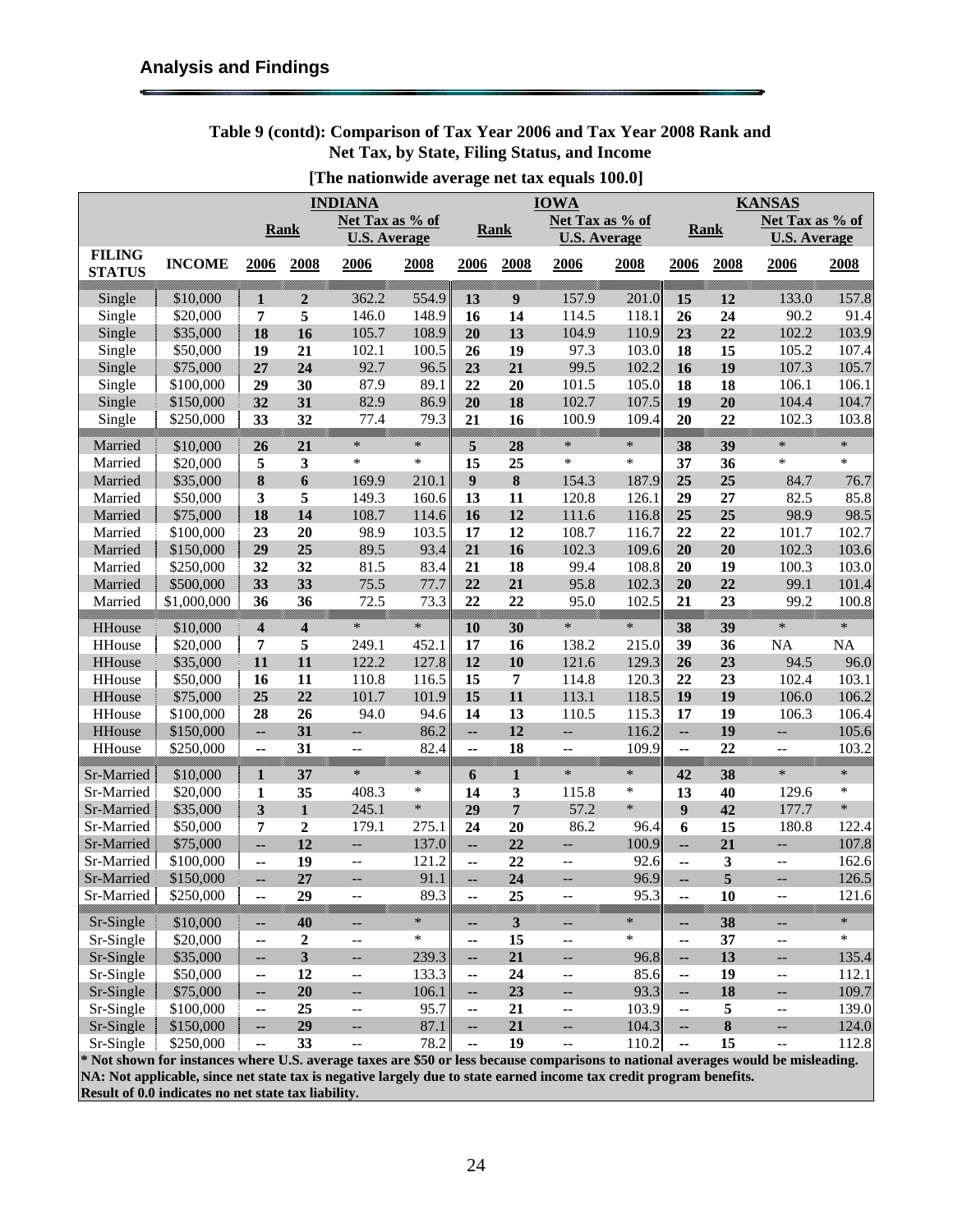|                          | <b>KENTUCKY</b>        |                          |                                    |                                    |                  |                                | <b>LOUISIANA</b>          |                                               |                  |                          | <b>MAINE</b>                         |                                                                       |                  |
|--------------------------|------------------------|--------------------------|------------------------------------|------------------------------------|------------------|--------------------------------|---------------------------|-----------------------------------------------|------------------|--------------------------|--------------------------------------|-----------------------------------------------------------------------|------------------|
|                          |                        |                          |                                    | Net Tax as % of                    |                  |                                |                           | Net Tax as % of                               |                  |                          |                                      | Net Tax as % of                                                       |                  |
|                          |                        |                          | Rank                               | <b>U.S. Average</b>                |                  |                                | <u>Rank</u>               | <b>U.S. Average</b>                           |                  | Rank                     |                                      | <b>U.S. Average</b>                                                   |                  |
| <b>FILING</b>            | <b>INCOME</b>          | 2006                     | 2008                               | 2006                               | 2008             | 2006                           | 2008                      | 2006                                          | 2008             | 2006                     | 2008                                 | 2006                                                                  | 2008             |
| <b>STATUS</b>            |                        |                          |                                    |                                    |                  |                                |                           |                                               |                  |                          |                                      |                                                                       |                  |
| Single                   | \$10,000               | 34                       | 14                                 | 24.5                               | 147.6            | 20                             | 16                        | 100.2                                         | 137.9            | 32                       | 26                                   | 29.9                                                                  | 0.0              |
| Single                   | \$20,000               | 6                        | 3                                  | 147.0                              | 182.5            | 42                             | 34                        | 70.9                                          | 72.2             | 27                       | 29                                   | 87.1                                                                  | 78.1             |
| Single                   | \$35,000               | 8                        | 3                                  | 120.9                              | 148.7            | 35                             | 34                        | 74.5                                          | 75.7             | 9                        | $\bf 8$                              | 118.7                                                                 | 114.8            |
| Single                   | \$50,000               | 14                       | 4                                  | 113.7                              | 135.6            | 28                             | 35                        | 89.0                                          | 79.3             | 3                        | $\mathbf{3}$                         | 138.1                                                                 | 137.9            |
| Single                   | \$75,000               | 15                       | $\overline{\mathbf{4}}$            | 107.7                              | 128.4            | 30                             | 36                        | 85.7                                          | 79.9             | $\overline{2}$           | $\overline{2}$                       | 139.3                                                                 | 136.5            |
| Single                   | \$100,000              | 20                       | 6                                  | 103.7                              | 122.6            | 31                             | 36                        | 84.8                                          | 77.9             | $\boldsymbol{2}$         | $\mathbf 2$                          | 138.7                                                                 | 136.9            |
| Single                   | \$150,000              | 22                       | 9                                  | 100.3                              | 118.7            | 33                             | 37                        | 82.6                                          | 75.9             | $\overline{2}$           | $\mathbf 2$                          | 136.9                                                                 | 135.9            |
| Single                   | \$250,000              | 24                       | 20                                 | 97.4                               | 106.8            | 34                             | 38                        | 75.7                                          | 73.2             | 3                        | $\boldsymbol{2}$                     | 136.0                                                                 | 137.5            |
| Married                  | \$10,000               | 5                        | 3                                  | $\ast$                             | $\ast$           | 5                              | 22                        | $\ast$                                        | $\ast$           | 5                        | $\overline{\mathbf{4}}$              | $\ast$                                                                | $\ast$           |
| Married                  | \$20,000               | 19                       | 4                                  | $\ast$                             | $\ast$           | $\boldsymbol{9}$               | 12                        | $\ast$                                        | $\ast$           | 19                       | 13                                   | $\ast$                                                                | $\ast$           |
| Married                  | \$35,000               | $\overline{\mathbf{4}}$  | $\mathbf{1}$                       | 193.4                              | 311.2            | 21                             | 16                        | 97.2                                          | 112.8            | 31                       | 28                                   | 58.7                                                                  | 55.7             |
| Married                  | \$50,000               | 4                        | $\mathbf{1}$                       | 147.9                              | 186.2            | 19                             | 24                        | 103.4                                         | 91.8             | 26                       | 22                                   | 93.6                                                                  | 95.1             |
| Married                  | \$75,000               | $\overline{7}$           | $\mathbf{2}$                       | 124.5                              | 154.3            | 28                             | 30                        | 92.6                                          | 89.5             | ${\bf 8}$                | 10                                   | 122.2                                                                 | 118.3            |
| Married                  | \$100,000              | 11<br>15                 | $\boldsymbol{2}$<br>5              | 114.9                              | 141.6            | 26<br>30                       | 29<br>33                  | 93.0                                          | 90.1             | 6<br>5                   | ${\bf 8}$<br>$\overline{\mathbf{4}}$ | 128.3                                                                 | 126.4            |
| Married<br>Married       | \$150,000<br>\$250,000 | 22                       | 9                                  | 106.5<br>99.4                      | 130.2<br>121.9   | 34                             | 36                        | 86.8<br>80.1                                  | 82.8<br>77.5     | 4                        | $\boldsymbol{2}$                     | 131.1<br>132.1                                                        | 130.7<br>135.2   |
| Married                  | \$500,000              | 23                       | 14                                 | 95.4                               | 115.1            | 35                             | 38                        | 72.4                                          | 69.0             | $\overline{\mathbf{4}}$  | $\mathbf 2$                          | 132.1                                                                 | 134.8            |
| Married                  | \$1,000,000            | 23                       | 21                                 | 94.6                               | 104.2            | 38                             | 40                        | 68.1                                          | 65.0             | 4                        | $\mathbf{3}$                         | 133.3                                                                 | 135.0            |
|                          |                        |                          |                                    |                                    |                  |                                |                           |                                               |                  |                          |                                      |                                                                       |                  |
| HHouse                   | \$10,000               | 10                       | 3                                  | $\ast$                             | $\ast$           | 10                             | 25                        | $\ast$                                        | $\ast$           | 10                       | $\bf{8}$                             | $\ast$                                                                | $\ast$           |
| HHouse                   | \$20,000               | $\mathbf 1$              | $\mathbf{1}$                       | 335.1                              | 786.0            | 16                             | 17                        | 140.7                                         | 192.2            | 31                       | 28                                   | 16.0                                                                  | 0.0              |
| HHouse<br>HHouse         | \$35,000               | 5                        | $\overline{2}$                     | 149.2<br>126.8                     | 186.9<br>155.7   | 28<br>23                       | 24<br>26                  | 90.8                                          | 94.1             | 29<br>$\overline{7}$     | 32                                   | 89.1                                                                  | 83.2<br>119.9    |
| HHouse                   | \$50,000<br>\$75,000   | 6<br>12                  | $\boldsymbol{2}$<br>$\overline{2}$ | 116.5                              | 140.2            | 26                             | 29                        | 100.6<br>101.7                                | 95.6<br>92.2     | 5                        | ${\bf 8}$<br>5                       | 124.2<br>133.8                                                        | 130.7            |
| HHouse                   | \$100,000              | 16                       | 4                                  | 110.0                              | 131.8            | 27                             | 31                        | 94.1                                          | 86.3             | 3                        | $\mathbf{3}$                         | 134.6                                                                 | 132.2            |
| HHouse                   | \$150,000              | --                       | 8                                  | <u></u>                            | 122.1            | Ξ.                             | 35                        | $\overline{a}$                                | 80.3             | ш.                       | $\overline{2}$                       | $\overline{a}$                                                        | 134.5            |
| HHouse                   | \$250,000              | --                       | 10                                 | --                                 | 118.7            | $\overline{\phantom{a}}$       | 37                        | $-$                                           | 75.1             | --                       | $\boldsymbol{2}$                     | $\qquad \qquad -$                                                     | 136.1            |
|                          |                        |                          |                                    |                                    |                  |                                |                           |                                               |                  |                          |                                      |                                                                       |                  |
| Sr-Married               | \$10,000               | 6<br>30                  | $\mathbf{1}$                       | $\ast$                             | $\ast$<br>$\ast$ | $\boldsymbol{6}$               | $\mathbf{1}$              | $\ast$                                        | $\ast$<br>$\ast$ | 6                        | $\mathbf{1}$                         | $\ast$                                                                | $\ast$<br>$\ast$ |
| Sr-Married<br>Sr-Married | \$20,000<br>\$35,000   | 35                       | 3<br>$\overline{7}$                | 0.0<br>0.0                         | $\ast$           | 17<br>31                       | 3<br>$\overline{7}$       | 74.9<br>27.4                                  | $\ast$           | 18<br>18                 | $\mathbf{3}$<br>$\overline{7}$       | 70.5<br>108.4                                                         | $\ast$           |
| Sr-Married               | \$50,000               | 36                       | 35                                 | 14.1                               | 0.0              | 34                             | 27                        | 28.2                                          | 55.9             | 17                       | 30                                   | 121.6                                                                 | 53.2             |
| Sr-Married               | \$75,000               | Ξ.                       | 27                                 | --                                 | 71.1             | --                             | 37                        |                                               | 38.3             | -−                       | 20                                   | --                                                                    | 110.5            |
| Sr-Married               | \$100,000              | ۰.                       | 28                                 | $\qquad \qquad -$                  | 71.6             | --                             | 37                        | $\overline{\phantom{a}}$                      | 50.6             | --                       | 9                                    | $\overline{\phantom{m}}$                                              | 135.2            |
| Sr-Married               | \$150,000              | --                       | 20                                 | --                                 | 104.9            | н.                             | 38                        | --                                            | 68.8             | --                       | 3                                    | --                                                                    | 130.0            |
| Sr-Married               | \$250,000              | $\overline{\phantom{a}}$ | 26                                 | $\overline{\phantom{a}}$           | 92.9             | ۰.                             | 38                        | $\mathord{\hspace{1pt}\text{--}\hspace{1pt}}$ | 67.6             | $\overline{\phantom{a}}$ | $\mathbf 2$                          | $\overline{\phantom{m}}$                                              | 138.1            |
|                          | \$10,000               |                          |                                    |                                    | $\ast$           |                                |                           |                                               | $\ast$           |                          |                                      |                                                                       | $\ast$           |
| Sr-Single<br>Sr-Single   | \$20,000               | н.<br>۰.                 | 3<br>15                            | $\overline{\phantom{a}}$<br>$-\,-$ | $\ast$           | $\overline{\phantom{a}}$<br>н. | $\mathbf{3}$<br><b>10</b> | $\qquad \qquad -$<br>$- \, -$                 | $\ast$           | н.<br>--                 | $\mathbf{3}$<br>15                   | $\overline{a}$<br>$\hspace{0.05cm} -\hspace{0.05cm} -\hspace{0.05cm}$ | $\ast$           |
| Sr-Single                | \$35,000               | --                       | 37                                 | --                                 | $0.0\,$          | --                             | 31                        | $\overline{\phantom{a}}$                      | 42.5             | $\overline{\phantom{a}}$ | 20                                   | $\overline{\phantom{a}}$                                              | 97.2             |
| Sr-Single                | \$50,000               | --                       | 31                                 | $\overline{\phantom{a}}$           | 61.2             | н.                             | 35                        | $\overline{\phantom{m}}$                      | 53.8             | ۰.                       | 10                                   | $\hspace{0.05cm} -\hspace{0.05cm} -\hspace{0.05cm}$                   | 138.3            |
| Sr-Single                | \$75,000               | --                       | 37                                 | --                                 | 64.7             | --                             | 35                        | $\overline{\phantom{a}}$                      | 65.5             | н.                       | $\overline{\mathbf{4}}$              | $\overline{\phantom{a}}$                                              | 140.9            |
| Sr-Single                | \$100,000              | $\overline{\phantom{a}}$ | 39                                 | $\overline{\phantom{a}}$           | 45.4             | $\overline{\phantom{a}}$       | 35                        | $\overline{\phantom{a}}$                      | 70.1             | ۰.                       | $\boldsymbol{2}$                     | $\overline{\phantom{a}}$                                              | 147.4            |
| Sr-Single                | \$150,000              | Ξ.                       | 30                                 | <b></b>                            | 83.5             | н.                             | 36                        | $\overline{\phantom{a}}$                      | 69.0             | Щ,                       | $\mathbf{1}$                         | Щ,                                                                    | 140.6            |
| Sr-Single                | \$250,000              | $\overline{\phantom{a}}$ | 24                                 | --                                 | 98.8             | ۰.                             | 38                        | --                                            | 70.7             | $\overline{\phantom{a}}$ | $\mathbf{1}$                         | $\overline{\phantom{a}}$                                              | 135.4            |

**[The nationwide average net tax equals 100.0]**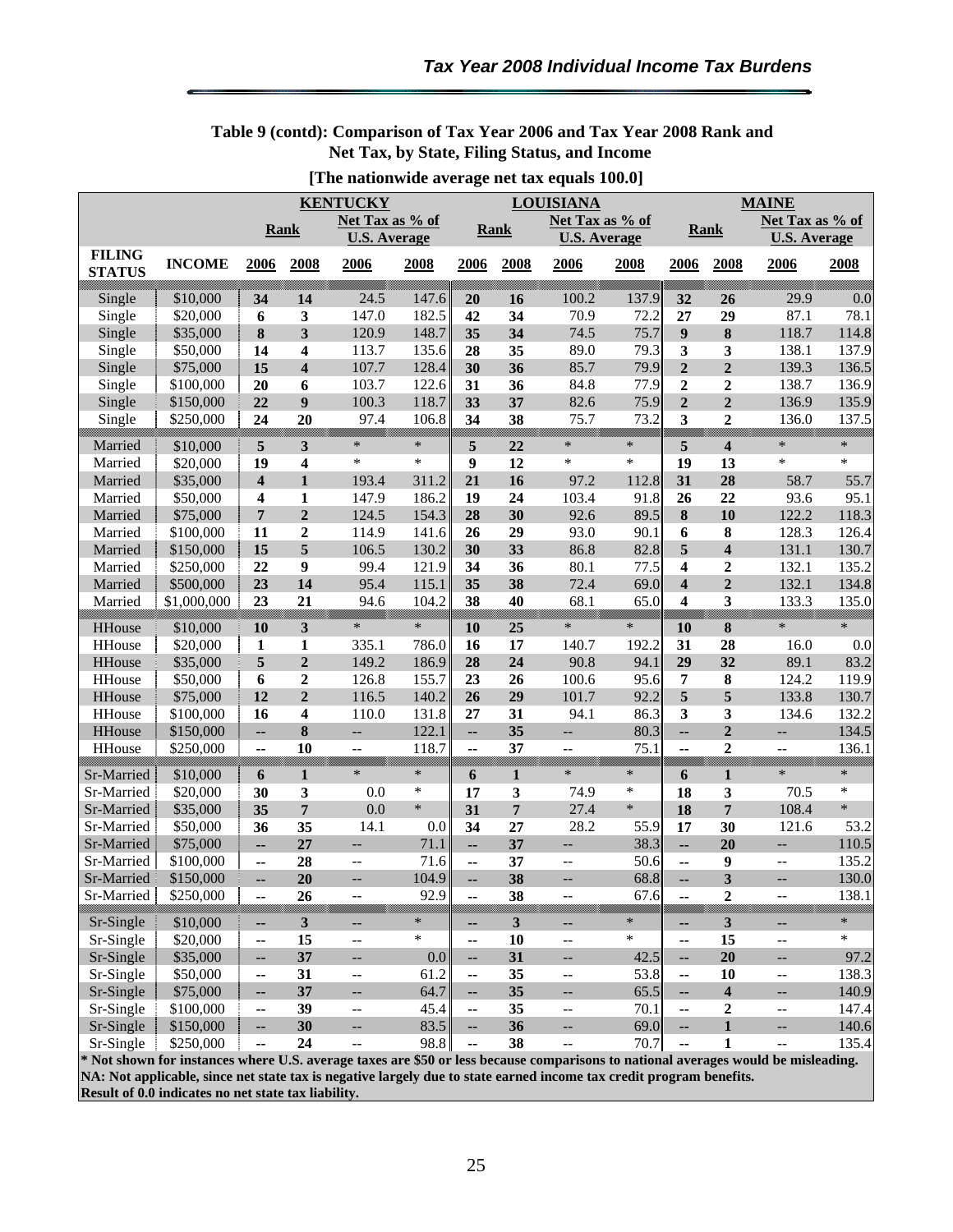| <b>MARYLAND</b> |               |                         |                         |                                                     |           |                          |                         | <b>MASSACHUSETTS</b>     |           |        |                  | <b>MICHIGAN</b>                                     |        |
|-----------------|---------------|-------------------------|-------------------------|-----------------------------------------------------|-----------|--------------------------|-------------------------|--------------------------|-----------|--------|------------------|-----------------------------------------------------|--------|
|                 |               |                         |                         | Net Tax as % of                                     |           |                          |                         | Net Tax as % of          |           |        |                  | Net Tax as % of                                     |        |
|                 |               |                         | <b>Rank</b>             | <b>U.S. Average</b>                                 |           |                          | <b>Rank</b>             | <b>U.S. Average</b>      |           |        | <b>Rank</b>      | <b>U.S. Average</b>                                 |        |
| <b>FILING</b>   | <b>INCOME</b> | 2006                    | 2008                    | 2006                                                | 2008      | 2006                     | 2008                    | 2006                     | 2008      | 2006   | 2008             | 2006                                                | 2008   |
| <b>STATUS</b>   |               |                         |                         |                                                     |           |                          |                         |                          |           |        |                  |                                                     |        |
| Single          | \$10,000      | $\overline{\mathbf{4}}$ | 17                      | 277.5                                               | 97.1      | 12                       | 11                      | 164.7                    | 159.3     | 42     | 7                | <b>NA</b>                                           | 325.0  |
| Single          | \$20,000      | 1                       | $\boldsymbol{2}$        | 207.4                                               | 198.9     | 9                        | 8                       | 135.6                    | 132.5     | 17     | $\boldsymbol{9}$ | 113.8                                               | 127.5  |
| Single          | \$35,000      | $\mathbf{1}$            | $\mathbf{2}$            | 168.2                                               | 167.8     | 15                       | 15                      | 109.2                    | 109.7     | 29     | 25               | 87.4                                                | 99.5   |
| Single          | \$50,000      | $\overline{2}$          | $\boldsymbol{2}$        | 143.8                                               | 144.6     | 15                       | 16                      | 112.6                    | 107.3     | 30     | 28               | 87.6                                                | 94.2   |
| Single          | \$75,000      | 3                       | $\overline{\mathbf{3}}$ | 135.2                                               | 132.2     | 18                       | 14                      | 106.2                    | 109.2     | 34     | 26               | 81.0                                                | 93.6   |
| Single          | \$100,000     | 3                       | 3                       | 131.7                                               | 130.8     | 21                       | 22                      | 102.2                    | 102.3     | 35     | 32               | 77.3                                                | 86.8   |
| Single          | \$150,000     | 5                       | $\overline{\mathbf{3}}$ | 126.8                                               | 126.3     | 23                       | 22                      | 98.0                     | 101.5     | 37     | 33               | 73.4                                                | 85.2   |
| Single          | \$250,000     | 8                       | $\overline{\mathbf{4}}$ | 125.4                                               | 129.6     | 28                       | 23                      | 92.2                     | 94.2      | 37     | 34               | 68.6                                                | 78.4   |
| Married         | \$10,000      | 36                      | 37                      | $\ast$                                              | $\ast$    | 34                       | 35                      | $\ast$                   | $\ast$    | 35     | 34               | $\ast$                                              | $\ast$ |
| Married         | \$20,000      | 35                      | 38                      | $\star$                                             | $\ast$    | 38                       | 35                      | $\star$                  | $\ast$    | 10     | 30               | $\star$                                             | $\ast$ |
| Married         | \$35,000      | 13                      | 37                      | 136.8                                               | 0.0       | 23                       | 23                      | 91.5                     | 91.9      | 17     | 14               | 114.8                                               | 127.3  |
| Married         | \$50,000      | 14                      | 10                      | 120.7                                               | 127.1     | 9                        | 8                       | 125.7                    | 129.1     | 16     | $\boldsymbol{9}$ | 113.2                                               | 127.9  |
| Married         | \$75,000      | 3                       | 4                       | 140.6                                               | 133.4     | 20                       | 18                      | 106.3                    | 108.4     | 30     | 22               | 87.7                                                | 100.6  |
| Married         | \$100,000     | 5                       | 5                       | 135.9                                               | 131.9     | 20                       | 18                      | 103.6                    | 105.4     | 30     | 28               | 82.5                                                | 94.5   |
| Married         | \$150,000     | 6                       | 6                       | 129.0                                               | 127.6     | 23                       | 21                      | 99.0                     | 101.3     | 35     | 29               | 76.6                                                | 88.0   |
| Married         | \$250,000     | 6                       | 3                       | 126.2                                               | 133.2     | 26                       | 26                      | 93.4                     | 94.8      | 37     | 34               | 70.8                                                | 80.3   |
| Married         | \$500,000     | 8                       | 5                       | 122.4                                               | 128.3     | 29                       | 26                      | 88.7                     | 91.1      | 38     | 34               | 66.2                                                | 75.9   |
| Married         | \$1,000,000   | 10                      | 6                       | 121.7                                               | 131.2     | 29                       | 28                      | 86.3                     | 87.3      | 39     | 37               | 64.0                                                | 72.0   |
| HHouse          | \$10,000      | 35                      | 37                      | $\ast$                                              | $\ast$    | 34                       | 35                      | $\ast$                   | $\ast$    | 36     | 32               | $\ast$                                              | $\ast$ |
| HHouse          | \$20,000      | 33                      | 35                      | 0.0                                                 | <b>NA</b> | 27                       | 31                      | 54.3                     | <b>NA</b> | 11     | 14               | 203.5                                               | 224.6  |
| HHouse          | \$35,000      | $\overline{2}$          | 3                       | 179.0                                               | 173.5     | 19                       | 20                      | 104.9                    | 103.9     | 24     | 16               | 95.6                                                | 109.3  |
| HHouse          | \$50,000      | $\boldsymbol{2}$        | $\overline{\mathbf{4}}$ | 146.3                                               | 144.6     | 18                       | 18                      | 109.0                    | 110.3     | 29     | 22               | 91.6                                                | 105.4  |
| HHouse          | \$75,000      | $\overline{\mathbf{3}}$ | $\overline{\mathbf{3}}$ | 138.5                                               | 136.4     | 17                       | 18                      | 109.0                    | 106.9     | 30     | 27               | 87.1                                                | 96.3   |
| HHouse          | \$100,000     | 4                       | $\boldsymbol{2}$        | 133.7                                               | 132.3     | 21                       | 21                      | 104.6                    | 103.5     | 31     | 28               | 81.7                                                | 91.0   |
| <b>HHouse</b>   | \$150,000     | ш,                      | $\overline{\mathbf{3}}$ | $-$                                                 | 128.5     | Ш,                       | 22                      | $-$                      | 97.5      | ш,     | 32               | $-$                                                 | 83.6   |
| HHouse          | \$250,000     | --                      | 4                       | $-$                                                 | 128.9     | $\overline{\phantom{a}}$ | 23                      | $-$                      | 96.2      | --     | 33               | $-$                                                 | 80.9   |
| Sr-Married      | \$10,000      | 6                       | $\mathbf{1}$            | $\ast$                                              | $\ast$    | 6                        | $\mathbf{1}$            | $\ast$                   | $\ast$    | 6      | 40               | $\ast$                                              | $\ast$ |
| Sr-Married      | \$20,000      | 6                       | 3                       | 270.8                                               | $\ast$    | 11                       | 3                       | 182.5                    | $\ast$    | 12     | 34               | 153.6                                               | $\ast$ |
| Sr-Married      | \$35,000      | 15                      | $\overline{7}$          | 126.5                                               | $\ast$    | $\overline{2}$           | $\overline{7}$          | 247.4                    | $\ast$    | 27     | $\overline{7}$   | 69.1                                                | $\ast$ |
| Sr-Married      | \$50,000      | 21                      | $\bf 8$                 | 90.1                                                | 188.2     | 5                        | 4                       | 184.4                    | 248.2     | 31     | 13               | 47.9                                                | 127.0  |
| Sr-Married      | \$75,000      | μ.                      | 24                      | ш.,                                                 | 88.9      | ш,                       | 11                      | $-$                      | 143.4     | ш,     | 32               | --                                                  | 56.8   |
| Sr-Married      | \$100,000     | --                      | 26                      | $-$                                                 | 74.3      | $\overline{\phantom{a}}$ | 10                      | $-$                      | 135.0     | --     | 30               | $-$                                                 | 68.9   |
| Sr-Married      | \$150,000     | --                      | $\boldsymbol{9}$        | --                                                  | 123.8     | ۰.                       | 22                      | ۰-                       | 104.2     | --     | 31               |                                                     | 82.4   |
| Sr-Married      | \$250,000     | --                      | 14                      | $\overline{\phantom{a}}$                            | 118.5     | --                       | 18                      | $\overline{\phantom{a}}$ | 105.2     | --     | 35               | $\mathcal{L} =$                                     | 75.6   |
| Sr-Single       | \$10,000      | н.                      | 3                       | $-$                                                 | $\ast$    | --                       | $\overline{\mathbf{3}}$ | $\qquad \qquad -$        | $\ast$    | ۰.     | 37               | $- -$                                               | $\ast$ |
| Sr-Single       | \$20,000      | ۰.                      | 6                       | $\overline{\phantom{a}}$                            | $\ast$    | --                       | 11                      | $-$                      | $\ast$    | --     | 9                | $\mathord{\hspace{1pt}\text{--}\hspace{1pt}}$       | $\ast$ |
| Sr-Single       | \$35,000      | н.                      | 12                      | --                                                  | 142.5     | н.                       | $\mathbf{2}$            | $- -$                    | 242.3     | н.     | 22               | $\overline{\phantom{m}}$                            | 92.0   |
| Sr-Single       | \$50,000      | --                      | 26                      | $\overline{\phantom{m}}$                            | 76.3      | $\overline{\phantom{a}}$ | 6                       | $- -$                    | 148.6     | --     | 29               | $\overline{\phantom{m}}$                            | 67.8   |
| Sr-Single       | \$75,000      | --                      | 26                      | $-$                                                 | 83.7      | --                       | 13                      | $- -$                    | 124.1     | -−     | 36               | $\overline{\phantom{a}}$                            | 65.2   |
| Sr-Single       | \$100,000     | --                      | 28                      | $\hspace{0.05cm} -\hspace{0.05cm} -\hspace{0.05cm}$ | 89.2      | $\overline{\phantom{a}}$ | 18                      | $\overline{\phantom{m}}$ | 112.3     | -−     | 41               | $\hspace{0.05cm} -\hspace{0.05cm} -\hspace{0.05cm}$ | 40.2   |
| Sr-Single       | \$150,000     | --                      | 19                      | --                                                  | 105.6     | щ,                       | 22                      | --                       | 102.8     | -−     | 38               | --                                                  | 68.6   |
| Sr-Single       | \$250,000     | ۰.                      | $\sqrt{5}$              | $-\, -$                                             | 127.2     | н.                       | 25                      | --                       | 93.8      | $\sim$ | 37               | $\overline{\phantom{m}}$                            | 72.9   |

**[The nationwide average net tax equals 100.0]**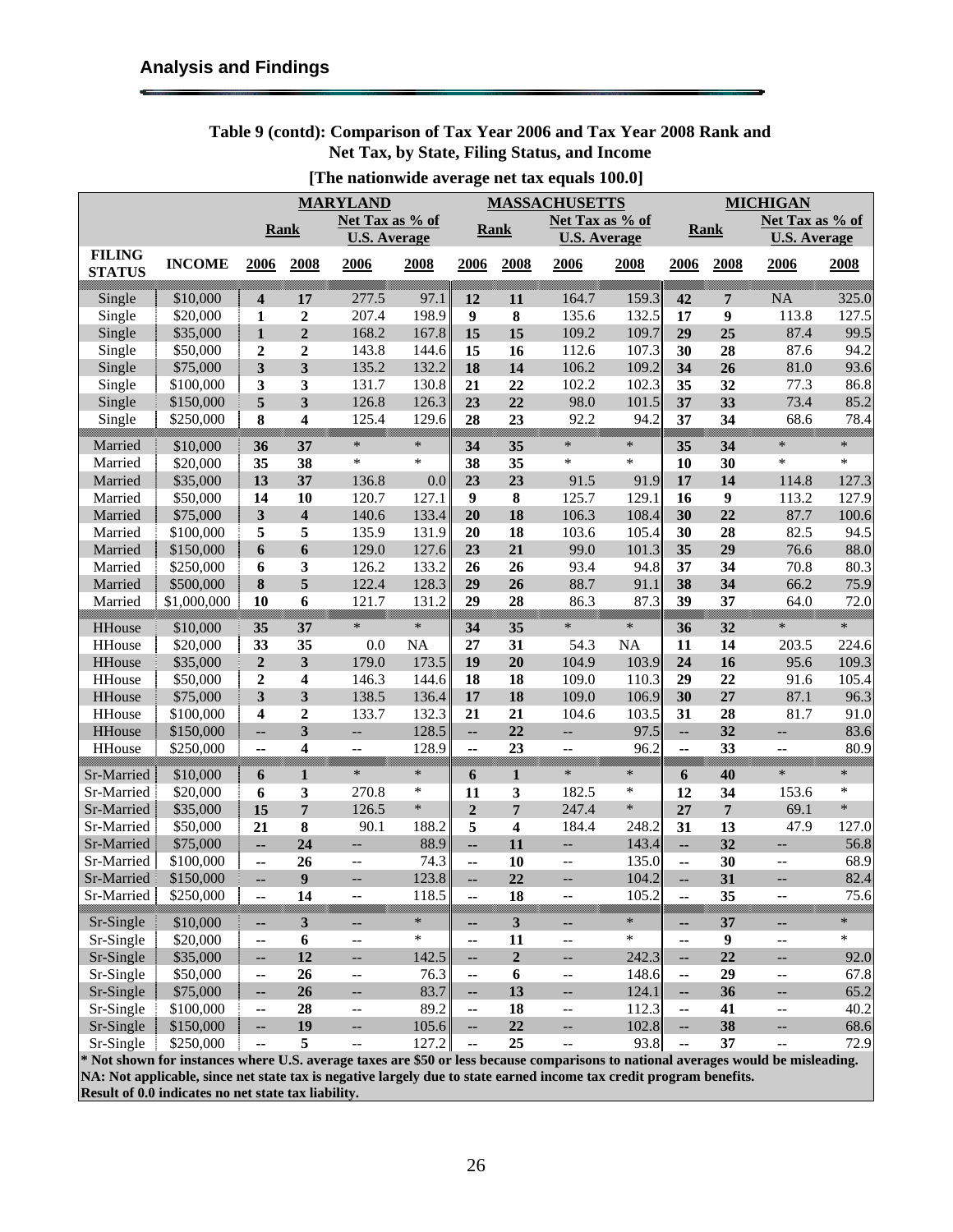|               |               | <b>MINNESOTA</b> |                |                          |           |                          | <b>MISSISSIPPI</b>      |                                               |        |                | <b>MISSOURI</b>         |                                                     |        |
|---------------|---------------|------------------|----------------|--------------------------|-----------|--------------------------|-------------------------|-----------------------------------------------|--------|----------------|-------------------------|-----------------------------------------------------|--------|
|               |               |                  |                | Net Tax as % of          |           |                          |                         | Net Tax as % of                               |        |                |                         | Net Tax as % of                                     |        |
|               |               | Rank             |                | <b>U.S. Average</b>      |           | Rank                     |                         | <b>U.S. Average</b>                           |        |                | Rank                    | <b>U.S. Average</b>                                 |        |
| <b>FILING</b> | <b>INCOME</b> | 2006             | 2008           | 2006                     | 2008      | 2006                     | 2008                    | 2006                                          | 2008   | 2006           | 2008                    | 2006                                                | 2008   |
| <b>STATUS</b> |               |                  |                |                          |           |                          |                         |                                               |        |                |                         |                                                     |        |
| Single        | \$10,000      | 28               | 39             | 39.6                     | NA        | $\bf 27$                 | 20                      | 47.8                                          | 52.3   | 25             | 21                      | 50.4                                                | 50.5   |
| Single        | \$20,000      | 20               | 19             | 107.9                    | 103.8     | 32                       | 31                      | 76.0                                          | 75.7   | 30             | 30                      | 80.1                                                | 77.7   |
| Single        | \$35,000      | 17               | 21             | 107.6                    | 104.8     | 32                       | 31                      | 83.7                                          | 85.2   | 31             | 29                      | 86.5                                                | 87.1   |
| Single        | \$50,000      | 10               | 10             | 119.3                    | 116.4     | 35                       | 32                      | 74.1                                          | 82.0   | 34             | 31                      | 79.2                                                | 85.0   |
| Single        | \$75,000      | 11               | 13             | 117.3                    | 115.4     | 35                       | 35                      | 79.4                                          | 81.1   | 31             | 33                      | 82.5                                                | 84.7   |
| Single        | \$100,000     | 10               | 11             | 119.1                    | 116.7     | 36                       | 34                      | 76.8                                          | 81.5   | 32             | 31                      | 84.5                                                | 87.9   |
| Single        | \$150,000     | 9                | 10             | 120.6                    | 118.1     | 36                       | 35                      | 75.2                                          | 79.6   | 30             | 30                      | 86.2                                                | 89.9   |
| Single        | \$250,000     | 9                | 10             | 123.0                    | 120.8     | 36                       | 33                      | 74.2                                          | 79.2   | 31             | $\bf{27}$               | 86.6                                                | 92.4   |
| Married       | \$10,000      | 39               | 37             | $\ast$                   | $\ast$    | 5                        | $\overline{\mathbf{4}}$ | $\ast$                                        | $\ast$ | $\overline{5}$ | $\overline{\mathbf{4}}$ | $\ast$                                              | $\ast$ |
| Married       | \$20,000      | 41               | 39             | $\approx$                | $\ast$    | 18                       | 13                      | $\ast$                                        | $\ast$ | 16             | 11                      | $\ast$                                              | $\ast$ |
| Married       | \$35,000      | 36               | 41             | 39.5                     | <b>NA</b> | 27                       | 22                      | 74.2                                          | 92.5   | 22             | 17                      | 95.3                                                | 112.8  |
| Married       | \$50,000      | 23               | 18             | 101.2                    | 103.2     | 37                       | 38                      | 59.6                                          | 60.4   | 28             | 20                      | 89.0                                                | 97.5   |
| Married       | \$75,000      | 19               | 19             | 107.8                    | 107.0     | 35                       | 35                      | 75.5                                          | 77.9   | 32             | 29                      | 84.4                                                | 89.7   |
| Married       | \$100,000     | 16               | 15             | 109.0                    | 108.4     | 36                       | 34                      | 76.0                                          | 80.9   | 33             | 31                      | 79.3                                                | 87.4   |
| Married       | \$150,000     | 12               | 14             | 111.5                    | 109.9     | 36                       | 34                      | 75.9                                          | 80.8   | 31             | 32                      | 80.2                                                | 85.0   |
| Married       | \$250,000     | 11               | 11             | 116.6                    | 114.9     | 36                       | 35                      | 72.7                                          | 79.1   | 31             | 29                      | 82.3                                                | 88.8   |
| Married       | \$500,000     | 9                | 11             | 121.1                    | 119.6     | 36                       | 32                      | 72.1                                          | 78.1   | 31             | 27                      | 84.6                                                | 91.0   |
| Married       | \$1,000,000   | 9                | 10             | 122.7                    | 122.6     | 35                       | 32                      | 73.2                                          | 78.5   | 30             | 25                      | 86.3                                                | 92.3   |
| <b>HHouse</b> | \$10,000      | 39               | 38             | $\ast$                   | $\ast$    | 10                       | 8                       | $\ast$                                        | $\ast$ | 10             | $\bf 8$                 | $\ast$                                              | $\ast$ |
| HHouse        | \$20,000      | 40               | 40             | <b>NA</b>                | <b>NA</b> | 23                       | 18                      | 95.4                                          | 168.6  | 20             | 20                      | 100.9                                               | 157.4  |
| HHouse        | \$35,000      | 22               | 22             | 98.4                     | 96.7      | 31                       | 29                      | 84.2                                          | 86.1   | 27             | 26                      | 92.1                                                | 92.9   |
| HHouse        | \$50,000      | 14               | 15             | 115.2                    | 112.6     | 35                       | 34                      | 74.7                                          | 79.9   | 33             | 29                      | 84.4                                                | 90.0   |
| <b>HHouse</b> | \$75,000      | 11               | 13             | 116.9                    | 115.3     | 35                       | 33                      | 76.2                                          | 82.9   | 32             | 31                      | 83.3                                                | 87.5   |
| <b>HHouse</b> | \$100,000     | 12               | 14             | 115.5                    | 114.9     | 36                       | 34                      | 77.7                                          | 82.8   | 30             | 30                      | 86.0                                                | 90.1   |
| <b>HHouse</b> | \$150,000     | -−               | 13             | --                       | 115.8     | н.                       | 34                      |                                               | 81.5   | ш,             | 29                      |                                                     | 92.8   |
| HHouse        | \$250,000     | --               | 12             | $\overline{\phantom{a}}$ | 117.3     | --                       | 34                      | $-$                                           | 78.1   | --             | 28                      | --                                                  | 92.7   |
| Sr-Married    | \$10,000      | 6                | $\mathbf{1}$   | $\ast$                   | $\ast$    | $\boldsymbol{6}$         | $\mathbf{1}$            | $\ast$                                        | $\ast$ | 6              | $\mathbf{1}$            | $\ast$                                              | $\ast$ |
| Sr-Married    | \$20,000      | 24               | 3              | 36.4                     | $\ast$    | 28                       | 3                       | 7.4                                           | $\ast$ | 29             | 3                       | 5.2                                                 | $\ast$ |
| Sr-Married    | \$35,000      | $\overline{7}$   | $\overline{7}$ | 189.3                    | $\ast$    | 26                       | 7                       | 72.4                                          | $\ast$ | 28             | $\overline{7}$          | 62.4                                                | $\ast$ |
| Sr-Married    | \$50,000      | 4                | 11             | 195.6                    | 137.9     | 25                       | 28                      | 78.7                                          | 55.3   | 20             | 31                      | 112.2                                               | 27.9   |
| Sr-Married    | \$75,000      | -−               | $\mathbf{2}$   | --                       | 198.9     | $\overline{\phantom{a}}$ | 25                      | $--$                                          | 84.6   | н.             | 15                      | --                                                  | 127.7  |
| Sr-Married    | \$100,000     | --               | $\mathbf{1}$   | $\overline{\phantom{a}}$ | 184.9     | --                       | 25                      | $\overline{\phantom{m}}$                      | 77.3   | --             | 18                      | $-$                                                 | 123.0  |
| Sr-Married    | \$150,000     | --               | $\mathbf{1}$   | --                       | 142.1     | н.                       | 35                      | $-$                                           | 76.7   | --             | 21                      | $\qquad \qquad -$                                   | 104.5  |
| Sr-Married    | \$250,000     | --               | 3              | $\qquad \qquad -$        | 136.9     | $\overline{\phantom{a}}$ | 34                      | $\mathord{\hspace{1pt}\text{--}\hspace{1pt}}$ | 76.7   | ۰.             | 19                      | $\qquad \qquad -$                                   | 104.9  |
| Sr-Single     | \$10,000      | --               | $\mathbf{3}$   | --                       | $\ast$    | ۰.                       | $\mathbf{3}$            | --                                            | $\ast$ | ۰.             | $\mathbf{3}$            | ц.                                                  | $\ast$ |
| Sr-Single     | \$20,000      | --               | 15             | $\overline{\phantom{a}}$ | $\ast$    | н.                       | 15                      | $\overline{\phantom{m}}$                      | $\ast$ | --             | 15                      | $\overline{\phantom{m}}$                            | $\ast$ |
| Sr-Single     | \$35,000      | --               | 10             | --                       | 161.2     | --                       | 18                      | --                                            | 103.6  | н,             | 35                      | --                                                  | 23.1   |
| Sr-Single     | \$50,000      | ۰.               | $\mathbf 2$    | $\overline{\phantom{a}}$ | 200.3     | ۰.                       | 25                      | --                                            | 81.7   | ۰.             | 11                      | $\overline{\phantom{a}}$                            | 135.3  |
| Sr-Single     | \$75,000      | --               | $\mathbf{1}$   | $\overline{\phantom{a}}$ | 162.1     | Ξ.                       | 27                      | $-$                                           | 83.0   | н.             | 16                      | $\overline{\phantom{a}}$                            | 120.7  |
| Sr-Single     | \$100,000     | ۰.               | $\mathbf{1}$   | $-\, -$                  | 154.0     | $\overline{\phantom{a}}$ | 29                      | $\overline{\phantom{a}}$                      | 86.3   | ۰.             | 16                      | $\hspace{0.05cm} -\hspace{0.05cm} -\hspace{0.05cm}$ | 118.6  |
| Sr-Single     | \$150,000     | Щ,               | $\mathbf 2$    | $\overline{\phantom{a}}$ | 140.5     | н.                       | 32                      | Щ,                                            | 81.8   | н.             | $17\,$                  | $\overline{\phantom{a}}$                            | 108.3  |
| Sr-Single     | \$250,000     | $\sim$           | 3              | --                       | 131.5     | --                       | 34                      | --                                            | 77.6   | --             | 22                      | $\overline{\phantom{a}}$                            | 100.4  |

**[The nationwide average net tax equals 100.0]**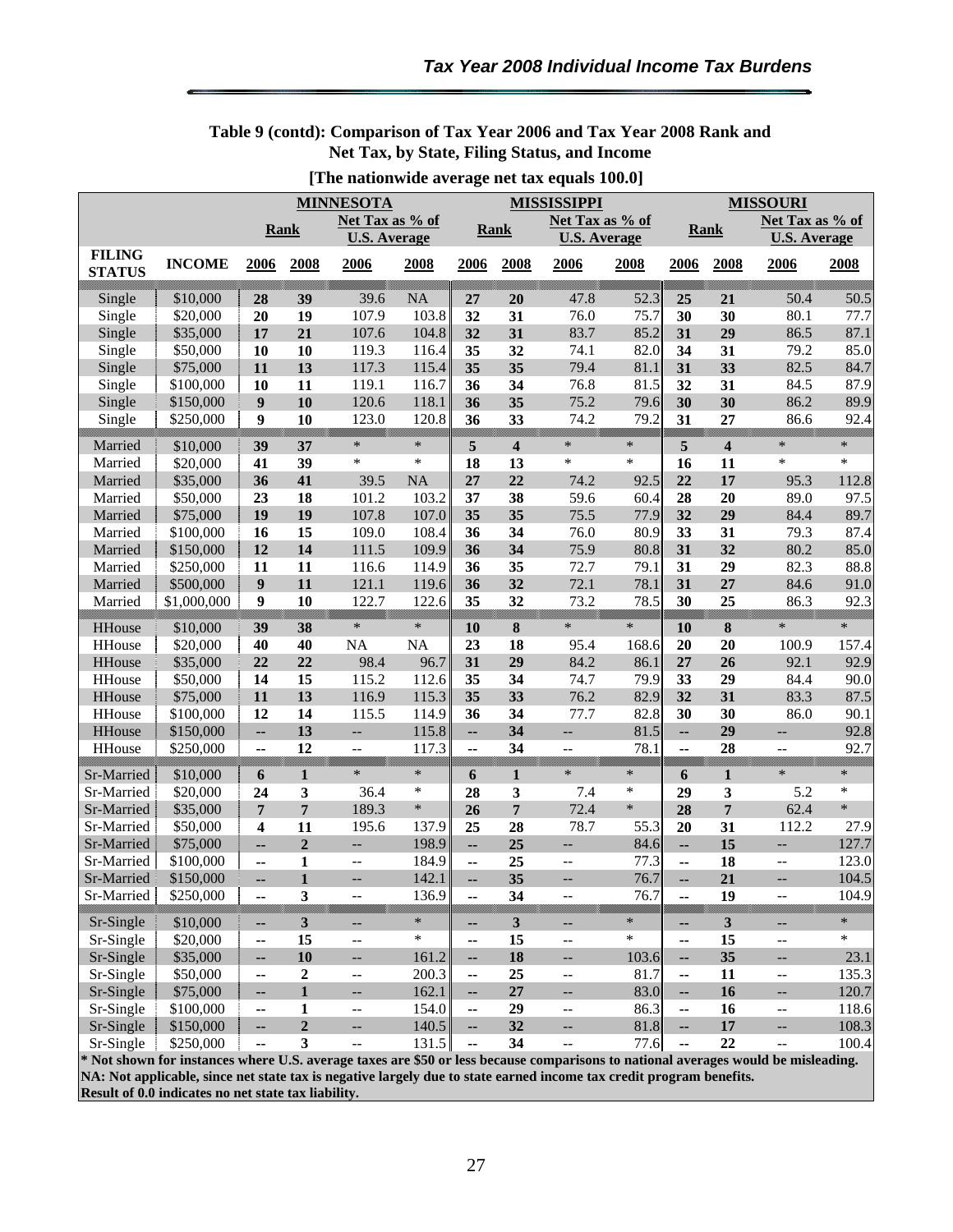|               |               |             |                         | <b>MONTANA</b>           |         |                          |                         | <b>NEBRASKA</b>                               |           |           |                | <b>NEW JERSEY</b>                                   |        |
|---------------|---------------|-------------|-------------------------|--------------------------|---------|--------------------------|-------------------------|-----------------------------------------------|-----------|-----------|----------------|-----------------------------------------------------|--------|
|               |               | <b>Rank</b> |                         | Net Tax as % of          |         | <b>Rank</b>              |                         | Net Tax as % of                               |           |           | <b>Rank</b>    | Net Tax as % of                                     |        |
|               |               |             |                         | <b>U.S. Average</b>      |         |                          |                         | <b>U.S. Average</b>                           |           |           |                | <b>U.S. Average</b>                                 |        |
| <b>FILING</b> | <b>INCOME</b> | 2006        | 2008                    | 2006                     | 2008    | 2006                     | 2008                    | 2006                                          | 2008      | 2006      | 2008           | 2006                                                | 2008   |
| <b>STATUS</b> |               |             |                         |                          |         |                          |                         |                                               |           |           |                |                                                     |        |
| Single        | \$10,000      | 19          | 15                      | 106.7                    | 140.8   | 33                       | 37                      | 28.7                                          | <b>NA</b> | <b>16</b> | 40             | 118.1                                               | NA     |
| Single        | \$20,000      | 25          | 28                      | 92.0                     | 83.0    | 35                       | 35                      | 70.0                                          | 67.0      | 37        | 37             | 46.5                                                | 47.4   |
| Single        | \$35,000      | 14          | 17                      | 110.2                    | 106.9   | 33                       | 33                      | 83.2                                          | 81.2      | 42        | 42             | 37.1                                                | 38.1   |
| Single        | \$50,000      | 25          | 23                      | 98.2                     | 97.4    | 21                       | 22                      | 101.2                                         | 99.8      | 40        | 41             | 58.4                                                | 54.6   |
| Single        | \$75,000      | 20          | 22                      | 105.8                    | 101.0   | 17                       | 20                      | 107.2                                         | 104.8     | 37        | 39             | 75.2                                                | 67.0   |
| Single        | \$100,000     | 17          | 19                      | 107.0                    | 105.4   | 15                       | 15                      | 107.7                                         | 107.4     | 30        | 37             | 85.7                                                | 76.9   |
| Single        | \$150,000     | 18          | 19                      | 107.5                    | 106.0   | 17                       | 17                      | 107.5                                         | 107.7     | 26        | 29             | 94.5                                                | 90.9   |
| Single        | \$250,000     | 17          | 21                      | 108.6                    | 106.8   | 16                       | 17                      | 110.5                                         | 109.2     | 22        | 24             | 97.9                                                | 94.1   |
| Married       | \$10,000      | 5           | $\overline{\mathbf{4}}$ | $\ast$                   | $\ast$  | 31                       | 31                      | $\ast$                                        | $\ast$    | 36        | 36             | $\ast$                                              | $\ast$ |
| Married       | \$20,000      | 13          | 7                       | $\ast$                   | $\star$ | 34                       | 32                      | $\ast$                                        | $\ast$    | 8         | 37             | $\star$                                             | $\ast$ |
| Married       | \$35,000      | 20          | 20                      | 99.1                     | 104.9   | 30                       | 33                      | 60.3                                          | 32.8      | 28        | 35             | 65.0                                                | 16.2   |
| Married       | \$50,000      | 25          | 28                      | 94.1                     | 85.2    | 31                       | 31                      | 80.5                                          | 75.6      | 38        | 37             | 58.5                                                | 60.9   |
| Married       | \$75,000      | 22          | 26                      | 100.1                    | 98.4    | 26                       | 31                      | 97.2                                          | 89.5      | 40        | 40             | 48.0                                                | 45.8   |
| Married       | \$100,000     | 24          | 24                      | 98.2                     | 100.5   | 21                       | 25                      | 102.4                                         | 99.0      | 38        | 39             | 61.1                                                | 51.9   |
| Married       | \$150,000     | 22          | 22                      | 101.6                    | 99.3    | 17                       | 19                      | 105.0                                         | 103.7     | 37        | 39             | 75.8                                                | 68.4   |
| Married       | \$250,000     | 18          | 20                      | 104.9                    | 103.0   | 12                       | 16                      | 112.9                                         | 111.0     | 30        | 31             | 89.0                                                | 83.7   |
| Married       | \$500,000     | 19          | 20                      | 106.3                    | 105.5   | 14                       | $\boldsymbol{9}$        | 112.1                                         | 123.0     | 21        | 23             | 96.1                                                | 95.8   |
| Married       | \$1,000,000   | 18          | 19                      | 107.8                    | 107.8   | 16                       | 17                      | 109.0                                         | 111.0     | 17        | 13             | 108.8                                               | 117.2  |
| HHouse        | \$10,000      | 8           | 7                       | $\ast$                   | $\ast$  | 33                       | 33                      | $\ast$                                        | $\ast$    | 37        | 36             | $\ast$                                              | $\ast$ |
| HHouse        | \$20,000      | 13          | 13                      | 159.2                    | 263.1   | 30                       | 34                      | 16.6                                          | NA        | 22        | 39             | 99.9                                                | NA     |
| <b>HHouse</b> | \$35,000      | 18          | 21                      | 105.5                    | 103.2   | 35                       | 36                      | 67.7                                          | 62.5      | 38        | 37             | 44.0                                                | 45.8   |
| HHouse        | \$50,000      | 19          | 21                      | 107.7                    | 108.3   | 30                       | 33                      | 91.3                                          | 82.0      | 40        | 40             | 41.8                                                | 43.6   |
| HHouse        | \$75,000      | 18          | 20                      | 108.6                    | 106.1   | 23                       | 25                      | 103.2                                         | 97.7      | 42        | 42             | 45.5                                                | 40.4   |
| HHouse        | \$100,000     | 15          | 17                      | 110.1                    | 108.9   | 19                       | 22                      | 105.8                                         | 102.0     | 40        | 42             | 58.9                                                | 47.9   |
| HHouse        | \$150,000     | --          | 17                      | $\overline{\phantom{a}}$ | 109.8   | Ξ.                       | 18                      | $\overline{\phantom{m}}$                      | 105.7     | н.        | 38             | --                                                  | 66.9   |
| HHouse        | \$250,000     | --          | 19                      | $\qquad \qquad -$        | 106.7   | --                       | 8                       | $-$                                           | 120.4     | --        | 30             | $-$                                                 | 85.0   |
| Sr-Married    | \$10,000      | 6           | $\mathbf{1}$            | $\ast$                   | $\ast$  | 6                        | $\mathbf{1}$            | $\ast$                                        | $\ast$    | 6         | $\mathbf{1}$   | $\ast$                                              | $\ast$ |
| Sr-Married    | \$20,000      | 23          | 3                       | 42.2                     | $\ast$  | 16                       | $\mathbf{3}$            | 96.1                                          | $\ast$    | 30        | $\mathbf{3}$   | 0.0                                                 | $\ast$ |
| Sr-Married    | \$35,000      | 16          | $\overline{7}$          | 118.2                    | $\ast$  | 11                       | $\overline{7}$          | 151.8                                         | $\ast$    | 35        | $\overline{7}$ | 0.0                                                 | $\ast$ |
| Sr-Married    | \$50,000      | 11          | 26                      | 157.2                    | 59.8    | 9                        | 22                      | 161.3                                         | 84.6      | 40        | 35             | 0.0                                                 | 0.0    |
| Sr-Married    | \$75,000      | Ш,          | $\overline{\mathbf{4}}$ | $\qquad \qquad -$        | 179.6   | $\clubsuit$              | 10                      | $\overline{\phantom{a}}$                      | 144.2     | н.        | 40             | $-$                                                 | 26.8   |
| Sr-Married    | \$100,000     | --          | 8                       | $- -$                    | 136.0   | $\overline{\phantom{a}}$ | 5                       | $\overline{\phantom{m}}$                      | 152.1     | --        | 42             | $\overline{\phantom{m}}$                            | 28.8   |
| Sr-Married    | \$150,000     | --          | 14                      | $- -$                    | 116.9   | --                       | $\overline{7}$          | $-$                                           | 125.3     | --        | 41             | $-$                                                 | 56.1   |
| Sr-Married    | \$250,000     | --          | 15                      | $-$                      | 115.4   | --                       | 8                       | $\overline{\phantom{m}}$                      | 122.3     | --        | 33             | $\hspace{0.05cm}--\hspace{0.05cm}$                  | 76.9   |
| Sr-Single     | \$10,000      | ۰.          | $\overline{\mathbf{3}}$ | $\qquad \qquad -$        | $\ast$  | --                       | $\overline{\mathbf{3}}$ | $\overline{\phantom{m}}$                      | $\ast$    | ۰.        | $\mathbf{3}$   | --                                                  | $\ast$ |
| Sr-Single     | \$20,000      | ۰.          | 12                      | $\overline{\phantom{a}}$ | $\ast$  | --                       | 15                      | $\overline{\phantom{a}}$                      | $\ast$    | ۰.        | 15             | $\mathcal{L}_{\mathcal{F}}$                         | $\ast$ |
| Sr-Single     | \$35,000      | Ξ.          | 26                      | $\overline{\phantom{a}}$ | 63.7    | Ξ.                       | 19                      | $\overline{\phantom{a}}$                      | 103.5     | ш,        | 37             | $\overline{\phantom{a}}$                            | 0.0    |
| Sr-Single     | \$50,000      | ۰.          | 5                       | $-\, -$                  | 151.6   | --                       | $\mathbf{3}$            | $\overline{\phantom{m}}$                      | 167.9     | --        | 42             | $\hspace{0.05cm} -\hspace{0.05cm} -\hspace{0.05cm}$ | 23.2   |
| Sr-Single     | \$75,000      | ۰.          | $\overline{7}$          | --                       | 135.7   | н.                       | $\mathbf{3}$            | $- \, -$                                      | 145.5     | -−        | 42             | --                                                  | 33.3   |
| Sr-Single     | \$100,000     | ۰.          | 7                       | $\overline{\phantom{a}}$ | 134.6   | ۰.                       | $\overline{\mathbf{4}}$ | $\mathord{\hspace{1pt}\text{--}\hspace{1pt}}$ | 140.9     | ۰.        | 37             | $\overline{\phantom{m}}$                            | 50.5   |
| Sr-Single     | \$150,000     | н.          | 9                       | $-\!$                    | 123.0   | Щ,                       | 5                       | $- \, -$                                      | 127.3     | --        | 31             | $\overline{\phantom{a}}$                            | 83.4   |
| Sr-Single     | \$250,000     | ۰.          | 14                      | $\overline{\phantom{a}}$ | 115.0   | $\overline{\phantom{a}}$ | $\boldsymbol{9}$        | $\overline{\phantom{a}}$                      | 121.2     | ۰.        | 28             | $\overline{\phantom{a}}$                            | 90.2   |

**[The nationwide average net tax equals 100.0]**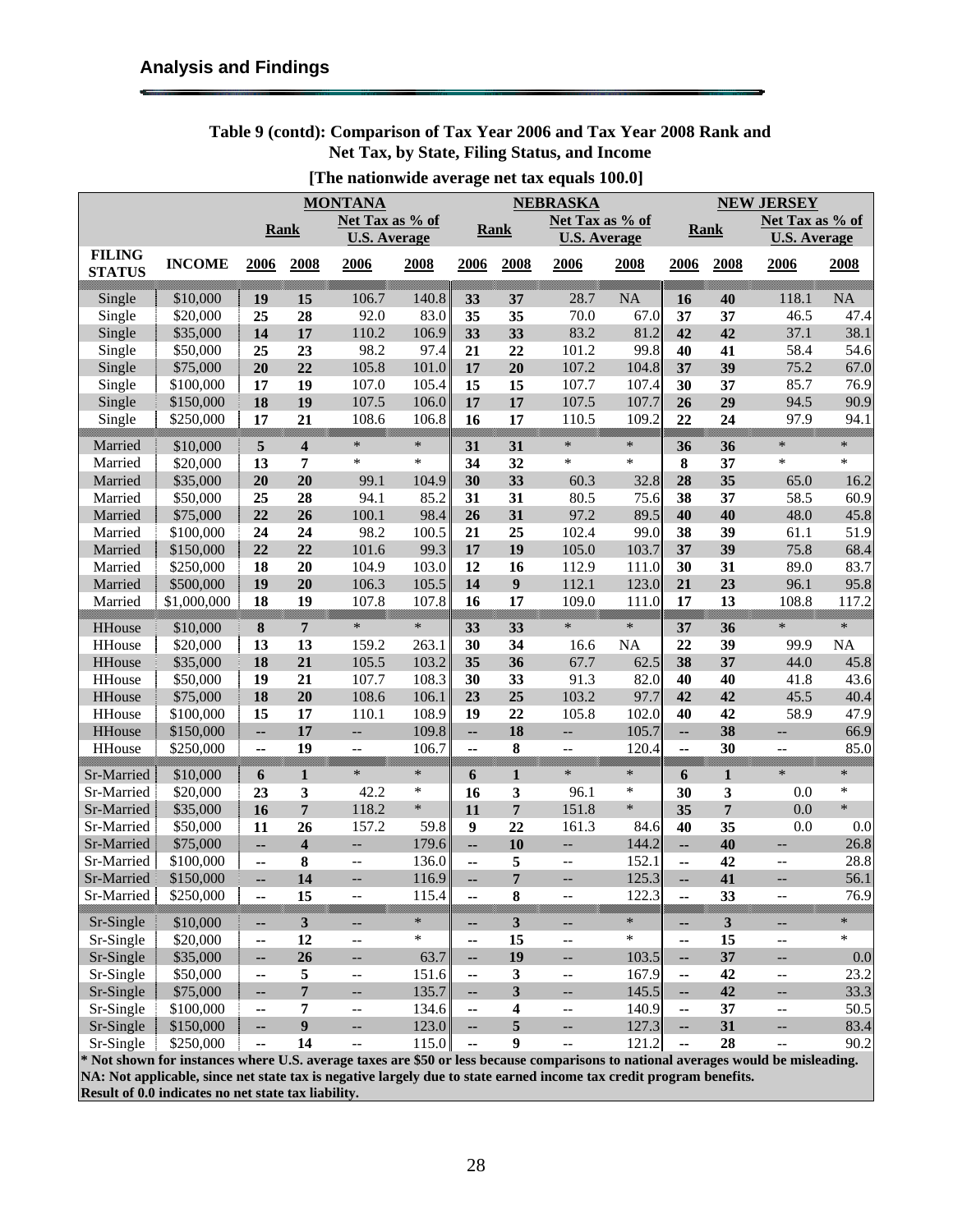|               |               | <b>NEW MEXICO</b> |      |                          |                  |                          | <b>NEW YORK</b>  |                          |           |                          | <b>NORTH CAROLINA</b>   |                                                     |        |
|---------------|---------------|-------------------|------|--------------------------|------------------|--------------------------|------------------|--------------------------|-----------|--------------------------|-------------------------|-----------------------------------------------------|--------|
|               |               |                   |      | Net Tax as % of          |                  |                          |                  | Net Tax as % of          |           |                          |                         | Net Tax as % of                                     |        |
|               |               |                   | Rank | <b>U.S. Average</b>      |                  |                          | Rank             | <b>U.S. Average</b>      |           |                          | <b>Rank</b>             | <b>U.S. Average</b>                                 |        |
| <b>FILING</b> | <b>INCOME</b> | 2006              | 2008 | 2006                     | 2008             | 2006                     | 2008             | 2006                     | 2008      | 2006                     | 2008                    | 2006                                                | 2008   |
| <b>STATUS</b> |               |                   |      |                          |                  |                          |                  |                          |           |                          |                         |                                                     |        |
| Single        | \$10,000      | 40                | 41   | <b>NA</b>                | NA               | 26                       | 35               | 48.0                     | <b>NA</b> | 6                        | 5                       | 253.2                                               | 353.2  |
| Single        | \$20,000      | 39                | 40   | 35.8                     | 28.7             | 28                       | 26               | 85.4                     | 85.3      | $\overline{\mathbf{4}}$  | 4                       | 155.0                                               | 156.5  |
| Single        | \$35,000      | 34                | 37   | 75.1                     | 69.6             | 19                       | 18               | 105.1                    | 106.5     | $\overline{\mathbf{4}}$  | $\overline{\mathbf{4}}$ | 136.9                                               | 140.1  |
| Single        | \$50,000      | 33                | 36   | 80.4                     | 75.9             | 12                       | 11               | 117.2                    | 116.1     | 5                        | 5                       | 131.1                                               | 132.1  |
| Single        | \$75,000      | 33                | 37   | 82.0                     | 74.9             | 12                       | 12               | 115.0                    | 115.5     | 6                        | 6                       | 128.1                                               | 126.0  |
| Single        | \$100,000     | 33                | 38   | 81.7                     | 75.7             | 13                       | 13               | 112.6                    | 114.2     | 6                        | 5                       | 125.9                                               | 125.3  |
| Single        | \$150,000     | 34                | 38   | 80.6                     | 74.0             | 11                       | 8                | 118.9                    | 119.3     | $\overline{7}$           | $\overline{7}$          | 124.8                                               | 122.8  |
| Single        | \$250,000     | 32                | 36   | 80.9                     | 75.7             | 12                       | 11               | 115.1                    | 114.0     | 6                        | 8                       | 128.2                                               | 124.2  |
| Married       | \$10,000      | 28                | 33   | $\ast$                   | $\ast$           | 41                       | 40               | $\ast$                   | $\ast$    | 5                        | 22                      | $\ast$                                              | $\ast$ |
| Married       | \$20,000      | 29                | 33   | $\approx$                | $\ast$           | 42                       | 42               | $\ast$                   | $\ast$    | 17                       | 27                      | $\ast$                                              | $\ast$ |
| Married       | \$35,000      | 40                | 39   | 14.2                     | <b>NA</b>        | 42                       | 42               | <b>NA</b>                | <b>NA</b> | 14                       | 11                      | 134.3                                               | 159.2  |
| Married       | \$50,000      | 39                | 41   | 57.4                     | 38.2             | 36                       | 32               | 65.1                     | 71.3      | 12                       | 13                      | 122.2                                               | 119.2  |
| Married       | \$75,000      | 34                | 36   | 76.2                     | 69.6             | 27                       | 27               | 93.4                     | 94.7      | 6                        | $\overline{7}$          | 125.2                                               | 125.4  |
| Married       | \$100,000     | 34                | 36   | 79.1                     | 73.5             | 29                       | 21               | 85.4                     | 103.2     | $\mathbf{1}$             | 7                       | 156.7                                               | 127.9  |
| Married       | \$150,000     | 32                | 37   | 79.6                     | 74.1             | 11                       | $\overline{7}$   | 114.1                    | 125.8     | $\overline{2}$           | $\bf{8}$                | 142.1                                               | 125.5  |
| Married       | \$250,000     | 33                | 38   | 80.5                     | 75.4             | 10                       | 10               | 118.2                    | 117.6     | 3                        | 6                       | 132.9                                               | 125.0  |
| Married       | \$500,000     | 32                | 35   | 80.4                     | 75.2             | 15                       | 19               | 111.7                    | 108.1     | 6                        | $\overline{7}$          | 129.3                                               | 123.7  |
| Married       | \$1,000,000   | 32                | 34   | 79.8                     | 74.8             | 12                       | 15               | 111.5                    | 111.6     | 6                        | 8                       | 130.0                                               | 123.6  |
| HHouse        | \$10,000      | 29                | 34   | $\ast$                   | $\ast$           | 41                       | 40               | $\ast$                   | $\ast$    | 10                       | 25                      | $\ast$                                              | $\ast$ |
| HHouse        | \$20,000      | 37                | 37   | <b>NA</b>                | NA               | 42                       | 41               | <b>NA</b>                | <b>NA</b> | 9                        | 10                      | 218.6                                               | 336.7  |
| HHouse        | \$35,000      | 39                | 40   | 43.0                     | 33.5             | 34                       | 33               | 68.6                     | 68.4      | 8                        | 6                       | 134.2                                               | 138.2  |
| HHouse        | \$50,000      | 36                | 38   | 72.2                     | 62.8             | 26                       | 25               | 95.8                     | 97.6      | 5                        | 6                       | 129.8                                               | 129.6  |
| HHouse        | \$75,000      | 34                | 37   | 77.1                     | 72.4             | 20                       | 17               | 104.5                    | 107.9     | $\overline{7}$           | 7                       | 125.1                                               | 125.8  |
| HHouse        | \$100,000     | 35                | 36   | 79.2                     | 73.8             | 22                       | 15               | 103.7                    | 114.8     | 6                        | 7                       | 129.7                                               | 123.1  |
| HHouse        | \$150,000     | Ξ.                | 37   | --                       | 74.1             | ш,                       | $\boldsymbol{9}$ | $-$                      | 120.4     | ш,                       | 6                       | --                                                  | 124.6  |
| HHouse        | \$250,000     | --                | 38   | $\qquad \qquad -$        | 74.7             | $\overline{\phantom{a}}$ | 15               | $\overline{\phantom{m}}$ | 113.8     | --                       | 5                       | $- -$                                               | 123.1  |
| Sr-Married    | \$10,000      | 6                 | 42   | $\ast$                   | $\ast$           | 6                        | $\mathbf{1}$     | $\ast$                   | $\ast$    | 6                        | $\mathbf{1}$            | $\ast$                                              | $\ast$ |
| Sr-Married    | \$20,000      | 30                | 35   | 0.0                      | $\ast$           | 22                       | 3                | 53.6                     | $\ast$    | 10                       | 3                       | 184.3                                               | $\ast$ |
| Sr-Married    | \$35,000      | 34                | 7    | 2.2                      | $\ast$           | 30                       | $\overline{7}$   | 34.3                     | $\ast$    | 8                        | $\overline{7}$          | 186.5                                               | $\ast$ |
| Sr-Married    | \$50,000      | 19                | 35   | 116.4                    | 0.0              | 33                       | 23               | 30.0                     | 73.7      | 10                       | 9                       | 161.1                                               | 172.2  |
| Sr-Married    | \$75,000      | ۰.                | 13   | --                       | 136.1            | --                       | 35               | $\overline{\phantom{m}}$ | 42.8      | н.                       | $\bf{8}$                | $--$                                                | 147.8  |
| Sr-Married    | \$100,000     | --                | 20   | $\qquad \qquad -$        | 121.1            | --                       | 31               | $\overline{\phantom{m}}$ | 67.9      | --                       | 11                      | $- -$                                               | 133.4  |
| Sr-Married    | \$150,000     | н.                | 26   | --                       | 93.7             | н.                       | 16               | --                       | 111.6     | ш,                       | 13                      | --                                                  | 120.5  |
| Sr-Married    | \$250,000     | --                | 28   | $-$                      | 90.2             | $\overline{\phantom{a}}$ | 21               | $\overline{\phantom{a}}$ | 102.6     | н.                       | 7                       | $\overline{\phantom{a}}$                            | 122.5  |
| Sr-Single     | \$10,000      | ۰.                | 41   | --                       | $\ast$           | $\overline{\phantom{a}}$ | 3 <sup>1</sup>   | --                       | $\ast$    | н.                       | $\mathbf{3}$            | $-$                                                 | $\ast$ |
| Sr-Single     | \$20,000      | ۰.                | 40   | --                       | $\ast$           | н.                       | 15               | $- \, -$                 | $\ast$    | н.                       | ${\bf 8}$               | $\hspace{0.05cm} -\hspace{0.05cm} -\hspace{0.05cm}$ | $\ast$ |
| Sr-Single     | \$35,000      | --                | 37   | --                       | 0.0 <sub>l</sub> | $\overline{\phantom{a}}$ | 28               | --                       | 60.6      | $\overline{\phantom{a}}$ | $\boldsymbol{6}$        | --                                                  | 211.4  |
| Sr-Single     | \$50,000      | ۰.                | 13   | $\overline{\phantom{a}}$ | 131.0            | $\overline{\phantom{a}}$ | 30               | $\overline{\phantom{a}}$ | 61.7      | н.                       | $\bf{8}$                | $\overline{\phantom{m}}$                            | 142.6  |
| Sr-Single     | \$75,000      | --                | 19   | --                       | 106.4            | Ξ.                       | 31               | $\overline{\phantom{m}}$ | 71.7      | Ξ.                       | $\boldsymbol{9}$        | $\overline{\phantom{a}}$                            | 130.4  |
| Sr-Single     | \$100,000     | --                | 23   | $\overline{\phantom{a}}$ | 99.7             | $\overline{\phantom{a}}$ | 30               | $\overline{\phantom{m}}$ | 85.6      | ۰.                       | 9                       | $\overline{\phantom{m}}$                            | 131.2  |
| Sr-Single     | \$150,000     | Ξ.                | 28   | --                       | 88.7             | $\overline{\phantom{a}}$ | 26               | $\overline{\phantom{a}}$ | 92.9      | н.                       | $\overline{7}$          | Щ,                                                  | 125.4  |
| Sr-Single     | \$250,000     | --                | 32   | --                       | 82.4             | н.                       | 16               | $\overline{\phantom{a}}$ | 112.6     | $\sim$                   | $\overline{7}$          | $\overline{\phantom{a}}$                            | 122.6  |

**[The nationwide average net tax equals 100.0]**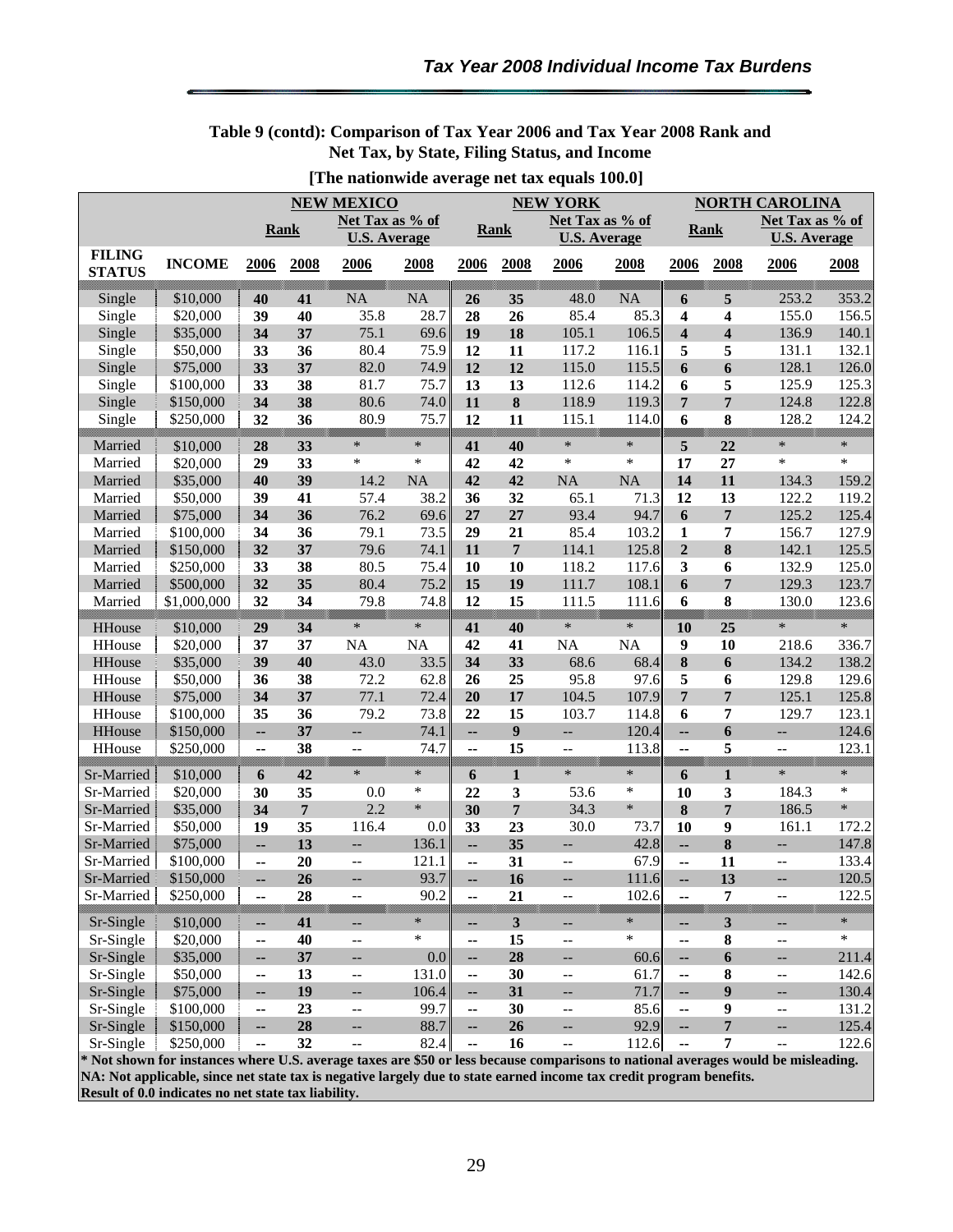| <b>NORTH DAKOTA</b>            |                        |             |                         |                                                     | <b>OHIO</b>  |                          |                         |                          | <b>OKLAHOMA</b> |                     |                |                                                     |                |
|--------------------------------|------------------------|-------------|-------------------------|-----------------------------------------------------|--------------|--------------------------|-------------------------|--------------------------|-----------------|---------------------|----------------|-----------------------------------------------------|----------------|
|                                |                        | <b>Rank</b> |                         | Net Tax as % of                                     |              |                          | <b>Rank</b>             | Net Tax as % of          |                 |                     | <b>Rank</b>    | Net Tax as % of                                     |                |
|                                |                        |             |                         | <b>U.S. Average</b>                                 |              |                          |                         | <b>U.S. Average</b>      |                 |                     |                | <b>U.S. Average</b>                                 |                |
| <b>FILING</b><br><b>STATUS</b> | <b>INCOME</b>          | 2006        | 2008                    | 2006                                                | 2008         | 2006                     | 2008                    | 2006                     | 2008            | 2006                | 2008           | 2006                                                | 2008           |
|                                |                        |             |                         |                                                     |              |                          |                         |                          |                 |                     |                |                                                     |                |
| Single                         | \$10,000               | 31          | 24                      | 30.5                                                | 15.3         | 11                       | $\bf{8}$                | 187.5                    | 294.8           | 18                  | 19             | 116.6                                               | 55.3           |
| Single                         | \$20,000<br>\$35,000   | 38<br>41    | 39<br>41                | 42.4<br>39.4                                        | 40.8<br>39.5 | 10<br>11                 | 10<br>12                | 129.3<br>116.1           | 124.6<br>112.1  | 8<br>$\overline{7}$ | 18<br>20       | 136.9<br>121.6                                      | 103.9<br>105.2 |
| Single<br>Single               | \$50,000               | 42          | 42                      | 45.7                                                | 45.6         | 7                        | 13                      | 125.8                    | 113.8           | 16                  | 24             | 107.3                                               | 96.5           |
| Single                         | \$75,000               | 41          | 42                      | 53.4                                                | 49.7         | 8                        | 8                       | 124.7                    | 120.8           | 19                  | 27             | 106.0                                               | 92.3           |
| Single                         | \$100,000              | 42          | 42                      | 54.4                                                | 53.2         | 7                        | 10                      | 125.4                    | 117.0           | 23                  | 29             | 101.5                                               | 90.1           |
| Single                         | \$150,000              | 41          | 42                      | 57.6                                                | 56.8         | $\overline{\mathbf{4}}$  | $\overline{\mathbf{4}}$ | 131.7                    | 125.9           | 24                  | 32             | 97.9                                                | 86.7           |
| Single                         | \$250,000              | 38          | 39                      | 66.7                                                | 63.4         | 4                        | 7                       | 134.1                    | 124.3           | 25                  | 31             | 94.0                                                | 83.8           |
| Married                        | \$10,000               | 5           | $\overline{\mathbf{4}}$ | $\ast$                                              | $\ast$       | $\mathbf{1}$             | $\mathbf{1}$            | $\ast$                   | $\ast$          | 32                  | 30             | $\ast$                                              | $\ast$         |
| Married                        | \$20,000               | 19          | 13                      | $\ast$                                              | $\ast$       | $\overline{2}$           | $\mathbf{1}$            | $\ast$                   | $\ast$          | 30                  | 31             | $\ast$                                              | $\ast$         |
| Married                        | \$35,000               | 37          | 32                      | 34.5                                                | 37.1         | 5                        | 5                       | 186.5                    | 226.7           | 10                  | 21             | 142.4                                               | 103.3          |
| Married                        | \$50,000               | 41          | 40                      | 39.8                                                | 39.0         | $\overline{2}$           | $\overline{\mathbf{4}}$ | 175.4                    | 171.2           | 10                  | 26             | 123.4                                               | 88.5           |
| Married                        | \$75,000               | 41          | 41                      | 38.9                                                | 38.4         | $\overline{\mathbf{4}}$  | $\overline{\mathbf{3}}$ | 140.6                    | 137.7           | 13                  | 23             | 114.5                                               | 99.5           |
| Married                        | \$100,000              | 42          | 42                      | 44.5                                                | 42.2         | 4                        | 3                       | 139.4                    | 134.8           | 18                  | 27             | 108.7                                               | 96.1           |
| Married                        | \$150,000              | 42          | 42                      | 50.6                                                | 46.3         | 3                        | $\overline{\mathbf{3}}$ | 139.0                    | 133.0           | 18                  | 26             | 102.9                                               | 93.1           |
| Married                        | \$250,000              | 40          | 42                      | 60.1                                                | 56.5         | $\overline{2}$           | $\overline{\mathbf{4}}$ | 137.3                    | 129.3           | 24                  | 30             | 94.9                                                | 86.1           |
| Married                        | \$500,000              | 37          | 39                      | 71.0                                                | 68.5         | 3                        | $\overline{\mathbf{4}}$ | 139.5                    | 133.1           | 26                  | 31             | 91.2                                                | 83.0           |
| Married                        | \$1,000,000            | 33          | 33                      | 77.1                                                | 76.3         | 3                        | 5                       | 139.7                    | 131.3           | 26                  | 31             | 90.6                                                | 83.1           |
| HHouse                         | \$10,000               | 10          | ${\bf 8}$               | $\ast$                                              | $\ast$       | $\mathbf{1}$             | $\mathbf{1}$            | $\ast$                   | $\ast$          | 32                  | 31             | $\ast$                                              | $\ast$         |
| HHouse                         | \$20,000               | 28          | 24                      | 50.1                                                | 74.0         | 6                        | 3                       | 274.4                    | 491.2           | 24                  | 26             | 89.3                                                | 25.3           |
| HHouse                         | \$35,000               | 40          | 39                      | 38.6                                                | 38.0         | $\overline{7}$           | $\overline{7}$          | 138.1                    | 135.1           | 16                  | 27             | 109.1                                               | 89.5           |
| HHouse                         | \$50,000               | 41          | 41                      | 40.4                                                | 40.4         | 4                        | 5                       | 138.8                    | 135.2           | 21                  | 31             | 103.8                                               | 87.9           |
| HHouse                         | \$75,000               | 41          | 41                      | 47.0                                                | 44.7         | $\overline{2}$           | 6                       | 138.9                    | 129.7           | 24                  | 30             | 102.4                                               | 91.6           |
| HHouse                         | \$100,000              | 42          | 40                      | 50.2                                                | 49.2         | $\boldsymbol{2}$         | 6                       | 136.0                    | 126.7           | 24                  | 29             | 101.1                                               | 90.7           |
| HHouse                         | \$150,000              | --          | 41                      | $-$                                                 | 54.2         | щ,                       | 5                       | 44                       | 127.0           | -−                  | 30             | --                                                  | 87.8           |
| HHouse                         | \$250,000              | --          | 39                      | $\overline{\phantom{a}}$                            | 62.0         | --                       | 3                       | $-$                      | 133.6           | --                  | 32             | $\overline{a}$                                      | 81.9           |
| Sr-Married                     | \$10,000               | 6           | $\mathbf{1}$            | $\ast$                                              | $\ast$       | 3                        | $\mathbf{1}$            | $\ast$                   | $\ast$          | 41                  | 34             | $\ast$                                              | $\ast$         |
| Sr-Married                     | \$20,000               | 27          | 3                       | 14.3                                                | $\ast$       | 5                        | $\mathbf{1}$            | 312.4                    | $\ast$          | 20                  | 35             | 57.9                                                | $\ast$         |
| Sr-Married                     | \$35,000               | 25          | $\overline{7}$          | 74.3                                                | $\ast$       | 10                       | $\overline{2}$          | 173.8                    | $\ast$          | 24                  | 40             | 74.7                                                | $\ast$         |
| Sr-Married                     | \$50,000               | 26          | 29                      | 75.9                                                | 54.1         | 14                       | 6                       | 139.0                    | 218.2           | 29                  | 25             | 56.0                                                | 61.9           |
| Sr-Married                     | \$75,000               | н.          | 28                      | --                                                  | 69.9         | щ,                       | 17                      | $-$                      | 118.9           | -−                  | 33             | $--$                                                | 54.9           |
| Sr-Married                     | \$100,000              | --          | 27                      | $-$                                                 | 72.3         | --                       | 14                      | $-$                      | 126.7           | --                  | 32             | $-$                                                 | 63.9           |
| Sr-Married                     | \$150,000              | --          | 39                      | --                                                  | 63.3         | н.                       | 11                      | --                       | 121.5<br>129.7  | Ш,                  | 28             | ц.                                                  | 88.4           |
| Sr-Married                     | \$250,000              | --          | 39                      | $-$                                                 | 67.5         | --                       | 4                       | $\qquad \qquad -$        |                 | --                  | 30             | $\qquad \qquad -$                                   | 86.2           |
| Sr-Single                      | \$10,000               | --          | $\mathbf{3}$            | --                                                  | $\ast$       | --                       | $\mathbf{1}$            | $\overline{\phantom{a}}$ | $\ast$          | -−                  | 34             | $\overline{\phantom{a}}$                            | $\ast$         |
| Sr-Single                      | \$20,000               | -−          | 15                      | $\overline{\phantom{a}}$                            | $\ast$       | --                       | 4                       | $\overline{\phantom{a}}$ | $\ast$          | --                  | 38             | $\overline{\phantom{a}}$                            | $\ast$         |
| Sr-Single                      | \$35,000               | --          | 27                      | $\overline{\phantom{a}}$                            | 63.3         | --                       | 16                      | $\overline{\phantom{a}}$ | 109.7           | -−                  | 29             | $\overline{\phantom{m}}$                            | 53.2           |
| Sr-Single                      | \$50,000               | ۰.          | 27                      | $\hspace{0.05cm} -\hspace{0.05cm} -\hspace{0.05cm}$ | 71.6         | ۰.                       | 22                      | $\overline{\phantom{a}}$ | 97.1            | --                  | 33             | $\hspace{0.05cm} -\hspace{0.05cm} -\hspace{0.05cm}$ | 57.5           |
| Sr-Single                      | \$75,000               | --          | 33                      | $-$                                                 | 70.7         | --                       | 21                      | $\qquad \qquad -$        | 104.6           | н.                  | 30             | $- -$                                               | 75.9           |
| Sr-Single<br>Sr-Single         | \$100,000<br>\$150,000 | ۰.          | 34<br>40                | $\overline{\phantom{a}}$                            | 70.5<br>67.1 | --                       | $\bf 27$<br>18          | $\overline{\phantom{a}}$ | 91.7<br>105.8   | ⊷                   | 24<br>$\bf 27$ | $\hspace{0.05cm} -\hspace{0.05cm} -\hspace{0.05cm}$ | 98.3<br>91.1   |
| Sr-Single                      | \$250,000              | н.          | 39                      | --                                                  |              | --                       | 12                      | --                       | 119.7           | н.                  | 31             | $\overline{\phantom{a}}$                            | 83.1           |
|                                |                        | ۰.          |                         | $\mathbb{L}^{\mathbb{L}}$                           | 69.0         | $\overline{\phantom{a}}$ |                         | --                       |                 | -−                  |                | $\overline{\phantom{a}}$                            |                |

**[The nationwide average net tax equals 100.0]**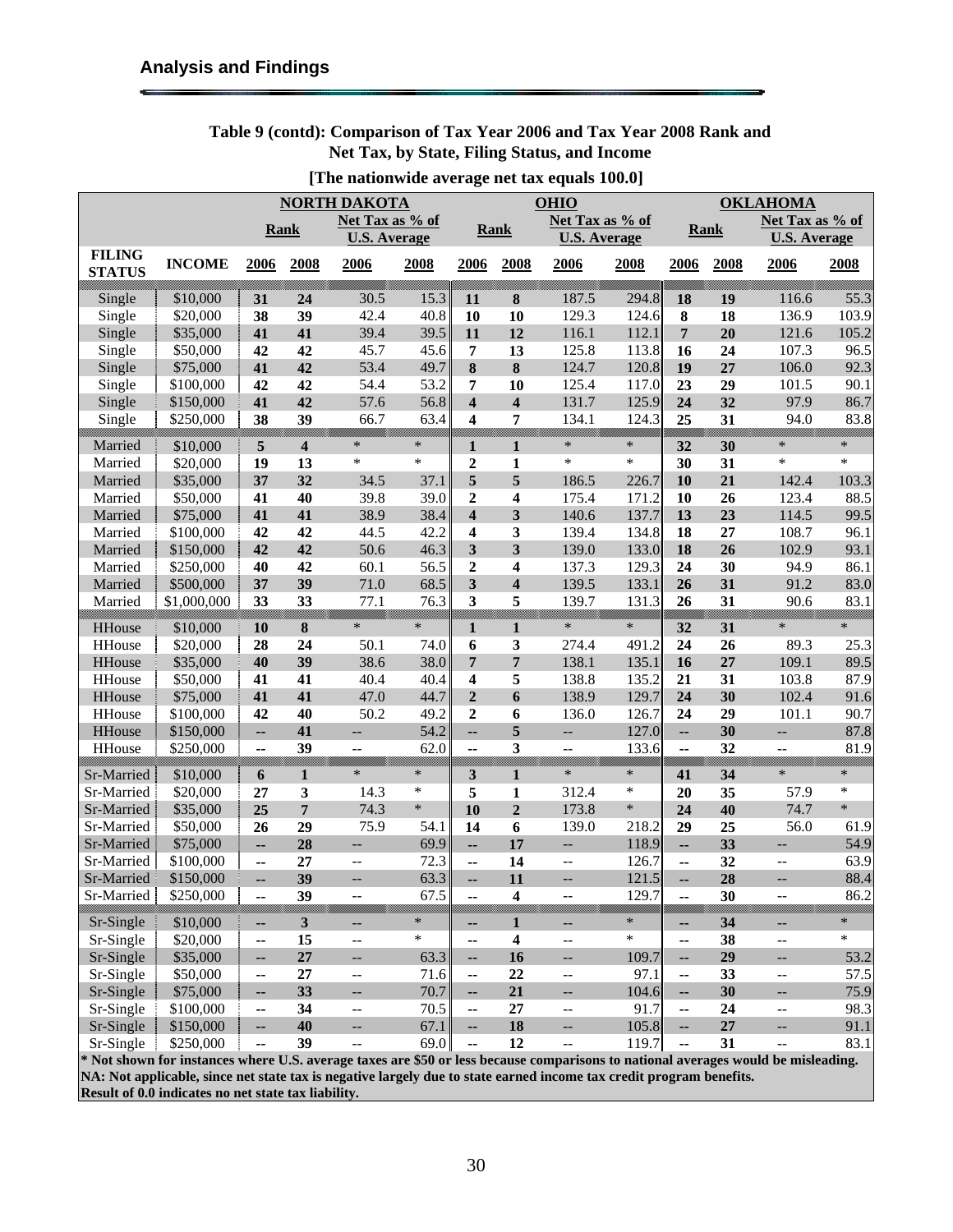|                                |               | <b>OREGON</b>    |                         |                          |        |                          |                         | <b>PENNSYLVANIA</b>      |        |                          |                | <b>RHODE ISLAND</b>                                 |           |
|--------------------------------|---------------|------------------|-------------------------|--------------------------|--------|--------------------------|-------------------------|--------------------------|--------|--------------------------|----------------|-----------------------------------------------------|-----------|
|                                |               | Rank             |                         | Net Tax as % of          |        | <b>Rank</b>              |                         | Net Tax as % of          |        | Rank                     |                | Net Tax as % of                                     |           |
|                                |               |                  |                         | <b>U.S. Average</b>      |        |                          |                         | <b>U.S. Average</b>      |        |                          |                | <b>U.S. Average</b>                                 |           |
| <b>FILING</b><br><b>STATUS</b> | <b>INCOME</b> | <b>2006</b>      | 2008                    | 2006                     | 2008   | 2006                     | 2008                    | 2006                     | 2008   | 2006                     | 2008           | 2006                                                | 2008      |
| Single                         | \$10,000      | $\boldsymbol{2}$ | 3                       | 346.3                    | 455.2  | $\mathbf{3}$             | $\mathbf{1}$            | 334.7                    | 600.8  | 36                       | 36             | 16.4                                                | <b>NA</b> |
| Single                         | \$20,000      | $\overline{2}$   | 1                       | 204.3                    | 212.3  | 12                       | 6                       | 124.7                    | 145.1  | 33                       | 33             | 75.7                                                | 72.8      |
| Single                         | \$35,000      | $\overline{2}$   | $\mathbf{1}$            | 163.7                    | 170.1  | 28                       | 23                      | 88.3                     | 103.7  | 36                       | 36             | 70.4                                                | 70.5      |
| Single                         | \$50,000      | 1                | $\mathbf{1}$            | 148.7                    | 148.4  | 31                       | 26                      | 85.9                     | 94.9   | 41                       | 33             | 55.3                                                | 80.0      |
| Single                         | \$75,000      | $\mathbf{1}$     | $\mathbf{1}$            | 147.1                    | 142.1  | 36                       | 28                      | 77.6                     | 92.1   | 42                       | 32             | 35.5                                                | 85.3      |
| Single                         | \$100,000     | $\mathbf{1}$     | $\mathbf 1$             | 146.3                    | 143.8  | 37                       | 33                      | 73.1                     | 84.4   | 5                        | 27             | 59.1                                                | 92.5      |
| Single                         | \$150,000     | $\mathbf{1}$     | $\mathbf{1}$            | 144.1                    | 141.3  | 38                       | 34                      | 68.7                     | 81.8   | 31                       | 24             | 83.3                                                | 98.7      |
| Single                         | \$250,000     | 1                | $\mathbf{1}$            | 142.7                    | 145.0  | 40                       | 37                      | 63.6                     | 74.4   | 18                       | 19             | 107.5                                               | 107.0     |
| Married                        | \$10,000      | 30               | 27                      | $\ast$                   | $\ast$ | $\overline{\mathbf{4}}$  | $\boldsymbol{2}$        | $\ast$                   | $\ast$ | 29                       | 24             | $\ast$                                              | $\ast$    |
| Married                        | \$20,000      | 7                | 10                      | $\ast$                   | $\ast$ | 14                       | 4                       | $\ast$                   | $\ast$ | 33                       | 28             | $\ast$                                              | $\ast$    |
| Married                        | \$35,000      | $\mathbf{1}$     | $\mathbf{2}$            | 251.4                    | 298.0  | $\overline{7}$           | 3                       | 178.6                    | 237.1  | 35                       | 36             | 45.2                                                | 3.7       |
| Married                        | \$50,000      | 1                | $\overline{2}$          | 177.2                    | 180.6  | $\overline{5}$           | 3                       | 145.5                    | 173.3  | 35                       | 33             | 65.9                                                | 71.2      |
| Married                        | \$75,000      | $\mathbf{1}$     | $\mathbf{1}$            | 158.0                    | 166.2  | 24                       | 9                       | 99.3                     | 119.1  | 37                       | 37             | 66.5                                                | 67.0      |
| Married                        | \$100,000     | $\mathbf{2}$     | $\mathbf 1$             | 152.6                    | 154.5  | 28                       | 19                      | 88.2                     | 105.2  | 41                       | 35             | 47.4                                                | 73.5      |
| Married                        | \$150,000     | $\mathbf{1}$     | $\mathbf{1}$            | 147.9                    | 148.5  | 34                       | 27                      | 77.6                     | 92.5   | 38                       | 31             | 72.8                                                | 85.8      |
| Married                        | \$250,000     | $\mathbf{1}$     | $\mathbf{1}$            | 144.1                    | 147.9  | 38                       | 33                      | 68.7                     | 80.4   | 19                       | 23             | 100.5                                               | 97.8      |
| Married                        | \$500,000     | $\mathbf{1}$     | $\mathbf{1}$            | 140.7                    | 144.8  | 40                       | 37                      | 62.3                     | 73.3   | 13                       | 12             | 113.0                                               | 117.2     |
| Married                        | \$1,000,000   | $\boldsymbol{2}$ | $\mathbf{2}$            | 140.1                    | 142.2  | 40                       | 38                      | 59.2                     | 68.6   | 13                       | 12             | 111.2                                               | 117.8     |
| HHouse                         | \$10,000      | 28               | 29                      | $\ast$                   | $\ast$ | 6                        | $\mathbf{2}$            | $\ast$                   | $\ast$ | 30                       | 27             | $\ast$                                              | $\ast$    |
| HHouse                         | \$20,000      | 3                | 4                       | 298.3                    | 475.2  | $\overline{\mathbf{4}}$  | $\boldsymbol{2}$        | 291.1                    | 639.5  | 38                       | 33             | <b>NA</b>                                           | NA        |
| HHouse                         | \$35,000      | $\mathbf{1}$     | $\mathbf{1}$            | 179.4                    | 191.4  | 15                       | 9                       | 110.2                    | 131.5  | 33                       | 34             | 68.9                                                | 67.8      |
| HHouse                         | \$50,000      | 1                | $\mathbf 1$             | 153.3                    | 156.8  | 25                       | 9                       | 98.0                     | 116.9  | 37                       | 36             | 70.8                                                | 71.5      |
| <b>HHouse</b>                  | \$75,000      | $\mathbf{1}$     | $\mathbf{1}$            | 147.1                    | 143.6  | 29                       | 24                      | 88.2                     | 100.6  | 40                       | 35             | 50.7                                                | 75.3      |
| HHouse                         | \$100,000     | $\mathbf{1}$     | $\mathbf{1}$            | 145.8                    | 143.8  | 33                       | 27                      | 80.5                     | 92.4   | 39                       | 33             | 60.8                                                | 84.5      |
| HHouse                         | \$150,000     | -−               | $\mathbf{1}$            | --                       | 144.0  | --                       | 33                      |                          | 82.6   | н.                       | 27             |                                                     | 93.5      |
| HHouse                         | \$250,000     | --               | $\mathbf{1}$            | $\overline{\phantom{a}}$ | 144.7  | --                       | 35                      | $-$                      | 78.0   | --                       | 21             | --                                                  | 103.5     |
| Sr-Married                     | \$10,000      | 6                | $\mathbf{1}$            | $\ast$                   | $\ast$ | $\overline{5}$           | $\mathbf{1}$            | $\ast$                   | $\ast$ | 6                        | $\mathbf{1}$   | $\ast$                                              | $\ast$    |
| Sr-Married                     | \$20,000      | 3                | 3                       | 354.4                    | $\ast$ | $\overline{2}$           | 2                       | 377.3                    | $\ast$ | 19                       | $\mathbf{3}$   | 65.0                                                | $\ast$    |
| Sr-Married                     | \$35,000      | $\mathbf{1}$     | 6                       | 299.8                    | $\ast$ | 12                       | $\overline{\mathbf{3}}$ | 147.6                    | $\ast$ | 13                       | $\overline{7}$ | 146.7                                               | $\ast$    |
| Sr-Married                     | \$50,000      | $\boldsymbol{2}$ | 1                       | 226.0                    | 318.0  | 22                       | 3                       | 88.6                     | 259.2  | 13                       | 17             | 142.9                                               | 117.0     |
| Sr-Married                     | \$75,000      | -−               | $\overline{\mathbf{3}}$ | --                       | 187.9  | --                       | 26                      | $- -$                    | 83.7   | -−                       | 14             | --                                                  | 129.2     |
| Sr-Married                     | \$100,000     | --               | 6                       | $-$                      | 149.5  | --                       | 24                      | $-$                      | 83.2   | --                       | 16             | $-$                                                 | 126.2     |
| Sr-Married                     | \$150,000     | ш,               | $\overline{2}$          | $-$                      | 135.3  | н.                       | 29                      | $\qquad \qquad -$        | 86.4   | ш,                       | 18             | $\qquad \qquad -$                                   | 109.4     |
| Sr-Married                     | \$250,000     | ۰.               | $\mathbf{1}$            | $\overline{\phantom{a}}$ | 139.2  | $\overline{\phantom{a}}$ | 32                      | $- \, -$                 | 77.2   | --                       | 16             | $\overline{\phantom{a}}$                            | 113.6     |
| Sr-Single                      | \$10,000      | --               | $\mathbf{3}$            | $\overline{\phantom{a}}$ | $\ast$ | н.                       | $\boldsymbol{2}$        | $- -$                    | $\ast$ | ۰.                       | 3 <sup>1</sup> | --                                                  | $\ast$    |
| Sr-Single                      | \$20,000      | ۰.               | 7                       | $\overline{\phantom{a}}$ | $\ast$ | н.                       | $\mathbf{1}$            | $\overline{\phantom{m}}$ | $\ast$ | --                       | 15             | $\hspace{0.05cm} -\hspace{0.05cm} -\hspace{0.05cm}$ | $\ast$    |
| Sr-Single                      | \$35,000      | --               | $\mathbf{1}$            | --                       | 336.6  | --                       | $\bf 8$                 | $- -$                    | 163.3  | -−                       | 15             | $\overline{\phantom{a}}$                            | 113.0     |
| Sr-Single                      | \$50,000      | ۰.               | $\boldsymbol{4}$        | Ξ.                       | 153.2  | $\overline{\phantom{a}}$ | 23                      | $\overline{\phantom{a}}$ | 85.8   | ۰.                       | 16             | $\mathord{\hspace{1pt}\text{--}\hspace{1pt}}$       | 124.2     |
| Sr-Single                      | \$75,000      | -−               | 5                       | Щ,                       | 139.8  | Ξ.                       | 32                      | $\overline{\phantom{a}}$ | 71.0   | н.                       | 14             | $\overline{\phantom{a}}$                            | 122.7     |
| Sr-Single                      | \$100,000     | ۰.               | 3                       | $\overline{\phantom{a}}$ | 142.7  | $\sim$                   | 40                      | $\overline{\phantom{a}}$ | 43.6   | $\overline{\phantom{a}}$ | 14             | $\hspace{0.05cm} -\hspace{0.05cm} -\hspace{0.05cm}$ | 122.2     |
| Sr-Single                      | \$150,000     | --               | $\mathbf{3}$            | --                       | 135.6  | н.                       | 39                      | $\overline{\phantom{a}}$ | 67.3   | н.                       | 13             | $\overline{\phantom{a}}$                            | 116.4     |
| Sr-Single                      | \$250,000     | --               | $\boldsymbol{2}$        | $\overline{\phantom{a}}$ | 131.8  | ۰.                       | 36                      | --                       | 73.1   | --                       | 13             | $\overline{\phantom{a}}$                            | 116.5     |

**[The nationwide average net tax equals 100.0]**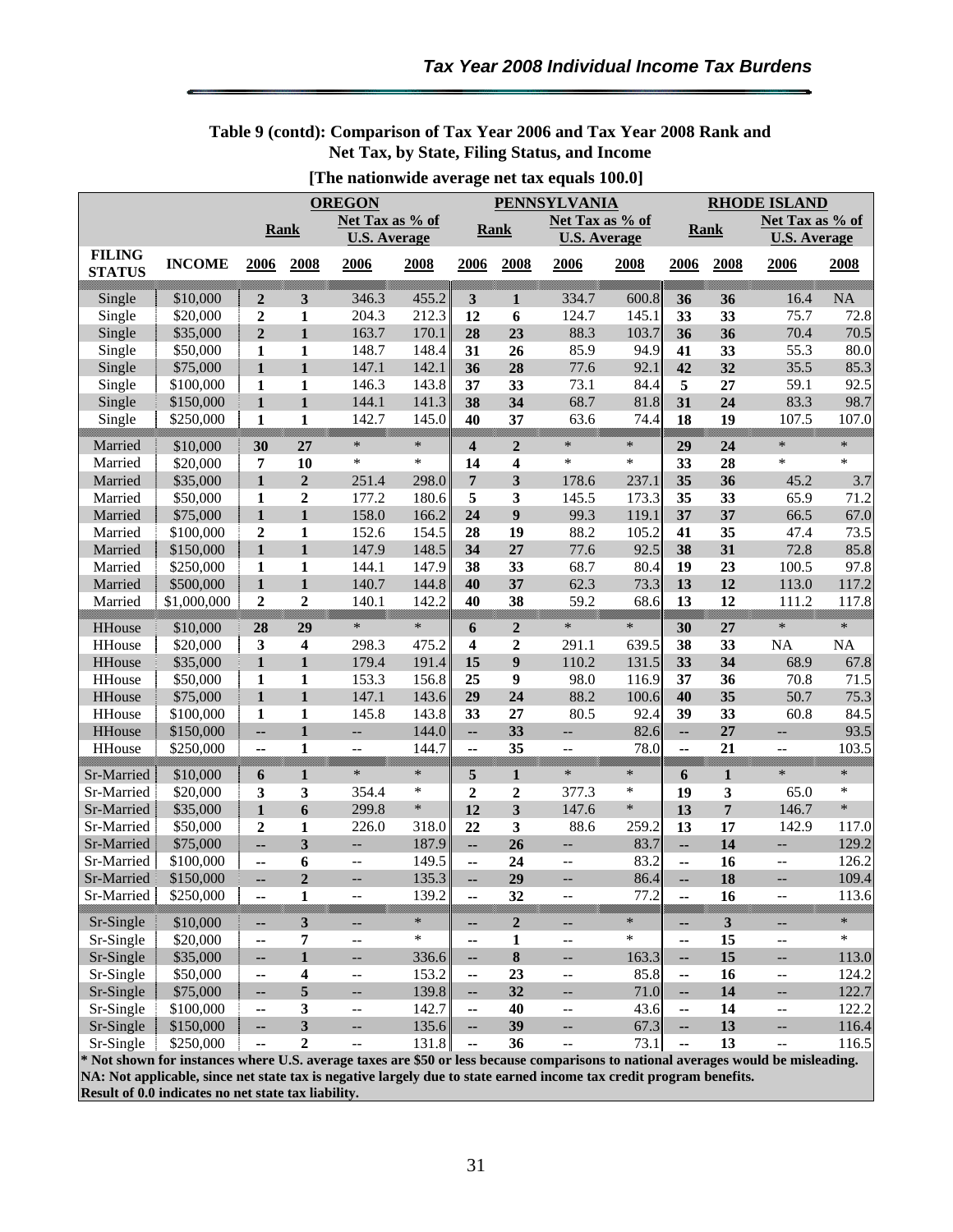|                                |                      |           | <b>SOUTH CAROLINA</b>   |                                        |         |                          | <b>UTAH</b>             |                                        |        |          | <b>VERMONT</b> |                                        |        |
|--------------------------------|----------------------|-----------|-------------------------|----------------------------------------|---------|--------------------------|-------------------------|----------------------------------------|--------|----------|----------------|----------------------------------------|--------|
|                                |                      |           | <b>Rank</b>             | Net Tax as % of<br><b>U.S. Average</b> |         |                          | <b>Rank</b>             | Net Tax as % of<br><b>U.S. Average</b> |        | Rank     |                | Net Tax as % of<br><b>U.S. Average</b> |        |
| <b>FILING</b><br><b>STATUS</b> | <b>INCOME</b>        | 2006      | 2008                    | 2006                                   | 2008    | 2006                     | 2008                    | 2006                                   | 2008   | 2006     | 2008           | 2006                                   | 2008   |
| Single                         |                      |           |                         |                                        | 18.2    |                          | 26                      |                                        | 0.0    |          | 42             |                                        | NA     |
| Single                         | \$10,000<br>\$20,000 | 30<br>31  | 23<br>32                | 35.4<br>78.0                           | 75.0    | 24<br>15                 | 17                      | 64.2<br>117.5                          | 108.3  | 41<br>34 | 38             | <b>NA</b><br>72.6                      | 41.5   |
| Single                         | \$35,000             | 22        | 19                      | 104.8                                  | 105.5   | 12                       | 10                      | 116.0                                  | 112.7  | 38       | 38             | 67.5                                   | 67.7   |
| Single                         | \$50,000             | 13        | $\boldsymbol{9}$        | 116.1                                  | 116.5   | 11                       | 12                      | 117.9                                  | 115.2  | 32       | 34             | 80.9                                   | 79.4   |
| Single                         | \$75,000             | 10        | 11                      | 117.5                                  | 115.9   | 14                       | 16                      | 111.6                                  | 108.2  | 28       | 31             | 92.0                                   | 86.2   |
| Single                         | \$100,000            | 11        | 12                      | 114.6                                  | 114.7   | 19                       | 21                      | 105.7                                  | 103.7  | 24       | 26             | 98.9                                   | 93.9   |
| Single                         | \$150,000            | 13        | 15                      | 112.4                                  | 111.6   | 21                       | 23                      | 100.6                                  | 100.5  | 16       | 21             | 107.9                                  | 103.5  |
| Single                         | \$250,000            | 13        | 13                      | 111.7                                  | 112.7   | 23                       | 29                      | 97.4                                   | 91.7   | 11       | 15             | 118.5                                  | 109.9  |
| Married                        | \$10,000             | 5         | $\overline{\mathbf{4}}$ | $\ast$                                 | $\ast$  | 5                        | $\overline{\mathbf{4}}$ | $\ast$                                 | $\ast$ | 42       | 41             | $\ast$                                 | $\ast$ |
| Married                        | \$20,000             | 19        | 13                      | $\ast$                                 | $\ast$  | 19                       | 13                      | $\ast$                                 | $\ast$ | 40       | 41             | $\ast$                                 | $\ast$ |
| Married                        | \$35,000             | 33        | 29                      | 52.2                                   | 48.5    | 19                       | 19                      | 106.5                                  | 106.1  | 39       | 40             | 26.5                                   | NA     |
| Married                        | \$50,000             | 24        | 25                      | 98.6                                   | 90.4    | 11                       | 17                      | 122.5                                  | 103.9  | 34       | 34             | 67.4                                   | 71.1   |
| Married                        | \$75,000             | 14        | 17                      | 112.0                                  | 109.8   | 10                       | 16                      | 119.8                                  | 110.6  | 38       | 38             | 65.4                                   | 65.4   |
| Married                        | \$100,000            | 14        | 13                      | 111.2                                  | 111.0   | 12                       | 16                      | 113.8                                  | 108.0  | 35       | 37             | 78.9                                   | 73.2   |
| Married                        | \$150,000            | 13        | 13                      | 111.2                                  | 111.6   | 16                       | 18                      | 105.7                                  | 104.8  | 27       | 30             | 90.0                                   | 86.8   |
| Married                        | \$250,000            | 16        | 15                      | 109.8                                  | 111.7   | 23                       | 21                      | 98.4                                   | 98.8   | 17       | 22             | 106.0                                  | 98.4   |
| Married                        | \$500,000            | 16        | 16                      | 110.1                                  | 111.4   | 24                       | 29                      | 94.2                                   | 90.1   | 10       | 13             | 120.2                                  | 115.5  |
| Married                        | \$1,000,000          | 15        | 16                      | 109.3                                  | 111.1   | 25                       | 29                      | 93.2                                   | 84.1   | 7        | 7              | 125.3                                  | 123.8  |
| HHouse                         | \$10,000             | <b>10</b> | ${\bf 8}$               | $\ast$                                 | $\ast$  | 10                       | $\bf{8}$                | $\ast$                                 | $\ast$ | 42       | 41             | $\ast$                                 | $\ast$ |
| HHouse                         | \$20,000             | 25        | 23                      | 68.6                                   | 96.6    | 18                       | 21                      | 111.7                                  | 153.8  | 41       | 42             | <b>NA</b>                              | NA     |
| HHouse                         | \$35,000             | 25        | 25                      | 95.5                                   | 93.4    | 17                       | 18                      | 108.2                                  | 105.9  | 36       | 35             | 66.2                                   | 65.1   |
| HHouse                         | \$50,000             | 11        | 10                      | 117.1                                  | 116.5   | 10                       | 12                      | 118.7                                  | 114.0  | 38       | 37             | 69.5                                   | 69.8   |
| <b>HHouse</b>                  | \$75,000             | 10        | 10                      | 117.7                                  | 118.6   | 16                       | 16                      | 110.8                                  | 110.3  | 33       | 36             | 81.1                                   | 75.1   |
| HHouse                         | \$100,000            | 11        | 11                      | 115.9                                  | 116.3   | 18                       | 18                      | 106.0                                  | 106.6  | 29       | 32             | 89.5                                   | 85.1   |
| HHouse                         | \$150,000            | щ.        | 15                      | --                                     | 114.4   | $\overline{\phantom{a}}$ | 21                      | $- -$                                  | 101.5  | н.       | 25             | $- -$                                  | 95.6   |
| HHouse                         | \$250,000            | --        | 17                      | $\overline{\phantom{a}}$               | 112.0   | --                       | 24                      | $\overline{a}$                         | 95.9   | --       | 20             | --                                     | 103.8  |
| Sr-Married                     | \$10,000             | 6         | $\mathbf{1}$            | $\ast$                                 | $\ast$  | 6                        | $\mathbf{1}$            | $\ast$                                 | $\ast$ | 6        | 38             | $\ast$                                 | $\ast$ |
| Sr-Married                     | \$20,000             | 30        | 3                       | 0.0                                    | $\ast$  | 30                       | 3                       | 0.0                                    | $\ast$ | 25       | 40             | 24.5                                   | $\ast$ |
| Sr-Married                     | \$35,000             | 35        | $\overline{7}$          | 0.0                                    | $\ast$  | 32                       | $\overline{7}$          | 20.4                                   | $\ast$ | 14       | $\overline{7}$ | 127.4                                  | $\ast$ |
| Sr-Married                     | \$50,000             | 40        | 35                      | 0.0                                    | 0.0     | 8                        | 16                      | 167.7                                  | 118.0  | 16       | 21             | 130.1                                  | 92.8   |
| Sr-Married                     | \$75,000             | н.        | 42                      | --                                     | 2.2     | --                       | $\mathbf{1}$            | $-$                                    | 199.9  | -−       | 16             | --                                     | 119.8  |
| Sr-Married                     | \$100,000            | --        | 39                      | $\overline{\phantom{a}}$               | 47.6    | --                       | $\overline{2}$          | $-$                                    | 171.8  | --       | 15             | $-$                                    | 126.2  |
| Sr-Married                     | \$150,000            | ш,        | 34                      | --                                     | 78.5    | ш,                       | $\overline{\mathbf{4}}$ | 44                                     | 128.2  | ш,       | 17             | <u></u>                                | 110.3  |
| Sr-Married                     | \$250,000            | --        | 27                      | $\overline{\phantom{a}}$               | 92.1    | --                       | 13                      | $\qquad \qquad -$                      | 118.6  | --       | 17             | $\overline{\phantom{m}}$               | 111.9  |
| Sr-Single                      | \$10,000             | --        | $\mathbf{3}$            | --                                     | $\ast$  | н.                       | $\mathbf{3}$            | $- -$                                  | $\ast$ | ۰.       | 42             | $\overline{\phantom{a}}$               | $\ast$ |
| Sr-Single                      | \$20,000             | --        | 15                      | $\overline{\phantom{a}}$               | $\ast$  | --                       | 15                      | $\overline{\phantom{a}}$               | $\ast$ | --       | 42             | $\overline{\phantom{m}}$               | $\ast$ |
| Sr-Single                      | \$35,000             | ۰.        | 37                      | $- -$                                  | $0.0\,$ | --                       | $\overline{7}$          | $\overline{\phantom{a}}$               | 165.6  | -−       | 17             | $\overline{\phantom{a}}$               | 108.5  |
| Sr-Single                      | \$50,000             | --        | 41                      | $\overline{\phantom{a}}$               | 27.5    | $\overline{\phantom{a}}$ | 1                       | $\overline{\phantom{a}}$               | 204.5  | -−       | 18             | $\overline{\phantom{a}}$               | 120.0  |
| Sr-Single                      | \$75,000             | --        | 29                      | $- -$                                  | 77.2    | Ξ.                       | $\overline{2}$          | --                                     | 156.2  | н.       | 15             | $\overline{\phantom{a}}$               | 122.6  |
| Sr-Single                      | \$100,000            | ۰.        | 26                      | $-\, -$                                | 95.0    | $\overline{\phantom{a}}$ | ${\bf 8}$               | $\overline{\phantom{a}}$               | 132.0  | -−       | 13             | $\overline{\phantom{a}}$               | 123.9  |
| Sr-Single                      | \$150,000            | ۰.        | 24                      | --                                     | 97.4    | --                       | 16                      | --                                     | 113.8  | н.       | 11             | н,                                     | 120.9  |
| Sr-Single                      | \$250,000            | -−        | 21                      | $\overline{a}$                         | 101.6   | ۰.                       | 23                      | $\overline{\phantom{a}}$               | 99.0   | -−       | 11             | $\overline{\phantom{a}}$               | 119.9  |

**[The nationwide average net tax equals 100.0]**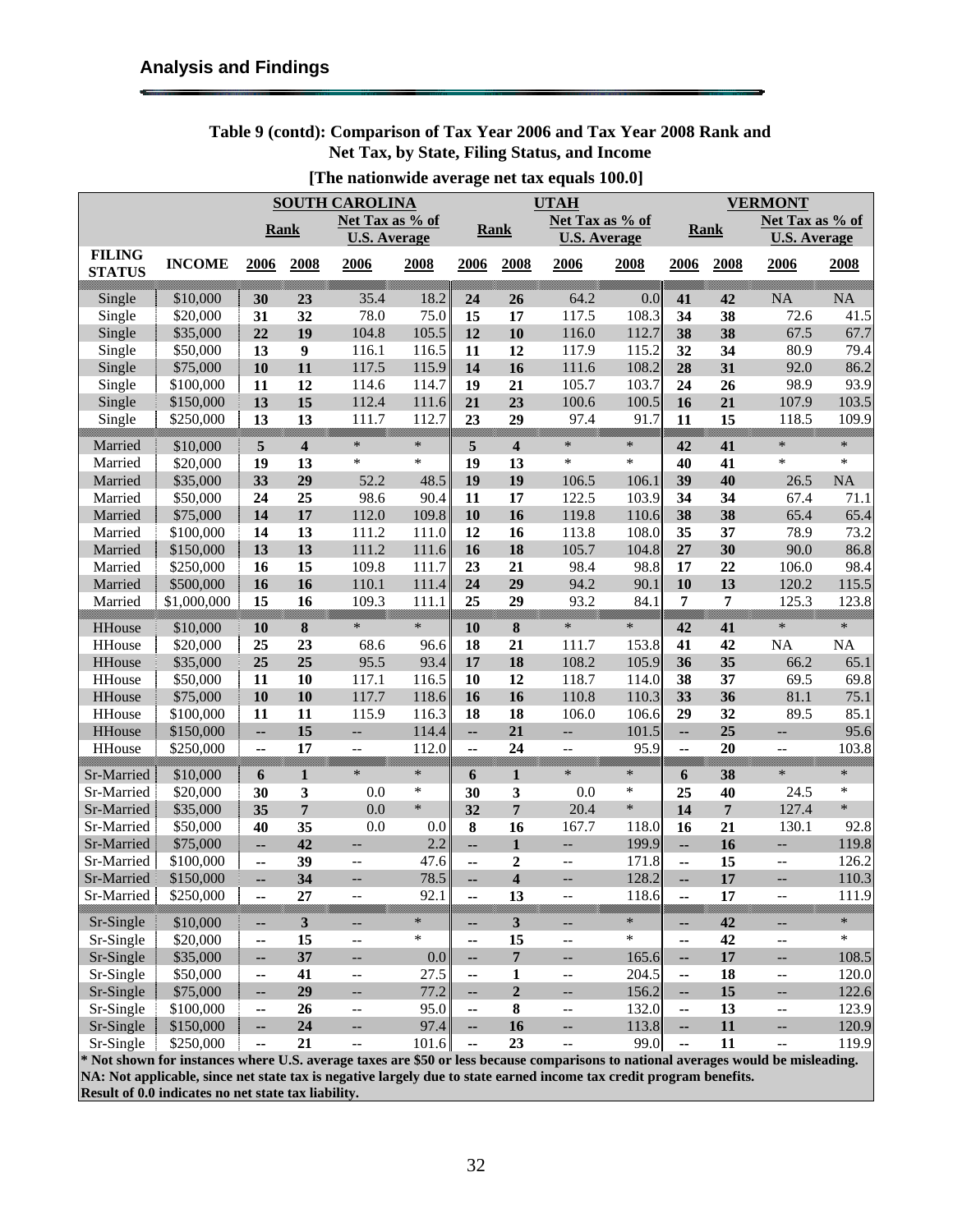| <b>VIRGINIA</b> |               |                          |                         |                          | <b>WEST VIRGINIA</b> |                         |                         |                          | <b>WISCONSIN</b> |                          |                         |                                                     |        |
|-----------------|---------------|--------------------------|-------------------------|--------------------------|----------------------|-------------------------|-------------------------|--------------------------|------------------|--------------------------|-------------------------|-----------------------------------------------------|--------|
|                 |               | Rank                     |                         | Net Tax as % of          |                      | <b>Rank</b>             |                         | Net Tax as % of          |                  | Rank                     |                         | Net Tax as % of                                     |        |
|                 |               |                          |                         | <b>U.S. Average</b>      |                      |                         |                         | <b>U.S. Average</b>      |                  |                          |                         | <b>U.S. Average</b>                                 |        |
| <b>FILING</b>   | <b>INCOME</b> | 2006                     | 2008                    | 2006                     | 2008                 | 2006                    | 2008                    | 2006                     | 2008             | 2006                     | 2008                    | 2006                                                | 2008   |
| <b>STATUS</b>   |               |                          |                         |                          |                      |                         |                         |                          |                  |                          |                         |                                                     |        |
| Single          | \$10,000      | 14                       | 26                      | 7.0                      | 0.0                  | 8                       | 26                      | 225.0                    | 0.0              | 29                       | 26                      | 36.2                                                | 0.0    |
| Single          | \$20,000      | 14                       | 13                      | 112.7                    | 119.0                | 19                      | 16                      | 108.3                    | 109.9            | 21                       | 23                      | 102.2                                               | 91.7   |
| Single          | \$35,000      | 16                       | 14                      | 105.3                    | 110.4                | 27                      | 27                      | 89.0                     | 91.1             | 10                       | $\boldsymbol{9}$        | 117.0                                               | 114.2  |
| Single          | \$50,000      | 20                       | 18                      | 99.4                     | 104.0                | 24                      | 27                      | 98.9                     | 94.6             | 6                        | 7                       | 130.6                                               | 124.0  |
| Single          | \$75,000      | 25                       | 23                      | 95.8                     | 96.9                 | 21                      | 17                      | 104.9                    | 107.2            | $\overline{7}$           | $\overline{7}$          | 124.9                                               | 126.0  |
| Single          | \$100,000     | 25                       | 24                      | 94.1                     | 95.8                 | 16                      | 16                      | 107.5                    | 106.7            | $\boldsymbol{9}$         | 8                       | 120.2                                               | 120.6  |
| Single          | \$150,000     | 25                       | 26                      | 91.8                     | 92.0                 | 15                      | 14                      | 109.0                    | 112.2            | 12                       | 11                      | 115.4                                               | 116.7  |
| Single          | \$250,000     | 27                       | 26                      | 91.0                     | 93.6                 | 19                      | 18                      | 106.9                    | 108.2            | 15                       | 12                      | 110.6                                               | 113.0  |
| Married         | \$10,000      | 5                        | $\overline{\mathbf{4}}$ | $\ast$                   | $\ast$               | $\mathbf{3}$            | $\overline{\mathbf{4}}$ | $\ast$                   | $\ast$           | 33                       | 32                      | $\ast$                                              | $\ast$ |
| Married         | \$20,000      | 19                       | 13                      | $\ast$                   | $\ast$               | $\overline{\mathbf{4}}$ | 13                      | $\ast$                   | $\star$          | 36                       | 34                      | $\ast$                                              | $\ast$ |
| Married         | \$35,000      | 16                       | 15                      | 121.4                    | 123.3                | 11                      | 9                       | 141.5                    | 181.8            | 24                       | 26                      | 88.9                                                | 70.7   |
| Married         | \$50,000      | 20                       | 15                      | 108.1                    | 108.8                | $\overline{7}$          | 6                       | 138.2                    | 142.4            | 6                        | 7                       | 141.5                                               | 140.5  |
| Married         | \$75,000      | 21                       | 20                      | 101.5                    | 105.4                | 11                      | 8                       | 119.8                    | 123.8            | 5                        | 6                       | 129.0                                               | 130.6  |
| Married         | \$100,000     | 19                       | 23                      | 97.3                     | 101.8                | $\boldsymbol{9}$        | 9                       | 119.9                    | 123.4            | 7                        | 6                       | 125.5                                               | 128.0  |
| Married         | \$150,000     | 24                       | 23                      | 94.0                     | 97.4                 | $\boldsymbol{9}$        | 11                      | 117.4                    | 120.7            | 10                       | 9                       | 114.6                                               | 121.4  |
| Married         | \$250,000     | 25                       | 24                      | 92.5                     | 95.9                 | 13                      | 13                      | 112.5                    | 114.4            | 14                       | 12                      | 111.5                                               | 114.6  |
| Married         | \$500,000     | 27                       | 25                      | 90.0                     | 91.9                 | 18                      | 18                      | 107.9                    | 110.9            | 12                       | 17                      | 117.0                                               | 111.1  |
| Married         | \$1,000,000   | 27                       | 26                      | 89.2                     | 90.7                 | 20                      | 20                      | 105.4                    | 106.4            | 19                       | 18                      | 106.0                                               | 108.7  |
| HHouse          | \$10,000      | <b>10</b>                | $\bf 8$                 | $\ast$                   | $\ast$               | $\mathbf{3}$            | $\bf{8}$                | $\ast$                   | $\ast$           | 31                       | 28                      | $\ast$                                              | $\ast$ |
| HHouse          | \$20,000      | 21                       | 22                      | 213.7                    | 102.0                | $\bf 8$                 | 6                       | 220.2                    | 417.3            | 15                       | 15                      | 147.6                                               | 216.0  |
| HHouse          | \$35,000      | 9                        | $\bf{8}$                | 125.8                    | 135.0                | 20                      | 17                      | 103.2                    | 107.1            | 6                        | $\overline{\mathbf{4}}$ | 141.4                                               | 139.6  |
| <b>HHouse</b>   | \$50,000      | 17                       | 16                      | 107.9                    | 111.4                | 20                      | 19                      | 106.2                    | 109.5            | 3                        | 3                       | 144.3                                               | 145.2  |
| HHouse          | \$75,000      | 22                       | 21                      | 101.3                    | 104.3                | 14                      | 15                      | 114.9                    | 113.7            | $\overline{\mathbf{4}}$  | $\overline{\mathbf{4}}$ | 136.8                                               | 136.2  |
| HHouse          | \$100,000     | 23                       | 23                      | 97.8                     | 100.0                | 13                      | 16                      | 115.4                    | 114.6            | 7                        | 5                       | 128.6                                               | 129.6  |
| <b>HHouse</b>   | \$150,000     | н.                       | 24                      |                          | 96.6                 | щ,                      | 16                      | --                       | 112.3            | н.                       | 10                      | $\qquad \qquad -$                                   | 119.8  |
| HHouse          | \$250,000     | --                       | 26                      |                          | 93.9                 | --                      | 14                      | $\overline{a}$           | 113.9            | --                       | 13                      | $\overline{a}$                                      | 116.2  |
| Sr-Married      | \$10,000      | 6                        | $\mathbf{1}$            | $\ast$                   | $\ast$               | 6                       | $\mathbf{1}$            | $\ast$                   | $\ast$           | 6                        | $\mathbf{1}$            | $\ast$                                              | $\ast$ |
| Sr-Married      | \$20,000      | 30                       | 3                       | 0.0                      | $\ast$               | 30                      | 3                       | 0.0                      | $\ast$           | 15                       | 3                       | 97.3                                                | $\ast$ |
| Sr-Married      | \$35,000      | 35                       | $\overline{7}$          | 0.0                      | $\ast$               | 17                      | $\overline{7}$          | 109.9                    | $\star$          | $\overline{\mathbf{4}}$  | $\overline{7}$          | 243.6                                               | $\ast$ |
| Sr-Married      | \$50,000      | 38                       | 35                      | 25.2                     | 0.0                  | 15                      | 35                      | 130.7                    | 0.0              | 1                        | 14                      | 259.3                                               | 125.8  |
| Sr-Married      | \$75,000      | щ,                       | 36                      | --                       | 41.6                 | ш.                      | 9                       | --                       | 145.3            | н.                       | 6                       | $-$                                                 | 150.5  |
| Sr-Married      | \$100,000     | --                       | 38                      | $\overline{a}$           | 48.8                 | --                      | 7                       | $\overline{a}$           | 147.8            | --                       | 4                       | $-$                                                 | 152.3  |
| Sr-Married      | \$150,000     | --                       | 25                      | --                       | 93.9                 | ш,                      | 12                      | 44                       | 121.2            | --                       | 10                      | <u></u>                                             | 121.8  |
| Sr-Married      | \$250,000     | --                       | 24                      | $-$                      | 95.9                 | --                      | 6                       | --                       | 124.9            | --                       | 9                       |                                                     | 122.2  |
| Sr-Single       | \$10,000      | --                       | $\mathbf{3}$            | $-$                      | $\ast$               | --                      | $\mathbf{3}$            | --                       | $\ast$           | ۰.                       | $\overline{\mathbf{3}}$ | $\qquad \qquad -$                                   | $\ast$ |
| Sr-Single       | \$20,000      | ۰.                       | 15                      | $\overline{\phantom{a}}$ | $\ast$               | --                      | 15                      | $\overline{\phantom{a}}$ | $\ast$           | $\overline{\phantom{a}}$ | 15                      | $\overline{\phantom{a}}$                            | $\ast$ |
| Sr-Single       | \$35,000      | ۰.                       | 37                      | $- -$                    | 0.0                  | --                      | 32                      | $\overline{\phantom{a}}$ | 37.4             | н.                       | 11                      | $\hspace{0.05cm} -\hspace{0.05cm} -\hspace{0.05cm}$ | 146.6  |
| Sr-Single       | \$50,000      | $\overline{\phantom{a}}$ | 36                      | $\overline{\phantom{a}}$ | 53.5                 | ۰.                      | 14                      | --                       | 130.3            | ۰.                       | 7                       | $\overline{\phantom{a}}$                            | 146.3  |
| Sr-Single       | \$75,000      | --                       | 22                      | --                       | 99.9                 | щ,                      | 11                      | --                       | 126.7            | --                       | $\bf 8$                 | $\overline{\phantom{a}}$                            | 132.7  |
| Sr-Single       | \$100,000     | --                       | 22                      | $\overline{\phantom{m}}$ | 103.4                | --                      | 15                      | $\overline{\phantom{a}}$ | 121.8            | $\overline{\phantom{a}}$ | 10                      | $\hspace{0.05cm} -\hspace{0.05cm} -\hspace{0.05cm}$ | 130.6  |
| Sr-Single       | \$150,000     | н,                       | 25                      | $\overline{\phantom{a}}$ | 96.8                 | --                      | 15                      | --                       | 114.9            | $\overline{\phantom{a}}$ | 12                      | $\overline{\phantom{a}}$                            | 119.9  |
| Sr-Single       | \$250,000     | --                       | 26                      | $\overline{\phantom{a}}$ | 92.0                 | ۰.                      | 17                      | $\overline{\phantom{a}}$ | 112.1            | ۰.                       | 18                      | $\overline{\phantom{a}}$                            | 111.8  |

**[The nationwide average net tax equals 100.0]**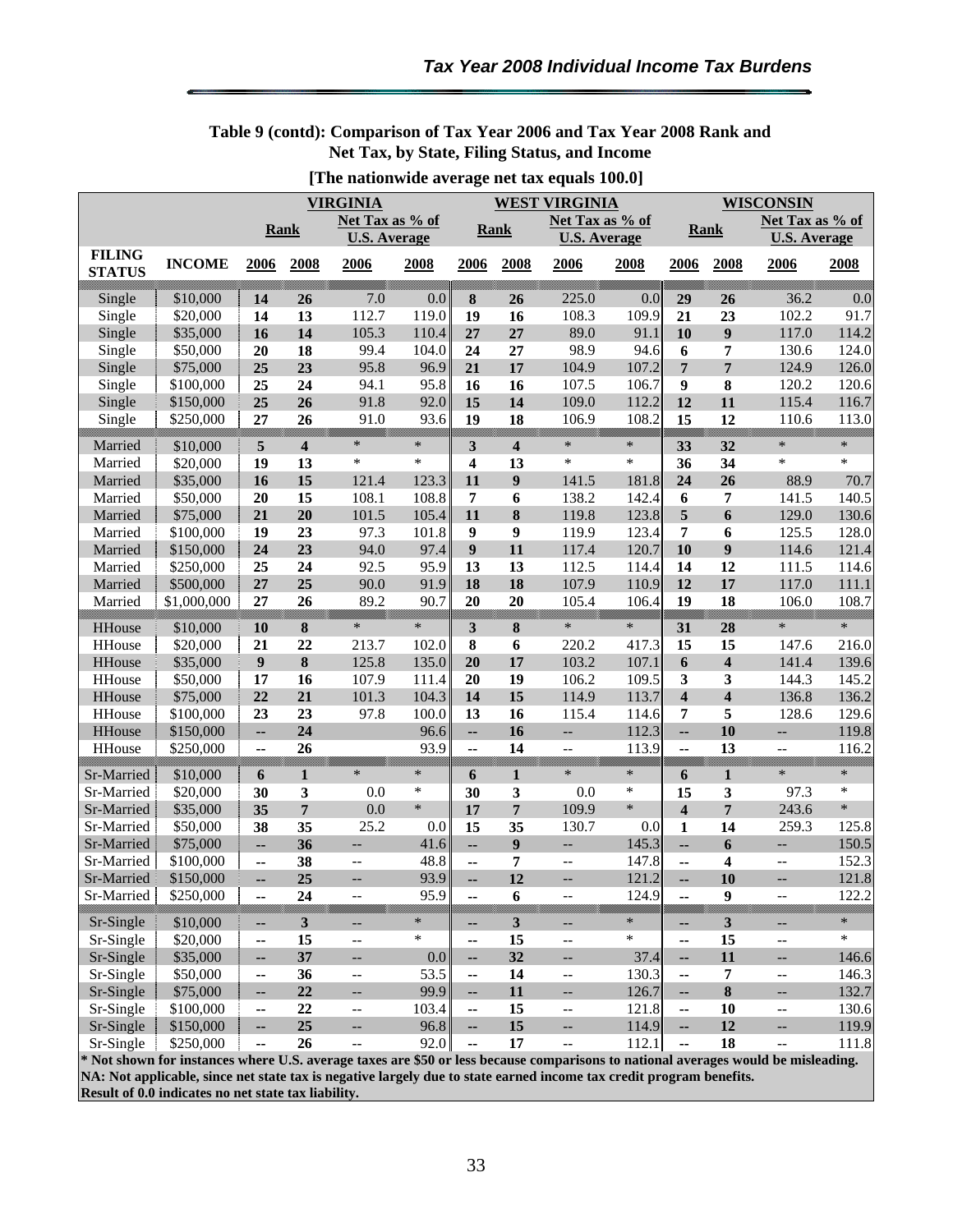à.

**This Page Intentionally Blank**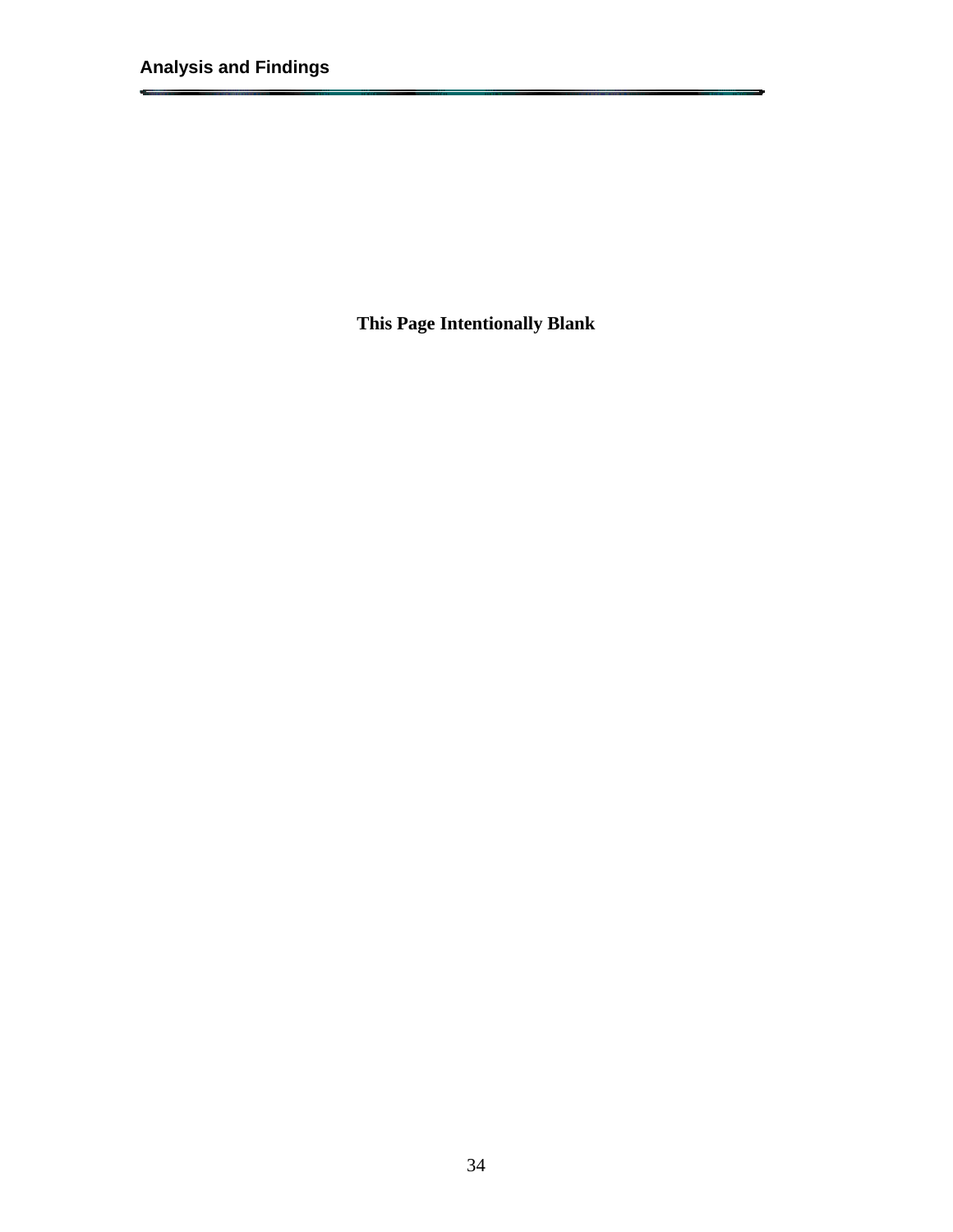## **III. Appendix A: Methodology**

The report calculates income tax burdens for tax year 2008 using The National Bureau of Economic Research's state and federal tax liability calculator (Internet TAXSIM 9.0) using a set of state-specific assumptions regarding income, deductions, and other tax provision data.

The Minnesota Department of Revenue provided profiles for each combination of filing type and income using data from the database prepared for use in the Department's *Tax Incidence Study*. These profiles include: wage income (and how wages are split between spouses for married-joint filers); taxable dividends; taxable interest; other taxable items; taxable pensions; gross Social Security income; property taxes paid; other itemized deductions; mortgage interest; and capital gains.

Previous studies used "federal adjusted gross income" – the amount of income that is subject to federal tax – as the definition of income used to derive the taxpayer profiles used in this study. However, this method was problematic with regard to senior filers. For example, according to the Minnesota Department of Revenue's Research Division a senior couple with \$50,000 of total income from all sources has only \$28,000 of FAGI – with the difference coming largely from nontaxable pensions or Social Security income. Since FAGI can differ considerable from total income for seniors, the figure has relatively little meaning and results based on those profiles can be misleading or difficult to interpret.

Beginning with this study, we are using the definition of income used in the Department of Revenue's Tax Incidence Study –income taxable on income tax returns and nontaxable income such as public assistance payments, tax-exempt interest, and nontaxable social security and pension income.<sup>11</sup> This change in the definition of income materially changes the taxpayer profile for seniors when compared to previous years. However, we believe the change to a more comprehensive definition of income more closely matches what the public would perceive as "income" – (i.e. – purchasing power).

We adjusted itemized deductions on a state-specific basis using *Statistics of Income* from the Internal Revenue Service, which included the amount and number of returns with taxes paid, amount and number of returns with mortgage interest paid, the amount and number of returns with contributions, and the amount and number of returns with itemized deductions for all other states. Using these data, we calculated ratios and adjusted the original tax profile for all other states and the District of Columbia. We then uploaded tax data to the TAXSIM calculator to produce federal, state, and Social Security payroll tax liabilities. Lastly, we sorted liabilities and rank ordered by greatest amount.

## **Filer Types, Income Levels and Profiles**

 $\overline{a}$ 

The report analyzes taxes paid by five filer types. Three types are non-senior (meaning that none of the filers is aged 65 or older): single, married-joint (with two dependents), and head of household (with one dependent). Revenue staff provided information on the most common number of dependents for each filing type. Two filing types involve senior (Age 65+) citizens: single and married-joint. The data used to create this report comes from fullyear Minnesota residents who are not claimed as a dependent on another tax return. For the

<sup>11</sup> This definition is taken nearly verbatim from page 82 of the Department's *2011 Minnesota Tax Incidence Study*, available at:

http://taxes.state.mn.us/legal\_policy/Documents/other\_supporting\_content\_2011\_tax\_incidence\_study\_link s.pdf where Appendix A provides greater detail on how this definition of income is constructed.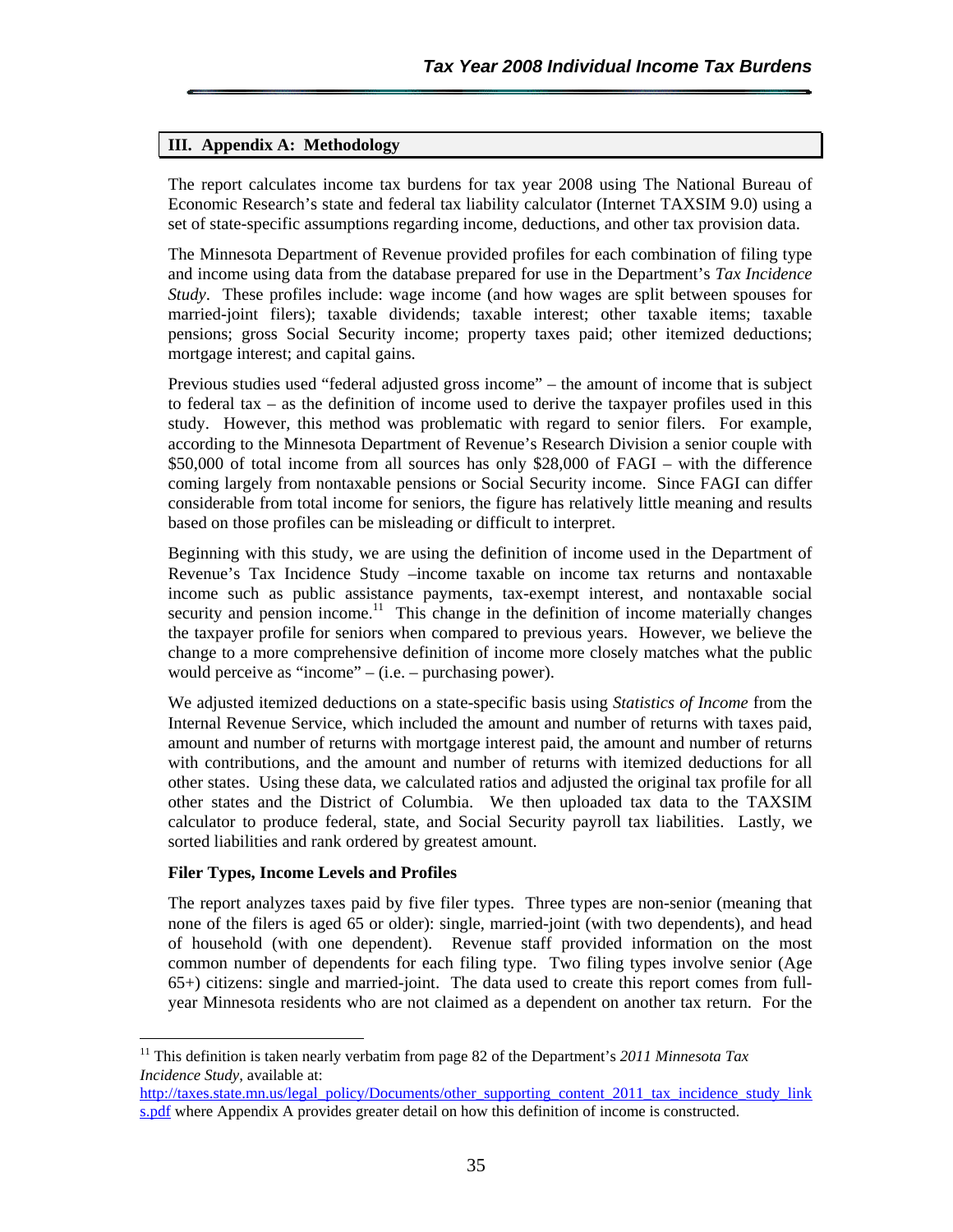married-joint filers, both spouses are assumed to be income-earners with the total income split as suggested data from actual married-joint returns, varying by income. For the nonsenior filers, only those filers with wages were included in creating the taxpayer profiles.

The study analyzes net income tax burdens for all five filing types at the following levels: \$10,000, \$20,000, \$35,000, \$50,000, \$75,000, \$100,000, \$150,000, and \$250,000, \$500,000, and \$1,000,000. The study also analyzes burdens at \$500,000 and \$1 million of income for married-joint filers. Revenue did not create similar profiles for these highest incomes for other filing types because of sample size issues. The profiles are created by taking data for all filers within a narrow range around each income level selected and calculating median values for the various data fields.

### **Itemizers and the 50% Rule**

If more than 50% of the filers of a particular type and income level claimed itemized deductions, the median taxpayer was assumed to be an itemizer. The median dollars of itemized deductions in that case is the median for the entire population, including nonitemizers. Whenever fewer than 50% of filers of a particular type and income level reported no itemized deductions, that line item was assumed to be zero.

Filers were generally non-itemizers (and therefore the standard deduction applies) for all five filing types at the \$10,000, \$20,000, and \$35,000 income levels, senior married-joint filers were also found to be non-itemizers at the \$50,000 and \$75,000 income levels. For head of households, Revenue calculated medians for filers with either one or two dependents for statistical reasons.

## **Circuit Breakers and Other Property Tax Relief and Rebates**

Many states offer property tax relief, whether through a circuit-breaker system or through a property tax or rent rebate or credit. Some states, such as Michigan, offer the program directly on the income tax return; other states, such as Minnesota, require a separate filing. TAXSIM does provide data on some property tax relief programs, but does not appear to include all income-based property tax relief programs. Therefore, we manually removed any property tax relief provisions returned by TAXSIM from our results; we hope to pursue this area of study on a comprehensive basis in the future.

## **Adjustments for Other States**

By necessity, this study calculates each state's income tax using Minnesota taxpayer profiles. Doing this poses an unavoidable dilemma. On one hand, holding the data constant gives a more accurate comparison of the income tax structures in each state. But on the other hand, some of the tax amounts may deviate from what would actually be paid in the other states. For example, Revenue's profile data assigns a median real property tax deduction of \$1,638 to Minnesota married-joint filers with gross income of \$75,000. However, we know this deduction amount will vary from state to state because of differences in median home values and effective property tax rates.

Though it can be argued that use of the \$1,638 deduction in all states for this filer would give a more accurate picture of the differences among tax codes of the various states, it is also true that failure to adjust data for known differences across the states will give misleading results in terms of actual taxes paid.

To avoid misleading users of the report, we adjusted the following itemized deduction amounts: the property tax deduction, the mortgage interest deduction, and all other itemized deductions. It is not necessary to determine the state income tax deduction (used in the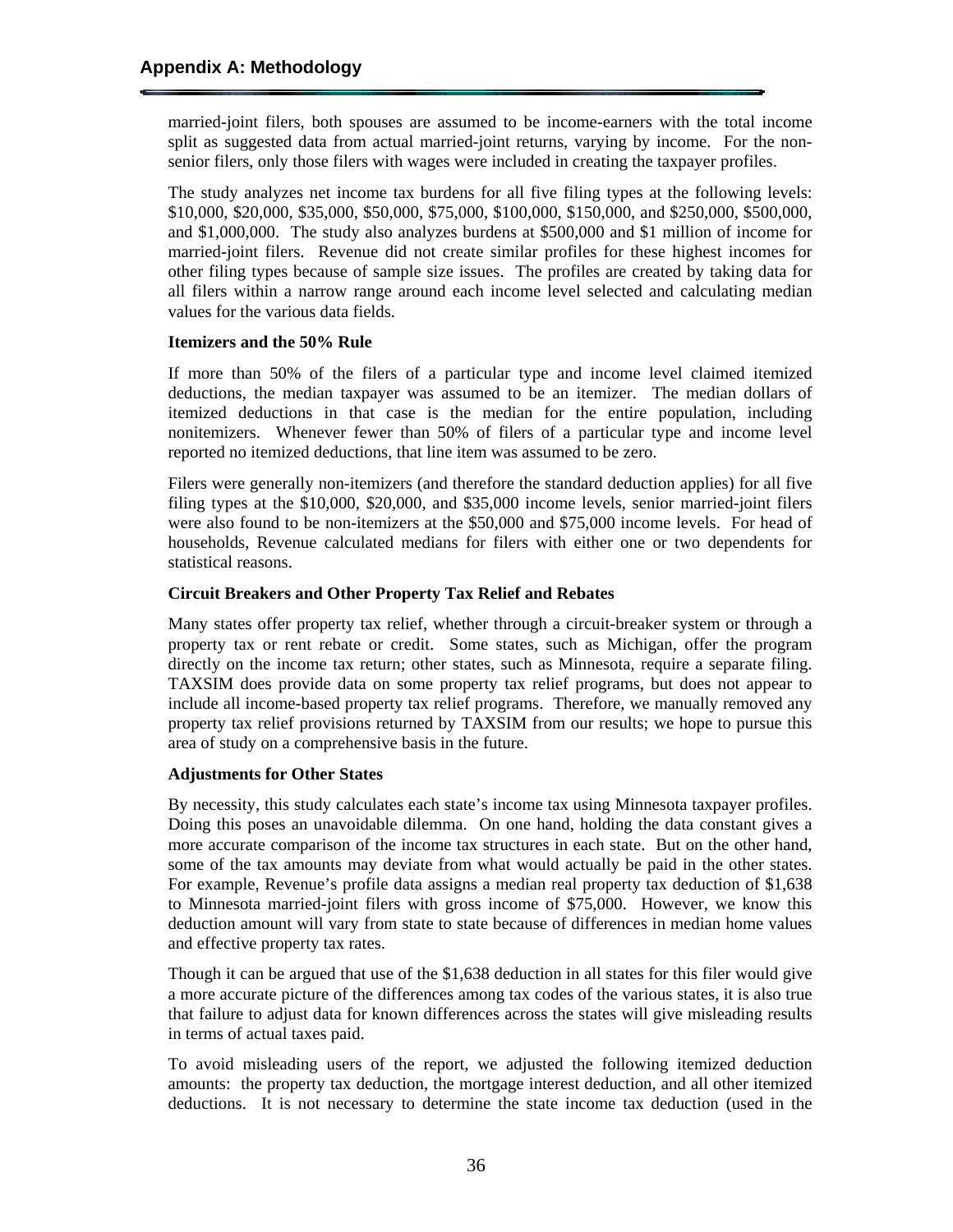federal income tax calculations), since the Internet TAXSIM 9.0 program automatically undergoes the iterative process necessary to calculate the amount.

We adjusted the itemized deductions by creating an index for each deduction. The indices were created by taking the appropriate deduction paid per Minnesota return found in Table 2 of the Internal Revenue Services' Spring 2010 *Statistics of Income*. The index amount for Minnesota was then set at 100. We calculated similar indices for all other states, and created the individual state profiles by adjusting Minnesota profile data based on the relationship between each state's index and Minnesota's.

### **Local Income Taxes**

Local income tax burdens are included in states where more than half of the population lives in jurisdictions imposing local income tax (including occupational license taxes on wages and income and locally imposed surtaxes, which both function similarly to an income tax). For tax year 2008, six states met that standard: Kentucky (occupational license tax), Indiana, Iowa (school district surtax) Maryland, Ohio, and Pennsylvania. The tax rate used was that imposed on the largest segment of the population. Since the TAXSIM model does not calculate local income taxes, we calculated the local income taxes separately and entered them into the model as an additional deduction for purposes of calculating federal adjusted gross income. In cases where local taxes are based on adjusted gross income (Maryland) or as a share of the total state income tax – which itself is derived from adjusted gross income (Iowa) the model was run multiple times using an iterative process to determine the appropriate local income tax amount. We calculated local income taxes based on the federal and state income tax returns; and then used that local income tax to recalculate the federal and state tax returns. After a few iterations, the local income tax amount converged to zero. (Note that the TAXSIM program performs this iteration automatically for the interaction between state and federal income taxes.)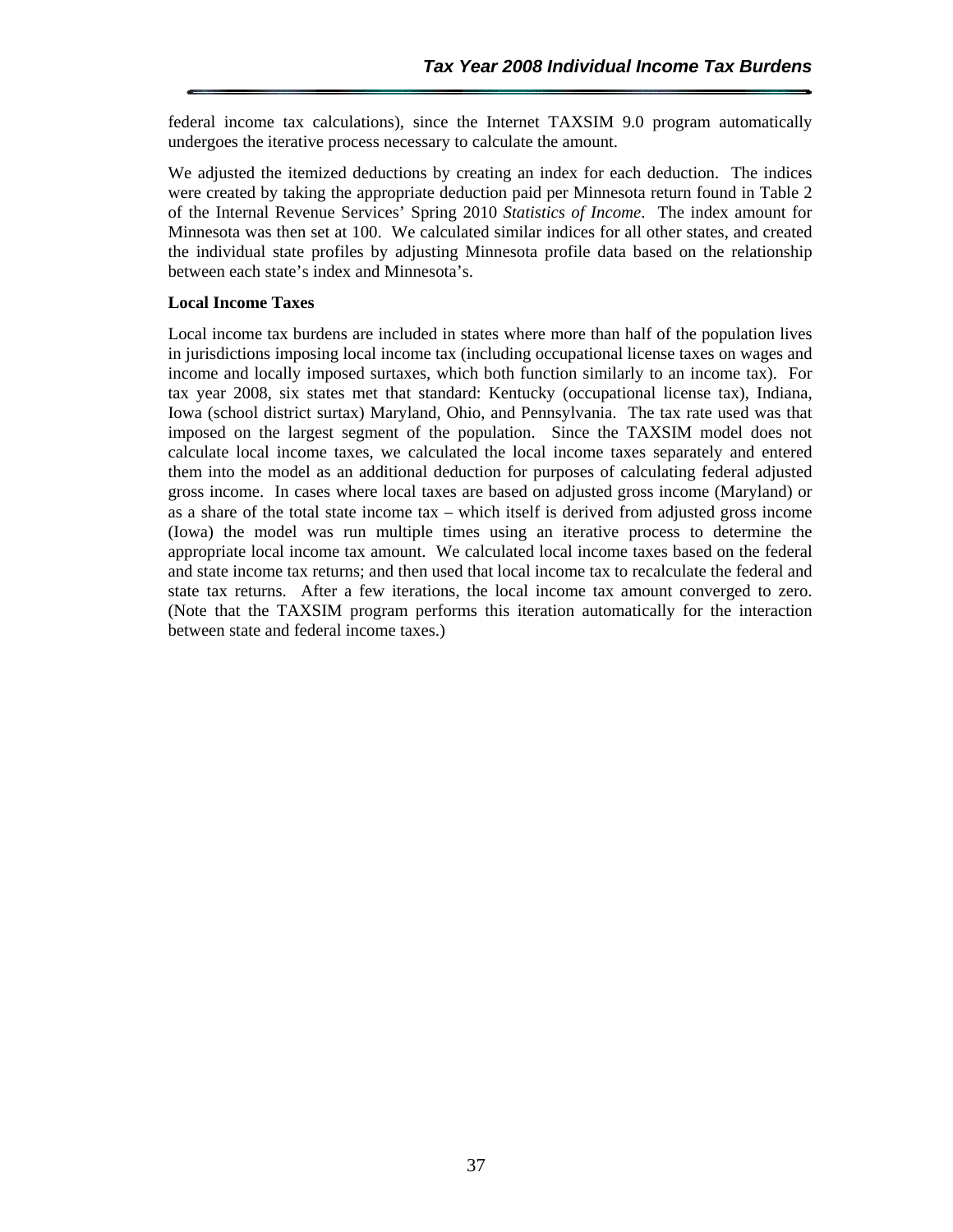à.

**This Page Intentionally Blank**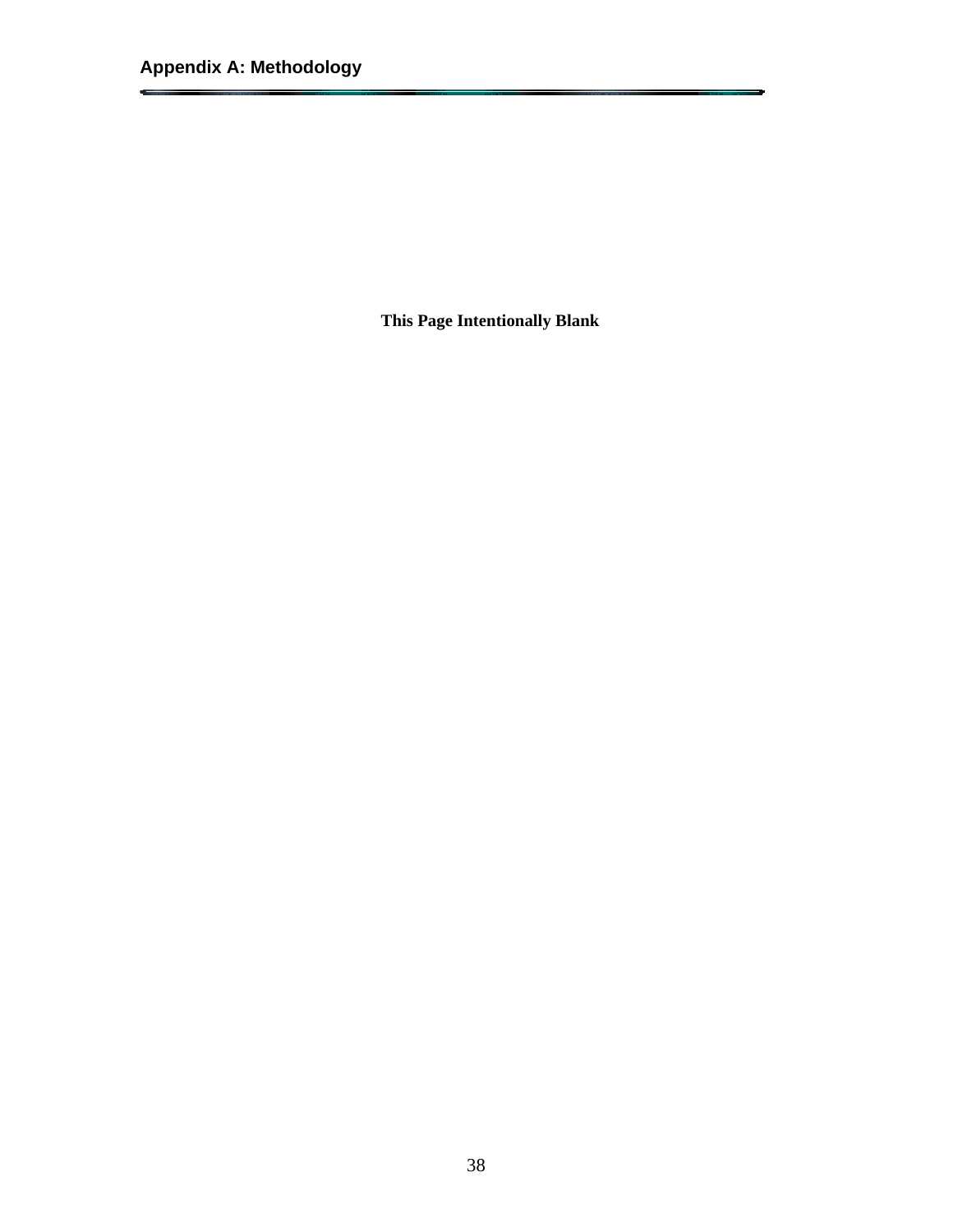#### **IV. Appendix B: Other Methods of Comparing Individual Income Tax Burdens**

This study utilizes one method of analyzing state income tax burdens: comparing tax burdens across states at various gross income levels. This method does a good job of providing information on how individual income tax burdens compare for similar families with similar incomes in various states. However, this method does not take into account total statewide income tax burdens. This is best measured by comparing aggregate income tax collections.

The U.S. Census Bureau has provided data on aggregate state and local income taxes for fiscal year 2008 (July 1, 2007 through June 30, 2008).<sup>12</sup> State and local income tax collections on a per capita basis for the 42 states (including the District of Columbia) included in this study were as follows:

|      |                             | <b>Collections per</b> |             |                       | <b>Collections per</b> |
|------|-----------------------------|------------------------|-------------|-----------------------|------------------------|
| Rank | <b>State</b>                | Capita                 | <b>Rank</b> | <b>State</b>          | Capita                 |
| 1.   | <b>New York</b>             | \$2,386.20             | 22.         | Vermont               | \$1,003.17             |
| 2.   | <b>District of Columbia</b> | \$2,296.01             | 23.         | Iowa                  | \$979.13               |
| 3.   | <b>Connecticut</b>          | \$2,142.07             | 24.         | <b>Nebraska</b>       | \$968.68               |
| 4.   | <b>Maryland</b>             | \$1,976,50             | 25.         | <b>Utah</b>           | \$950.79               |
| 5.   | <b>Massachusetts</b>        | \$1,909,68             | 26.         | Idaho                 | \$941.74               |
| 6.   | <b>California</b>           | \$1,523.93             | 27.         | <b>Missouri</b>       | \$918.84               |
| 7.   | <b>Minnesota</b>            | \$1,486.89             | 28.         | Georgia               | \$912.11               |
| 8.   | <b>New Jersey</b>           | \$1,455.03             | 29.         | <b>Montana</b>        | \$898.79               |
| 9.   | Oregon                      | \$1,315.20             | 30.         | <b>Indiana</b>        | \$843.10               |
| 10.  | <b>Virginia</b>             | \$1,297.53             | 31.         | West Virginia         | \$836.83               |
| 11.  | Ohio                        | \$1,215.76             | 32.         | <b>Arkansas</b>       | \$817.67               |
| 12.  | <b>Delaware</b>             | \$1,213.94             | 33.         | <b>Illinois</b>       | \$803.57               |
| 13.  | Hawaii                      | \$1,199.89             | 34.         | <b>Oklahoma</b>       | \$764.94               |
| 14.  | <b>North Carolina</b>       | \$1,188.90             | 35.         | <b>Michigan</b>       | \$763.98               |
| 15.  | <b>Maine</b>                | \$1,184.25             | 36.         | Louisiana             | \$712.05               |
| 16.  | Wisconsin                   | \$1,179.99             | 37.         | <b>Alabama</b>        | \$681.60               |
| 17.  | Pennsylvania                | \$1,140.57             | 38.         | <b>South Carolina</b> | \$635.95               |
| 18.  | Kentucky                    | \$1,057.32             | 39.         | <b>New Mexico</b>     | \$610.80               |
| 19.  | <b>Kansas</b>               | \$1,053.59             | 40.         | <b>Mississippi</b>    | \$527.54               |
| 20.  | <b>Rhode Island</b>         | \$1,036.26             | 41.         | <b>Arizona</b>        | \$524.45               |
| 21.  | Colorado                    | \$1,026.90             | 42.         | <b>North Dakota</b>   | \$494.60               |

**Table 10: Fiscal Year 2008 State and Local Income Tax Collections per Capita** 

 $\overline{a}$ 

<sup>&</sup>lt;sup>12</sup> MTA's *How Does Minnesota Compare?* publication offers complete state-by-state rankings for revenues and expenditures by category. Our publication is available through our website (www.mntax.org).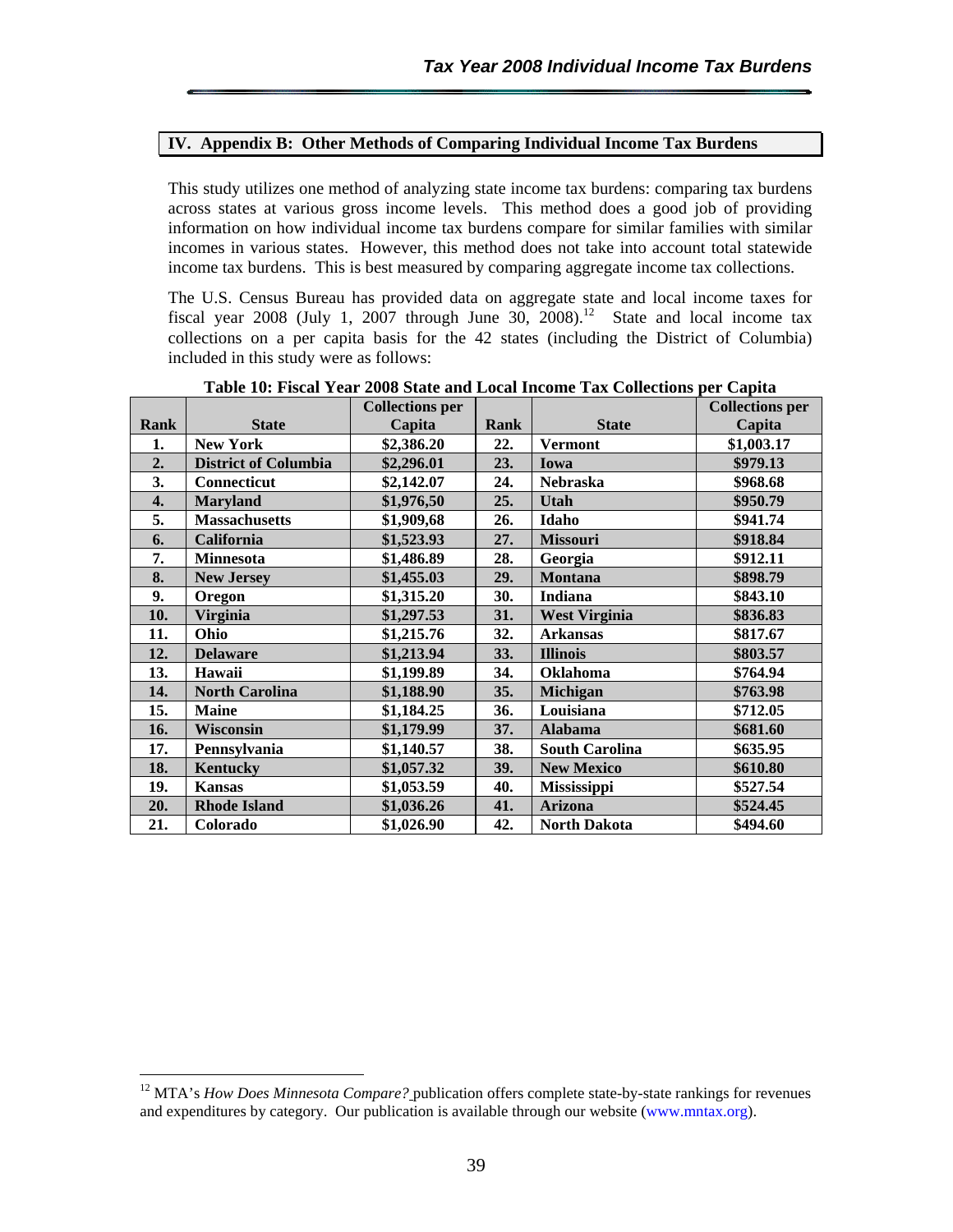State and local income tax collections on a personal income basis for the same group of states were as follows:

|             |                             | <b>Collections per</b> |      |                       |                        |
|-------------|-----------------------------|------------------------|------|-----------------------|------------------------|
|             |                             | \$1,000 of Pers.       |      |                       | <b>Collections per</b> |
| <b>Rank</b> | <b>State</b>                | Inc.                   | Rank | <b>State</b>          | \$1,000 of Pers. Inc.  |
| 1.          | <b>New York</b>             | \$50.41                | 22.  | <b>West Virginia</b>  | \$27.83                |
| 2.          | <b>Maryland</b>             | \$41.96                | 23.  | <b>Iowa</b>           | \$27.23                |
| 3.          | <b>Connecticut</b>          | \$38.47                | 24.  | Georgia               | \$27.21                |
| 4.          | <b>Massachusetts</b>        | \$38.46                | 25.  | <b>Montana</b>        | \$26.71                |
| 5.          | Oregon                      | \$37.03                | 26.  | <b>Missouri</b>       | \$26.70                |
| 6.          | <b>California</b>           | \$35.96                | 27.  | <b>Arkansas</b>       | \$26.63                |
| 7.          | <b>District of Columbia</b> | \$35.84                | 28.  | <b>Vermont</b>        | \$26.16                |
| 8.          | <b>Minnesota</b>            | \$35.63                | 29.  | <b>Nebraska</b>       | \$26.08                |
| 9.          | <b>North Carolina</b>       | \$35.22                | 30.  | <b>Rhode Island</b>   | \$25.59                |
| 10.         | Ohio                        | \$34.87                | 31.  | <b>Indiana</b>        | \$25.06                |
| 11.         | <b>Maine</b>                | \$34.19                | 32.  | Colorado              | \$24.68                |
| 12.         | Kentucky                    | \$33.95                | 33.  | <b>Michigan</b>       | \$21.79                |
| 13.         | Wisconsin                   | \$32.06                | 34.  | <b>Oklahoma</b>       | \$21.31                |
| 14.         | Utah                        | \$31.82                | 35.  | <b>Alabama</b>        | \$20.71                |
| 15.         | <b>Virginia</b>             | \$30.82                | 36.  | <b>South Carolina</b> | \$20.38                |
| <b>16.</b>  | <b>Delaware</b>             | \$30.28                | 37.  | Louisiana             | \$20.07                |
| 17.         | Hawaii                      | \$30.05                | 38.  | <b>New Mexico</b>     | \$19.48                |
| 18.         | Idaho                       | \$29.65                | 39.  | <b>Illinois</b>       | \$19.16                |
| 19.         | Pennsylvania                | \$29.09                | 40.  | Mississippi           | \$18.09                |
| 20.         | <b>New Jersey</b>           | \$28.87                | 41.  | <b>Arizona</b>        | \$16.04                |
| 21.         | <b>Kansas</b>               | \$28.26                | 42.  | <b>North Dakota</b>   | \$13.11                |

**Table 11: Fiscal Year 2008 State and Local Income Tax Collections per \$1,000 of Personal Income** 

Yet another method of evaluating tax burdens is to examine the distribution of the burden amongst taxpayers. For this information, we rely on two other sources of information on who pays the income tax. One is a report prepared by the Institute on Taxation and Economic Policy published in November of 2009. Using data from 2007 federal income tax returns, this report compares the "incidence" of the personal income tax by income class across the different states. As the FAQ section indicates, another perspective could be shown by demonstrating how much of the total tax burden is paid by the top 5% of filers, the top 10% of filers, the top 25% of filers, and so forth.

Table 12on the next page shows the incidence of the individual income tax for the 41 states in this study, and the District of Columbia, by population quintiles for tax year 2007.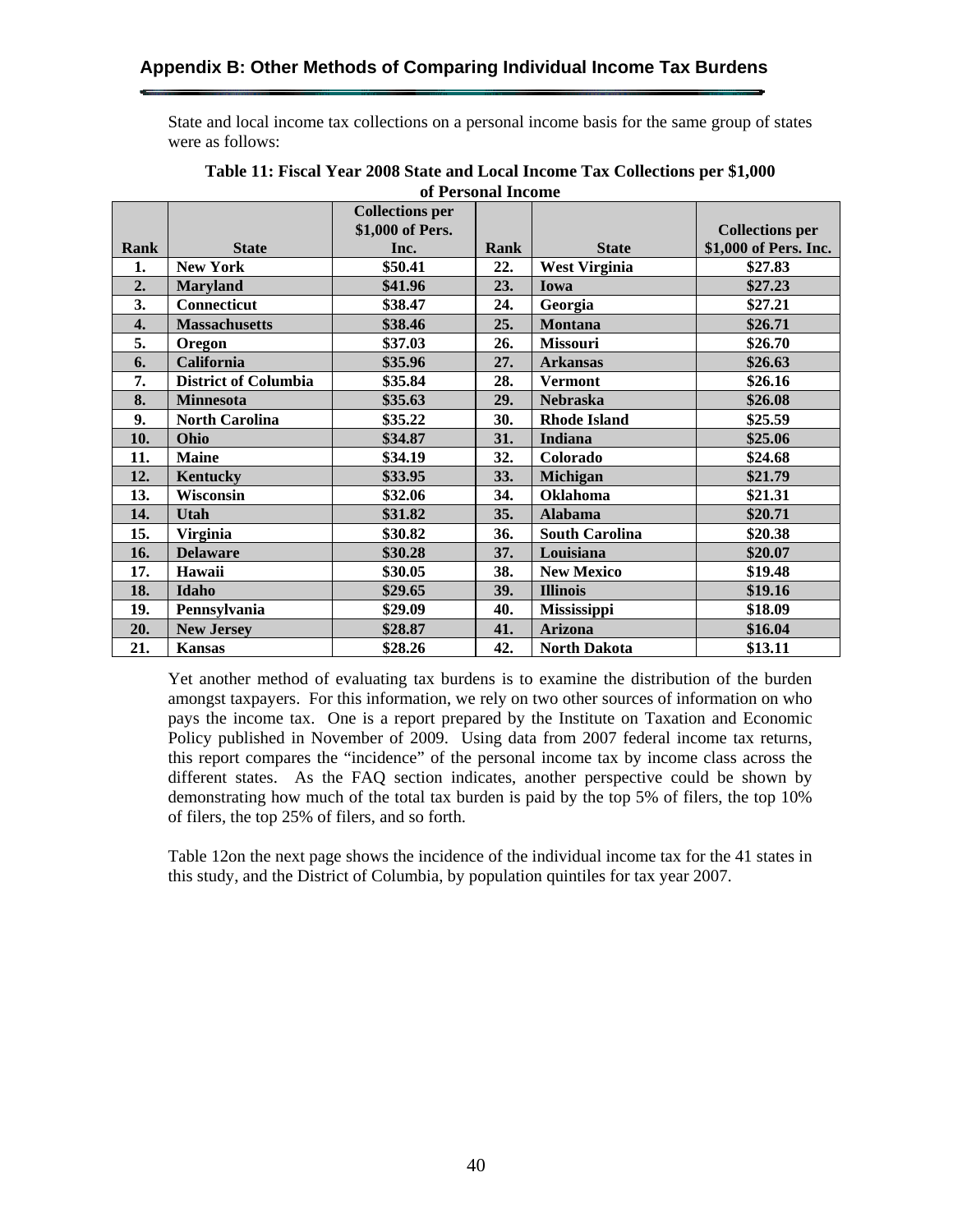|                                                                                  |                      |                      |                      |                      |             | <b>Top 20%</b>          |            |  |  |  |
|----------------------------------------------------------------------------------|----------------------|----------------------|----------------------|----------------------|-------------|-------------------------|------------|--|--|--|
| <b>State</b>                                                                     | <b>Bottom</b><br>20% | <b>Second</b><br>20% | <b>Middle</b><br>20% | <b>Fourth</b><br>20% | <b>Next</b> | <b>Next</b>             | <b>Top</b> |  |  |  |
|                                                                                  |                      |                      |                      |                      | 15%         | 4%                      | $1\%$      |  |  |  |
| Alabama                                                                          | 1.1%                 | 2.3%                 | 279%                 | 2.9%                 | 2.8%        | 2.6%                    | 2.5%       |  |  |  |
| Arizona                                                                          | 0.3%                 | 1.2%                 | 1.2%                 | 1.7%                 | 2.0%        | 2.4%                    | 2.8%       |  |  |  |
| Arkansas                                                                         | 0.2%                 | 1.6%                 | 2.4%                 | 3.1%                 | 3.8%        | 4.1%                    | 4.3%       |  |  |  |
| California                                                                       | 0.1%                 | 0.5%                 | 1.1%                 | 1.9%                 | 3.3%        | 5.1%                    | 7.1%       |  |  |  |
| Colorado                                                                         | 0.7%                 | 2.0%                 | 2.4%                 | 2.9%                 | 3.1%        | 3.2%                    | 3.2%       |  |  |  |
| Connecticut                                                                      | 0.1%                 | 1.4%                 | 2.9%                 | 3.6%                 | 4.1%        | 4.0%                    | 4.9%       |  |  |  |
| <b>Delaware</b>                                                                  | 0.6%                 | 1.9%                 | 2.6%                 | 3.2%                 | 3.7%        | 4.0%                    | 4.3%       |  |  |  |
| D.C.                                                                             | $(3.6\%)$            | 1.9%                 | 3.8%                 | 4.3%                 | 4.9%        | 4.9%                    | 5.7%       |  |  |  |
| Georgia                                                                          | 0.5%                 | 2.0%                 | 2.7%                 | 3.3%                 | 3.7%        | 4.0%                    | 4.0%       |  |  |  |
| Hawaii                                                                           | 0.0%                 | 2.6%                 | 3.8%                 | 3.9%                 | 4.3%        | 4.6%                    | 5.0%       |  |  |  |
| Idaho                                                                            | $(0.8\%)$            | 1.0%                 | 2.1%                 | 2.8%                 | 4.1%        | 4.7%                    | 4.9%       |  |  |  |
| <b>Illinois</b>                                                                  | 1.2%                 | 1.9%                 | 2.2%                 | 2.3%                 | 2.3%        | 2.3%                    | 2.2%       |  |  |  |
| Indiana                                                                          | 2.0%                 | 3.0%                 | 3.5%                 | 3.6%                 | 3.8%        | 3.5%                    | 3.4%       |  |  |  |
| Iowa                                                                             | 0.7%                 | 2.6%                 | 3.1%                 | 3.9%                 | 4.7%        | 4.7%                    | 4.6%       |  |  |  |
| <b>Kansas</b>                                                                    | $(0.6\%)$            | 1.4%                 | 2.7%                 | 3.3%                 | 3.9%        | 4.2%                    | 4.4%       |  |  |  |
| Kentucky                                                                         | 1.3%                 | 3.9%                 | 4.7%                 | 5.1%                 | 5.2%        | 5.1%                    | 4.8%       |  |  |  |
| Louisiana                                                                        | $(0.1\%)$            | 1.0%                 | 1.9%                 | 2.3%                 | 2.5%        | 2.6%                    | 2.9%       |  |  |  |
| <b>Maine</b>                                                                     | $(0.5\%)$            | 1.0%                 | 2.4%                 | 3.3%                 | 4.4%        | 5.1%                    | 5.2%       |  |  |  |
| <b>Marvland</b>                                                                  | 1.0%                 | 3.3%                 | 4.4%                 | 4.7%                 | 5.2%        | 5.7%                    | 5.8%       |  |  |  |
| <b>Massachusetts</b>                                                             | 0.4%                 | 2.9%                 | 3.8%                 | 4.1%                 | 4.3%        | 4.4%                    | 4.2%       |  |  |  |
| Michigan                                                                         | $(0.3\%)$            | 1.7%                 | 2.7%                 | 3.1%                 | 3.2%        | 3.3%                    | 3.1%       |  |  |  |
| <b>Minnesota</b>                                                                 | $(0.3\%)$            | 2.1%                 | 3.0%                 | 3.7%                 | 4.4%        | 4.9%                    | 5.4%       |  |  |  |
| <b>Mississippi</b>                                                               | 0.1%                 | 0.8%                 | 1.9%                 | 2.2%                 | 2.5%        | 3.0%                    | 3.2%       |  |  |  |
| <b>Missouri</b>                                                                  | 0.8%                 | 2.1%                 | 2.8%                 | 3.3%                 | 3.7%        | 4.0%                    | 4.3%       |  |  |  |
| Montana                                                                          | 0.6%                 | 1.5%                 | 2.3%                 | 2.9%                 | 3.5%        | 3.5%                    | 3.8%       |  |  |  |
| <b>Nebraska</b>                                                                  | 0.2%                 | 1.3%                 | 2.5%                 | 2.7%                 | 3.5%        | 4.7%                    | 4.6%       |  |  |  |
| <b>New Jersey</b>                                                                | $(0.8\%)$            | 0.7%                 | 1.7%                 | 2.2%                 | 3.3%        | 4.5%                    | 6.5%       |  |  |  |
| <b>New Mexico</b>                                                                | $(1.9\%)$            | $(0.1\%)$            | 1.3%                 | 2.3%                 | 2.8%        | 3.0%                    | 2.5%       |  |  |  |
| <b>New York</b>                                                                  | $(3.5\%)$            | 0.3%                 | 3.4%                 | 4.6%                 | 5.7%        | 6.6%                    | 6.7%       |  |  |  |
| <b>North Carolina</b>                                                            | 0.9%                 | 2.4%                 | 3.3%                 | 4.0%                 | 4.7%        | 5.1%                    | 5.6%       |  |  |  |
| <b>North Dakota</b>                                                              | 0.3%                 | 0.9%                 | 1.1%                 | 1.2%                 | 1.5%        | 1.6%                    | 2.5%       |  |  |  |
| Ohio                                                                             | 1.5%                 | 2.7%                 | 3.4%                 | 3.9%                 | 4.4%        | 4.6%                    | 5.0%       |  |  |  |
| Oklahoma                                                                         | $(0.5\%)$            | 0.9%                 | 2.4%                 | 3.0%                 | 3.5%        | 3.2%                    | 3.7%       |  |  |  |
| Oregon                                                                           | 2.2%                 | 3.5%                 | 4.7%                 | 4.8%                 | 5.6%        | 6.0%                    | 6.4%       |  |  |  |
| Pennsylvania                                                                     | 1.6%                 | 2.6%                 | 2.9%                 | 3.1%                 | 3.1%        | 2.9%                    | 2.5%       |  |  |  |
| <b>Rhode Island</b>                                                              | $(0.0\%)$            | 1.2%                 | 2.1%                 | 2.6%                 | 3.1%        | 4.1%                    | 4.2%       |  |  |  |
| <b>South Carolina</b>                                                            | 0.1%                 | 0.9%                 | 1.9%                 | 3.0%                 | 4.1%        | 4.3%                    | 4.1%       |  |  |  |
| Utah                                                                             | 0.7%                 | 2.3%                 | 2.8%                 | 3.5%                 | 3.9%        | 4.0%                    | 3.7%       |  |  |  |
| <b>Vermont</b>                                                                   | $(0.9\%)$            | 0.1%                 | 1.7%                 | 2.2%                 | 2.9%        | 4.0%                    | 5.4%       |  |  |  |
| Virginia                                                                         | 1.0%                 | 2.5%                 | 3.3%                 | 3.6%                 | 3.9%        | 4.1%                    | 4.0%       |  |  |  |
| <b>West Virginia</b>                                                             | 0.5%                 | 1.8%                 | 2.7%                 | 3.7%                 | 4.5%        | 4.8%                    | 4.8%       |  |  |  |
| Wisconsin                                                                        | $(0.1\%)$            | 2.2%                 | 3.5%                 | 4.1%                 | 4.6%        | 4.6%                    | 5.2%       |  |  |  |
| <b>U.S. Average</b>                                                              | 0.2%                 | 1.4%                 | 2.2%                 | 2.6%                 | 3.1%        | 3.5%                    | 3.9%       |  |  |  |
| Source: Who Pays? A Distributional Analysis of the Tax Systems of all 50 States, |                      |                      |                      |                      |             | 3 <sup>rd</sup> Edition |            |  |  |  |
| Institute on Taxation and Economic Policy, November 2009.                        |                      |                      |                      |                      |             |                         |            |  |  |  |

**Table 12: Personal Income Tax as a Share of Family Income, 2007 (Non-Elderly Families)**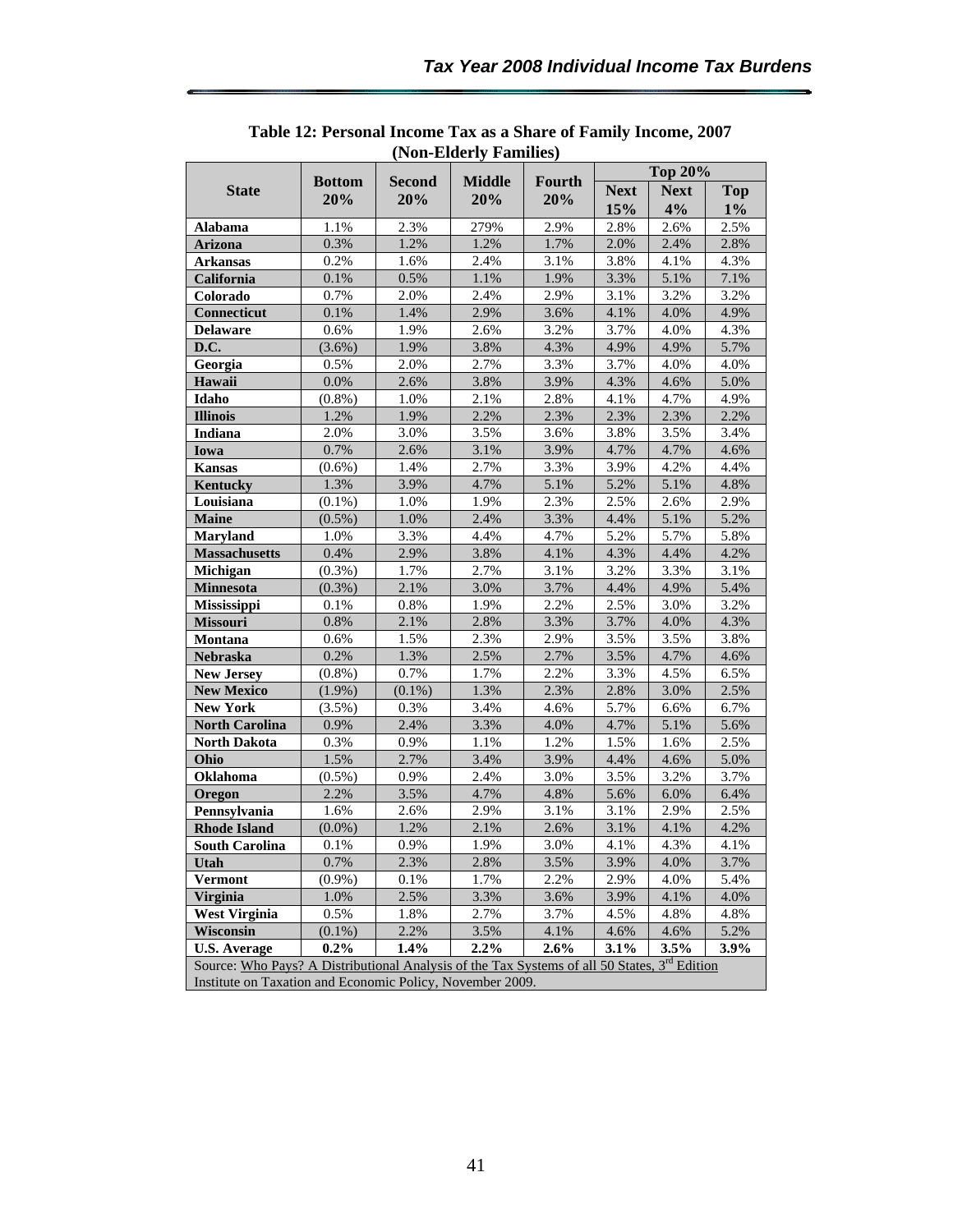## **Appendix B: Other Methods of Comparing Individual Income Tax Burdens**

The other source of information is the *Tax Incidence Study* prepared periodically by the Minnesota Department of Revenue – most recently published in March 2011 and referenced elsewhere in this study. Using detailed information on income and taxes for a stratified random sample of 104,809 Minnesota households, this report compares the "incidence" of all state and local taxes in Minnesota across both population deciles<sup>13</sup> and income deciles<sup>14</sup> for 2008 and projects the same incidence figures for 2013. For a complete treatment of this issue, consult the complete study, which is available at http://taxes.state.mn.us/legal\_policy/Documents/other\_supporting\_content\_2011\_tax\_inciden ce\_study\_links.pdf.

|                         | Rate      | Income<br>Range      | Rate      | <b>Income</b><br>Range |
|-------------------------|-----------|----------------------|-----------|------------------------|
| 1                       | $(1.2\%)$ | $<$ \$9,796          | 0.3%      | $<$ \$32,167           |
| $\overline{2}$          | $(0.7\%)$ | $$9,796 - $16,278$   | $2.6\%$   | \$32,167 - \$49,824    |
| 3                       | $0.1\%$   | $$16,279 - $23,691$  | 3.4%      | \$49,825 - \$67,371    |
| $\overline{\mathbf{4}}$ | 1.1%      | \$23,692 - \$31,689  | 3.9%      | \$67,372 - \$85,746    |
| 5                       | 2.3%      | \$31,690 - \$41,161  | 4.3%      | \$85,747 - \$106,488   |
| 6                       | $3.0\%$   | \$41,162 - \$53,314  | 4.5%      | \$106,489 - \$137,514  |
| 7                       | 3.4%      | \$53,315 - \$68,696  | 4.7%      | \$137,515 - \$190,237  |
| 8                       | 3.9%      | \$68,697 - \$89,936  | $5.0\%$   | \$190,238 - \$321,285  |
| 9                       | 4.4%      | \$89,937 - \$129,566 | 5.4%      | \$321,286 - \$883,568  |
| 10                      | 5.4%      | > \$129,566          | $6.6\%$   | > \$883,568            |
| <b>TOTALS</b>           | 4.1%      |                      | 4.1%      |                        |
| <b>Top 5%</b>           | $5.6\%$   | > \$182,829          | 6.9%      | > \$3,357,089          |
| Top $1\%$               | 6.1%      | $>$ \$429,354        | <b>NA</b> | <b>NA</b>              |

**Table 13: 2008 Effective Minnesota Individual Income Tax Rates, by Population and Income Decile** 

 $\overline{a}$ 

<sup>&</sup>lt;sup>13</sup> Where all households in the state are ranked according to income and then divided into ten equal groups based on population size.

 $14$  Where all households in the state are ranked according to income and then divided into ten equal groups based on the amount of income in each group.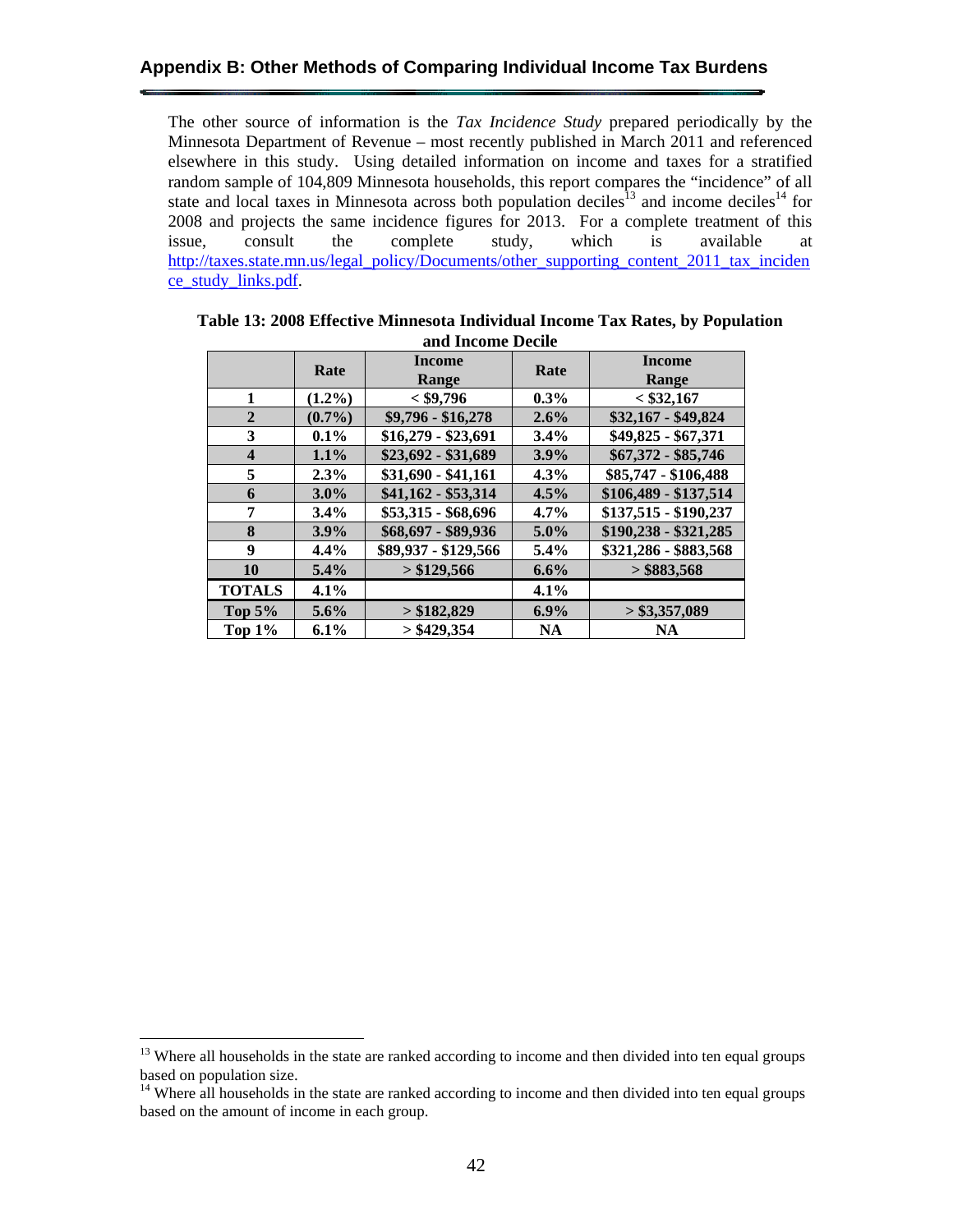**This Page Intentionally Blank**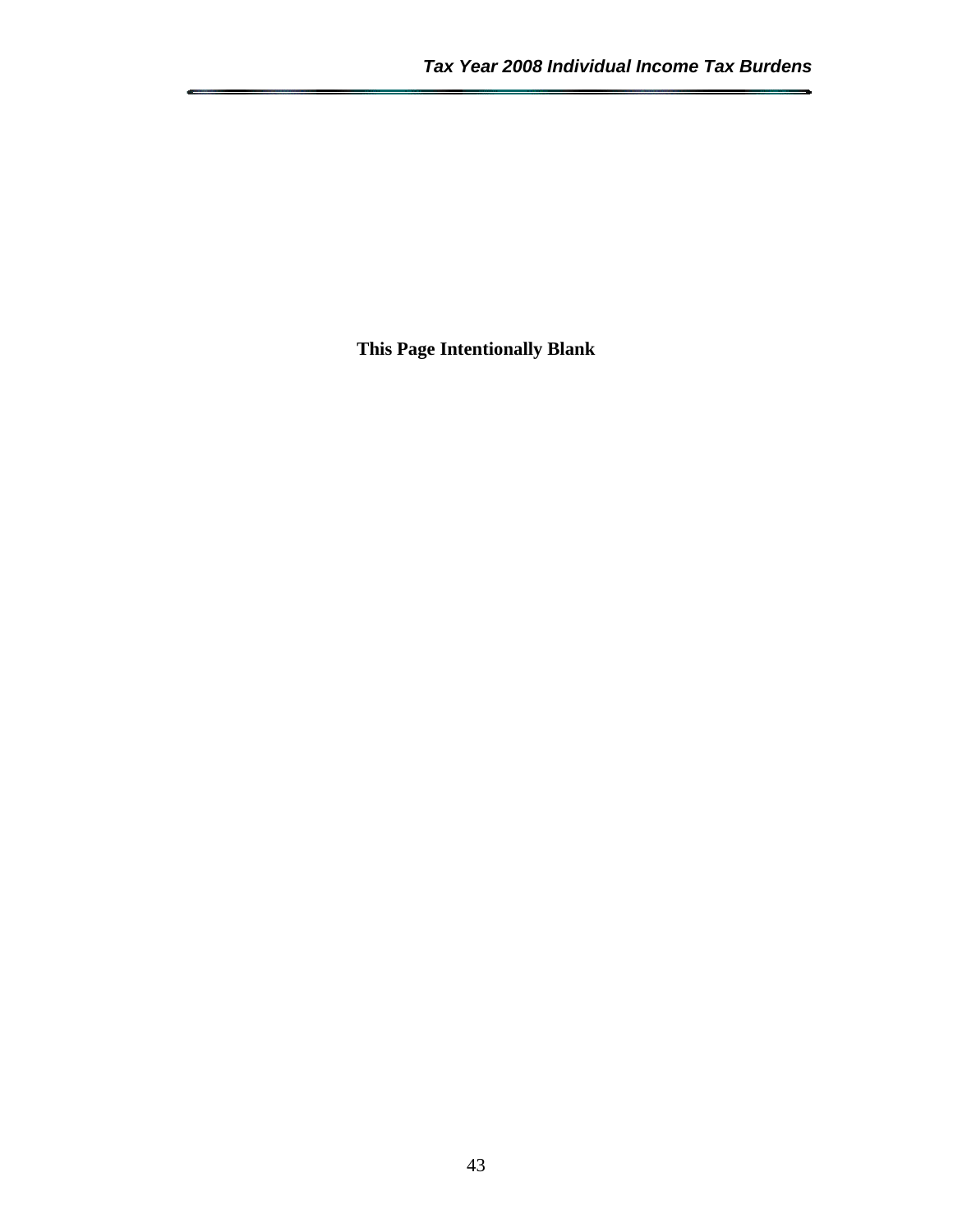## **V. Appendix C: Federal Income Tax and Payroll Tax Liabilities**

Tables 3-9 in the body of the report present the results of our state income tax calculations. However, a filer's total income tax burden also includes federal income tax and payroll tax (FICA) liabilities. For interested parties, we present the federal income and payroll tax liabilities calculated by TAXSIM for each of our examples in Tables 14-18 on the following pages.

Note that for our \$10,000, \$20,000 and \$35,000 examples for all filing types (and for the \$50,000 and \$75,000 senior married-joint examples), the federal income tax burden does not vary from state to state. This is because we assume the filers claim the standard deduction – it is the itemizing of deductions (and the variation therein from state to state) which provide the variation in federal income tax burdens from state to state.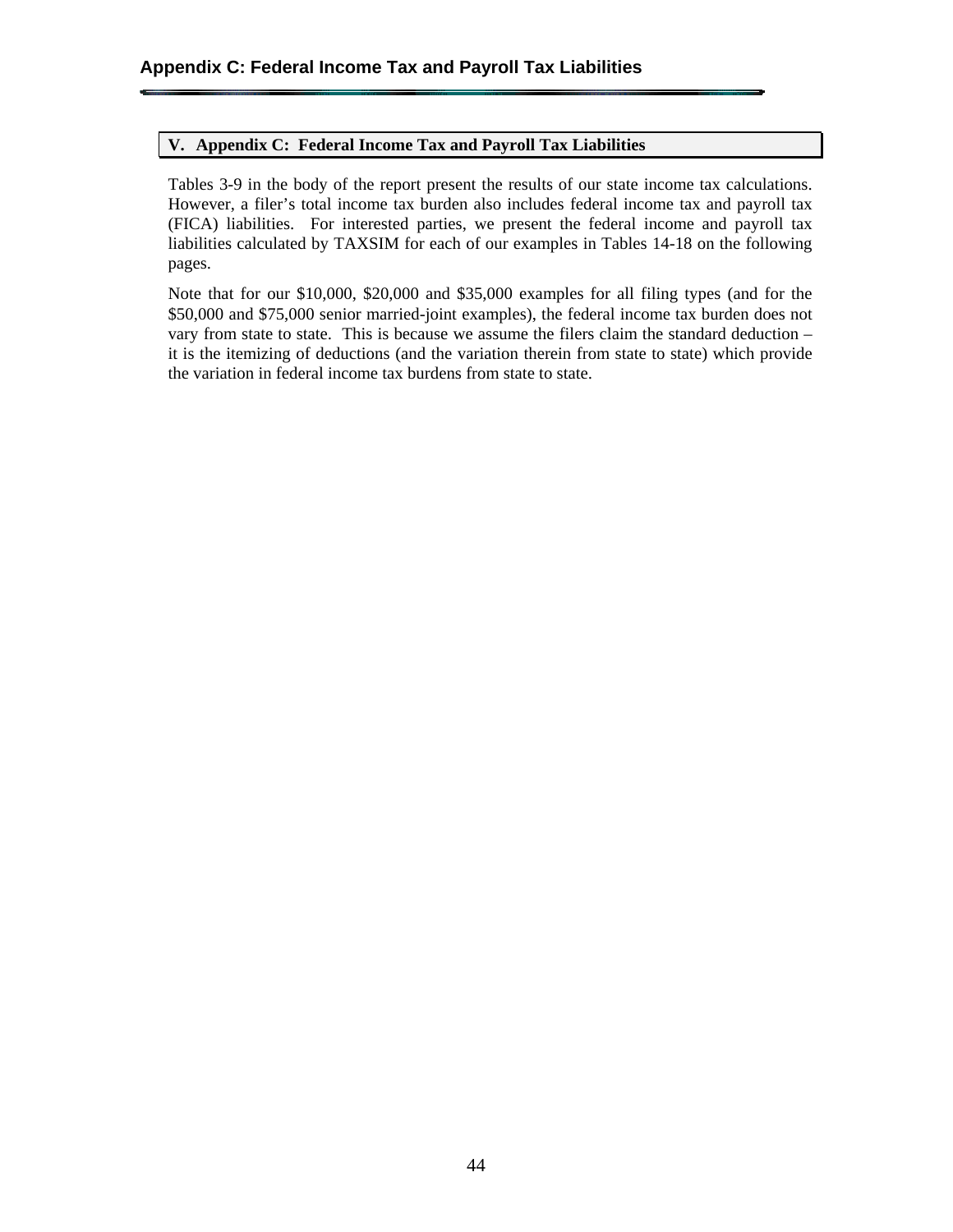|                               |             |             | <b>Income</b> |          |          |           |
|-------------------------------|-------------|-------------|---------------|----------|----------|-----------|
| <b>STATE</b>                  | \$10,000    | \$20,000    | \$35,000      | \$50,000 | \$75,000 | \$100,000 |
| Alabama                       | $(\$3,354)$ | $(\$6,319)$ | $(\$2,655)$   | \$157    | \$3,774  | \$6,770   |
| Arizona                       | (3,354)     | (6,319)     | (2,655)       | (103)    | 3,506    | 6,433     |
| <b>Arkansas</b>               | (3, 354)    | (6,319)     | (2,655)       | 317      | 3,866    | 6,818     |
| California                    | (3,354)     | (6,319)     | (2,655)       | (421)    | 3,206    | 5,952     |
| Colorado                      | (3, 354)    | (6,319)     | (2,655)       | 27       | 3,558    | 6,506     |
| Connecticut                   | (3,354)     | (6,319)     | (2,655)       | 527      | 3,637    | 6,541     |
| Delaware                      | (3, 354)    | (6,319)     | (2,655)       | 199      | 3,680    | 6,685     |
| District of Columbia          | (3, 354)    | (6,319)     | (2,655)       | (54)     | 3,497    | 6,140     |
| Georgia                       | (3,354)     | (6,319)     | (2,655)       | 108      | 3,596    | 6,473     |
| Hawaii                        | (3, 354)    | (6,319)     | (2,655)       | (184)    | 3,257    | 6,138     |
| Idaho                         | (3, 354)    | (6,319)     | (2,655)       | 115      | 3,582    | 6,437     |
| Illinois                      | (3,354)     | (6,319)     | (2,655)       | 255      | 3,587    | 6,524     |
| Indiana                       | (3, 354)    | (6,319)     | (2,655)       | 378      | 3,916    | 6,939     |
| Iowa                          | (3, 354)    | (6,319)     | (2,655)       | 472      | 3,919    | 6,924     |
| Kansas                        | (3, 354)    | (6,319)     | (2,655)       | 544      | 3,916    | 6,903     |
| Kentucky                      | (3, 354)    | (6,319)     | (2,655)       | 424      | 3,838    | 6,759     |
| Louisiana                     | (3, 354)    | (6,319)     | (2,655)       | (239)    | 3,576    | 6,718     |
| Maine                         | (3, 354)    | (6,319)     | (2,655)       | 560      | 3,855    | 6,669     |
| Maryland                      | (3,354)     | (6,319)     | (2,655)       | (63)     | 3,233    | 6,059     |
| Massachusetts                 | (3,354)     | (6,319)     | (2,655)       | 313      | 3,596    | 6,539     |
| Michigan                      | (3, 354)    | (6,319)     | (2,655)       | 448      | 3,784    | 6,712     |
| Minnesota                     | (3,354)     | (6,319)     | (2,655)       | 361      | 3,732    | 6,634     |
| Mississippi                   | (3, 354)    | (6,319)     | (2,655)       | 55       | 3,746    | 6,767     |
| Missouri                      | (3, 354)    | (6,319)     | (2,655)       | 418      | 3,820    | 6,900     |
| Montana                       | (3, 354)    | (6,319)     | (2,655)       | 324      | 3,769    | 6,811     |
| Nebraska                      | (3, 354)    | (6,319)     | (2,655)       | 579      | 3,946    | 6,893     |
| New Jersey                    | (3,354)     | (6,319)     | (2,655)       | 356      | 3,506    | 6,421     |
| New Mexico                    | (3, 354)    | (6,319)     | (2,655)       | 108      | 3,728    | 6,767     |
| New York                      | (3, 354)    | (6,319)     | (2,655)       | 550      | 3,647    | 6,358     |
| North Carolina                | (3, 354)    | (6,319)     | (2,655)       | 225      | 3,669    | 6,473     |
| North Dakota                  | (3, 354)    | (6,319)     | (2,655)       | 411      | 3,987    | 6,954     |
| Ohio                          | (3, 354)    | (6,319)     | (2,655)       | 589      | 3,839    | 6,708     |
| Oklahoma                      | (3, 354)    | (6,319)     | (2,655)       | 342      | 3,837    | 6,803     |
| Oregon                        | (3, 354)    | (6,319)     | (2,655)       | 65       | 3,379    | 6,226     |
| Pennsylvania                  | (3, 354)    | (6,319)     | (2,655)       | 659      | 3,741    | 6,684     |
| Rhode Island                  | (3,354)     | (6,319)     | (2,655)       | 484      | 3,835    | 6,809     |
| South Carolina                | (3,354)     | (6,319)     | (2,655)       | 225      | 3,717    | 6,558     |
| Utah                          | (3,354)     | (6,319)     | (2,655)       | (97)     | 3,345    | 6,118     |
| Vermont                       | (3,354)     | (6,319)     | (2,655)       | 617      | 3,942    | 6,909     |
| Virginia                      | (3, 354)    | (6,319)     | (2,655)       | 14       | 3,415    | 6,252     |
| West Virginia                 | (3,354)     | (6,319)     | (2,655)       | 318      | 3,894    | 7,052     |
| Wisconsin                     | (3,354)     | (6,319)     | (2,655)       | 614      | 3,868    | 6,757     |
| 42 State Average**            | $(\$3,354)$ | $(\$6,319)$ | $(\$2,655)$   | \$262    | \$3,684  | \$6,607   |
| *2 wage earners, 2 dependents |             |             |               |          |          |           |
| ** Simple average             |             |             |               |          |          |           |

## **Table 14: Tax Year 2008 Federal Income Tax Burdens for Married-Joint Filers\***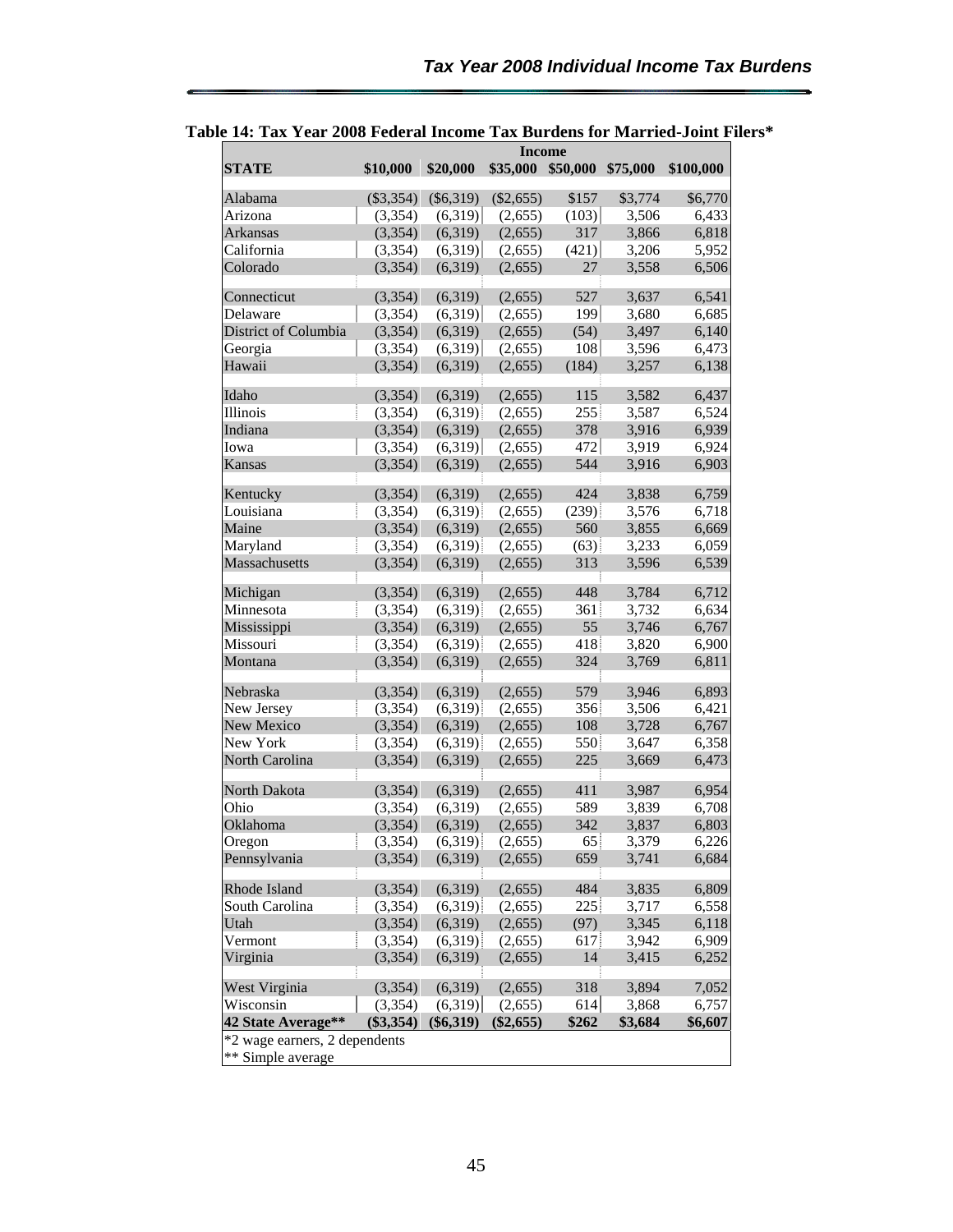|                                                     |           |          | <b>Income</b> |                                 |
|-----------------------------------------------------|-----------|----------|---------------|---------------------------------|
| <b>STATE</b>                                        | \$150,000 |          |               | \$250,000 \$500,000 \$1,000,000 |
| Alabama                                             | \$17,325  | \$40,671 | \$118,436     | \$266,898                       |
| Arizona                                             | 16,507    | 39,688   | 116,913       | 262,258                         |
| Arkansas                                            | 17,136    | 40,729   | 119,645       | 257,242                         |
| California                                          | 14,957    | 39,322   | 117,538       | 245,622                         |
| Colorado                                            | 16,612    | 40,373   | 119,034       | 263,205                         |
| Connecticut                                         | 16,394    | 40,689   | 119,585       | 258,659                         |
| Delaware                                            | 16,901    | 41,003   | 120,055       | 260,610                         |
| District of Columbia                                | 15,589    | 37,576   | 114,492       | 246,547                         |
| Georgia                                             | 16,476    | 40,742   | 119,664       | 260,023                         |
| Hawaii                                              | 15,671    | 40,848   | 119,823       | 255,744                         |
| Idaho                                               | 16,255    | 40,741   | 119,663       | 254,338                         |
| Illinois                                            | 16,680    | 41,019   | 120,079       | 266,552                         |
| Indiana                                             | 17,573    | 41,557   | 120,208       | 266,183                         |
| Iowa                                                | 17,436    | 42,198   | 121,767       | 261,309                         |
| Kansas                                              | 17,313    | 41,777   | 121,215       | 260,256                         |
| Kentucky                                            | 17,080    | 42,109   | 121,546       | 261,903                         |
| Louisiana                                           | 17,113    | 43,089   | 123,178       | 270,126                         |
| Maine                                               | 16,663    | 42,617   | 122,472       | 254,402                         |
| Maryland                                            | 15,472    | 39,351   | 116,876       | 253,090                         |
| Massachusetts                                       | 16,575    | 40,948   | 119,974       | 259,806                         |
| Michigan                                            | 17,024    | 41,807   | 121,260       | 264,373                         |
| Minnesota                                           | 16,704    | 40,638   | 119,510       | 253,600                         |
| Mississippi                                         | 17,137    | 39,997   | 118,223       | 261,934                         |
| Missouri                                            | 17,412    | 41,437   | 120,706       | 261,229                         |
| Montana                                             | 17,165    | 40,371   | 119,110       | 256,950                         |
| Nebraska                                            | 17,231    | 40,464   | 119,249       | 255,382                         |
| New Jersey                                          | 16,128    | 42,173   | 121,806       | 254,101                         |
| New Mexico                                          | 17,142    | 41,500   | 120,606       | 265,399                         |
| New York                                            | 15,738    | 39,161   | 117,298       | 249,785                         |
| North Carolina                                      | 16,369    | 41,059   | 120,140       | 254,623                         |
| North Dakota                                        | 17,562    | 42,468   | 121,858       | 265,599                         |
| Ohio                                                | 16,818    | 40,931   | 119,544       | 254,617                         |
| Oklahoma                                            | 17,202    | 39,368   | 117,592       | 260,272                         |
| Oregon                                              | 15,790    | 41,812   | 121,266       | 251,979                         |
| Pennsylvania                                        | 17,015    | 42,209   | 121,658       | 267,061                         |
| Rhode Island                                        | 17,006    | 41,591   | 120,936       | 255,110                         |
| South Carolina                                      | 16,579    | 40,752   | 119,680       | 257,012                         |
| Utah                                                | 15,701    | 38,373   | 115,982       | 258,129                         |
| Vermont                                             | 17,188    | 40,249   | 118,927       | 251,542                         |
| Virginia                                            | 15,995    | 41,075   | 120,164       | 260,440                         |
| West Virginia                                       | 17,572    | 43,072   | 123,153       | 262,738                         |
| Wisconsin                                           | 16,980    | 42,324   | 122,033       | 258,475                         |
| 42 State Average**                                  | \$16,695  | \$40,949 | \$119,830     | \$258,693                       |
| *2 wage earners, 2 dependents<br>** Simple average. |           |          |               |                                 |

## **Table 14: Tax Year 2008 Federal Income Tax Burdens for Married-Joint Filers\***

÷.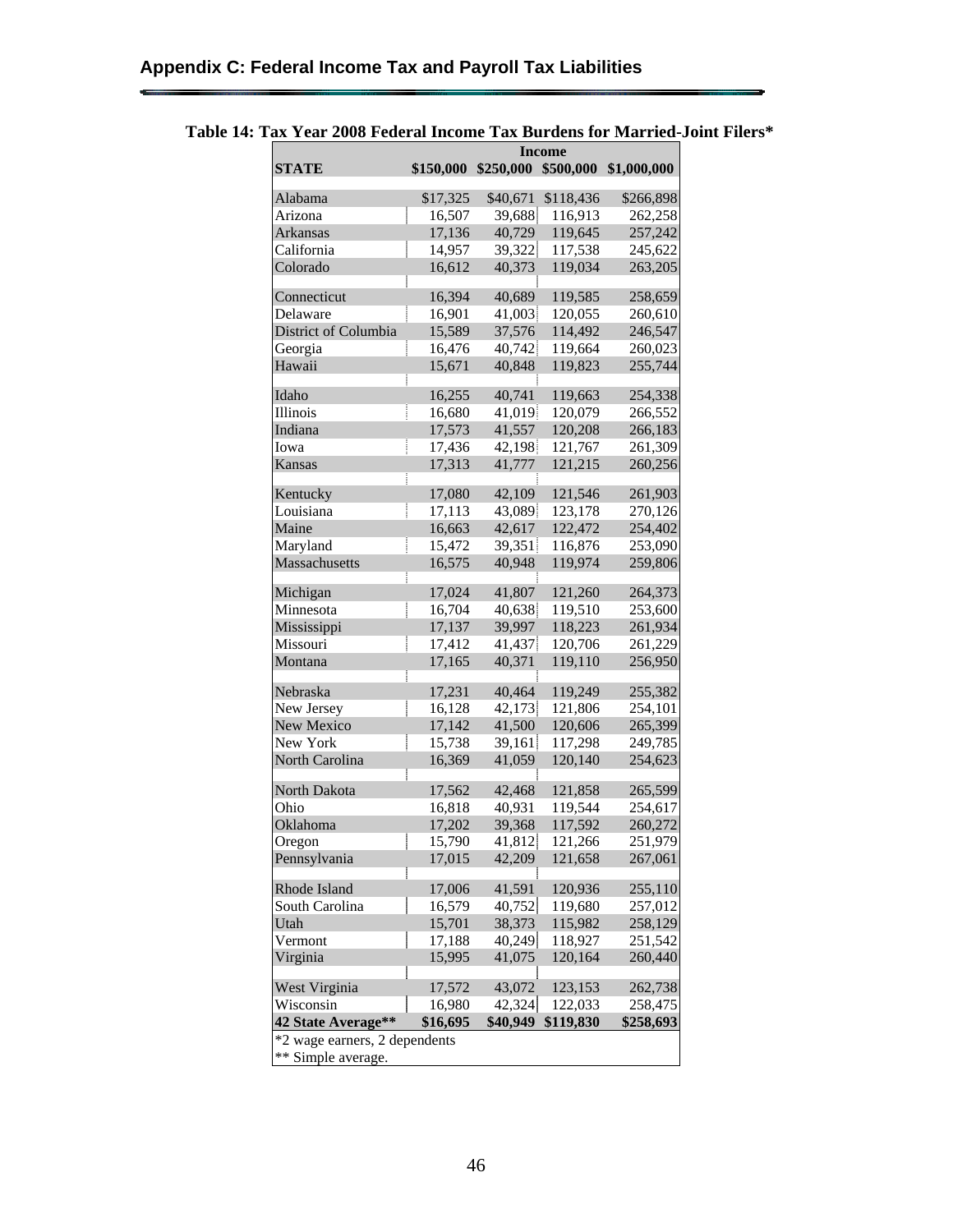|                      | Tax Teat 2000 Peueral Income Tax Duracus for Single Phers |          |         |         | <b>Income</b> |          |                                                          |          |
|----------------------|-----------------------------------------------------------|----------|---------|---------|---------------|----------|----------------------------------------------------------|----------|
| <b>STATE</b>         | \$10,000                                                  | \$20,000 |         |         |               |          | \$35,000 \$50,000 \$75,000 \$100,000 \$150,000 \$250,000 |          |
|                      |                                                           |          |         |         |               |          |                                                          |          |
| Alabama              | (\$218)                                                   | \$1,202  | \$3,367 | \$5,940 | \$10,064      | \$15,266 | \$24,622                                                 | \$45,145 |
| Arizona              | (218)                                                     | 1,202    | 3,367   | 5,826   | 9,522         | 14,704   | 23,455                                                   | 44,000   |
| <b>Arkansas</b>      | (218)                                                     | 1,202    | 3,367   | 5,866   | 9,934         | 14,981   | 24,185                                                   | 43,908   |
| California           | (218)                                                     | 1,202    | 3,367   | 5,540   | 8,670         | 13,528   | 21,302                                                   | 42,513   |
| Colorado             | (218)                                                     | 1,202    | 3,367   | 5,763   | 9,557         | 14,753   | 23,723                                                   | 44,675   |
| Connecticut          | (218)                                                     | 1,202    | 3,367   | 6,009   | 9,450         | 14,699   | 23,857                                                   | 43,593   |
| Delaware             | (218)                                                     | 1,202    | 3,367   | 5,837   | 9,682         | 14,877   | 23,957                                                   | 44,538   |
| District of Columbia | (218)                                                     | 1,202    | 3,367   | 5,640   | 9,416         | 14,169   | 22,671                                                   | 41,135   |
| Georgia              | (218)                                                     | 1,202    | 3,367   | 5,756   | 9,561         | 14,648   | 23,616                                                   | 44,128   |
| Hawaii               | (218)                                                     | 1,202    | 3,367   | 5,498   | 9,059         | 14,118   | 22,492                                                   | 43,718   |
| Idaho                | (218)                                                     | 1,202    | 3,367   | 5,593   | 9,385         | 14,383   | 23,158                                                   | 43,634   |
| Illinois             | (218)                                                     | 1,202    | 3,367   | 5,837   | 9,682         | 14,877   | 23,957                                                   | 44,538   |
| Indiana              | (218)                                                     | 1,202    | 3,367   | 5,995   | 10,123        | 15,327   | 24,897                                                   | 45,867   |
| Iowa                 | (218)                                                     | 1,202    | 3,367   | 6,003   | 10,048        | 15,212   | 24,718                                                   | 45,070   |
| Kansas               | (218)                                                     | 1,202    | 3,367   | 5,981   | 9,906         | 15,078   | 24,536                                                   | 44,670   |
| Kentucky             | (218)                                                     | 1,202    | 3,367   | 5,868   | 9,966         | 14,989   | 24,374                                                   | 45,567   |
| Louisiana            | (218)                                                     | 1,202    | 3,367   | 5,659   | 9,671         | 15,097   | 24,317                                                   | 47,147   |
| Maine                | (218)                                                     | 1,202    | 3,367   | 5,842   | 9,653         | 14,599   | 23,761                                                   | 45,116   |
| Maryland             | (218)                                                     | 1,202    | 3,367   | 5,463   | 8,886         | 13,966   | 22,461                                                   | 43,158   |
| Massachusetts        | (218)                                                     | 1,202    | 3,367   | 5,887   | 9,406         | 14,682   | 23,830                                                   | 43,843   |
|                      |                                                           |          |         |         |               |          |                                                          |          |
| Michigan             | (218)                                                     | 1,202    | 3,367   | 6,037   | 9,783         | 14,996   | 24,387                                                   | 45,192   |
| Minnesota            | (218)                                                     | 1,202    | 3,367   | 5,842   | 9,608         | 14,668   | 23,705                                                   | 43,553   |
| Mississippi          | (218)                                                     | 1,202    | 3,367   | 5,833   | 9,830         | 15,053   | 24,254                                                   | 44,273   |
| Missouri             | (218)                                                     | 1,202    | 3,367   | 6,034   | 9,913         | 15,176   | 24,576                                                   | 44,811   |
| Montana              | (218)                                                     | 1,202    | 3,367   | 5,900   | 9,763         | 14,963   | 24,203                                                   | 43,574   |
| Nebraska             | (218)                                                     | 1,202    | 3,367   | 6,032   | 9,871         | 15,019   | 24,462                                                   | 43,416   |
| New Jersey           | (218)                                                     | 1,202    | 3,367   | 6,116   | 9,113         | 14,432   | 23,238                                                   | 44,765   |
| New Mexico           | (218)                                                     | 1,202    | 3,367   | 5,851   | 9,784         | 15,065   | 24,290                                                   | 45,692   |
| New York             | (218)                                                     | 1,202    | 3,367   | 5,924   | 9,256         | 14,289   | 23,219                                                   | 42,386   |
| North Carolina       | (218)                                                     | 1,202    | 3,367   | 5,694   | 9,577         | 14,514   | 23,420                                                   | 43,886   |
| North Dakota         | (218)                                                     | 1,202    | 3,367   | 6,185   | 10,087        | 15,317   | 24,793                                                   | 46,515   |
| Ohio                 | (218)                                                     | 1,202    | 3,367   | 6,065   | 9,861         | 14,929   | 24,143                                                   | 44,117   |
| Oklahoma             | (218)                                                     | 1,202    | 3,367   | 5,920   | 9,966         | 15,102   | 24,446                                                   | 43,731   |
| Oregon               | (218)                                                     | 1,202    | 3,367   | 5,577   | 9,201         | 14,177   | 22,885                                                   | 44,480   |
| Pennsylvania         | (218)                                                     | 1,202    | 3,367   | 6,208   | 9,814         | 15,058   | 24,563                                                   | 46,292   |
| Rhode Island         | (218)                                                     | 1,202    | 3,367   | 6,074   | 9,699         | 14,906   | 24,149                                                   | 44,305   |
| South Carolina       | (218)                                                     | 1,202    | 3,367   | 5,746   | 9,681         | 14,630   | 23,544                                                   | 43,666   |
| Utah                 | (218)                                                     | 1,202    | 3,367   | 5,571   | 9,202         | 14,195   | 22,625                                                   | 42,562   |
| Vermont              | (218)                                                     | 1,202    | 3,367   | 6,158   | 9,823         | 15,004   | 24,361                                                   | 43,246   |
| Virginia             | (218)                                                     | 1,202    | 3,367   | 5,702   | 9,295         | 14,389   | 23,166                                                   | 44,322   |
| West Virginia        | (218)                                                     | 1,202    | 3,367   | 5,971   | 10,084        | 15,363   | 24,835                                                   | 45,980   |
| Wisconsin            | (218)                                                     | 1,202    | 3,367   | 5,995   | 9,782         | 14,915   | 24,387                                                   | 44,884   |
| 42 State Average**   | $(\$218)$                                                 | \$1,202  | \$3,367 | \$5,863 | \$9,634       | \$14,765 | \$23,846                                                 | \$44,324 |
| * No dependents.     |                                                           |          |         |         |               |          |                                                          |          |
| ** Simple average.   |                                                           |          |         |         |               |          |                                                          |          |

## **Table 15: Tax Year 2008 Federal Income Tax Burdens for Single Filers\***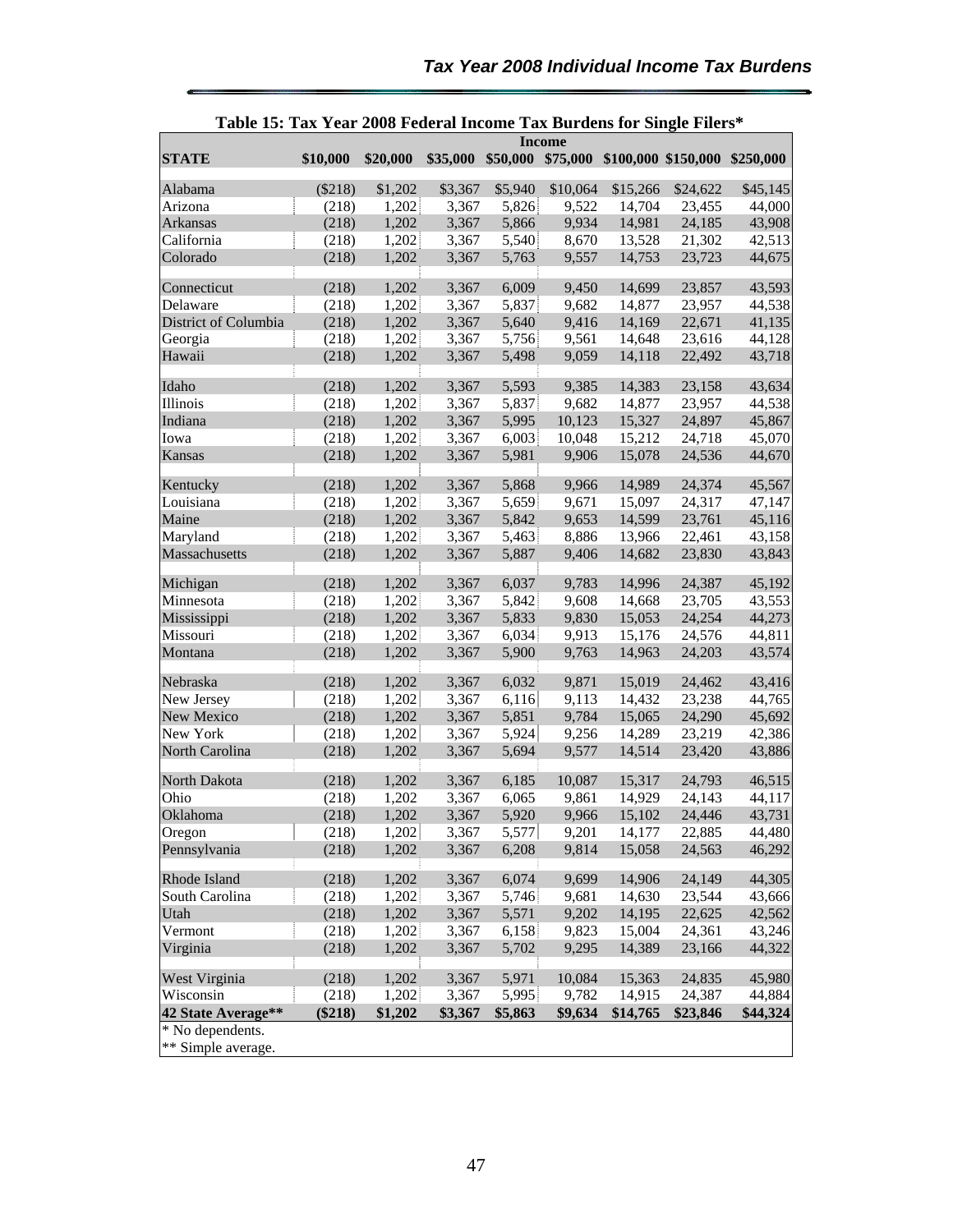|                      |             |             |         |         | <b>Income</b> |                                                          |          |          |
|----------------------|-------------|-------------|---------|---------|---------------|----------------------------------------------------------|----------|----------|
| <b>STATE</b>         | \$10,000    | \$20,000    |         |         |               | \$35,000 \$50,000 \$75,000 \$100,000 \$150,000 \$250,000 |          |          |
| Alabama              | $(\$3,055)$ | (\$2,908)   | \$1,275 | \$3,183 | \$7,222       | \$13,033                                                 | \$24,194 | \$51,095 |
| Arizona              | (3,055)     | (2,908)     | 1,275   | 3,034   | 6,768         | 12,433                                                   | 23,452   | 49,593   |
| <b>Arkansas</b>      | (3,055)     | (2,908)     | 1,275   | 3,185   | 7,115         | 12,801                                                   | 23,591   | 52,286   |
| California           | (3,055)     | (2,908)     | 1,275   | 2,808   | 6,213         | 11,381                                                   | 21,705   | 50,210   |
| Colorado             | (3,055)     | (2,908)     | 1,275   | 3,039   | 6,767         | 12,465                                                   | 23,422   | 51,684   |
| Connecticut          | (3,055)     | (2,908)     | 1,275   | 3,294   | 6,819         | 12,329                                                   | 23,407   | 52,227   |
| Delaware             | (3,055)     | (2,908)     | 1,275   | 3,118   | 6,880         | 12,636                                                   | 23,504   | 52,690   |
| District of Columbia | (3,055)     | (2,908)     | 1,275   | 2,973   | 6,656         | 11,882                                                   | 22,395   | 47,635   |
| Georgia              | (3,055)     | (2,908)     | 1,275   | 3,065   | 6,796         | 12,381                                                   | 23,254   | 52,305   |
| Hawaii               | (3,055)     | (2,908)     | 1,275   | 2,886   | 6,293         | 11,869                                                   | 22,379   | 52,462   |
| Idaho                | (3,055)     | (2,908)     | 1,275   | 3,034   | 6,704         | 12,246                                                   | 22,862   | 52,304   |
| Illinois             | (3,055)     | (2,908)     | 1,275   | 3,150   | 6,771         | 12,460                                                   | 23,820   | 52,714   |
| Indiana              | (3,055)     | (2,908)     | 1,275   | 3,266   | 7,338         | 13,153                                                   | 24,364   | 53,285   |
| Iowa                 | (3,055)     | (2,908)     | 1,275   | 3,256   | 7,201         | 12,996                                                   | 23,918   | 54,520   |
| Kansas               | (3,055)     | (2,908)     | 1,275   | 3,294   | 7,177         | 12,936                                                   | 23,935   | 53,833   |
| Kentucky             | (3,055)     | (2,908)     | 1,275   | 3,219   | 7,155         | 12,809                                                   | 23,720   | 54,603   |
| Louisiana            | (3,055)     | (2,908)     | 1,275   | 2,895   | 6,794         | 12,819                                                   | 23,870   | 55,768   |
| Maine                | (3,055)     | (2,908)     | 1,275   | 3,254   | 6,996         | 12,482                                                   | 23,467   | 55,072   |
| Maryland             | (3,055)     | (2,908)     | 1,275   | 2,846   | 6,122         | 11,628                                                   | 22,254   | 50,936   |
| Massachusetts        | (3,055)     | (2,908)     | 1,275   | 3,143   | 6,706         | 12,399                                                   | 23,443   | 52,610   |
| Michigan             | (3,055)     | (2,908)     | 1,275   | 3,249   | 7,038         | 12,711                                                   | 23,927   | 53,877   |
| Minnesota            | (3,055)     | (2,908)     | 1,275   | 3,175   | 6,882         | 12,485                                                   | 23,267   | 52,152   |
| Mississippi          | (3,055)     | (2,908)     | 1,275   | 3,114   | 7,042         | 12,849                                                   | 23,847   | 50,885   |
| Missouri             | (3,055)     | (2,908)     | 1,275   | 3,275   | 7,143         | 12,984                                                   | 24,003   | 53,332   |
| Montana              | (3,055)     | (2,908)     | 1,275   | 3,158   | 6,981         | 12,772                                                   | 23,623   | 51,759   |
| Nebraska             | (3,055)     | (2,908)     | 1,275   | 3,339   | 7,209         | 12,909                                                   | 23,897   | 51,896   |
| New Jersey           | (3,055)     | (2,908)     | 1,275   | 3,187   | 6,607         | 12,256                                                   | 23,322   | 54,416   |
| New Mexico           | (3,055)     | (2,908)     | 1,275   | 3,129   | 7,030         | 12,867                                                   | 23,925   | 53,233   |
| New York             | (3,055)     | (2,908)     | 1,275   | 3,207   | 6,630         | 11,902                                                   | 23,236   | 49,972   |
| North Carolina       | (3,055)     | (2,908)     | 1,275   | 3,085   | 6,843         | 12,347                                                   | 22,987   | 52,774   |
| North Dakota         | (3,055)     | (2,908)     | 1,275   | 3,317   | 7,377         | 13,085                                                   | 24,407   | 54,467   |
| Ohio                 | (3,055)     | (2,908)     | 1,275   | 3,316   | 7,089         | 12,676                                                   | 23,499   | 53,081   |
| Oklahoma             | (3,055)     | (2,908)     | 1,275   | 3,244   | 7,217         | 12,935                                                   | 23,977   | 50,262   |
| Oregon               | (3,055)     | (2,908)     | 1,275   | 2,961   | 6,472         | 11,953                                                   | 22,662   | 53,884   |
| Pennsylvania         | (3,055)     | (2,908)     | 1,275   | 3,387   | 7,033         | 12,730                                                   | 24,024   | 54,717   |
| Rhode Island         | (3,055)     | (2,908)     | 1,275   | 3,275   | 7,054         | 12,727                                                   | 23,726   | 53,558   |
| South Carolina       | (3,055)     | (2,908)     | 1,275   | 3,111   | 6,909         | 12,434                                                   | 23,127   | 52,320   |
| Utah                 | (3,055)     | (2,908)     | 1,275   | 2,928   | 6,416         | 11,847                                                   | 22,544   | 48,811   |
| Vermont              | (3,055)     | (2,908)     | 1,275   | 3,360   | 7,196         | 12,844                                                   | 23,909   | 51,578   |
| Virginia             | (3,055)     | (2,908)     | 1,275   | 2,975   | 6,487         | 12,010                                                   | 22,856   | 52,798   |
| West Virginia        | (3,055)     | (2,908)     | 1,275   | 3,242   | 7,289         | 13,246                                                   | 24,204   | 55,743   |
| Wisconsin            | (3,055)     | (2,908)     | 1,275   | 3,258   | 7,019         | 12,641                                                   | 23,725   | 54,639   |
| 42 State Average**   | $(\$3,055)$ | $(\$2,908)$ | \$1,275 | \$3,148 | \$6,892       | \$12,532                                                 | \$23,468 | \$52,571 |
| * No dependents.     |             |             |         |         |               |                                                          |          |          |
| ** Simple average.   |             |             |         |         |               |                                                          |          |          |

## **Table 16: Tax Year 2008 Federal Income Tax Burdens for Head of Household Filers\***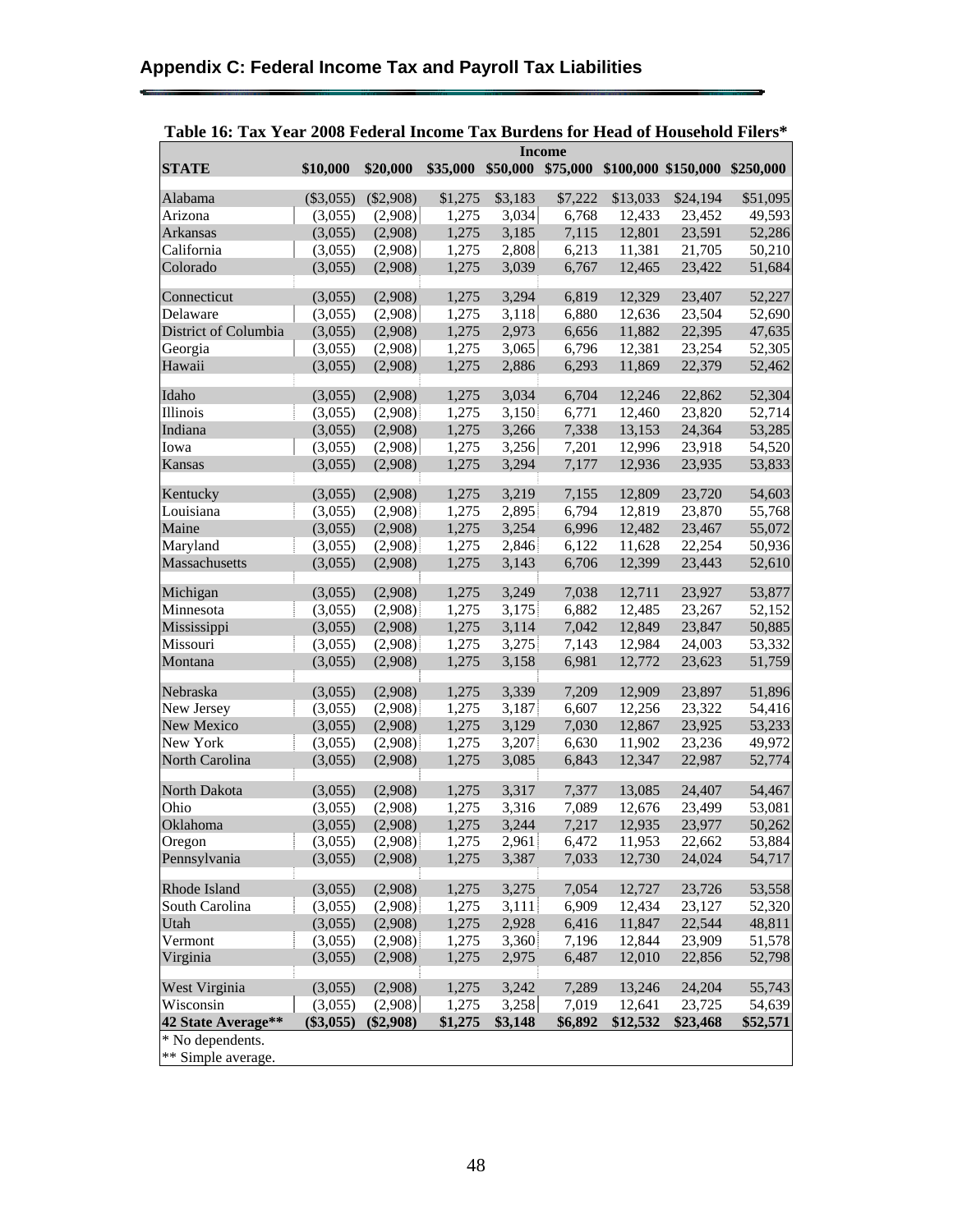|                      |                  |                  |                  |       | <b>Income</b> |          |                                                 |          |
|----------------------|------------------|------------------|------------------|-------|---------------|----------|-------------------------------------------------|----------|
| <b>STATE</b>         | \$10,000         | \$20,000         | \$35,000         |       |               |          | \$50,000 \$75,000 \$100,000 \$150,000 \$250,000 |          |
| Alabama              | \$0              | \$0              | \$0              | \$850 | \$6,783       | \$10,177 | \$20,681                                        | \$32,544 |
| Arizona              | $\mathbf{0}$     | $\boldsymbol{0}$ | $\boldsymbol{0}$ | 850   | 6,783         | 9,618    | 20,064                                          | 31,665   |
| Arkansas             | $\mathbf{0}$     | $\boldsymbol{0}$ | $\overline{0}$   | 850   | 6,783         | 10,602   | 20,574                                          | 32,674   |
| California           | $\boldsymbol{0}$ | $\boldsymbol{0}$ | $\boldsymbol{0}$ | 850   | 6,783         | 8,879    | 18,760                                          | 30,268   |
| Colorado             | $\boldsymbol{0}$ | $\boldsymbol{0}$ | $\overline{0}$   | 850   | 6,783         | 10,001   | 20,058                                          | 32,671   |
| Connecticut          | $\mathbf{0}$     | $\boldsymbol{0}$ | $\mathbf{0}$     | 850   | 6,783         | 9,916    | 19,522                                          | 31,133   |
| Delaware             | $\boldsymbol{0}$ | $\boldsymbol{0}$ | $\boldsymbol{0}$ | 850   | 6,783         | 10,452   | 20,392                                          | 33,222   |
| District of Columbia | $\boldsymbol{0}$ | $\boldsymbol{0}$ | $\mathbf{0}$     | 850   | 6,783         | 9,447    | 19,216                                          | 28,579   |
| Georgia              | $\boldsymbol{0}$ | $\boldsymbol{0}$ | $\boldsymbol{0}$ | 850   | 6,783         | 10,088   | 20,013                                          | 32,508   |
| Hawaii               | $\mathbf{0}$     | $\boldsymbol{0}$ | $\overline{0}$   | 850   | 6,783         | 9,334    | 19,416                                          | 32,177   |
| Idaho                | $\boldsymbol{0}$ | $\boldsymbol{0}$ | $\boldsymbol{0}$ | 850   | 6,783         | 9,729    | 19,643                                          | 31,693   |
| Illinois             | $\boldsymbol{0}$ | $\boldsymbol{0}$ | $\boldsymbol{0}$ | 850   | 6,783         | 10,022   | 19,894                                          | 32,883   |
| Indiana              | $\mathbf{0}$     | $\boldsymbol{0}$ | $\overline{0}$   | 850   | 6,783         | 10,457   | 20,756                                          | 33,762   |
| Iowa                 | $\boldsymbol{0}$ | $\boldsymbol{0}$ | $\boldsymbol{0}$ | 850   | 6,783         | 10,750   | 20,677                                          | 34,023   |
| Kansas               | $\overline{0}$   | $\boldsymbol{0}$ | $\overline{0}$   | 850   | 6,783         | 10,169   | 20,115                                          | 32,716   |
| Kentucky             | $\boldsymbol{0}$ | $\boldsymbol{0}$ | $\boldsymbol{0}$ | 850   | 6,783         | 10,691   | 20,613                                          | 34,529   |
| Louisiana            | $\boldsymbol{0}$ | $\boldsymbol{0}$ | $\boldsymbol{0}$ | 850   | 6,783         | 10,403   | 20,664                                          | 35,457   |
| Maine                | $\boldsymbol{0}$ | $\boldsymbol{0}$ | $\overline{0}$   | 850   | 6,783         | 10,203   | 19,805                                          | 32,874   |
| Maryland             | $\boldsymbol{0}$ | $\boldsymbol{0}$ | $\boldsymbol{0}$ | 850   | 6,783         | 9,645    | 19,037                                          | 32,205   |
| Massachusetts        | $\mathbf{0}$     | $\boldsymbol{0}$ | $\overline{0}$   | 850   | 6,783         | 9,825    | 19,723                                          | 31,804   |
| Michigan             | $\boldsymbol{0}$ | $\boldsymbol{0}$ | $\overline{0}$   | 850   | 6,783         | 10,396   | 20,234                                          | 33,357   |
| Minnesota            | $\boldsymbol{0}$ | $\boldsymbol{0}$ | $\boldsymbol{0}$ | 850   | 6,783         | 9,662    | 19,512                                          | 31,119   |
| Mississippi          | $\mathbf{0}$     | $\boldsymbol{0}$ | $\boldsymbol{0}$ | 850   | 6,783         | 10,241   | 20,542                                          | 32,163   |
| Missouri             | $\boldsymbol{0}$ | $\boldsymbol{0}$ | $\boldsymbol{0}$ | 850   | 6,783         | 10,264   | 20,299                                          | 32,768   |
| Montana              | $\mathbf{0}$     | $\boldsymbol{0}$ | $\overline{0}$   | 850   | 6,783         | 10,149   | 20,141                                          | 31,689   |
| Nebraska             | $\boldsymbol{0}$ | $\boldsymbol{0}$ | $\overline{0}$   | 850   | 6,783         | 10,207   | 19,997                                          | 31,256   |
| New Jersey           | $\boldsymbol{0}$ | $\boldsymbol{0}$ | $\boldsymbol{0}$ | 850   | 6,783         | 9,818    | 19,392                                          | 32,945   |
| New Mexico           | $\mathbf{0}$     | $\boldsymbol{0}$ | $\overline{0}$   | 850   | 6,783         | 9,918    | 20,207                                          | 33,346   |
| New York             | $\boldsymbol{0}$ | $\boldsymbol{0}$ | $\boldsymbol{0}$ | 850   | 6,783         | 10,010   | 19,037                                          | 29,450   |
| North Carolina       | $\boldsymbol{0}$ | $\boldsymbol{0}$ | $\overline{0}$   | 850   | 6,783         | 9,870    | 19,806                                          | 32,006   |
| North Dakota         | $\mathbf{0}$     | $\boldsymbol{0}$ | $\boldsymbol{0}$ | 850   | 6,783         | 10,293   | 20,444                                          | 34,344   |
| Ohio                 | $\boldsymbol{0}$ | $\boldsymbol{0}$ | $\boldsymbol{0}$ | 850   | 6,783         | 10,382   | 20,081                                          | 32,841   |
| Oklahoma             | $\mathbf{0}$     | $\mathbf{0}$     | $\mathbf{0}$     | 850   | 6,783         | 10,522   | 20,537                                          | 31,518   |
| Oregon               | $\theta$         | $\vert 0 \vert$  | $\boldsymbol{0}$ | 850   | 6,783         | 9,646    | 19,378                                          | 32,230   |
| Pennsylvania         | $\overline{0}$   | $\boldsymbol{0}$ | $\overline{0}$   | 850   | 6,783         | 10,370   | 20,187                                          | 34,419   |
| Rhode Island         | $\boldsymbol{0}$ | $\boldsymbol{0}$ | $\boldsymbol{0}$ | 850   | 6,783         | 10,037   | 19,769                                          | 32,241   |
| South Carolina       | $\boldsymbol{0}$ | $\vert 0 \vert$  | $\boldsymbol{0}$ | 850   | 6,783         | 10,358   | 20,446                                          | 32,595   |
| Utah                 | $\boldsymbol{0}$ | $\boldsymbol{0}$ | $\boldsymbol{0}$ | 850   | 6,783         | 8,871    | 19,060                                          | 29,768   |
| Vermont              | $\boldsymbol{0}$ | $\vert 0 \vert$  | $\boldsymbol{0}$ | 850   | 6,783         | 10,213   | 19,833                                          | 30,915   |
| Virginia             | $\boldsymbol{0}$ | $\boldsymbol{0}$ | $\boldsymbol{0}$ | 850   | 6,783         | 9,837    | 19,494                                          | 32,487   |
| West Virginia        | $\boldsymbol{0}$ | $\boldsymbol{0}$ | $\boldsymbol{0}$ | 850   | 6,783         | 10,573   | 20,710                                          | 34,279   |
| Wisconsin            | $\overline{0}$   | $\vert 0 \vert$  | $\boldsymbol{0}$ | 850   | 6,783         | 10,272   | 20,006                                          | 32,879   |
| 42 State Average**   | \$0              | \$0              | \$0              | \$850 | \$6,783       | \$10,055 | \$19,970                                        | \$32,381 |
| * No dependents.     |                  |                  |                  |       |               |          |                                                 |          |
| ** Simple average.   |                  |                  |                  |       |               |          |                                                 |          |

| Table 17: Tax Year 2008 Federal Income Tax Burdens for Senior Married-Joint |  |  |         |  |  |  |  |
|-----------------------------------------------------------------------------|--|--|---------|--|--|--|--|
|                                                                             |  |  | Filers* |  |  |  |  |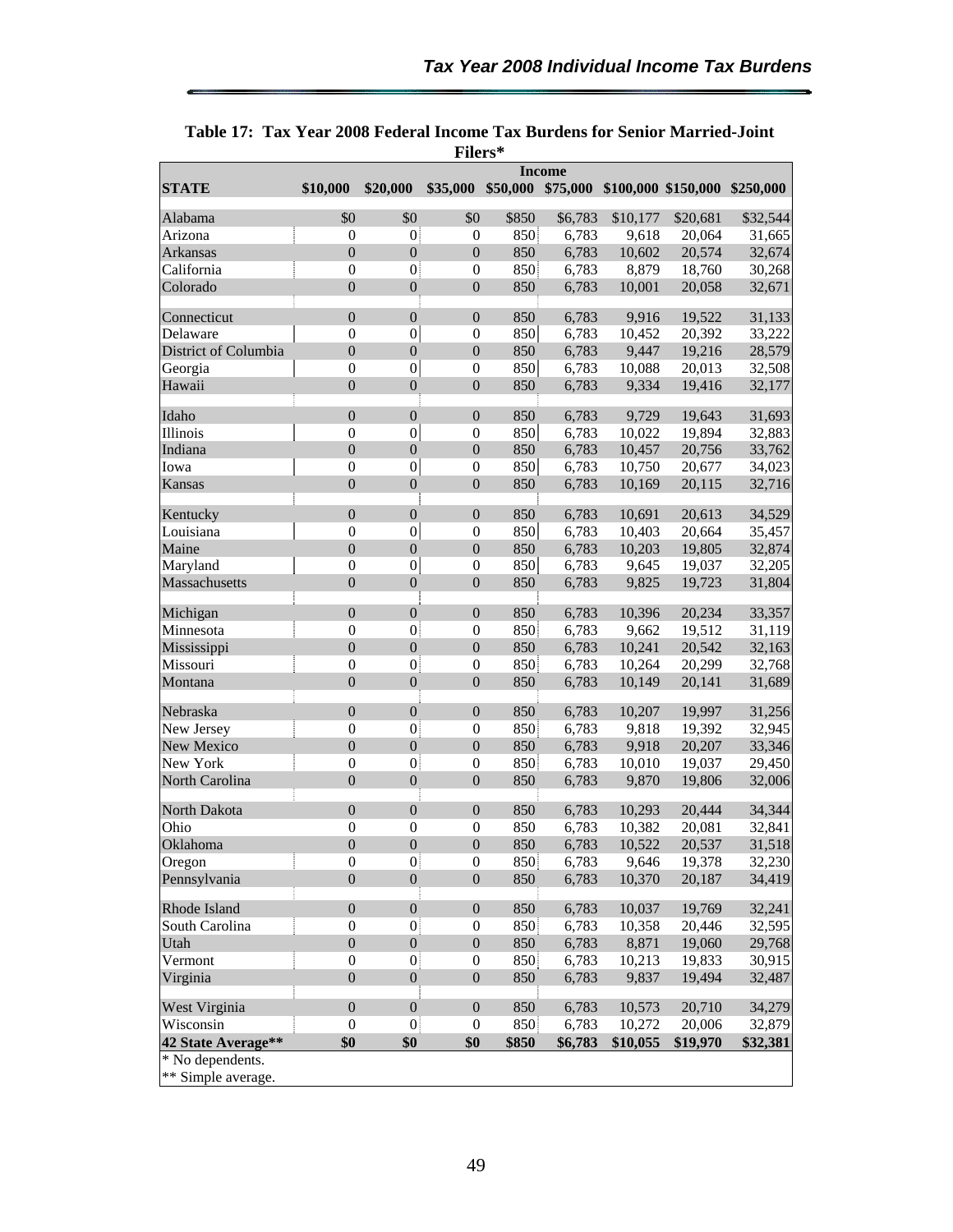| Table 18: Tax Year 2008 Federal Income Tax Burdens for Senior Single Filers* |                  |                  |       |                |               |          |                                                          |          |
|------------------------------------------------------------------------------|------------------|------------------|-------|----------------|---------------|----------|----------------------------------------------------------|----------|
|                                                                              |                  |                  |       |                | <b>Income</b> |          |                                                          |          |
| <b>STATE</b>                                                                 | \$10,000         | \$20,000         |       |                |               |          | \$35,000 \$50,000 \$75,000 \$100,000 \$150,000 \$250,000 |          |
| Alabama                                                                      | \$0              | \$0              | \$956 | \$4,778        | \$10,546      | \$15,998 | \$22,307                                                 | \$45,092 |
| Arizona                                                                      | $\overline{0}$   | $\boldsymbol{0}$ | 956   | 4,873          | 10,671        | 15,621   | 21,763                                                   | 44,086   |
| Arkansas                                                                     | $\overline{0}$   | $\boldsymbol{0}$ | 956   | 4,818          | 10,469        | 15,899   | 22,026                                                   | 44,005   |
| California                                                                   | $\boldsymbol{0}$ | $\boldsymbol{0}$ | 956   | 4,840          | 10,483        | 14,659   | 20,266                                                   | 42,981   |
| Colorado                                                                     | $\overline{0}$   | $\boldsymbol{0}$ | 956   | 4,884          | 10,598        | 15,724   | 21,914                                                   | 44,633   |
| Connecticut                                                                  | $\overline{0}$   | $\boldsymbol{0}$ | 956   | 4,873          | 10,370        | 15,464   | 21,728                                                   | 43,934   |
| Delaware                                                                     | $\boldsymbol{0}$ | $\boldsymbol{0}$ | 956   | 4,884          | 10,643        | 15,921   | 22,088                                                   | 44,724   |
| District of Columbia                                                         | $\boldsymbol{0}$ | $\boldsymbol{0}$ | 956   | 4,721          | 10,327        | 15,157   | 20,999                                                   | 41,763   |
| Georgia                                                                      | $\boldsymbol{0}$ | $\boldsymbol{0}$ | 956   | 4,902          | 10,658        | 15,993   | 22,028                                                   | 44,212   |
| Hawaii                                                                       | $\boldsymbol{0}$ | $\boldsymbol{0}$ | 956   | 4,702          | 10,278        | 15,109   | 20,926                                                   | 44,045   |
| Idaho                                                                        | $\mathbf{0}$     | $\boldsymbol{0}$ | 956   | 4,666          | 10,204        | 15,280   | 21,220                                                   | 43,971   |
| Illinois                                                                     | $\overline{0}$   | $\boldsymbol{0}$ | 956   | 4,855          | 10,736        | 15,969   | 22,265                                                   | 44,921   |
| Indiana                                                                      | $\overline{0}$   | $\boldsymbol{0}$ | 956   | 4,687          | 10,383        | 16,066   | 22,438                                                   | 45,694   |
| Iowa                                                                         | $\overline{0}$   | $\boldsymbol{0}$ | 956   | 4,810          | 10,458        | 16,026   | 22,278                                                   | 44,934   |
| Kansas                                                                       | $\overline{0}$   | $\boldsymbol{0}$ | 956   | 4,742          | 10,362        | 15,616   | 21,849                                                   | 44,694   |
| Kentucky                                                                     | $\mathbf{0}$     | $\boldsymbol{0}$ | 956   | 4,873          | 10,623        | 16,564   | 22,536                                                   | 45,636   |
| Louisiana                                                                    | $\mathbf{0}$     | $\boldsymbol{0}$ | 956   | 4,893          | 10,619        | 16,026   | 22,290                                                   | 46,933   |
| Maine                                                                        | $\boldsymbol{0}$ | $\boldsymbol{0}$ | 956   | 4,674          | 10,181        | 15,417   | 21,479                                                   | 45,280   |
| Maryland                                                                     | $\boldsymbol{0}$ | $\mathbf{0}$     | 956   | 4,811          | 10,513        | 15,388   | 21,199                                                   | 43,137   |
| Massachusetts                                                                | $\mathbf{0}$     | $\boldsymbol{0}$ | 956   | 4,647          | 10,278        | 15,482   | 21,717                                                   | 44,116   |
|                                                                              | $\boldsymbol{0}$ | $\boldsymbol{0}$ | 956   | 4,856          | 10,620        | 16,243   | 22,375                                                   | 45,063   |
| Michigan<br>Minnesota                                                        | $\boldsymbol{0}$ | $\mathbf{0}$     | 956   | 4,513          | 10,058        | 15,247   | 21,279                                                   | 43,899   |
| Mississippi                                                                  | $\overline{0}$   | $\boldsymbol{0}$ | 956   | 4,786          | 10,517        | 15,876   | 22,097                                                   | 44,352   |
| Missouri                                                                     | $\boldsymbol{0}$ | $\boldsymbol{0}$ | 956   |                | 10,298        | 15,718   | 21,957                                                   | 44,457   |
|                                                                              | $\mathbf{0}$     | $\boldsymbol{0}$ | 956   | 4,682<br>4,640 | 10,211        | 15,568   | 21,706                                                   | 43,713   |
| Montana                                                                      |                  |                  |       |                |               |          |                                                          |          |
| Nebraska                                                                     | $\mathbf{0}$     | $\boldsymbol{0}$ | 956   | 4,597          | 10,154        | 15,548   | 21,773                                                   | 43,778   |
| New Jersey                                                                   | $\mathbf{0}$     | $\boldsymbol{0}$ | 956   | 4,865          | 10,787        | 15,553   | 21,504                                                   | 44,969   |
| New Mexico                                                                   | $\overline{0}$   | $\boldsymbol{0}$ | 956   | 4,693          | 10,382        | 15,707   | 21,947                                                   | 45,323   |
| New York                                                                     | $\boldsymbol{0}$ | $\boldsymbol{0}$ | 956   | 4,872          | 10,583        | 15,463   | 21,656                                                   | 42,868   |
| North Carolina                                                               | $\mathbf{0}$     | $\boldsymbol{0}$ | 956   | 4,663          | 10,242        | 15,420   | 21,416                                                   | 44,193   |
| North Dakota                                                                 | $\boldsymbol{0}$ | $\boldsymbol{0}$ | 956   | 4,847          | 10,589        | 15,934   | 22,329                                                   | 46,009   |
| Ohio                                                                         | $\theta$         | $\mathbf{0}$     | 956   | 4,759          | 10,392        | 16,003   | 22,114                                                   | 44,050   |
| Oklahoma                                                                     | $\boldsymbol{0}$ | $\boldsymbol{0}$ | 956   | 4,880          | 10,560        | 15,877   | 22,133                                                   | 43,824   |
| Oregon                                                                       | $\boldsymbol{0}$ | $\boldsymbol{0}$ | 956   | 4,637          | 10,194        | 15,211   | 21,161                                                   | 44,718   |
| Pennsylvania                                                                 | $\boldsymbol{0}$ | $\boldsymbol{0}$ | 956   | 4,810          | 10,587        | 16,233   | 22,447                                                   | 45,903   |
| Rhode Island                                                                 | $\boldsymbol{0}$ | $\boldsymbol{0}$ | 956   | 4,712          | 10,290        | 15,478   | 21,655                                                   | 44,564   |
| South Carolina                                                               | $\boldsymbol{0}$ | $\boldsymbol{0}$ | 956   | 4,867          | 10,551        | 15,756   | 21,805                                                   | 44,050   |
| Utah                                                                         | $\boldsymbol{0}$ | $\boldsymbol{0}$ | 956   | 4,502          | 10,092        | 14,983   | 20,935                                                   | 42,468   |
| Vermont                                                                      | $\boldsymbol{0}$ | $\boldsymbol{0}$ | 956   | 4,723          | 10,291        | 15,541   | 21,740                                                   | 43,627   |
| Virginia                                                                     | $\boldsymbol{0}$ | $\boldsymbol{0}$ | 956   | 4,893          | 10,419        | 15,291   | 21,363                                                   | 44,223   |
| West Virginia                                                                | $\boldsymbol{0}$ | $\boldsymbol{0}$ | 956   | 4,695          | 10,264        | 16,029   | 22,265                                                   | 45,668   |
| Wisconsin                                                                    | $\boldsymbol{0}$ | $\boldsymbol{0}$ | 956   | 4,676          | 10,272        | 15,673   | 21,944                                                   | 45,075   |
| 42 State Average**                                                           | \$0              | \$0              | \$956 | \$4,764        | \$10,423      | \$15,660 | \$21,784                                                 | \$44,419 |
| * No dependents.                                                             |                  |                  |       |                |               |          |                                                          |          |
| ** Simple average.                                                           |                  |                  |       |                |               |          |                                                          |          |

s.

**Comment**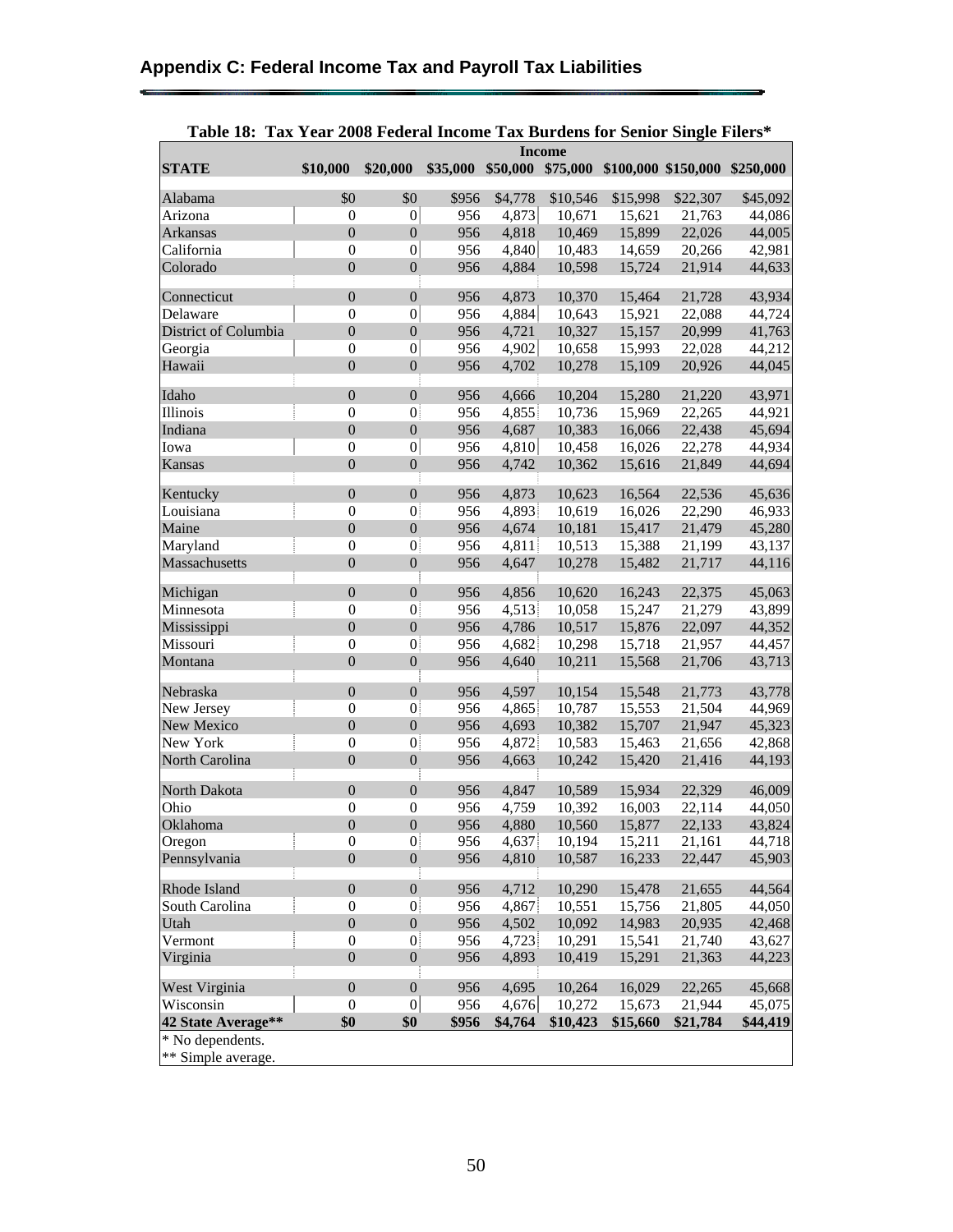Note: Table 19 provides information on FICA (Social Security and Medicare) payroll taxes for each filing type and gross income level used in the study. Since payroll taxes are based entirely on gross income, they do not vary from state to state. Given that so few senior filers have income subject to the payroll taxes, we do not include that information in this table.

| Table 19: Tax Year 2008 Payroll Tax Burdens by Filing Type and Gross Income |  |  |  |  |  |  |  |
|-----------------------------------------------------------------------------|--|--|--|--|--|--|--|
|                                                                             |  |  |  |  |  |  |  |

|             |               | <b>Filing Type</b> |                  |
|-------------|---------------|--------------------|------------------|
| FAGI        | <b>Single</b> | <b>Married-</b>    | <b>Head of</b>   |
|             |               | <b>Joint</b>       | <b>Household</b> |
|             |               |                    |                  |
| \$10,000    | \$1,442       | \$1,283            | \$1,441          |
| \$20,000    | 2,938         | 2,971              | 2,929            |
| \$35,000    | 5.152         | 5,203              | 5,154            |
| \$50,000    | 7.355         | 6,716              | 7,356            |
| \$75,000    | 10.416        | 10,851             | 10,939           |
| \$100,000   | 13,455        | 14,096             | 14,099           |
| \$150,000   | 16,063        | 20,659             | 16,011           |
| \$250,000   | 11,895        | 25,976             | 18,727           |
| \$500,000   |               | 35,113             |                  |
| \$1,000,000 |               | 32.655             |                  |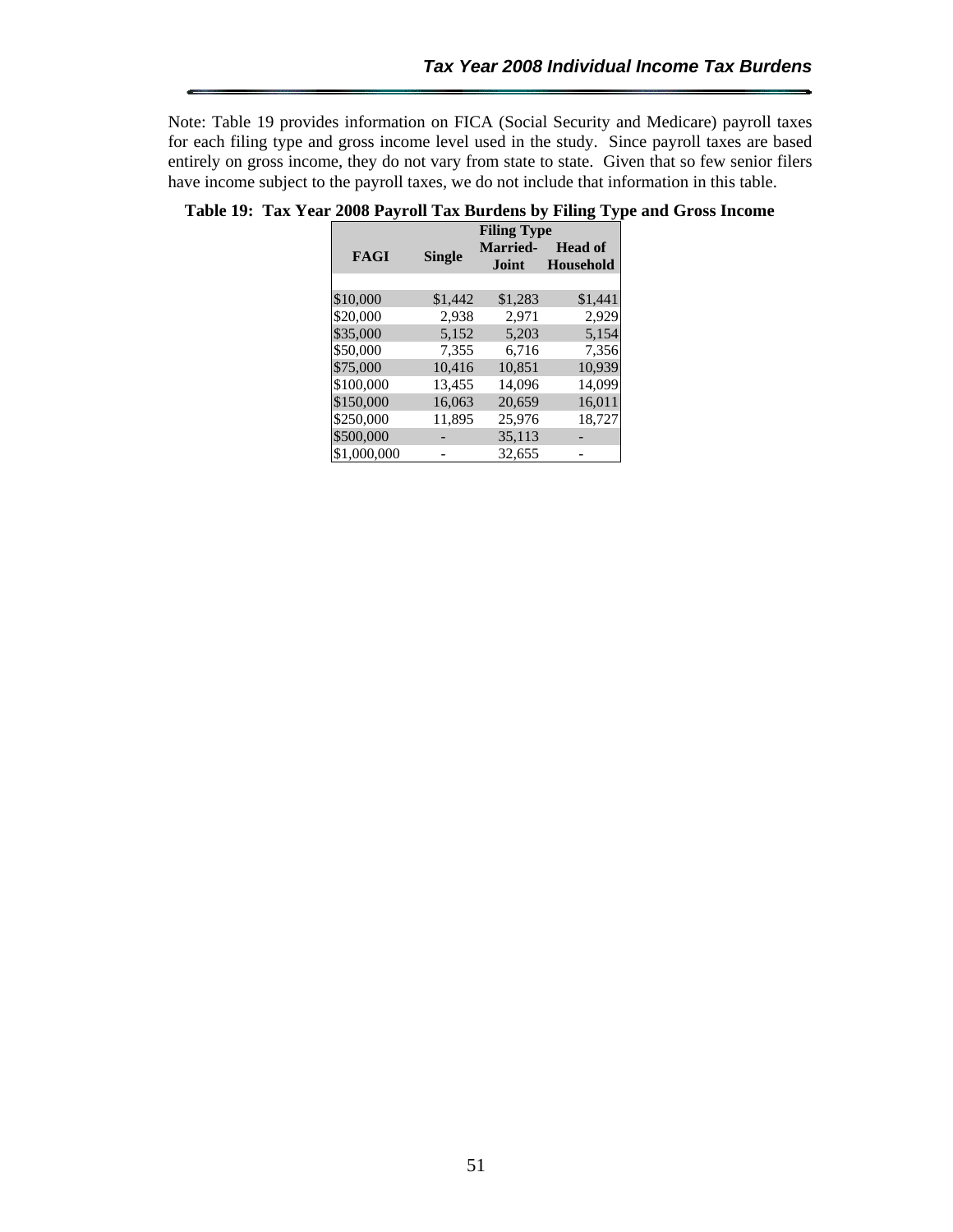## **VI. Appendix D: Changes in Tax Rates and Income Brackets From 2006 to 2010**

As mentioned elsewhere in this report, changes in a state's tax burden from our 2006 study may be due in part to structural changes in a state's income tax. The tables in this appendix detail changes to rates and brackets between tax years 2006 and 2008.

Given the extraordinary fiscal circumstances states are facing as of this study's publication date, we are also including changes in rates and brackets between tax years 2008 and 2010. These changes are summarized as follows:

- Five states added one or more new top brackets: CT, HI, NY, OR, and WI
- One state generally raised income tax rates: CA
- One state raised its top bracket rate: DE
- One state increased the size of its intermediary brackets (therefore reducing the tax for filers with income in those brackets): LA
- Three states lowered income tax rates: ND, RI (flat rate only), and VT

We believe this information is timely, and will provide readers with a sense of how these rankings might be moving in the future.

The table does not provide bracket changes when those changes are purely the result of automatic indexing of brackets to a measure of inflation.

One final note – different states will have varying definitions of "taxable income". Readers who wish to compare tax brackets and rates between states should use caution to ensure that those states have similar definitions of "taxable income".

## **Table 20: Tax Year 2006, 2008, and 2010 Tax Rates and Income Brackets, Individual Income Tax, Married-Joint Filers, Various States**

| <b>ARIZONA - Married Joint Filers</b> |       |                                                                   |       |                |       |  |  |  |  |  |
|---------------------------------------|-------|-------------------------------------------------------------------|-------|----------------|-------|--|--|--|--|--|
| TAX YEAR 2006                         |       | TAX YEAR 2008                                                     |       | TAX YEAR 2010  |       |  |  |  |  |  |
|                                       |       | Income Range Tax Rate Income Range Tax Rate Income Range Tax Rate |       |                |       |  |  |  |  |  |
| <b>First \$20,000</b>                 | 2.73% | First \$20,000                                                    | 2.59% | First \$20,000 | 2.59% |  |  |  |  |  |
| Next \$30,000                         | 3.04% | Next \$30,000                                                     | 2.88% | Next \$30,000  | 2.88% |  |  |  |  |  |
| Next \$50,000                         | 3.55% | Next \$50,000                                                     | 3.36% | Next \$50,000  | 3.36% |  |  |  |  |  |
| Next \$200,000                        | 4.48% | Next \$200,000                                                    | 4.24% | Next \$200,000 | 4.24% |  |  |  |  |  |
| Over \$300,000                        | 4.79% | Over \$300,000                                                    | 4.54% | Over \$300,000 | 4.54% |  |  |  |  |  |

| <b>CALIFORNIA - Married Joint Filers</b> |          |                                                                        |       |                |       |  |  |  |
|------------------------------------------|----------|------------------------------------------------------------------------|-------|----------------|-------|--|--|--|
| TAX YEAR 2006                            |          | <b>TAX YEAR 2008</b>                                                   |       | TAX YEAR 2010  |       |  |  |  |
|                                          |          | Income Range Tax Rate Income Range Tax Rate Income Range Tax Rate      |       |                |       |  |  |  |
| First \$13,244                           | 1.00%    | First \$14,336                                                         | 1.00% | First \$14,248 | 1.25% |  |  |  |
| Next \$18,152                            | 2.00%    | Next \$19,652                                                          | 2.00% | Next \$19,532  | 2.25% |  |  |  |
| Next \$18,156                            | 4.00%    | Next \$19,654                                                          | 4.00% | Next \$19,534  | 4.25% |  |  |  |
| Next \$19,236                            | $6.00\%$ | Next \$20,824                                                          | 6.00% | Next \$20,696  | 6.25% |  |  |  |
| Next \$18,146                            | 8.00%    | Next \$19,644                                                          | 8.00% | Next \$19,522  | 8.25% |  |  |  |
| Over \$86,934                            | 9.30%    | Over \$94,110                                                          | 9.30% | Over \$93,532  | 9.25% |  |  |  |
|                                          |          | *Additional 1% tax imposed on taxable income in excess of \$1 million. |       |                |       |  |  |  |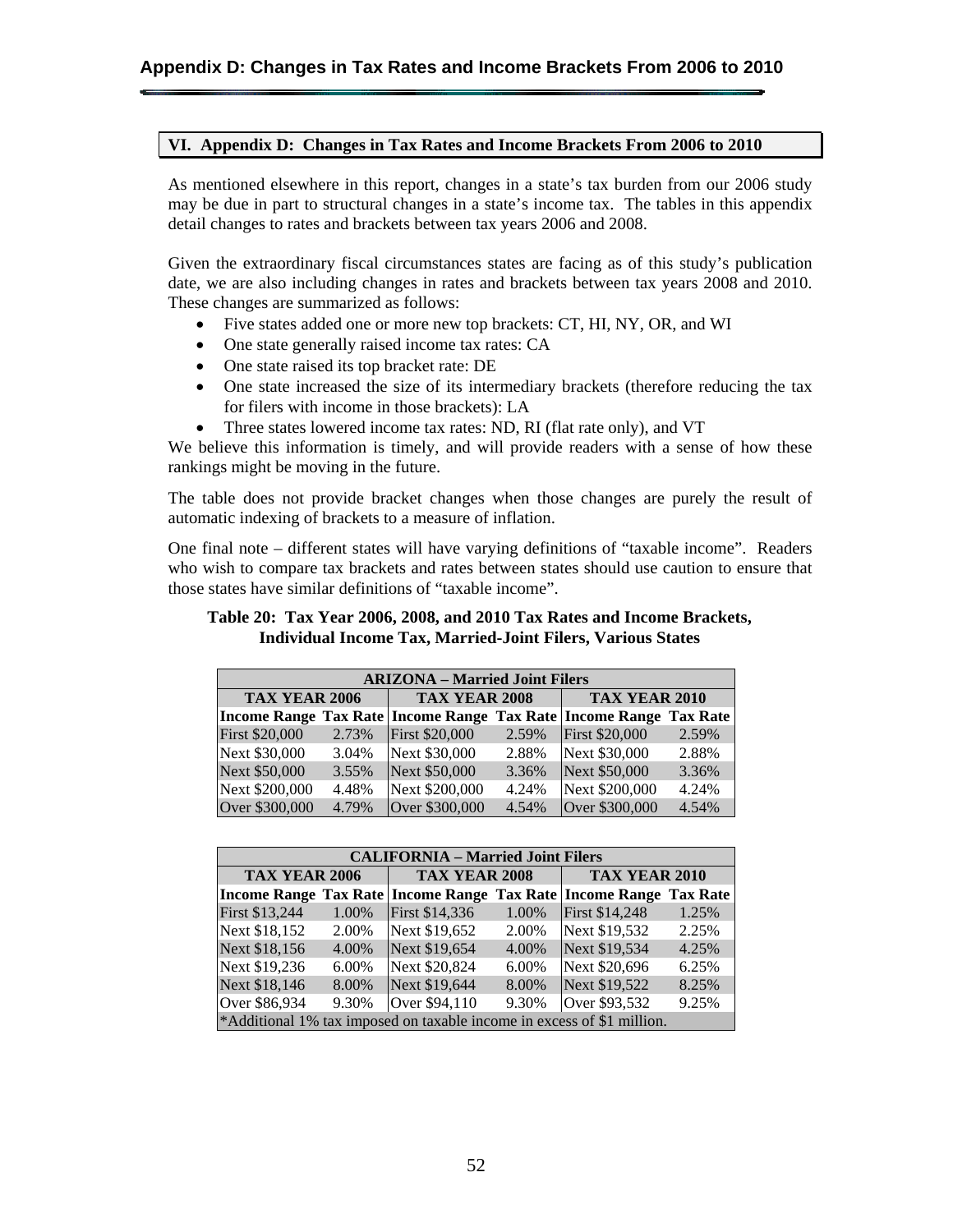| <b>CONNECTICUT - Married Joint Filers</b> |       |                                             |       |                       |                 |  |  |  |
|-------------------------------------------|-------|---------------------------------------------|-------|-----------------------|-----------------|--|--|--|
| TAX YEAR 2006                             |       | TAX YEAR 2008                               |       | TAX YEAR 2010         |                 |  |  |  |
|                                           |       | Income Range Tax Rate Income Range Tax Rate |       | <b>Income Range</b>   | <b>Tax Rate</b> |  |  |  |
| <b>First \$20,000</b>                     | 3.00% | <b>First \$20,000</b>                       | 3.00% | <b>First \$20,000</b> | 3.00%           |  |  |  |
| Over \$20,000                             | 5.00% | Over \$20,000                               | 5.00% | Next \$980,000        | 5.00%           |  |  |  |
|                                           |       |                                             |       | Over \$1,000,000      | 6.50%           |  |  |  |

| <b>DELAWARE - Married Joint Filers</b> |          |                                                                   |          |                      |          |  |  |  |
|----------------------------------------|----------|-------------------------------------------------------------------|----------|----------------------|----------|--|--|--|
| TAX YEAR 2006                          |          | <b>TAX YEAR 2008</b>                                              |          | TAX YEAR 2010        |          |  |  |  |
|                                        |          | Income Range Tax Rate Income Range Tax Rate Income Range Tax Rate |          |                      |          |  |  |  |
| <b>First \$2,000</b>                   | $0.00\%$ | First \$2,000                                                     | $0.00\%$ | <b>First \$2,000</b> | $0.00\%$ |  |  |  |
| Next \$3,000                           | 2.20%    | Next \$3,000                                                      | 2.20%    | Next \$3,000         | 2.20%    |  |  |  |
| Next \$5,000                           | 3.90%    | Next \$5,000                                                      | 3.90%    | Next \$5,000         | 3.90%    |  |  |  |
| Next \$10,000                          | 4.80%    | Next \$10,000                                                     | 4.80%    | Next \$10,000        | 4.80%    |  |  |  |
| Next \$5,000                           | 5.20%    | Next \$5,000                                                      | 5.20%    | Next \$5,000         | 5.20%    |  |  |  |
| Next \$35,000                          | 5.55%    | Next \$35,000                                                     | 5.55%    | Next \$35,000        | 5.55%    |  |  |  |
| Over \$60,000                          | 5.95%    | Over \$60,000                                                     | 5.95%    | Over \$60,000        | 6.95%    |  |  |  |

| <b>DISTRICT OF COLUMBIA - Married Joint Filers</b> |       |                                                                   |       |                       |       |  |  |  |
|----------------------------------------------------|-------|-------------------------------------------------------------------|-------|-----------------------|-------|--|--|--|
| <b>TAX YEAR 2006</b>                               |       | TAX YEAR 2008                                                     |       | TAX YEAR 2010         |       |  |  |  |
|                                                    |       | Income Range Tax Rate Income Range Tax Rate Income Range Tax Rate |       |                       |       |  |  |  |
| <b>First \$10,000</b>                              | 4.50% | <b>First \$10,000</b>                                             | 4.00% | <b>First \$10,000</b> | 4.00% |  |  |  |
| Next \$20,000                                      | 7.00% | Next \$30,000                                                     | 6.00% | Next \$30,000         | 6.00% |  |  |  |
| Over \$30,000                                      | 8.70% | Over \$40,000                                                     | 8.50% | Over \$40,000         | 8.50% |  |  |  |

| <b>HAWAII</b> – Married Joint Filers |       |                      |                 |                      |                 |  |  |  |
|--------------------------------------|-------|----------------------|-----------------|----------------------|-----------------|--|--|--|
| TAX YEAR 2006                        |       | TAX YEAR 2008        |                 | TAX YEAR 2010        |                 |  |  |  |
| <b>Income Range Tax Rate</b>         |       | <b>Income Range</b>  | <b>Tax Rate</b> | <b>Income Range</b>  | <b>Tax Rate</b> |  |  |  |
| <b>First \$4,000</b>                 | 1.40% | <b>First \$4,800</b> | 1.40%           | <b>First \$4,800</b> | 1.40%           |  |  |  |
| <b>Next \$4,000</b>                  | 3.20% | <b>Next \$4,800</b>  | 3.20%           | Next \$4,800         | 3.20%           |  |  |  |
| <b>Next \$8,000</b>                  | 5.50% | <b>Next \$9,600</b>  | 5.50%           | Next \$9,600         | 5.50%           |  |  |  |
| <b>Next \$8,000</b>                  | 6.40% | <b>Next \$9,600</b>  | 6.40%           | Next \$9,600         | 6.40%           |  |  |  |
| <b>Next \$8,000</b>                  | 6.80% | Next \$9,600         | 6.80%           | <b>Next \$9,600</b>  | 6.80%           |  |  |  |
| Next \$8,000                         | 7.20% | Next \$9,600         | 7.20%           | Next \$9,600         | 7.20%           |  |  |  |
| Next \$20,000                        | 7.60% | Next \$24,000        | 7.60%           | Next \$24,000        | 7.60%           |  |  |  |
| Next \$20,000                        | 7.90% | Next \$24,000        | 7.90%           | Next \$24,000        | 7.90%           |  |  |  |
| Over \$80,000                        | 8.25% | Over \$96,000        | 8.25%           | Next \$204,000       | 8.25%           |  |  |  |
|                                      |       |                      |                 | Next \$50,000        | 9.00%           |  |  |  |
|                                      |       |                      |                 | Next \$50,000        | 10.00%          |  |  |  |
|                                      |       |                      |                 | Over \$400,000       | 11.00%          |  |  |  |

| <b>LOUISIANA - Married Joint Filers</b> |       |                       |          |                              |                 |  |  |  |
|-----------------------------------------|-------|-----------------------|----------|------------------------------|-----------------|--|--|--|
| TAX YEAR 2006                           |       | TAX YEAR 2008         |          | TAX YEAR 2010                |                 |  |  |  |
| <b>Income Range Tax Rate</b>            |       | <b>Income Range</b>   |          | <b>Tax Rate</b> Income Range | <b>Tax Rate</b> |  |  |  |
| First \$25,000                          | 2.00% | <b>First \$25,000</b> | 2.00%    | <b>First \$25,000</b>        | 2.00%           |  |  |  |
| Next \$25,000                           | 4.00% | Next \$25,000         | 4.00%    | Next \$75,000                | 4.00%           |  |  |  |
| Over \$50,000                           | 6.00% | Over \$50,000         | $6.00\%$ | Over \$100,000               | 6.00%           |  |  |  |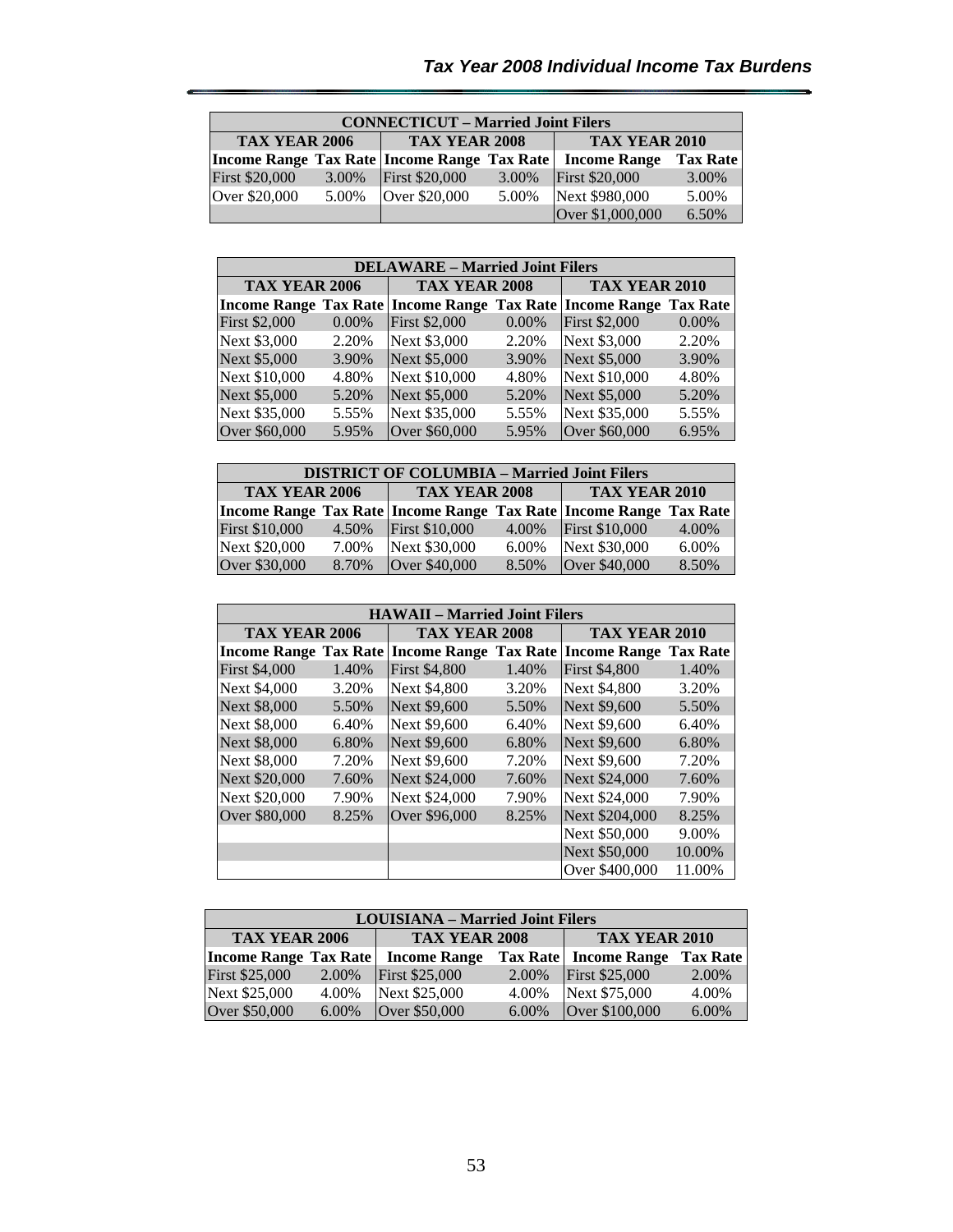# **Appendix D: Changes in Tax Rates and Income Brackets From 2006 to 2010**

and the company of the company of the company of the company of the company of the company of the company of the company of the company of the company of the company of the company of the company of the company of the comp

| <b>MARYLAND – Married Joint Filers</b> |       |                      |                 |                      |                 |  |  |  |  |
|----------------------------------------|-------|----------------------|-----------------|----------------------|-----------------|--|--|--|--|
| TAX YEAR 2006                          |       | TAX YEAR 2008        |                 | TAX YEAR 2010        |                 |  |  |  |  |
| <b>Income Range Tax Rate</b>           |       | <b>Income Range</b>  | <b>Tax Rate</b> | <b>Income Range</b>  | <b>Tax Rate</b> |  |  |  |  |
| First \$1,000                          | 2.00% | <b>First \$1,000</b> | 2.00%           | <b>First \$1,000</b> | 2.00%           |  |  |  |  |
| Next \$1,000                           | 3.00% | Next \$1,000         | 3.00%           | Next \$1,000         | 3.00%           |  |  |  |  |
| Next \$1,000                           | 4.00% | Next \$1,000         | 4.00%           | Next \$1,000         | 4.00%           |  |  |  |  |
| Over \$3,000                           | 4.75% | Next \$147,000       | 4.75%           | Next \$147,000       | 4.75%           |  |  |  |  |
|                                        |       | Next \$150,000       | 5.00%           | Next \$150,000       | 5.00%           |  |  |  |  |
|                                        |       | Next \$200,000       | 5.25%           | Next \$200,000       | 5.25%           |  |  |  |  |
|                                        |       | Next \$500,000       | 5.50%           | Next \$500,000       | 5.50%           |  |  |  |  |
|                                        |       | Over \$1,000,000     | 6.25%           | Over \$1,000,000     | 6.25%           |  |  |  |  |

| <b>MICHIGAN</b> – Married Joint Filers |  |                                                                   |  |                 |       |  |  |  |
|----------------------------------------|--|-------------------------------------------------------------------|--|-----------------|-------|--|--|--|
| <b>TAX YEAR 2006</b>                   |  | <b>TAX YEAR 2008</b>                                              |  | TAX YEAR 2010   |       |  |  |  |
|                                        |  | Income Range Tax Rate Income Range Tax Rate Income Range Tax Rate |  |                 |       |  |  |  |
| <b>Flat Rate</b>                       |  | 3.90% Flat Rate                                                   |  | 4.35% Flat Rate | 4.35% |  |  |  |

| <b>NEW MEXICO - Married Joint Filers</b> |       |                                                                   |       |                      |       |  |  |  |  |
|------------------------------------------|-------|-------------------------------------------------------------------|-------|----------------------|-------|--|--|--|--|
| TAX YEAR 2006                            |       | TAX YEAR 2008                                                     |       | TAX YEAR 2010        |       |  |  |  |  |
|                                          |       | Income Range Tax Rate Income Range Tax Rate Income Range Tax Rate |       |                      |       |  |  |  |  |
| <b>First \$8,000</b>                     | 1.70% | <b>First \$8,000</b>                                              | 1.70% | <b>First \$8,000</b> | 1.70% |  |  |  |  |
| Next \$8,000                             | 3.20% | <b>Next \$8,000</b>                                               | 3.20% | <b>Next \$8,000</b>  | 3.20% |  |  |  |  |
| <b>Next \$8,000</b>                      | 4.70% | <b>Next \$8,000</b>                                               | 4.70% | Next \$8,000         | 4.70% |  |  |  |  |
| Over \$24,000                            | 5.30% | Over \$24,000                                                     | 4.90% | Over \$24,000        | 4.90% |  |  |  |  |

| <b>NEW YORK – Married Joint Filers</b> |       |                     |       |                                             |       |  |  |  |  |
|----------------------------------------|-------|---------------------|-------|---------------------------------------------|-------|--|--|--|--|
| TAX YEAR 2006                          |       | TAX YEAR 2008       |       | TAX YEAR 2010                               |       |  |  |  |  |
| <b>Income Range Tax Rate</b>           |       |                     |       | Income Range Tax Rate Income Range Tax Rate |       |  |  |  |  |
| First \$16,000                         | 4.00% | First \$16,000      | 4.00% | First \$16,000                              | 4.00% |  |  |  |  |
| Next \$6,000                           | 4.50% | Next \$6,000        | 4.50% | Next \$6,000                                | 4.50% |  |  |  |  |
| <b>Next \$4,000</b>                    | 5.25% | <b>Next \$4,000</b> | 5.25% | <b>Next \$4,000</b>                         | 5.25% |  |  |  |  |
| Next \$14,000                          | 5.90% | Next \$14,000       | 5.90% | Next \$14,000                               | 5.90% |  |  |  |  |
| Over \$40,000                          | 6.85% | Over \$40,000       | 6.85% | Next \$260,000                              | 6.85% |  |  |  |  |
|                                        |       |                     |       | Next \$200,000                              | 7.85% |  |  |  |  |
|                                        |       |                     |       | Over \$500,000                              | 8.97% |  |  |  |  |

| <b>NORTH CAROLINA – Married Joint Filers</b> |          |                                                                   |          |                       |       |  |  |  |  |
|----------------------------------------------|----------|-------------------------------------------------------------------|----------|-----------------------|-------|--|--|--|--|
| TAX YEAR 2006                                |          | TAX YEAR 2008                                                     |          | TAX YEAR 2010         |       |  |  |  |  |
|                                              |          | Income Range Tax Rate Income Range Tax Rate Income Range Tax Rate |          |                       |       |  |  |  |  |
| First \$21,250                               | $6.00\%$ | <b>First \$21,250</b>                                             | $6.00\%$ | <b>First \$21,250</b> | 6.00% |  |  |  |  |
| Next \$78,750                                | 7.00%    | Next \$78,750                                                     | 7.00%    | Next \$78,750         | 7.00% |  |  |  |  |
| Next \$100,000                               | 7.75%    | Over \$100,000                                                    | 7.75%    | Over \$100,000        | 7.75% |  |  |  |  |
| Over \$200,000                               | 8.25%    |                                                                   |          |                       |       |  |  |  |  |

| <b>NORTH DAKOTA - Married Joint Filers</b> |        |                                                                   |        |                |        |  |  |  |  |
|--------------------------------------------|--------|-------------------------------------------------------------------|--------|----------------|--------|--|--|--|--|
| TAX YEAR 2006                              |        | TAX YEAR 2008                                                     |        | TAX YEAR 2010  |        |  |  |  |  |
|                                            |        | Income Range Tax Rate Income Range Tax Rate Income Range Tax Rate |        |                |        |  |  |  |  |
| First \$51,200                             | 2.100% | First \$54,400                                                    | 2.100% | First \$56,850 | 1.840% |  |  |  |  |
| Next \$72,500                              | 3.920% | Next \$77,050                                                     | 3.920% | Next \$80,450  | 3.440% |  |  |  |  |
| Next \$64,750                              | 4.340% | Next \$68,850                                                     | 4.340% | Next \$71,950  | 3.810% |  |  |  |  |
| Next \$148,100                             | 5.040% | Next \$157,400                                                    | 5.040% | Next \$164,400 | 4.420% |  |  |  |  |
| Over \$336,550                             | 5.540% | Over \$357,700                                                    | 5.540% | Over \$373,650 | 4.860% |  |  |  |  |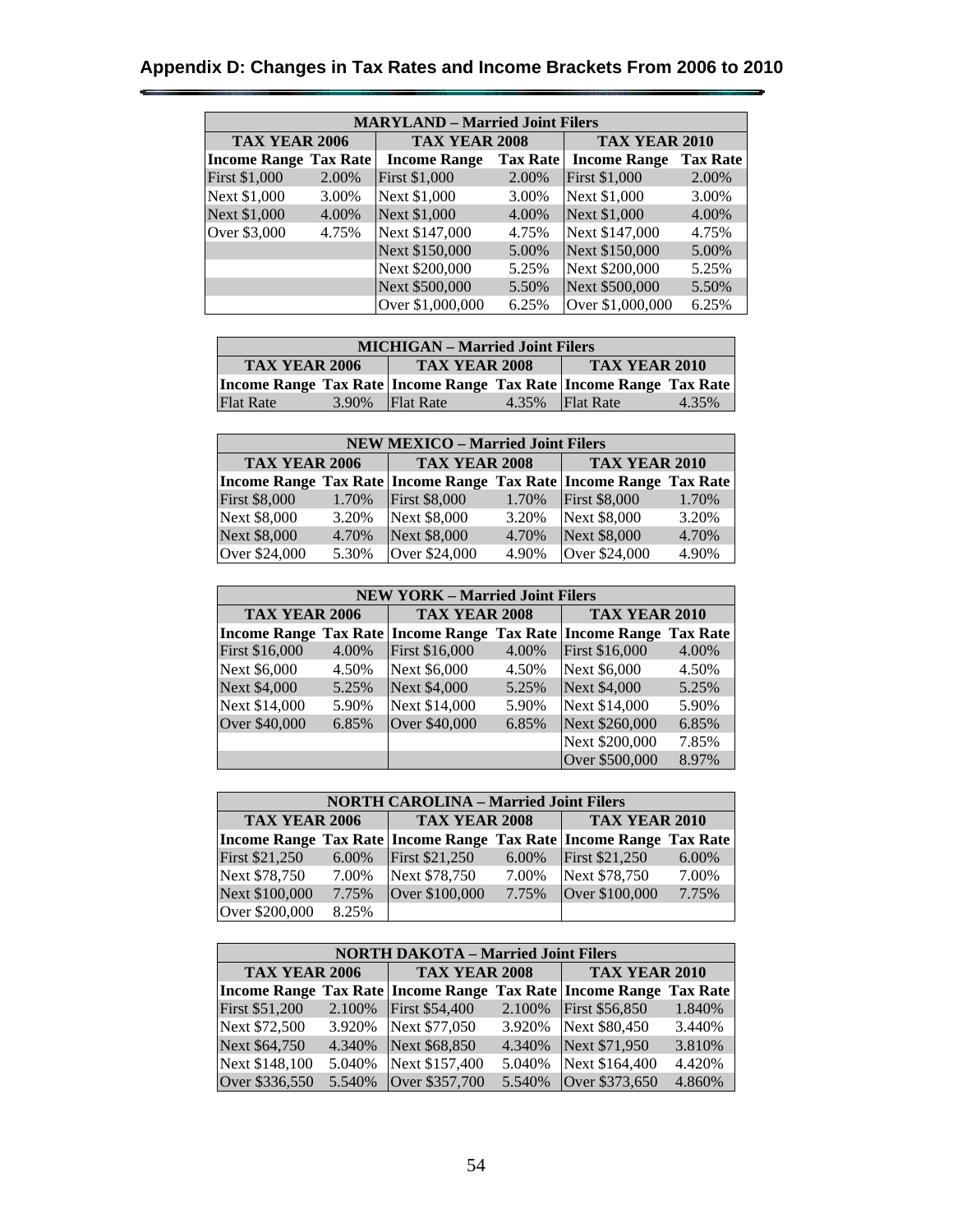| <b>OKLAHOMA - Married Joint Filers</b> |       |                              |       |                              |       |  |
|----------------------------------------|-------|------------------------------|-------|------------------------------|-------|--|
| TAX YEAR 2006                          |       | TAX YEAR 2008                |       | TAX YEAR 2010                |       |  |
| <b>Income Range Tax Rate</b>           |       | <b>Income Range Tax Rate</b> |       | <b>Income Range Tax Rate</b> |       |  |
| <b>First \$2,000</b>                   | 0.50% | <b>First \$2,000</b>         | 0.50% | First \$2,000                | 0.50% |  |
| Next \$3,000                           | 1.00% | Next \$3,000                 | 1.00% | Next \$3,000                 | 1.00% |  |
| <b>Next \$2,500</b>                    | 2.00% | Next \$2,500                 | 2.00% | Next \$2,500                 | 2.00% |  |
| Next \$2,300                           | 3.00% | Next \$2,300                 | 3.00% | Next \$2,300                 | 3.00% |  |
| <b>Next \$2,400</b>                    | 4.00% | <b>Next \$2,400</b>          | 4.00% | <b>Next \$2,400</b>          | 4.00% |  |
| <b>Next \$2,800</b>                    | 5.00% | Next \$2,800                 | 5.00% | Next \$2,800                 | 5.00% |  |
| Next \$6,000                           | 6.00% | Over \$15,000                | 5.50% | Over \$15,000                | 5.50% |  |
| Over \$21,000                          | 6.25% |                              |       |                              |       |  |

| <b>OREGON</b> - Married Joint Filers                              |       |                      |       |                      |        |  |
|-------------------------------------------------------------------|-------|----------------------|-------|----------------------|--------|--|
| TAX YEAR 2006                                                     |       | TAX YEAR 2008        |       | TAX YEAR 2010        |        |  |
| Income Range Tax Rate Income Range Tax Rate Income Range Tax Rate |       |                      |       |                      |        |  |
| <b>First \$5,500</b>                                              | 5.00% | <b>First \$5,800</b> | 5.00% | <b>First \$4,000</b> | 5.00%  |  |
| <b>Next \$8,200</b>                                               | 7.00% | <b>Next \$8,800</b>  | 7.00% | Next \$6,000         | 7.00%  |  |
| Over \$13,700                                                     | 9.00% | Over \$14,600        | 9.00% | Next \$240,000       | 9.00%  |  |
|                                                                   |       |                      |       | Next \$250,000       | 10.80% |  |
|                                                                   |       |                      |       | Over \$500,000       | 11.00% |  |

| <b>RHODE ISLAND – Married Joint Filers</b>                   |       |           |                                       |                  |                 |  |
|--------------------------------------------------------------|-------|-----------|---------------------------------------|------------------|-----------------|--|
| <b>TAX YEAR 2006</b>                                         |       |           | TAX YEAR 2010<br><b>TAX YEAR 2008</b> |                  |                 |  |
| Income Range Tax Rate   Income Range Tax Rate   Income Range |       |           |                                       |                  | <b>Tax Rate</b> |  |
| <b>Flat Rate</b>                                             | 8.00% | Flat Rate | 7.00%                                 | <b>Flat Rate</b> | $6.00\%$        |  |

Note: Rhode Island taxpayers may calculate their liability using either a flat rate or a graduated rate schedule based on 25% of federal income tax rates in effect prior to the enactment of the Economic Growth and Tax Relief Reconciliation Act of 2001. Only the flat rate has changed between 2006 and 2010.

| <b>UTAH – Married Joint Filers</b> |       |                  |       |                                                                   |       |  |
|------------------------------------|-------|------------------|-------|-------------------------------------------------------------------|-------|--|
| <b>TAX YEAR 2006*</b>              |       | TAX YEAR 2008    |       | TAX YEAR 2010                                                     |       |  |
|                                    |       |                  |       | Income Range Tax Rate Income Range Tax Rate Income Range Tax Rate |       |  |
| <b>First \$2,000</b>               | 2.30% | <b>Flat Rate</b> | 5.00% | <b>Flat Rate</b>                                                  | 5.00% |  |
| <b>Next \$2,000</b>                | 3.30% |                  |       |                                                                   |       |  |
| <b>Next \$2,000</b>                | 4.20% |                  |       |                                                                   |       |  |
| Next \$2,000                       | 5.20% |                  |       |                                                                   |       |  |
| Next \$3,000                       | 6.00% |                  |       |                                                                   |       |  |
| Over \$11,000                      | 6.98% |                  |       |                                                                   |       |  |
| Or                                 |       |                  |       |                                                                   |       |  |
| <b>Flat Rate</b>                   | 5.35% |                  |       |                                                                   |       |  |

\* In tax year 2006, Utah filers were able to choose between a flat 5.35% tax on the basis of adjusted gross income with limited deductions or a multi-rate tax under the tax bracket system on the basis of federal taxable income with traditional deductions.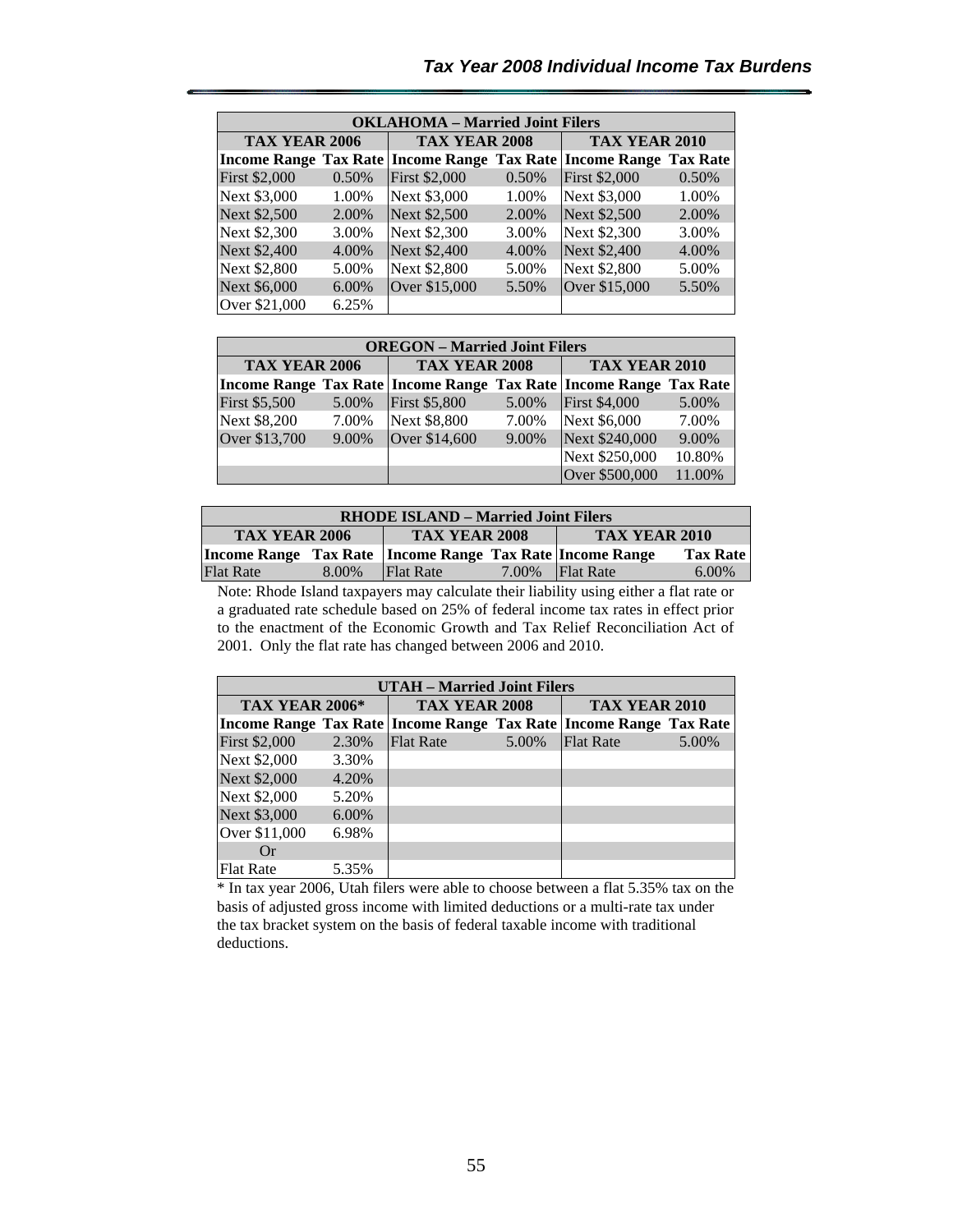# **Appendix D: Changes in Tax Rates and Income Brackets From 2006 to 2010**

and the company of the company of the company of the company of the company of the company of the company of the company of the company of the company of the company of the company of the company of the company of the comp

| <b>VERMONT - Married Joint Filers</b>                             |       |                |       |                       |       |  |  |
|-------------------------------------------------------------------|-------|----------------|-------|-----------------------|-------|--|--|
| <b>TAX YEAR 2006*</b>                                             |       | TAX YEAR 2008  |       | TAX YEAR 2010         |       |  |  |
| Income Range Tax Rate Income Range Tax Rate Income Range Tax Rate |       |                |       |                       |       |  |  |
| First \$51,200                                                    | 3.60% | First \$54,400 | 3.60% | <b>First \$56,800</b> | 3.55% |  |  |
| Next \$72,500                                                     | 7.20% | Next \$77,050  | 7.20% | Next \$80,500         | 6.80% |  |  |
| Next \$64,750                                                     | 8.50% | Next \$68,850  | 8.50% | Next \$71,950         | 7.80% |  |  |
| Next \$148,100                                                    | 9.00% | Next \$157,400 | 9.00% | Next \$164,400        | 8.80% |  |  |
| Over \$336,500                                                    | 9.50% | Over \$357,700 | 9.50% | Over \$373,650        | 8.95% |  |  |

| <b>WISCONSIN – Married Joint Filers</b>                           |       |                |       |                |       |  |  |
|-------------------------------------------------------------------|-------|----------------|-------|----------------|-------|--|--|
| <b>TAX YEAR 2006*</b>                                             |       | TAX YEAR 2008  |       | TAX YEAR 2010  |       |  |  |
| Income Range Tax Rate Income Range Tax Rate Income Range Tax Rate |       |                |       |                |       |  |  |
| First \$12,210                                                    | 4.60% | First \$12,930 | 4.60% | First \$13,420 | 4.60% |  |  |
| Next \$12,220                                                     | 6.15% | Next \$12,930  | 6.15% | Next \$13,430  | 6.15% |  |  |
| Next \$158,780                                                    | 6.50% | Next \$168,090 | 6.50% | Next \$174,490 | 6.50% |  |  |
| Over \$183,210                                                    | 6.75% | Over \$193,950 | 6.75% | Next \$94,210  | 6.75% |  |  |
|                                                                   |       |                |       | Over \$295,550 | 7.75% |  |  |